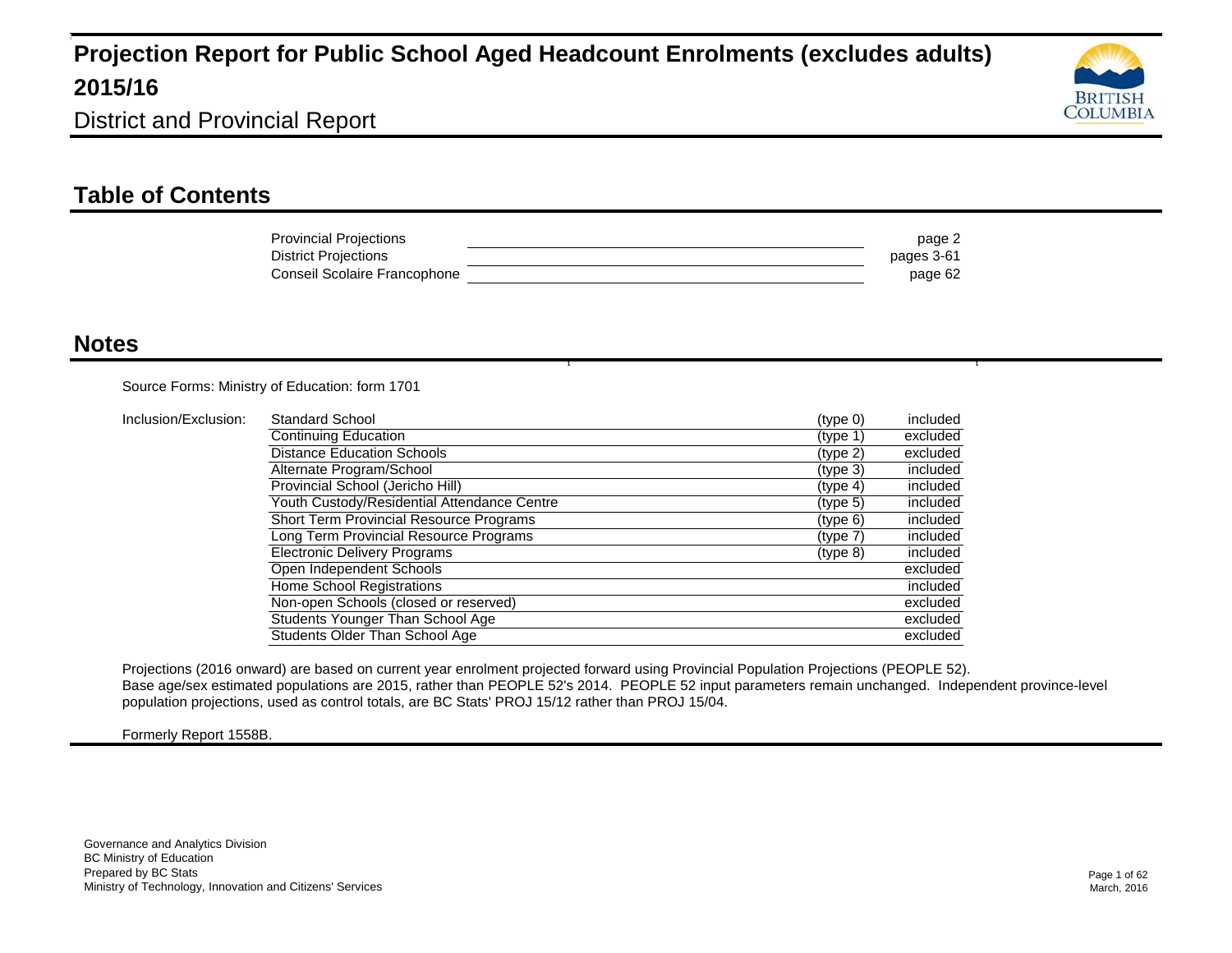

District and Provincial Report

### **Provincial Totals**

|      | Kinder- |        |        |        | Grade  |        |        |        | Elem. | Elem.           |        |        | Grade  |        |        | Sec.  | Sec.    | All<br>Grades     | Home          | Grand   | Yearly<br>$\%$ |
|------|---------|--------|--------|--------|--------|--------|--------|--------|-------|-----------------|--------|--------|--------|--------|--------|-------|---------|-------------------|---------------|---------|----------------|
| Year | garten  |        | 2      | 3      |        | 5.     | 6      |        | Ungr. | <b>Subtotal</b> | 8      | 9      | 10     | 11     | 12     | Unar. |         | Subtotal Subtotal | <b>School</b> | Total   | <b>Change</b>  |
| 2010 | 36.310  | 36,640 | 36.774 | 36.835 | 37,277 | 37,860 | 38,923 | 40,387 | 231   | 301,237         | 43.087 | 45,275 | 48,577 | 50.671 | 52,684 | .569  | 241.863 | 543.100           | 184           | 543.284 |                |
| 2011 | 37.176  | 36.869 | 36,873 | 37.040 | 37.164 | 37,637 | 38,298 | 39,410 | 96    | 300.563         | 41.731 | 44.039 | 47.062 | 49.158 | 51.176 | 992   |         | 234.158 534.721   | 205           | 534.926 | $-1.54%$       |
| 2012 | 38,422  | 37,362 | 36,789 | 36,824 | 37,073 | 37.199 | 37,786 | 38,612 | 10    | 300,077         | 40,405 | 42,369 | 45,400 | 47,673 | 51,825 | 1,040 | 228,712 | 528.789           | 309           | 529,098 | $-1.09%$       |
| 2013 | 38.775  | 38,978 | 37,593 | 37.152 | 37.183 | 37.405 | 37,544 | 38,308 | 4     | 302,942         | 39,847 | 41,298 | 43,571 | 45.797 | 50,513 | 1.113 | 222.139 | 525.081           | 305           | 525,386 | $-0.70%$       |
| 2014 | 38,865  | 39,115 | 39,198 | 37.761 | 37,433 | 37,455 | 37,664 | 37,890 | 3     | 305,384         | 39,357 | 40,428 | 42,308 | 43,888 | 48,514 | 1.166 | 215,661 | 521,045           | 360           | 521,405 | $-0.76%$       |
| 2015 | 38.154  | 39.786 | 39,697 | 39,883 | 38,406 | 38,090 | 38.146 | 38,481 | 5     | 310.648         | 39,441 | 40,512 | 42,070 | 43.164 | 47,470 | 1,214 | 213,871 | 524.519           | 425           | 524,944 | 0.68%          |
| 2016 | 38,166  | 39,629 | 39,816 | 40,607 | 39,497 | 38,958 | 38,527 | 38,728 | 5     | 313,933         | 39,926 | 40,598 | 41,694 | 42,620 | 46,830 | 1,196 | 212.864 | 526,797           | 424           | 527,221 | 0.43%          |
| 2017 | 38,515  | 39,490 | 39,489 | 40,593 | 40,130 | 40,012 | 39,387 | 39,182 | 5     | 316.803         | 40,278 | 41.101 | 41,543 | 41.566 | 45,210 | 1.168 | 210.866 | 527.669           | 423           | 528,092 | 0.17%          |
| 2018 | 38,897  | 39,870 | 39,394 | 40,277 | 40,148 | 40,662 | 40,430 | 40,050 | 5     | 319,733         | 40,750 | 41,472 | 42,052 | 41,428 | 44,108 | 1,156 | 210,966 | 530,699           | 422           | 531,121 | 0.57%          |
| 2019 | 39,077  | 40,303 | 39,801 | 40,186 | 39,825 | 40,678 | 41,037 | 41,065 | 5     | 321.977         | 41,626 | 41,940 | 42,433 | 41,923 | 43,916 | 1.154 | 212.992 | 534.969           | 425           | 535,394 | 0.80%          |
| 2020 | 39,590  | 40,502 | 40,201 | 40,600 | 39,745 | 40,350 | 41,030 | 41,672 | 5     | 323,695         | 42,658 | 42,827 | 42,923 | 42,287 | 44,392 | 1.164 | 216,251 | 539,946           | 428           | 540,374 | 0.93%          |
| 2021 | 40,063  | 41,030 | 40,390 | 41,039 | 40,139 | 40,289 | 40,705 | 41,674 | 5     | 325,334         | 43,260 | 43,890 | 43,804 | 42,776 | 44,818 | 1.188 | 219,736 | 545,070           | 431           | 545,501 | 0.95%          |
| 2022 | 40,692  | 41,518 | 40,919 | 41,247 | 40,572 | 40,700 | 40,642 | 41,388 | 5     | 327,683         | 43,292 | 44,517 | 44,864 | 43,632 | 45,324 | 1,213 | 222.842 | 550,525           | 434           | 550,959 | 1.00%          |
| 2023 | 41,282  | 42,163 | 41,401 | 41,769 | 40,756 | 41,122 | 41,068 | 41,340 | 5     | 330,906         | 42,981 | 44,558 | 45,520 | 44,675 | 46,177 | 1,234 | 225,145 | 556,051           | 435           | 556,486 | 1.00%          |
| 2024 | 41,860  | 42,774 | 42,034 | 42,269 | 41,238 | 41,330 | 41,504 | 41.754 | 5     | 334.768         | 42,953 | 44,254 | 45,596 | 45,341 | 47,240 | 1,253 | 226.637 | 561,405           | 436           | 561,841 | 0.96%          |
| 2025 | 42,364  | 43,366 | 42,637 | 42,908 | 41,728 | 41,844 | 41,705 | 42,198 | 5     | 338,755         | 43,386 | 44,228 | 45,310 | 45,435 | 48,009 | .281  | 227,649 | 566,404           | 440           | 566,844 | 0.89%          |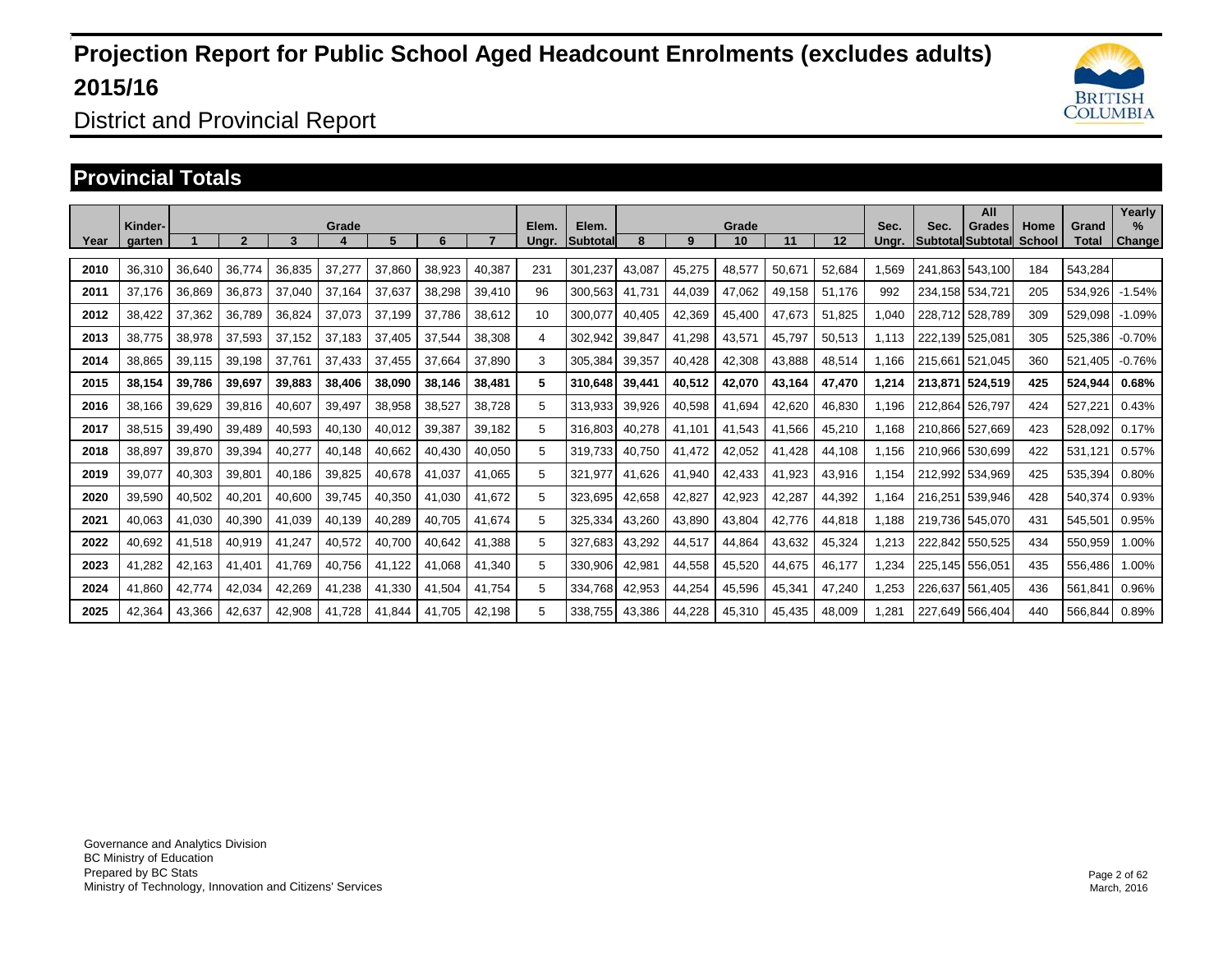

District and Provincial Report

### **5 Southeast Kootenay**

|      | Kinder- |     |                |     | Grade |     |     |     | Elem.       | Elem.           |     |              | Grade |     |     | Sec.                    | Sec.  | All<br>Grades            | Home                 | Grand | Yearly<br>%   |
|------|---------|-----|----------------|-----|-------|-----|-----|-----|-------------|-----------------|-----|--------------|-------|-----|-----|-------------------------|-------|--------------------------|----------------------|-------|---------------|
| Year | garten  |     | $\overline{2}$ | 3   | 4     | 5   | 6   |     | Ungr.       | <b>Subtotal</b> | 8   | $\mathbf{Q}$ | 10    | 11  | 12  | Unar.                   |       | <b>Subtotal Subtotal</b> | <b>School</b>        | Total | <b>Change</b> |
| 2010 | 386     | 345 | 355            | 356 | 370   | 349 | 366 | 416 | $\Omega$    | 2,943           | 440 | 465          | 467   | 477 | 462 | 12                      | 2,323 | 5,266                    | $\Omega$             | 5,266 |               |
| 2011 | 412     | 372 | 333            | 354 | 361   | 367 | 354 | 389 | 0           | 2,942           | 412 | 466          | 451   | 456 | 492 | $\overline{7}$          | 2,284 | 5,226                    | $\mathbf 0$          | 5,226 | $-0.76%$      |
| 2012 | 372     | 395 | 365            | 335 | 358   | 370 | 369 | 378 | 0           | 2,942           | 393 | 419          | 472   | 442 | 470 | $\overline{\mathbf{1}}$ | 2,197 | 5,139                    | $\overline{2}$       | 5,141 | $-1.63%$      |
| 2013 | 413     | 381 | 399            | 379 | 338   | 358 | 368 | 398 | 1           | 3.035           | 372 | 406          | 435   | 449 | 437 | 0                       | 2,099 | 5,134                    | $\blacktriangleleft$ | 5,135 | $-0.12%$      |
| 2014 | 410     | 407 | 389            | 408 | 391   | 341 | 356 | 388 | $\Omega$    | 3,090           | 397 | 372          | 434   | 425 | 443 | $\overline{2}$          | 2,073 | 5,163                    | $\mathbf{1}$         | 5,164 | 0.56%         |
| 2015 | 407     | 410 | 410            | 396 | 414   | 395 | 356 | 407 | $\bf{0}$    | 3,195           | 395 | 412          | 405   | 436 | 456 | 5                       | 2,109 | 5,304                    | $\mathbf{0}$         | 5,304 | 2.71%         |
| 2016 | 391     | 419 | 392            | 405 | 412   | 437 | 390 | 410 | $\mathbf 0$ | 3,256           | 375 | 412          | 397   | 421 | 447 | 5                       | 2,057 | 5,313                    | $\Omega$             | 5,313 | 0.17%         |
| 2017 | 391     | 401 | 398            | 387 | 422   | 435 | 431 | 450 | $\mathbf 0$ | 3,315           | 380 | 392          | 396   | 406 | 422 | 5                       | 2,001 | 5,316                    | $\mathbf 0$          | 5,316 | 0.06%         |
| 2018 | 387     | 401 | 381            | 393 | 403   | 445 | 429 | 498 | 0           | 3,337           | 416 | 397          | 377   | 404 | 406 | 5                       | 2,005 | 5,342                    | $\Omega$             | 5,342 | 0.49%         |
| 2019 | 377     | 397 | 381            | 377 | 408   | 425 | 439 | 495 | $\mathbf 0$ | 3.299           | 459 | 434          | 381   | 386 | 405 | 4                       | 2,069 | 5,368                    | $\mathbf 0$          | 5,368 | 0.49%         |
| 2020 | 366     | 387 | 378            | 376 | 392   | 431 | 420 | 507 | $\mathbf 0$ | 3,257           | 457 | 480          | 415   | 389 | 388 | 4                       | 2,133 | 5,390                    | $\Omega$             | 5,390 | 0.41%         |
| 2021 | 367     | 377 | 367            | 373 | 391   | 414 | 425 | 484 | 0           | 3,198           | 468 | 478          | 459   | 424 | 389 | 4                       | 2,222 | 5,420                    | $\Omega$             | 5,420 | 0.56%         |
| 2022 | 365     | 377 | 359            | 363 | 388   | 413 | 409 | 491 | 0           | 3.165           | 448 | 490          | 458   | 467 | 420 | 5                       | 2,288 | 5,453                    | $\mathbf 0$          | 5,453 | 0.61%         |
| 2023 | 362     | 376 | 360            | 355 | 378   | 410 | 408 | 472 | 0           | 3,121           | 454 | 469          | 470   | 468 | 462 | 5                       | 2,328 | 5,449                    | $\mathbf 0$          | 5,449 | $-0.07%$      |
| 2024 | 360     | 373 | 359            | 356 | 370   | 400 | 405 | 472 | 0           | 3.095           | 437 | 475          | 450   | 480 | 469 | 5                       | 2,316 | 5,411                    | $\mathbf 0$          | 5,411 | $-0.70%$      |
| 2025 | 360     | 372 | 357            | 355 | 372   | 392 | 395 | 468 | 0           | 3,071           | 437 | 457          | 456   | 461 | 479 | 5                       | 2,295 | 5,366                    | $\Omega$             | 5,366 | $-0.83%$      |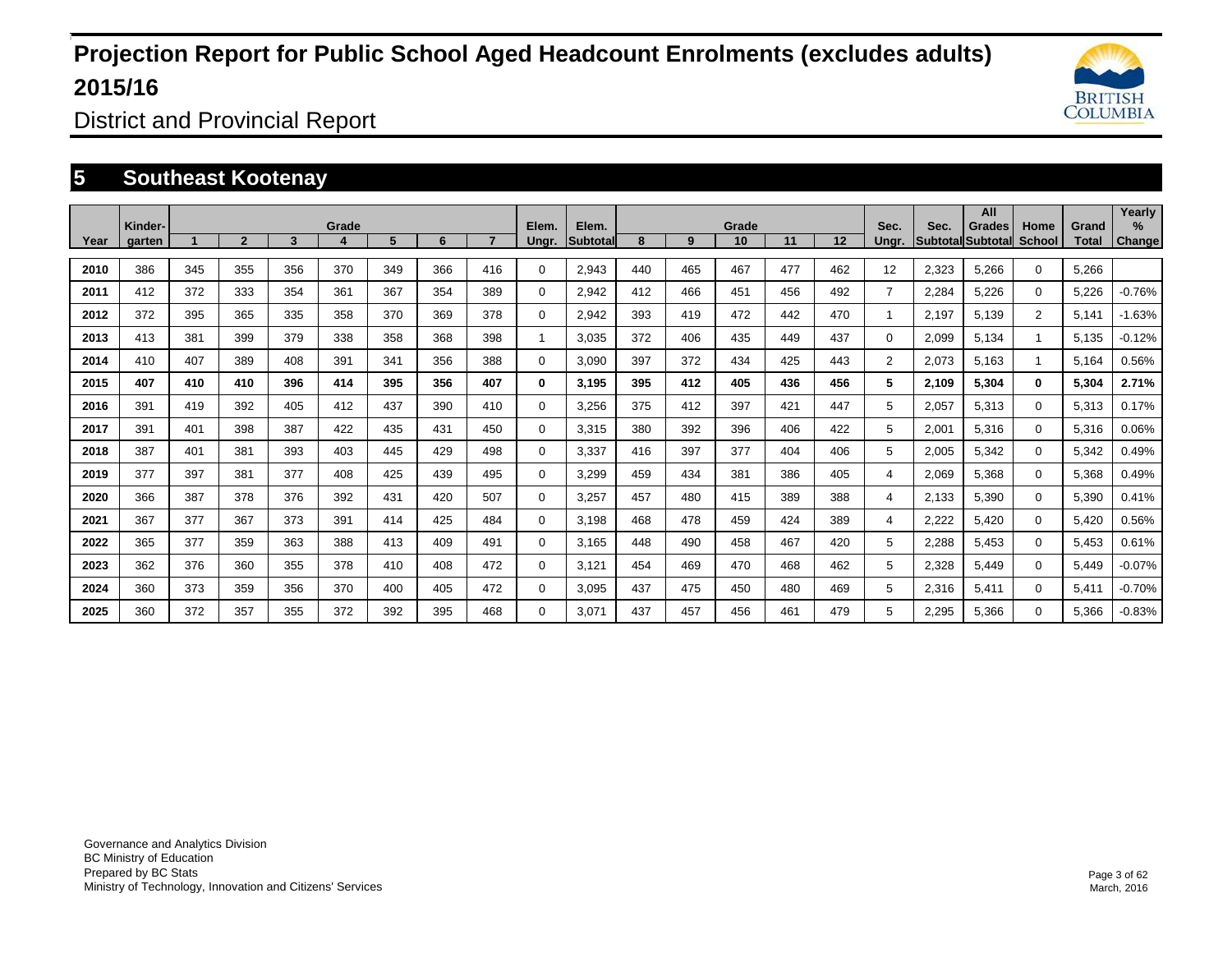

District and Provincial Report

### **6 Rocky Mountain**

|      | Kinder- |     |              |     | Grade |     |     |     | Elem.        | Elem.           |     |     | Grade |     |     | Sec.           | Sec.  | All<br>Grades            | Home                 | Grand | Yearly<br>$\%$ |
|------|---------|-----|--------------|-----|-------|-----|-----|-----|--------------|-----------------|-----|-----|-------|-----|-----|----------------|-------|--------------------------|----------------------|-------|----------------|
| Year | garten  |     | $\mathbf{2}$ | 3   |       | 5.  | 6   |     | Unar.        | <b>Subtotal</b> | 8   | 9   | 10    | 11  | 12  | Unar.          |       | <b>SubtotallSubtotal</b> | School               | Total | <b>Change</b>  |
| 2010 | 239     | 228 | 211          | 211 | 211   | 227 | 233 | 240 | $\Omega$     | 1.800           | 258 | 241 | 246   | 328 | 295 | 13             | 1,381 | 3,181                    |                      | 3.182 |                |
| 2011 | 219     | 241 | 233          | 208 | 214   | 212 | 230 | 229 | $\Omega$     | 1,786           | 237 | 256 | 240   | 240 | 310 | 8              | 1,291 | 3,077                    | $\blacktriangleleft$ | 3,078 | $-3.27%$       |
| 2012 | 248     | 220 | 225          | 224 | 204   | 211 | 210 | 217 | $\mathbf 0$  | 1.759           | 217 | 236 | 264   | 241 | 256 | 4              | 1,218 | 2,977                    | $\mathbf 0$          | 2,977 | $-3.28%$       |
| 2013 | 249     | 253 | 214          | 227 | 231   | 199 | 210 | 206 | $\Omega$     | 1.789           | 222 | 214 | 248   | 257 | 246 | 10             | 1.197 | 2,986                    | $\blacktriangleleft$ | 2,987 | 0.34%          |
| 2014 | 260     | 245 | 241          | 216 | 231   | 234 | 192 | 220 | $\Omega$     | 1,839           | 204 | 218 | 219   | 242 | 273 | 1              | 1,157 | 2,996                    | $\mathbf 1$          | 2,997 | 0.33%          |
| 2015 | 257     | 255 | 257          | 264 | 221   | 243 | 244 | 196 | $\mathbf{0}$ | 1,937           | 226 | 205 | 209   | 219 | 254 | 8              | 1,121 | 3,058                    | 6                    | 3,064 | 2.24%          |
| 2016 | 229     | 243 | 256          | 295 | 236   | 240 | 233 | 198 | $\Omega$     | 1,930           | 246 | 205 | 224   | 196 | 226 | 8              | 1,105 | 3,035                    | 6                    | 3,041 | $-0.75%$       |
| 2017 | 247     | 216 | 241          | 293 | 264   | 256 | 230 | 190 | $\mathbf 0$  | 1,937           | 250 | 223 | 224   | 206 | 198 | $\overline{7}$ | 1.108 | 3,045                    | 6                    | 3,051 | 0.33%          |
| 2018 | 249     | 232 | 214          | 276 | 263   | 287 | 247 | 187 | 0            | 1,955           | 240 | 228 | 243   | 206 | 204 | $\overline{7}$ | 1.128 | 3.083                    | 6                    | 3,089 | 1.25%          |
| 2019 | 244     | 235 | 232          | 247 | 248   | 285 | 274 | 201 | $\mathbf 0$  | 1,966           | 237 | 219 | 248   | 223 | 205 | $\overline{7}$ | 1,139 | 3,105                    | 6                    | 3,111 | 0.71%          |
| 2020 | 227     | 229 | 234          | 266 | 221   | 270 | 273 | 223 | $\mathbf 0$  | 1,943           | 253 | 216 | 239   | 227 | 220 | $\overline{7}$ | 1.162 | 3,105                    | 6                    | 3,111 | 0.00%          |
| 2021 | 224     | 213 | 228          | 269 | 239   | 241 | 258 | 221 | $\mathbf 0$  | 1.893           | 281 | 230 | 235   | 219 | 226 | $\overline{7}$ | 1.198 | 3,091                    | 6                    | 3,097 | $-0.45%$       |
| 2022 | 225     | 212 | 213          | 262 | 242   | 260 | 231 | 210 | $\mathbf 0$  | 1.855           | 280 | 256 | 250   | 216 | 218 | 8              | 1.228 | 3,083                    | 6                    | 3,089 | $-0.26%$       |
| 2023 | 224     | 212 | 212          | 245 | 236   | 262 | 249 | 188 | $\mathbf 0$  | 1,828           | 265 | 254 | 278   | 230 | 214 | $\overline{7}$ | 1,248 | 3,076                    | 6                    | 3,082 | $-0.23%$       |
| 2024 | 225     | 211 | 212          | 244 | 221   | 256 | 252 | 203 | $\mathbf 0$  | 1.824           | 238 | 241 | 278   | 254 | 226 | 8              | 1.245 | 3,069                    | 6                    | 3,075 | $-0.23%$       |
| 2025 | 226     | 213 | 211          | 243 | 219   | 241 | 246 | 206 | $\Omega$     | 1.805           | 256 | 216 | 264   | 255 | 250 | 8              | 1.249 | 3,054                    | 6                    | 3,060 | $-0.49%$       |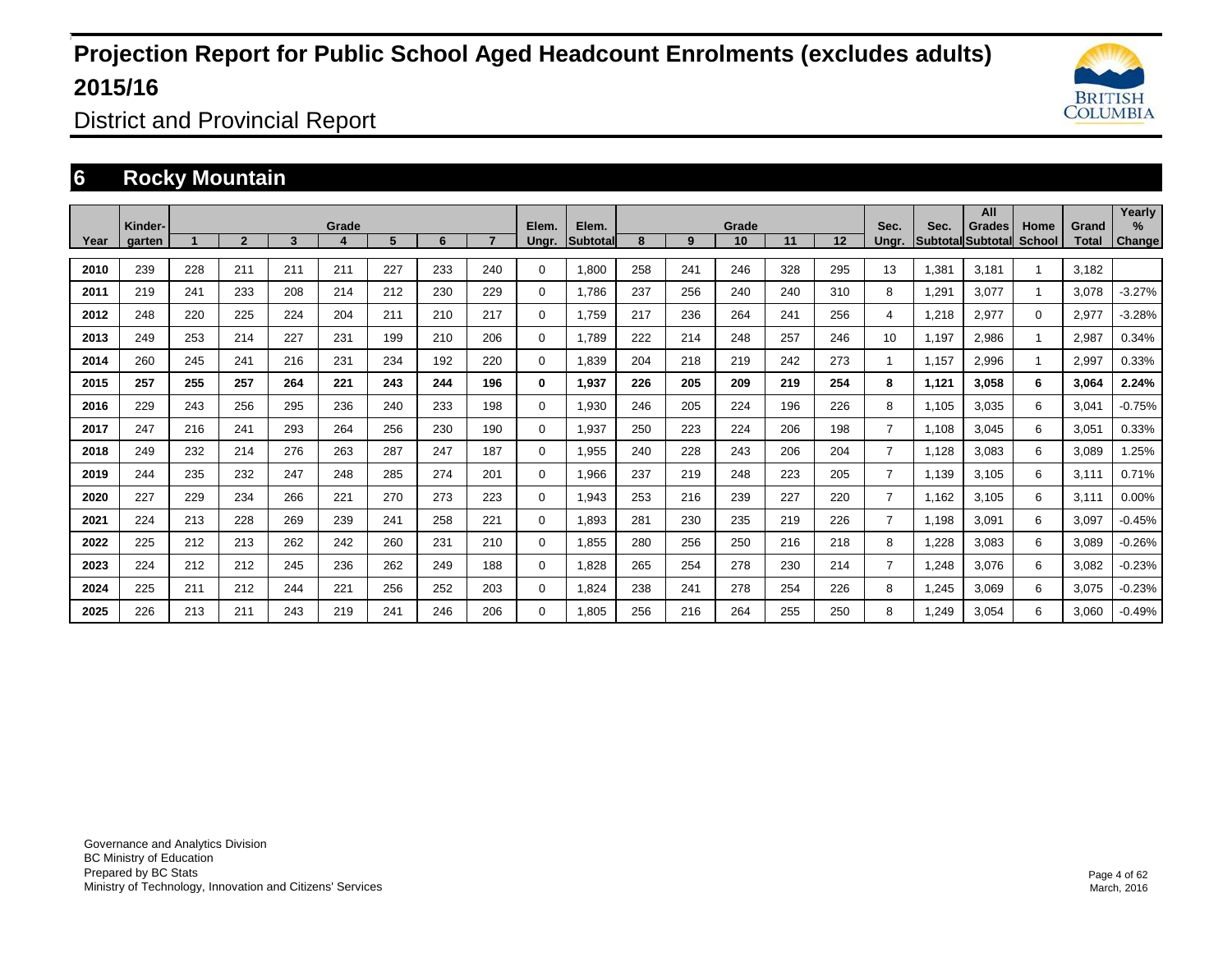

District and Provincial Report

### **8 Kootenay Lake**

|      | Kinder- |     |                |     | Grade |     |     |     | Elem.    | Elem.    |     |     | Grade |     |     | Sec.  | Sec.  | All<br>Grades     | Home          | Grand | Yearly<br>% |
|------|---------|-----|----------------|-----|-------|-----|-----|-----|----------|----------|-----|-----|-------|-----|-----|-------|-------|-------------------|---------------|-------|-------------|
| Year | garten  |     | $\overline{2}$ | 3   | 4     | 5   | 6   |     | Ungr.    | Subtotal | 8   | 9   | 10    | 11  | 12  | Unar. |       | Subtotal Subtotal | <b>School</b> | Total | Change      |
| 2010 | 320     | 352 | 341            | 312 | 315   | 353 | 352 | 382 | $\Omega$ | 2,727    | 383 | 432 | 476   | 517 | 513 | 18    | 2,339 | 5,066             |               | 5,067 |             |
| 2011 | 309     | 316 | 353            | 340 | 326   | 321 | 371 | 370 | 0        | 2.706    | 393 | 397 | 429   | 443 | 461 | 18    | 2,141 | 4,847             |               | 4,848 | $-4.32%$    |
| 2012 | 371     | 331 | 323            | 368 | 343   | 328 | 362 | 380 | 0        | 2,806    | 377 | 417 | 416   | 413 | 547 | 9     | 2,179 | 4,985             | 112           | 5,097 | 5.14%       |
| 2013 | 341     | 370 | 338            | 321 | 364   | 352 | 323 | 358 | 0        | 2.767    | 377 | 391 | 405   | 404 | 439 | 19    | 2,035 | 4,802             | 119           | 4,921 | $-3.45%$    |
| 2014 | 344     | 329 | 369            | 340 | 307   | 357 | 353 | 332 | 0        | 2,731    | 347 | 406 | 384   | 399 | 432 | 38    | 2,006 | 4,737             | 96            | 4,833 | $-1.79%$    |
| 2015 | 291     | 355 | 338            | 370 | 335   | 315 | 361 | 352 | 1        | 2.718    | 337 | 377 | 411   | 409 | 403 | 86    | 2,023 | 4,741             | 125           | 4,866 | 0.68%       |
| 2016 | 271     | 347 | 327            | 353 | 328   | 317 | 371 | 370 |          | 2,685    | 360 | 353 | 394   | 424 | 420 | 86    | 2,037 | 4,722             | 124           | 4,846 | $-0.41%$    |
| 2017 | 270     | 323 | 319            | 342 | 314   | 310 | 373 | 381 |          | 2,633    | 380 | 376 | 366   | 400 | 427 | 86    | 2,035 | 4,668             | 122           | 4,790 | $-1.16%$    |
| 2018 | 268     | 322 | 297            | 334 | 304   | 296 | 365 | 383 |          | 2,570    | 391 | 397 | 389   | 373 | 406 | 86    | 2,042 | 4,612             | 120           | 4,732 | $-1.21%$    |
| 2019 | 273     | 319 | 296            | 311 | 296   | 287 | 349 | 375 |          | 2,507    | 393 | 409 | 411   | 394 | 380 | 84    | 2,071 | 4,578             | 119           | 4,697 | $-0.74%$    |
| 2020 | 289     | 326 | 294            | 311 | 277   | 281 | 339 | 358 |          | 2,476    | 384 | 411 | 424   | 416 | 396 | 83    | 2,114 | 4,590             | 118           | 4,708 | 0.23%       |
| 2021 | 287     | 343 | 301            | 310 | 277   | 264 | 332 | 348 |          | 2,463    | 368 | 402 | 427   | 431 | 419 | 86    | 2,133 | 4,596             | 118           | 4,714 | 0.13%       |
| 2022 | 286     | 341 | 316            | 316 | 276   | 263 | 311 | 342 |          | 2,452    | 358 | 385 | 418   | 433 | 434 | 89    | 2,117 | 4,569             | 117           | 4,686 | $-0.59%$    |
| 2023 | 284     | 340 | 314            | 332 | 281   | 262 | 311 | 321 |          | 2,446    | 352 | 376 | 401   | 424 | 437 | 90    | 2,080 | 4,526             | 117           | 4,643 | $-0.92%$    |
| 2024 | 287     | 339 | 313            | 329 | 295   | 268 | 311 | 321 |          | 2.464    | 330 | 369 | 391   | 408 | 430 | 89    | 2,017 | 4,481             | 116           | 4,597 | $-0.99%$    |
| 2025 | 290     | 342 | 312            | 328 | 294   | 281 | 317 | 321 |          | 2.486    | 330 | 347 | 384   | 397 | 414 | 87    | 1,959 | 4,445             | 116           | 4,561 | $-0.78%$    |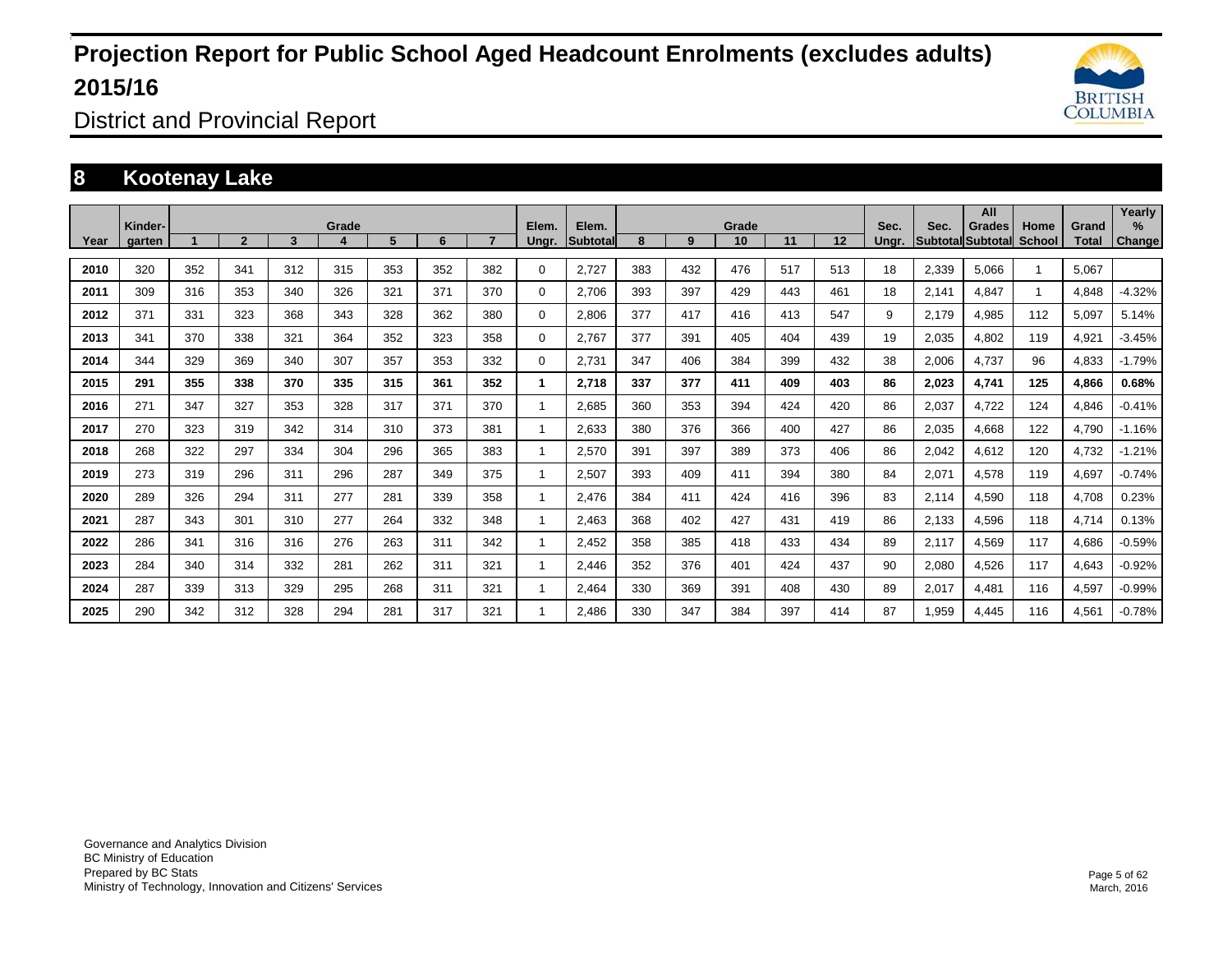

District and Provincial Report

### **10 Arrow Lakes**

|      | Kinder- |    |                |    | Grade |    |    |                | Elem.       | Elem.           |    |    | Grade |    |    | Sec.           | Sec. | All<br>Grades            | Home          | Grand | Yearly<br>% |
|------|---------|----|----------------|----|-------|----|----|----------------|-------------|-----------------|----|----|-------|----|----|----------------|------|--------------------------|---------------|-------|-------------|
| Year | garten  |    | $\overline{2}$ | 3  | 4     | 5  | 6  | $\overline{ }$ | Ungr.       | <b>Subtotal</b> | 8  | 9  | 10    | 11 | 12 | Ungr.          |      | <b>Subtotal Subtotal</b> | <b>School</b> | Total | Change      |
| 2010 | 29      | 41 | 35             | 35 | 35    | 36 | 50 | 48             | $\mathbf 0$ | 309             | 35 | 41 | 57    | 52 | 65 | 0              | 250  | 559                      | $\mathbf 0$   | 559   |             |
| 2011 | 40      | 25 | 36             | 32 | 34    | 33 | 35 | 50             | 0           | 285             | 51 | 35 | 36    | 55 | 52 | $\overline{2}$ | 231  | 516                      | $\Omega$      | 516   | $-7.69%$    |
| 2012 | 42      | 37 | 25             | 38 | 35    | 37 | 30 | 37             | $\mathbf 0$ | 281             | 46 | 51 | 31    | 38 | 51 | 3              | 220  | 501                      | $\mathbf 0$   | 501   | $-2.91%$    |
| 2013 | 30      | 42 | 35             | 22 | 40    | 34 | 36 | 36             | 0           | 275             | 33 | 47 | 48    | 25 | 41 | $\overline{2}$ | 196  | 471                      | $\mathbf 0$   | 471   | $-5.99%$    |
| 2014 | 31      | 28 | 40             | 35 | 30    | 38 | 33 | 40             | 0           | 275             | 35 | 35 | 45    | 41 | 24 | 0              | 180  | 455                      | $\mathbf 0$   | 455   | $-3.40%$    |
| 2015 | 25      | 28 | 27             | 41 | 31    | 31 | 41 | 35             | 0           | 259             | 40 | 32 | 30    | 41 | 43 | $\bf{0}$       | 186  | 445                      | $\mathbf 0$   | 445   | $-2.20%$    |
| 2016 | 25      | 19 | 23             | 51 | 42    | 39 | 30 | 21             | 0           | 250             | 49 | 44 | 25    | 35 | 48 | 0              | 201  | 451                      | $\mathbf 0$   | 451   | 1.35%       |
| 2017 | 19      | 19 | 15             | 43 | 53    | 54 | 38 | 15             | $\mathbf 0$ | 256             | 30 | 55 | 34    | 29 | 42 | 0              | 190  | 446                      | $\Omega$      | 446   | $-1.11%$    |
| 2018 | 22      | 15 | 15             | 29 | 44    | 67 | 52 | 19             | $\mathbf 0$ | 263             | 22 | 33 | 43    | 39 | 35 | 0              | 172  | 435                      | $\Omega$      | 435   | $-2.47%$    |
| 2019 | 26      | 17 | 12             | 29 | 30    | 56 | 65 | 26             | $\mathbf 0$ | 261             | 27 | 24 | 27    | 49 | 45 | $\Omega$       | 172  | 433                      | $\mathbf 0$   | 433   | $-0.46%$    |
| 2020 | 22      | 20 | 14             | 23 | 30    | 38 | 54 | 33             | $\mathbf 0$ | 234             | 38 | 32 | 20    | 33 | 58 | $\Omega$       | 181  | 415                      | $\Omega$      | 415   | $-4.16%$    |
| 2021 | 22      | 17 | 16             | 26 | 23    | 38 | 37 | 27             | $\mathbf 0$ | 206             | 46 | 43 | 26    | 25 | 42 | 0              | 182  | 388                      | $\mathbf 0$   | 388   | $-6.51%$    |
| 2022 | 22      | 17 | 13             | 31 | 26    | 29 | 37 | 19             | $\mathbf 0$ | 194             | 39 | 53 | 35    | 31 | 32 | 0              | 190  | 384                      | $\mathbf 0$   | 384   | $-1.03%$    |
| 2023 | 23      | 17 | 13             | 25 | 32    | 33 | 28 | 19             | $\mathbf 0$ | 190             | 27 | 45 | 42    | 41 | 38 | 0              | 193  | 383                      | $\mathbf 0$   | 383   | $-0.26%$    |
| 2024 | 24      | 18 | 13             | 26 | 26    | 40 | 32 | 14             | $\mathbf 0$ | 193             | 27 | 31 | 37    | 51 | 50 | 0              | 196  | 389                      | $\mathbf 0$   | 389   | 1.57%       |
| 2025 | 25      | 18 | 14             | 25 | 27    | 33 | 39 | 16             | 0           | 197             | 22 | 32 | 27    | 45 | 62 | 0              | 188  | 385                      | $\mathbf 0$   | 385   | $-1.03%$    |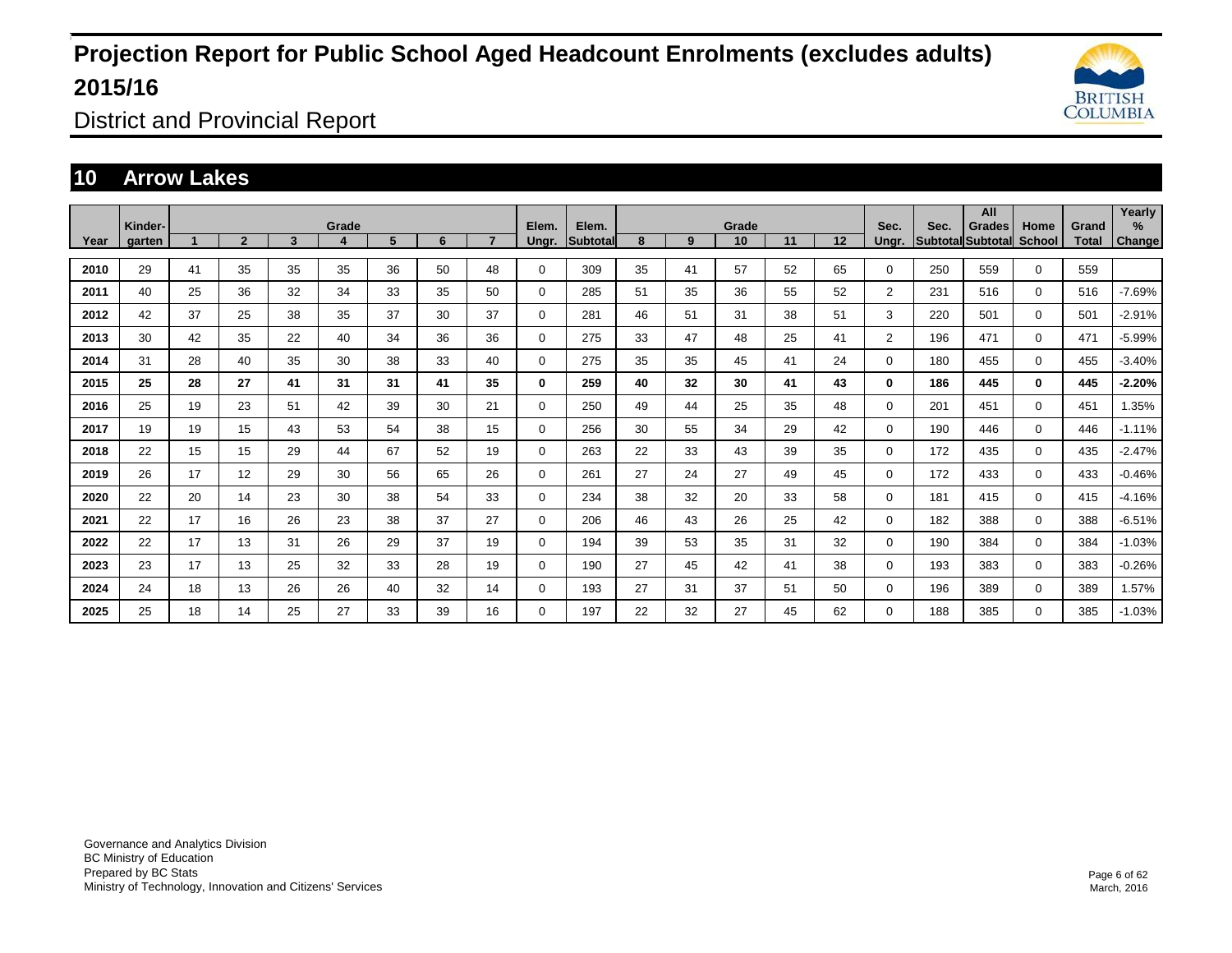

District and Provincial Report

### **19 Revelstoke**

|      | Kinder- |     |                |    | Grade |     |    |     | Elem.       | Elem.           |     |     | Grade |    |    | Sec.           | Sec. | All<br>Grades                   | Home           | Grand | Yearly<br>%   |
|------|---------|-----|----------------|----|-------|-----|----|-----|-------------|-----------------|-----|-----|-------|----|----|----------------|------|---------------------------------|----------------|-------|---------------|
| Year | garten  |     | $\overline{2}$ | 3  | 4     | 5   | 6  |     | Ungr.       | <b>Subtotal</b> | 8   | 9   | 10    | 11 | 12 | Unar.          |      | <b>Subtotal Subtotal School</b> |                | Total | <b>Change</b> |
| 2010 | 79      | 61  | 77             | 70 | 82    | 71  | 62 | 79  | 0           | 581             | 87  | 89  | 91    | 92 | 80 | 5              | 444  | 1,025                           | $\overline{2}$ | 1,027 |               |
| 2011 | 86      | 87  | 57             | 74 | 65    | 83  | 69 | 62  | 0           | 583             | 81  | 83  | 88    | 99 | 89 | 6              | 446  | 1,029                           | 3              | 1,032 | 0.49%         |
| 2012 | 75      | 88  | 78             | 57 | 74    | 66  | 75 | 71  | 0           | 584             | 69  | 83  | 89    | 90 | 91 | 6              | 428  | 1,012                           | $\mathbf 0$    | 1,012 | $-1.94%$      |
| 2013 | 64      | 68  | 87             | 73 | 55    | 72  | 64 | 76  | 0           | 559             | 65  | 71  | 79    | 86 | 86 | $\overline{2}$ | 389  | 948                             | $\Omega$       | 948   | $-6.32%$      |
| 2014 | 78      | 59  | 70             | 84 | 76    | 57  | 78 | 64  | 0           | 566             | 74  | 66  | 70    | 78 | 75 | $\overline{2}$ | 365  | 931                             | $\mathbf 0$    | 931   | $-1.79%$      |
| 2015 | 63      | 81  | 58             | 76 | 86    | 74  | 61 | 75  | 0           | 574             | 70  | 68  | 68    | 73 | 81 | 1              | 361  | 935                             | $\bf{0}$       | 935   | 0.43%         |
| 2016 | 73      | 93  | 66             | 67 | 102   | 69  | 62 | 81  | 0           | 613             | 80  | 58  | 72    | 72 | 77 | 1              | 360  | 973                             | $\Omega$       | 973   | 4.06%         |
| 2017 | 61      | 107 | 74             | 76 | 91    | 82  | 59 | 84  | 0           | 634             | 87  | 66  | 62    | 74 | 74 | 1              | 364  | 998                             | $\Omega$       | 998   | 2.57%         |
| 2018 | 64      | 90  | 86             | 85 | 102   | 73  | 69 | 77  | 0           | 646             | 89  | 72  | 70    | 64 | 76 | 1              | 372  | 1,018                           | $\Omega$       | 1,018 | 2.00%         |
| 2019 | 72      | 94  | 72             | 98 | 113   | 81  | 61 | 91  | $\mathbf 0$ | 682             | 82  | 73  | 76    | 72 | 67 | 1              | 371  | 1,053                           | $\Omega$       | 1,053 | 3.44%         |
| 2020 | 70      | 105 | 75             | 83 | 131   | 90  | 68 | 80  | 0           | 702             | 97  | 68  | 78    | 78 | 73 |                | 395  | 1,097                           | $\Omega$       | 1,097 | 4.18%         |
| 2021 | 70      | 102 | 85             | 87 | 111   | 104 | 76 | 90  | 0           | 725             | 85  | 80  | 72    | 80 | 80 | 1              | 398  | 1,123                           | $\Omega$       | 1.123 | 2.37%         |
| 2022 | 69      | 103 | 82             | 97 | 116   | 89  | 87 | 100 | 0           | 743             | 96  | 71  | 85    | 75 | 83 |                | 411  | 1,154                           | $\Omega$       | 1,154 | 2.76%         |
| 2023 | 69      | 102 | 83             | 95 | 131   | 93  | 75 | 115 | 0           | 763             | 107 | 79  | 75    | 87 | 78 | 1              | 427  | 1,190                           | $\Omega$       | 1.190 | 3.12%         |
| 2024 | 68      | 101 | 82             | 96 | 127   | 104 | 78 | 98  | 0           | 754             | 122 | 88  | 84    | 78 | 89 | 1              | 462  | 1,216                           | $\Omega$       | 1,216 | 2.18%         |
| 2025 | 67      | 100 | 82             | 95 | 129   | 101 | 88 | 103 | 0           | 765             | 105 | 101 | 94    | 87 | 82 |                | 470  | 1,235                           | $\mathbf 0$    | 1,235 | 1.56%         |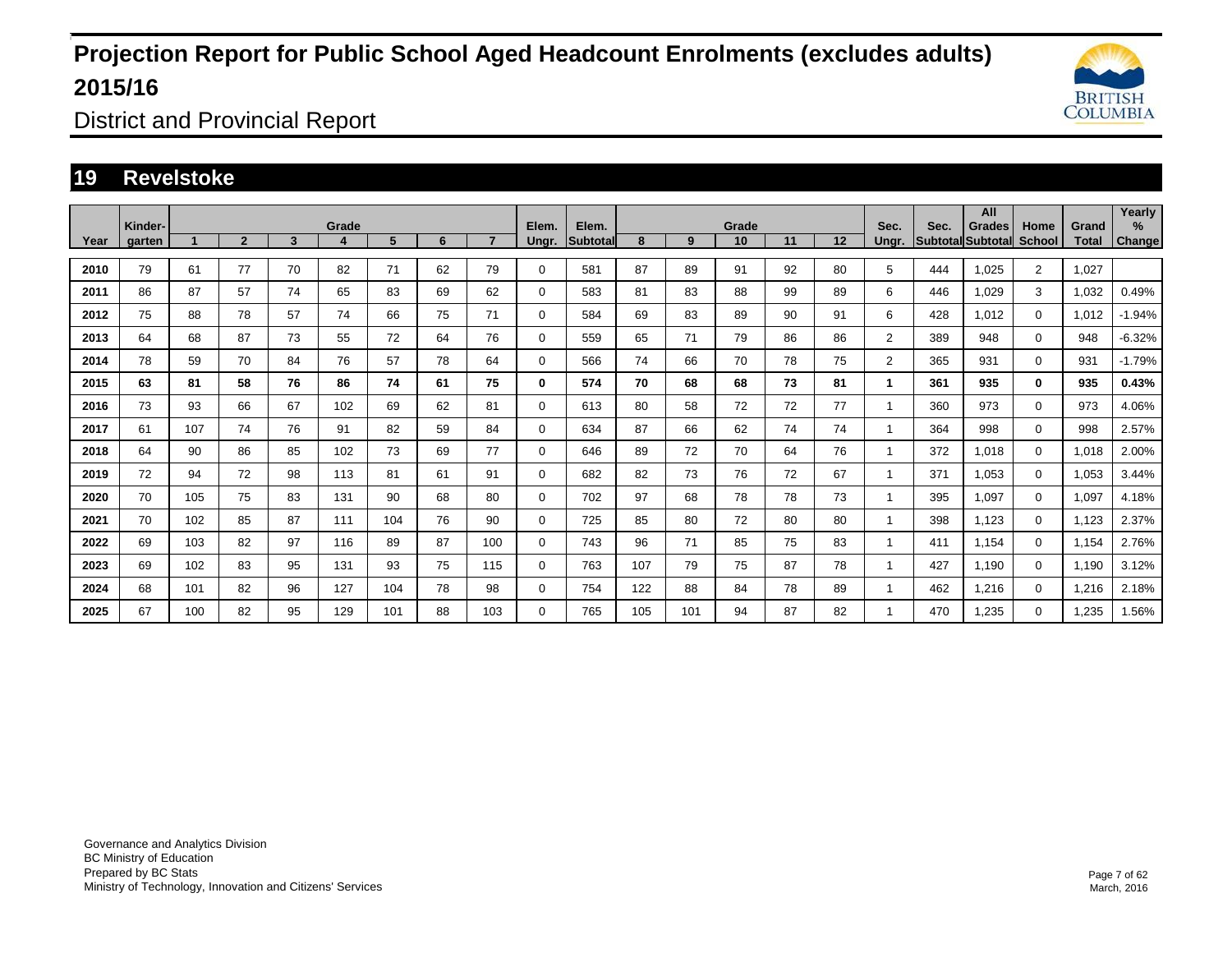

District and Provincial Report

### **20 Kootenay-Columbia**

|      | Kinder- |     |                |     | Grade            |     |     |     |                | Elem.    |     |     | Grade |     |     | Sec.           |       | All                                |                |                | Yearly<br>%   |
|------|---------|-----|----------------|-----|------------------|-----|-----|-----|----------------|----------|-----|-----|-------|-----|-----|----------------|-------|------------------------------------|----------------|----------------|---------------|
| Year | garten  |     | $\overline{2}$ | 3   | $\boldsymbol{a}$ | 5   | 6   |     | Elem.<br>Ungr. | Subtotal | 8   | 9   | 10    | 11  | 12  | Unar.          | Sec.  | Grades<br><b>Subtotal Subtotal</b> | Home<br>School | Grand<br>Total | <b>Change</b> |
| 2010 | 263     | 244 | 252            | 237 | 285              | 271 | 284 | 302 | $\Omega$       | 2,138    | 326 | 363 | 381   | 391 | 367 |                | 1,829 | 3,967                              | 4              | 3,971          |               |
| 2011 | 274     | 275 | 251            | 264 | 233              | 282 | 269 | 284 | $\Omega$       | 2,132    | 319 | 351 | 371   | 370 | 364 | 0              | 1.775 | 3,907                              |                | 3,908          | $-1.59%$      |
| 2012 | 275     | 273 | 270            | 243 | 271              | 237 | 287 | 271 | $\Omega$       | 2,127    | 314 | 311 | 351   | 337 | 372 | 0              | 1,685 | 3,812                              | $\Omega$       | 3,812          | $-2.46%$      |
| 2013 | 287     | 270 | 268            | 269 | 242              | 266 | 240 | 293 | 0              | 2.135    | 289 | 315 | 342   | 313 | 317 | 0              | 1,576 | 3,711                              | $\mathbf 0$    | 3.711          | $-2.65%$      |
| 2014 | 235     | 285 | 273            | 270 | 270              | 234 | 281 | 240 | $\Omega$       | 2,088    | 300 | 267 | 307   | 322 | 359 | $\overline{2}$ | 1,557 | 3,645                              | $\Omega$       | 3,645          | $-1.78%$      |
| 2015 | 257     | 244 | 278            | 285 | 287              | 263 | 248 | 280 | $\mathbf{0}$   | 2,142    | 267 | 299 | 289   | 317 | 332 | $\mathbf{2}$   | 1,506 | 3,648                              | $\mathbf{2}$   | 3,650          | 0.14%         |
| 2016 | 272     | 266 | 277            | 316 | 292              | 249 | 261 | 292 | $\Omega$       | 2,225    | 251 | 280 | 301   | 301 | 335 | $\overline{2}$ | 1,470 | 3,695                              | $\overline{2}$ | 3,697          | 1.29%         |
| 2017 | 244     | 279 | 300            | 315 | 325              | 254 | 247 | 308 | $\Omega$       | 2,272    | 262 | 264 | 282   | 308 | 313 | $\overline{2}$ | 1,431 | 3,703                              | $\overline{2}$ | 3,705          | 0.22%         |
| 2018 | 236     | 251 | 315            | 340 | 323              | 281 | 252 | 292 | $\Omega$       | 2,290    | 276 | 275 | 265   | 289 | 316 | $\overline{2}$ | 1,423 | 3,713                              | $\overline{2}$ | 3,715          | 0.27%         |
| 2019 | 230     | 244 | 284            | 356 | 348              | 280 | 278 | 297 | $\mathbf 0$    | 2,317    | 263 | 290 | 276   | 273 | 300 | $\overline{2}$ | 1,404 | 3.721                              | $\overline{2}$ | 3,723          | 0.22%         |
| 2020 | 230     | 238 | 276            | 322 | 364              | 301 | 277 | 328 | $\Omega$       | 2,336    | 267 | 276 | 290   | 283 | 284 | $\overline{2}$ | 1,402 | 3,738                              | $\overline{2}$ | 3,740          | 0.46%         |
| 2021 | 231     | 239 | 270            | 314 | 330              | 315 | 298 | 326 | $\Omega$       | 2,323    | 294 | 281 | 277   | 297 | 291 | $\overline{2}$ | 1,442 | 3,765                              | $\overline{2}$ | 3,767          | 0.72%         |
| 2022 | 232     | 240 | 271            | 307 | 322              | 286 | 311 | 351 | $\Omega$       | 2,320    | 293 | 308 | 282   | 285 | 306 | $\overline{2}$ | 1,476 | 3,796                              | 2              | 3,798          | 0.82%         |
| 2023 | 232     | 241 | 272            | 309 | 316              | 279 | 283 | 366 | $\Omega$       | 2,298    | 315 | 307 | 309   | 289 | 296 | $\overline{2}$ | 1,518 | 3,816                              | $\overline{2}$ | 3,818          | 0.53%         |
| 2024 | 234     | 241 | 274            | 310 | 317              | 273 | 277 | 334 | 0              | 2,260    | 328 | 330 | 309   | 315 | 298 | $\overline{2}$ | 1,582 | 3,842                              | $\overline{2}$ | 3,844          | 0.68%         |
| 2025 | 236     | 243 | 275            | 313 | 319              | 274 | 271 | 327 | $\Omega$       | 2,258    | 301 | 345 | 331   | 317 | 323 | $\overline{2}$ | 1,619 | 3,877                              | 2              | 3,879          | 0.91%         |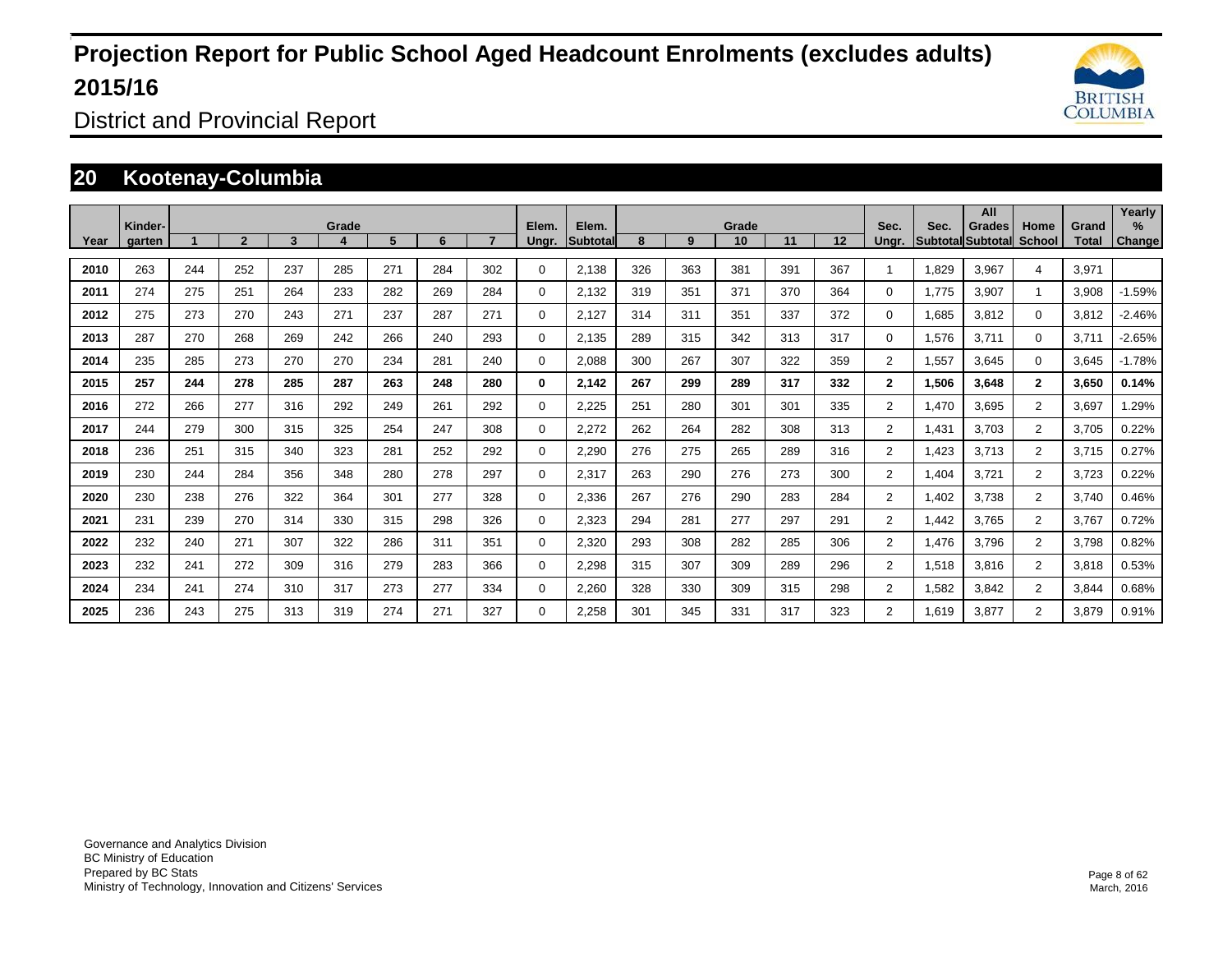

District and Provincial Report

### **22 Vernon**

|      | Kinder- |     |                |     | Grade |     |     |                | Elem.       | Elem.    |     |     | Grade |     |     | Sec.  | Sec.            | All                       |                       |                | Yearly<br>% |
|------|---------|-----|----------------|-----|-------|-----|-----|----------------|-------------|----------|-----|-----|-------|-----|-----|-------|-----------------|---------------------------|-----------------------|----------------|-------------|
| Year | garten  |     | $\overline{2}$ | 3   | 4     | 5   | 6   | $\overline{ }$ | Ungr.       | Subtotal | 8   | 9   | 10    | 11  | 12  | Ungr. | <b>Subtotal</b> | Grades<br><b>Subtotal</b> | Home<br><b>School</b> | Grand<br>Total | Change      |
| 2010 | 580     | 556 | 597            | 567 | 590   | 562 | 610 | 641            | 0           | 4.703    | 674 | 686 | 791   | 784 | 781 | 21    | 3.737           | 8.440                     | 5                     | 8,445          |             |
| 2011 | 516     | 598 | 558            | 584 | 570   | 596 | 556 | 624            | $\Omega$    | 4.602    | 662 | 683 | 697   | 779 | 739 | 23    | 3,583           | 8,185                     | 6                     | 8,191          | $-3.01%$    |
| 2012 | 554     | 525 | 592            | 559 | 587   | 571 | 608 | 553            | $\Omega$    | 4,549    | 661 | 666 | 690   | 691 | 703 | 22    | 3,433           | 7,982                     | 5                     | 7,987          | $-2.49%$    |
| 2013 | 570     | 573 | 548            | 593 | 573   | 585 | 563 | 611            | 0           | 4,616    | 598 | 657 | 662   | 678 | 632 | 34    | 3,261           | 7,877                     | 5                     | 7,882          | $-1.31%$    |
| 2014 | 609     | 598 | 583            | 552 | 595   | 584 | 602 | 590            | $\Omega$    | 4,713    | 644 | 625 | 678   | 675 | 634 | 16    | 3,272           | 7,985                     | 5                     | 7,990          | 1.37%       |
| 2015 | 553     | 645 | 606            | 595 | 587   | 612 | 597 | 637            | 0           | 4,832    | 625 | 679 | 631   | 687 | 643 | 24    | 3,289           | 8,121                     | 6                     | 8,127          | 1.71%       |
| 2016 | 559     | 626 | 588            | 630 | 641   | 603 | 606 | 629            | 0           | 4,882    | 638 | 667 | 634   | 686 | 614 | 24    | 3,263           | 8,145                     | 6                     | 8,151          | 0.30%       |
| 2017 | 552     | 630 | 568            | 610 | 677   | 656 | 596 | 638            | $\Omega$    | 4,927    | 632 | 682 | 620   | 678 | 597 | 23    | 3,232           | 8,159                     | 6                     | 8,165          | 0.17%       |
| 2018 | 537     | 620 | 570            | 588 | 653   | 689 | 646 | 626            | $\Omega$    | 4,929    | 639 | 674 | 633   | 666 | 593 | 22    | 3,227           | 8,156                     | 6                     | 8,162          | $-0.04%$    |
| 2019 | 550     | 606 | 563            | 591 | 631   | 667 | 678 | 678            | 0           | 4,964    | 629 | 682 | 626   | 678 | 581 | 22    | 3,218           | 8,182                     | 6                     | 8,188          | 0.32%       |
| 2020 | 562     | 620 | 551            | 585 | 636   | 645 | 657 | 712            | $\Omega$    | 4,968    | 679 | 671 | 634   | 670 | 589 | 22    | 3,265           | 8,233                     | 6                     | 8,239          | 0.62%       |
| 2021 | 571     | 635 | 564            | 573 | 630   | 651 | 636 | 690            | 0           | 4,950    | 712 | 723 | 623   | 678 | 584 | 22    | 3,342           | 8,292                     | 6                     | 8,298          | 0.72%       |
| 2022 | 579     | 646 | 579            | 588 | 618   | 646 | 643 | 671            | $\mathbf 0$ | 4,970    | 693 | 760 | 669   | 668 | 588 | 22    | 3,400           | 8,370                     | 6                     | 8,376          | 0.94%       |
| 2023 | 591     | 655 | 589            | 603 | 635   | 635 | 639 | 679            | $\mathbf 0$ | 5.026    | 675 | 740 | 703   | 714 | 581 | 23    | 3,436           | 8,462                     | 6                     | 8,468          | 1.10%       |
| 2024 | 603     | 668 | 597            | 613 | 652   | 653 | 629 | 675            | 0           | 5,090    | 683 | 721 | 688   | 750 | 616 | 23    | 3,481           | 8,571                     | 6                     | 8,577          | 1.29%       |
| 2025 | 608     | 681 | 608            | 621 | 662   | 669 | 646 | 664            | $\Omega$    | 5,159    | 678 | 729 | 671   | 735 | 648 | 24    | 3,485           | 8,644                     | 6                     | 8,650          | 0.85%       |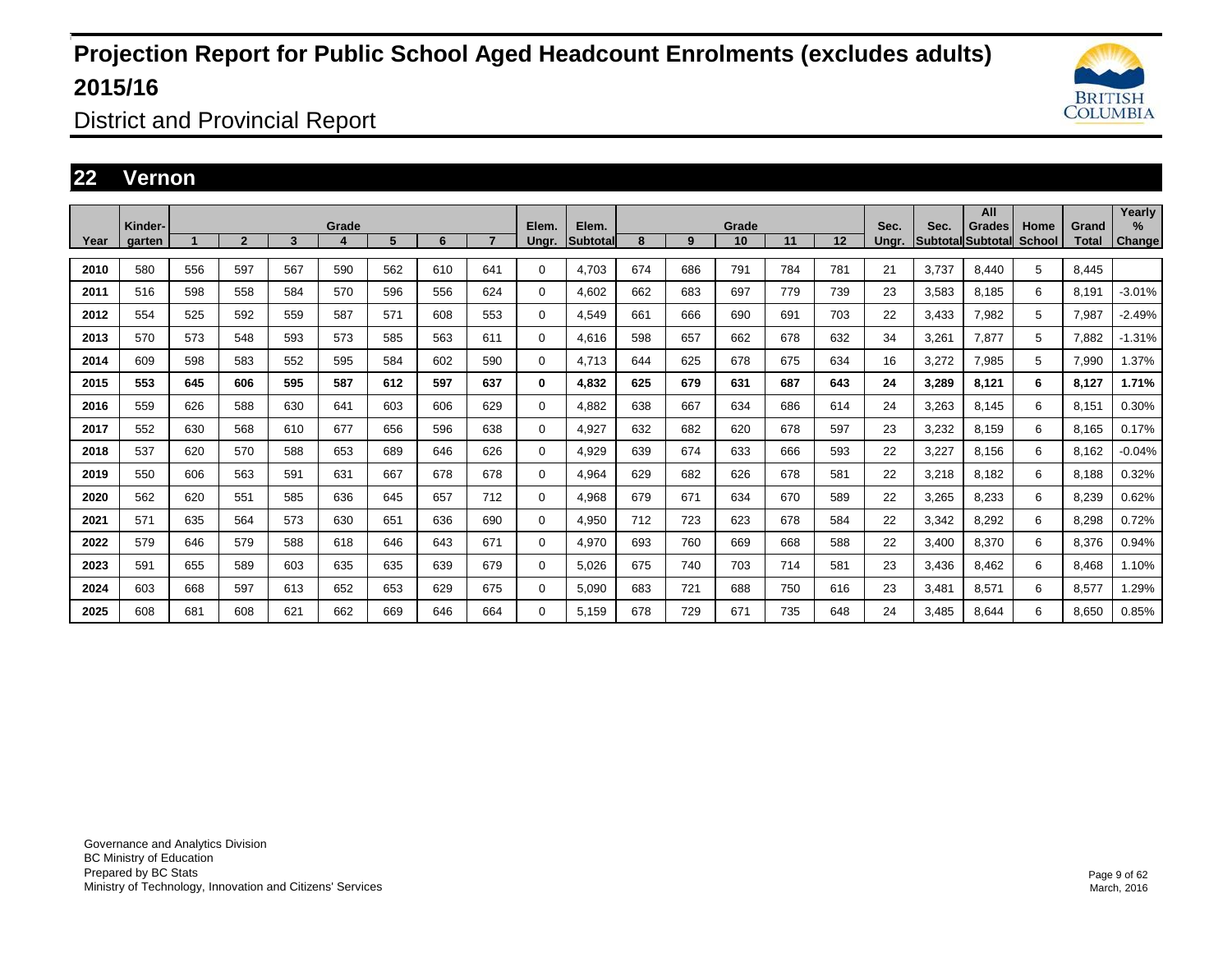

District and Provincial Report

### **23 Central Okanagan**

|      | Kinder- |       |              |       | Grade |       |       |       | Elem.    | Elem.           |       |       | Grade |       |       | Sec.  | Sec.  | All<br>Grades            | Home           | Grand  | Yearly<br>$\%$ |
|------|---------|-------|--------------|-------|-------|-------|-------|-------|----------|-----------------|-------|-------|-------|-------|-------|-------|-------|--------------------------|----------------|--------|----------------|
| Year | aarten  |       | $\mathbf{c}$ | 3     |       | 5     | 6     |       | Unar.    | <b>Subtotal</b> | 8     | 9     | 10    | 11    | 12    | Unar. |       | <b>Subtotal Subtotal</b> | School         | Total  | Change         |
| 2010 | .385    | 1,422 | .480         | 1,472 | 1,511 | 1,525 | 1,606 | 1,561 | $\Omega$ | 11,962          | .802  | 1.771 | 1,945 | .965  | 1,964 | 62    | 9,509 | 21.471                   | 11             | 21.482 |                |
| 2011 | .468    | 1,427 | 1.448        | 1,501 | 1,520 | 1,534 | 1,563 | 1.620 | 0        | 12,081          | .602  | 1,824 | 1,835 | .936  | 1,955 | 29    | 9.181 | 21,262                   | 9              | 21,271 | $-0.98%$       |
| 2012 | 1,532   | 1,456 | 1.436        | 1.446 | 1,501 | 1,503 | 1,537 | 1.607 | 0        | 12.018          | .655  | 1,623 | 1.872 | .848  | 1,939 | 39    | 8,976 | 20,994                   | $\overline{7}$ | 21.001 | $-1.27%$       |
| 2013 | 1,574   | 1,562 | 1,483        | 1,468 | 1,446 | 1,511 | 1,542 | 1,569 | 0        | 12,155          | .637  | 1,687 | 1,692 | 903.  | 1,858 | 38    | 8,815 | 20,970                   | 5              | 20,975 | $-0.12%$       |
| 2014 | .583    | 1,576 | 1,590        | 1.480 | 1,503 | 1,488 | 1,527 | 1.599 | 0        | 12,346          | .603  | 1,642 | 1.720 | 1.702 | 1,921 | 42    | 8.630 | 20,976                   | 12             | 20,988 | 0.06%          |
| 2015 | 1,538   | 1,640 | 1,618        | 1,634 | 1,515 | 1,558 | 1,512 | 1,584 | $\bf{0}$ | 12,599          | 1.652 | 1,669 | 1,728 | 1.744 | 1,752 | 29    | 8,574 | 21,173                   | 11             | 21.184 | 0.93%          |
| 2016 | 1,519   | 1,623 | 1,638        | 1,673 | 1,543 | 1,608 | 1,570 | 1.618 | 0        | 12,792          | .607  | 1,668 | 1.770 | 1.756 | 1.746 | 29    | 8,576 | 21.368                   | 11             | 21,379 | 0.92%          |
| 2017 | .469    | 1,598 | 1,613        | 1.687 | 1,573 | 1.633 | 1.618 | 1.679 | 0        | 12.870          | .642  | 1,622 | 1.762 | 1.771 | 1.720 | 29    | 8.546 | 21.416                   | 11             | 21.427 | 0.22%          |
| 2018 | .487    | 1,550 | 1,589        | 1,665 | 1,587 | 1,667 | 1,642 | 1.729 | 0        | 12,916          | .703  | 1,656 | 1,713 | 1.756 | 1.724 | 28    | 8,580 | 21,496                   | 11             | 21,507 | 0.37%          |
| 2019 | 1,601   | 1,569 | 1,545        | 1,641 | 1,568 | 1,682 | 1.674 | 1.757 | 0        | 13,037          | 1.754 | 1.718 | 1.748 | 1.713 | 1.715 | 28    | 8.676 | 21.713                   | 11             | 21.724 | 1.01%          |
| 2020 | 1,733   | 1,687 | 1,564        | 1,596 | 1,548 | 1,662 | 1,690 | 1.790 | 0        | 13,270          | .780  | 1,768 | 1,810 | 1.746 | 1,677 | 28    | 8,809 | 22,079                   | 11             | 22,090 | 1.68%          |
| 2021 | 1.791   | 1,824 | 1.680        | 1,618 | 1,508 | 1,642 | 1,670 | 1.807 | 0        | 13,540          | .815  | 1.794 | 1.862 | 1.805 | 1.701 | 28    | 9.005 | 22,545                   | 12             | 22,557 | 2.11%          |
| 2022 | 1,845   | 1,884 | 1,814        | 1,735 | 1,528 | 1,602 | 1,652 | 1.787 | 0        | 13,847          | .831  | 1,829 | .892  | 856.  | 1,755 | 29    | 9,192 | 23,039                   | 12             | 23,051 | 2.19%          |
| 2023 | .896    | 1,940 | 1,873        | 1,869 | 1,635 | 1.623 | 1,614 | 1.768 | 0        | 14,218          | .812  | 1.847 | 1.928 | .886  | 1,806 | 30    | 9.309 | 23,527                   | 12             | 23,539 | 2.12%          |
| 2024 | 1,934   | 1,991 | 1,926        | 1,929 | 1,759 | 1,734 | 1,635 | 1,729 | 0        | 14,637          | l.795 | 1,829 | 1,949 | 1,922 | 1,836 | 30    | 9,361 | 23,998                   | 13             | 24,011 | 2.01%          |
| 2025 | .962    | 2,030 | 1,980        | 1,986 | 1,815 | 1,865 | 1.745 | 1.752 | 0        | 15.135          | .757  | 1,812 | 1.932 | .942  | 1.869 | 31    | 9.343 | 24,478                   | 13             | 24.491 | 2.00%          |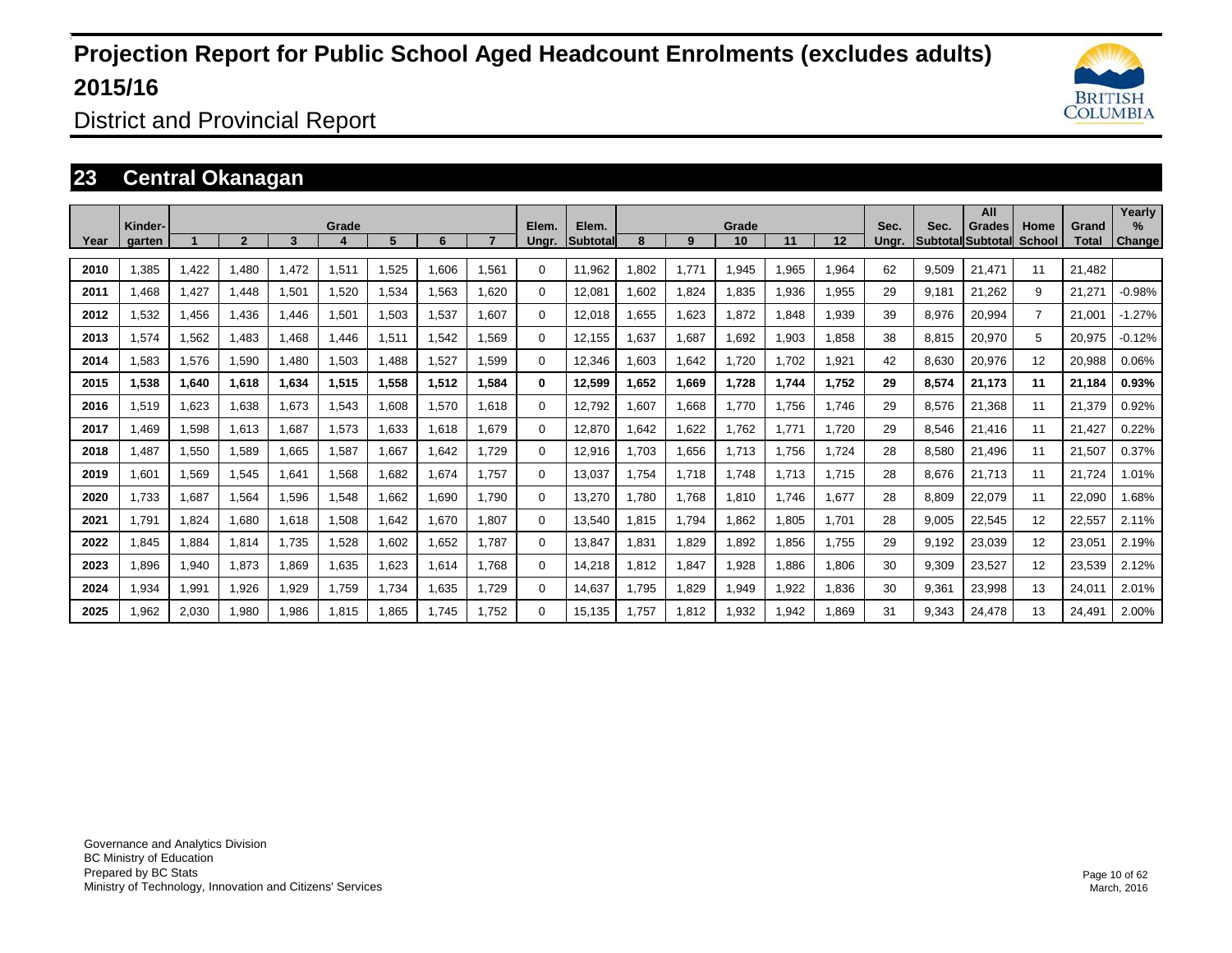

District and Provincial Report

### **27 Cariboo - Chilcotin**

|      |                   |     |                |     |            |     |     |     |                |                           |     |     | Grade |     |     |                |       | All                                |                       |                | Yearly      |
|------|-------------------|-----|----------------|-----|------------|-----|-----|-----|----------------|---------------------------|-----|-----|-------|-----|-----|----------------|-------|------------------------------------|-----------------------|----------------|-------------|
| Year | Kinder-<br>garten |     | $\overline{2}$ | 3   | Grade<br>4 | 5   | 6   |     | Elem.<br>Ungr. | Elem.<br><b>Subtotall</b> | 8   | 9   | 10    | 11  | 12  | Sec.<br>Unar.  | Sec.  | Grades<br><b>SubtotallSubtotal</b> | Home<br><b>School</b> | Grand<br>Total | %<br>Change |
| 2010 | 323               | 352 | 373            | 350 | 367        | 372 | 387 | 414 | $\Omega$       | 2,938                     | 447 | 501 | 502   | 500 | 424 | 20             | 2,394 | 5,332                              |                       | 5,333          |             |
| 2011 | 312               | 316 | 345            | 361 | 336        | 361 | 372 | 379 | $\Omega$       | 2.782                     | 443 | 459 | 524   | 447 | 446 | 3              | 2,322 | 5,104                              |                       | 5,105          | $-4.28%$    |
| 2012 | 344               | 316 | 309            | 348 | 357        | 338 | 354 | 375 | $\Omega$       | 2,741                     | 423 | 447 | 470   | 462 | 413 | 0              | 2,215 | 4,956                              | $\Omega$              | 4,956          | $-2.92%$    |
| 2013 | 333               | 346 | 320            | 320 | 358        | 349 | 327 | 360 | 0              | 2.713                     | 407 | 445 | 435   | 430 | 411 | -1             | 2.129 | 4.842                              | $\blacktriangleleft$  | 4,843          | $-2.28%$    |
| 2014 | 328               | 322 | 327            | 310 | 317        | 348 | 338 | 316 | $\Omega$       | 2,606                     | 371 | 393 | 440   | 389 | 384 | $\overline{1}$ | 1,978 | 4,584                              | $\blacktriangleleft$  | 4,585          | $-5.33%$    |
| 2015 | 320               | 329 | 320            | 333 | 324        | 317 | 355 | 351 | 1              | 2,650                     | 330 | 384 | 412   | 411 | 381 | $\bf{0}$       | 1,918 | 4,568                              | $\mathbf{1}$          | 4,569          | $-0.35%$    |
| 2016 | 350               | 333 | 292            | 344 | 309        | 328 | 356 | 355 |                | 2,668                     | 334 | 390 | 379   | 397 | 359 | 0              | 1,859 | 4,527                              | $\overline{1}$        | 4,528          | $-0.90%$    |
| 2017 | 337               | 361 | 294            | 312 | 318        | 313 | 369 | 358 |                | 2,663                     | 340 | 395 | 382   | 361 | 339 | $\Omega$       | 1,817 | 4,480                              | $\mathbf{1}$          | 4,481          | $-1.04%$    |
| 2018 | 341               | 347 | 319            | 314 | 290        | 322 | 352 | 371 |                | 2,657                     | 342 | 403 | 387   | 364 | 310 | 0              | 1,806 | 4,463                              | $\mathbf{1}$          | 4,464          | $-0.38%$    |
| 2019 | 334               | 353 | 307            | 342 | 291        | 293 | 362 | 353 |                | 2,636                     | 355 | 406 | 394   | 368 | 309 | 0              | 1,832 | 4,468                              |                       | 4,469          | 0.11%       |
| 2020 | 312               | 347 | 312            | 330 | 317        | 295 | 329 | 363 |                | 2,606                     | 337 | 421 | 399   | 375 | 312 | 0              | 1,844 | 4,450                              |                       | 4,451          | $-0.40%$    |
| 2021 | 315               | 324 | 307            | 337 | 307        | 322 | 332 | 331 |                | 2,576                     | 347 | 401 | 413   | 378 | 318 | 0              | 1,857 | 4,433                              | $\mathbf{1}$          | 4,434          | $-0.38%$    |
| 2022 | 318               | 327 | 288            | 331 | 313        | 311 | 362 | 334 |                | 2,585                     | 318 | 413 | 394   | 392 | 321 | 0              | 1,838 | 4,423                              |                       | 4,424          | $-0.23%$    |
| 2023 | 320               | 331 | 291            | 311 | 308        | 318 | 350 | 363 |                | 2,593                     | 320 | 378 | 405   | 375 | 332 | 0              | 1,810 | 4,403                              |                       | 4,404          | $-0.45%$    |
| 2024 | 321               | 333 | 294            | 314 | 290        | 313 | 357 | 352 |                | 2,575                     | 347 | 379 | 371   | 385 | 321 | 0              | 1.803 | 4,378                              |                       | 4,379          | $-0.57%$    |
| 2025 | 325               | 334 | 295            | 317 | 292        | 295 | 353 | 360 |                | 2,572                     | 337 | 412 | 372   | 355 | 327 | 0              | 1.803 | 4,375                              |                       | 4,376          | $-0.07%$    |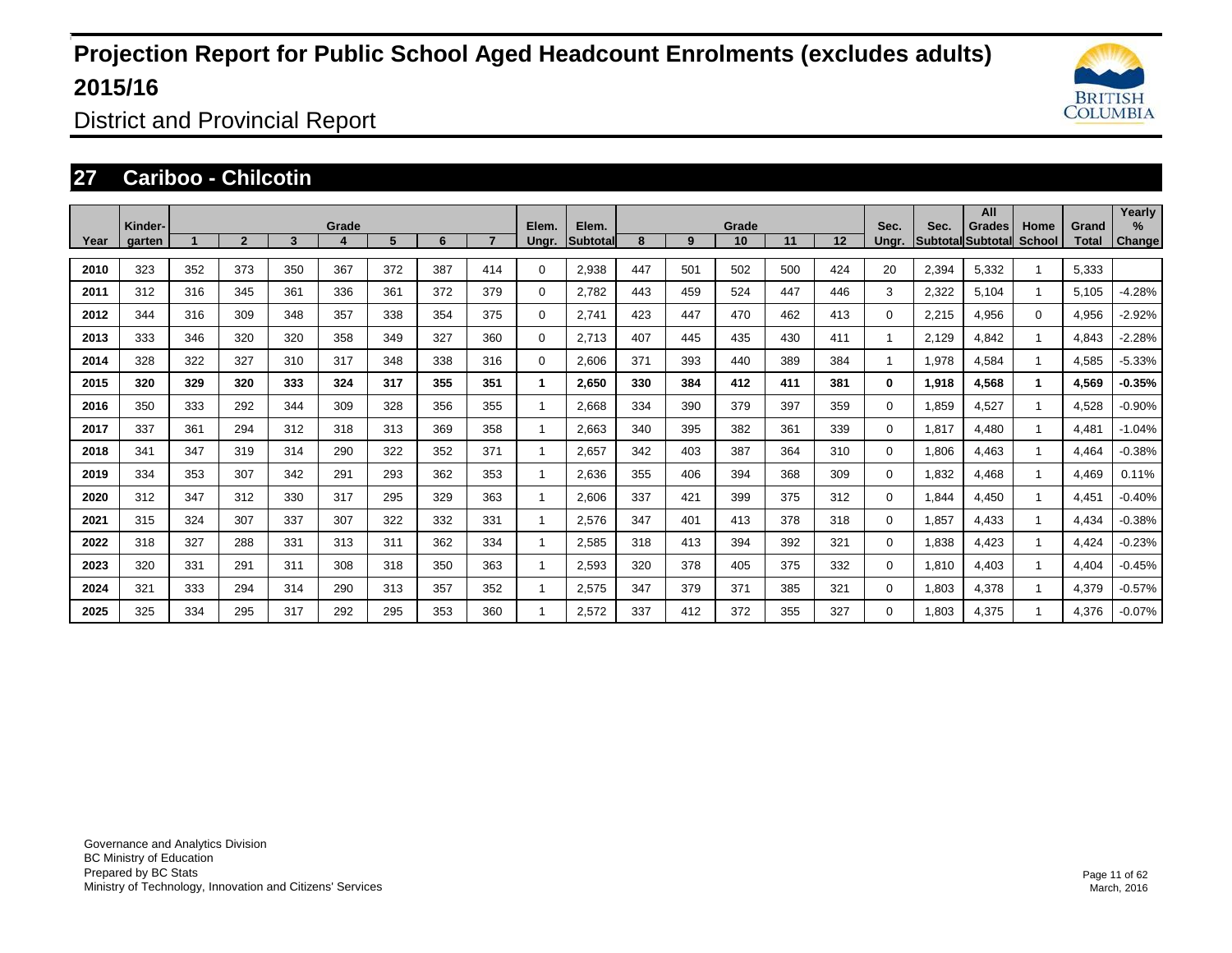

District and Provincial Report

### **28 Quesnel**

|      | Kinder- |     |                |     | Grade |     |     |                | Elem.       | Elem.           |     |     | Grade |     |     | Sec.           | Sec.  | All<br>Grades            | Home          | Grand        | Yearly<br>$\frac{9}{6}$ |
|------|---------|-----|----------------|-----|-------|-----|-----|----------------|-------------|-----------------|-----|-----|-------|-----|-----|----------------|-------|--------------------------|---------------|--------------|-------------------------|
| Year | garten  |     | $\overline{2}$ | 3   |       | 5   | 6   | $\overline{ }$ | Ungr.       | <b>Subtotal</b> | 8   | 9   | 10    | 11  | 12  | Unar.          |       | <b>Subtotal Subtotal</b> | <b>School</b> | <b>Total</b> | <b>Change</b>           |
| 2010 | 214     | 233 | 213            | 188 | 230   | 200 | 280 | 272            | 0           | 1.830           | 286 | 333 | 309   | 346 | 340 | 0              | 1.614 | 3.444                    | $\Omega$      | 3.444        |                         |
| 2011 | 234     | 222 | 239            | 217 | 187   | 224 | 201 | 276            | 0           | 1,800           | 275 | 287 | 338   | 308 | 324 | 0              | 1,532 | 3,332                    | $\mathbf 0$   | 3,332        | $-3.25%$                |
| 2012 | 230     | 232 | 218            | 231 | 204   | 191 | 223 | 197            | $\Omega$    | 1,726           | 291 | 269 | 281   | 331 | 321 | 0              | 1,493 | 3,219                    | $\mathbf 0$   | 3,219        | $-3.39%$                |
| 2013 | 240     | 237 | 232            | 223 | 226   | 206 | 186 | 227            | 0           | 1.777           | 202 | 297 | 262   | 275 | 370 | 0              | 1.406 | 3,183                    | $\mathbf 0$   | 3.183        | $-1.12%$                |
| 2014 | 233     | 233 | 237            | 225 | 206   | 216 | 203 | 180            | $\Omega$    | 1,733           | 231 | 196 | 277   | 267 | 303 | 0              | 1,274 | 3,007                    | $\mathbf 0$   | 3,007        | $-5.53%$                |
| 2015 | 221     | 238 | 245            | 239 | 233   | 214 | 219 | 201            | $\bf{0}$    | 1.810           | 195 | 233 | 206   | 291 | 295 | 0              | 1.220 | 3.030                    | $\mathbf{1}$  | 3,031        | 0.80%                   |
| 2016 | 194     | 246 | 238            | 255 | 230   | 227 | 204 | 230            | $\mathbf 0$ | 1,824           | 212 | 215 | 189   | 274 | 301 | 0              | 1.191 | 3,015                    |               | 3,016        | $-0.49%$                |
| 2017 | 187     | 215 | 245            | 248 | 245   | 224 | 217 | 216            | $\Omega$    | 1,797           | 242 | 233 | 174   | 248 | 279 | 0              | 1,176 | 2,973                    | $\mathbf{1}$  | 2,974        | $-1.39%$                |
| 2018 | 176     | 209 | 215            | 256 | 238   | 239 | 214 | 229            | $\mathbf 0$ | 1.776           | 227 | 267 | 187   | 228 | 253 | 0              | 1,162 | 2,938                    | 1             | 2,939        | $-1.18%$                |
| 2019 | 175     | 196 | 208            | 225 | 246   | 232 | 228 | 225            | $\mathbf 0$ | 1,735           | 241 | 251 | 215   | 245 | 231 | 0              | 1,183 | 2,918                    | $\mathbf{1}$  | 2,919        | $-0.68%$                |
| 2020 | 193     | 196 | 196            | 218 | 217   | 240 | 221 | 240            | $\mathbf 0$ | 1.721           | 237 | 266 | 203   | 280 | 245 | $\overline{0}$ | 1,231 | 2,952                    |               | 2,953        | 1.16%                   |
| 2021 | 197     | 216 | 196            | 206 | 211   | 212 | 229 | 234            | $\mathbf 0$ | 1.701           | 253 | 262 | 214   | 266 | 279 | 0              | 1,274 | 2,975                    | $\mathbf{1}$  | 2,976        | 0.78%                   |
| 2022 | 200     | 220 | 216            | 206 | 200   | 207 | 202 | 242            | $\mathbf 0$ | 1,693           | 247 | 279 | 211   | 279 | 270 | 0              | 1,286 | 2,979                    |               | 2,980        | 0.13%                   |
| 2023 | 202     | 223 | 220            | 226 | 199   | 195 | 197 | 214            | $\mathbf 0$ | 1.676           | 255 | 272 | 225   | 276 | 281 | $\overline{0}$ | 1,309 | 2,985                    |               | 2,986        | 0.20%                   |
| 2024 | 205     | 226 | 224            | 231 | 218   | 194 | 186 | 209            | $\mathbf 0$ | 1,693           | 226 | 281 | 219   | 294 | 280 | 0              | 1,300 | 2,993                    |               | 2,994        | 0.27%                   |
| 2025 | 206     | 229 | 227            | 234 | 223   | 213 | 186 | 197            | 0           | 1,715           | 220 | 249 | 227   | 287 | 296 | 0              | 1.279 | 2,994                    |               | 2,995        | 0.03%                   |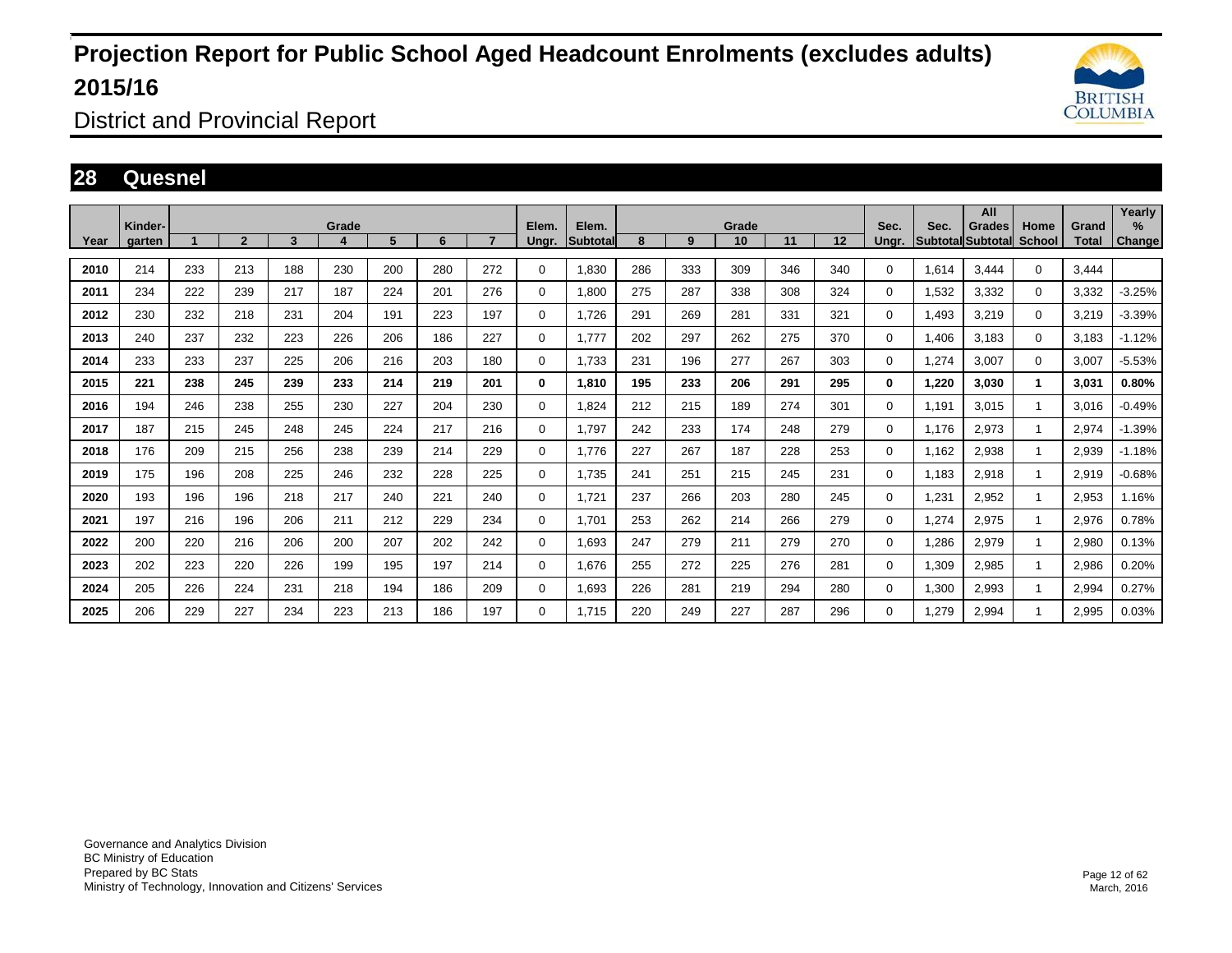

District and Provincial Report

### **33 Chilliwack**

| Year | Kinder-<br>garten |       | $\overline{2}$ | 3     | Grade<br>4 | 5     | 6     |       | Elem.<br>Ungr. | Elem.<br>Subtotal | 8      | 9     | Grade<br>10 | 11    | 12    | Sec.<br>Unar. | Sec.  | All<br>Grades<br><b>Subtotal Subtotal</b> | Home<br>School | Grand<br>Total | Yearly<br>$\%$<br>Change |
|------|-------------------|-------|----------------|-------|------------|-------|-------|-------|----------------|-------------------|--------|-------|-------------|-------|-------|---------------|-------|-------------------------------------------|----------------|----------------|--------------------------|
| 2010 | 843               | 918   | 890            | 824   | 898        | 834   | 905   | 881   | 0              | 6.993             | 976    | 1,049 | 1.065       | .059  | 1.248 | 358           | 5.755 | 12.748                                    | 2              | 12.750         |                          |
|      |                   |       |                |       |            |       |       |       |                |                   |        |       |             |       |       |               |       |                                           |                |                |                          |
| 2011 | 939               | 852   | 924            | 882   | 831        | 913   | 836   | 915   | 85             | 7.177             | 911    | 984   | 1,071       | 973   | 1.109 | 172           | 5,220 | 12,397                                    | $\overline{2}$ | 12,399         | $-2.75%$                 |
| 2012 | 940               | 934   | 862            | 923   | 871        | 820   | 922   | 850   | 0              | 7,122             | 920    | 934   | 1,031       | 1,013 | 1,076 | 221           | 5,195 | 12,317                                    | 4              | 12,321         | $-0.63%$                 |
| 2013 | 915               | 951   | 943            | 887   | 930        | 910   | 850   | 915   | 0              | 7.301             | 865    | 898   | 973         | 1.014 | 1.111 | 190           | 5,051 | 12,352                                    | 4              | 12,356         | 0.28%                    |
| 2014 | 950               | 921   | 941            | 944   | 886        | 941   | 922   | 873   | 0              | 7,378             | 924    | 882   | 916         | 931   | 1,082 | 194           | 4,929 | 12,307                                    | 4              | 12,311         | $-0.36%$                 |
| 2015 | 890               | 996   | 943            | 980   | 984        | 927   | 988   | 954   | 0              | 7.662             | 896    | 927   | 937         | 926   | 1.012 | 223           | 4,921 | 12,583                                    | $\overline{2}$ | 12,585         | 2.23%                    |
| 2016 | 872               | 998   | 933            | 1.046 | 1.043      | 955   | 967   | 965   | 0              | 7.779             | 940    | 939   | 956         | 929   | 990   | 218           | 4,972 | 12,751                                    | $\overline{2}$ | 12,753         | 1.33%                    |
| 2017 | 900               | 972   | 929            | 1,031 | 1,109      | 1,009 | 994   | 945   | 0              | 7,889             | 953    | 985   | 964         | 935   | 972   | 214           | 5,023 | 12,912                                    | 2              | 12,914         | 1.26%                    |
| 2018 | 915               | 1,002 | 906            | 1,027 | 1.095      | 1,072 | 1,050 | 972   | 0              | 8.039             | 935    | 999   | 1,011       | 945   | 978   | 214           | 5,082 | 13,121                                    | $\overline{2}$ | 13,123         | 1.62%                    |
| 2019 | 912               | 1,019 | 933            | 1,002 | 1,090      | 1,058 | 1,113 | 1,025 | 0              | 8,152             | 962    | 983   | 1,029       | 992   | 992   | 218           | 5,176 | 13,328                                    | $\overline{2}$ | 13,330         | 1.58%                    |
| 2020 | 925               | 1,022 | 953            | 1,035 | 1,068      | 1,057 | 1,101 | 1.086 | 0              | 8,247             | 1,013  | 1,008 | 1,010       | 1.005 | 1,030 | 221           | 5,287 | 13,534                                    | $\overline{2}$ | 13,536         | 1.55%                    |
| 2021 | 940               | 1,035 | 955            | 1,057 | 1.102      | 1,035 | 1,099 | 1.076 | 0              | 8.299             | 1.073  | 1,062 | 1.037       | 991   | 1,050 | 227           | 5,440 | 13,739                                    | $\overline{2}$ | 13,741         | 1.51%                    |
| 2022 | 968               | 1,053 | 968            | 1,060 | 1,125      | 1,068 | 1,079 | 1,075 | 0              | 8,396             | 064. ا | 1,124 | 1,089       | 1,013 | 1,034 | 231           | 5,555 | 13,951                                    | $\overline{2}$ | 13,953         | 1.54%                    |
| 2023 | 998               | 1.083 | 985            | 1.074 | 1.129      | 1,091 | 1,113 | 1.055 | 0              | 8,528             | 1,062  | 1.115 | 1.152       | 1.062 | 1,053 | 232           | 5,676 | 14,204                                    | $\overline{2}$ | 14,206         | 1.81%                    |
| 2024 | 1,032             | 1.117 | 1,013          | 1,093 | 1.144      | 1,096 | 1,137 | 1.087 | 0              | 8.719             | .044   | 1.114 | 1.144       | 1.121 | 1.100 | 238           | 5.761 | 14,480                                    | $\overline{2}$ | 14.482         | 1.94%                    |
| 2025 | 1,059             | 1,154 | 1,044          | 1.124 | 1.164      | 1,110 | 1,142 | 1,111 | 0              | 8,908             | 1,075  | 1,093 | 1,141       | 1.114 | 1,158 | 245           | 5,826 | 14,734                                    | $\overline{2}$ | 14,736         | 1.75%                    |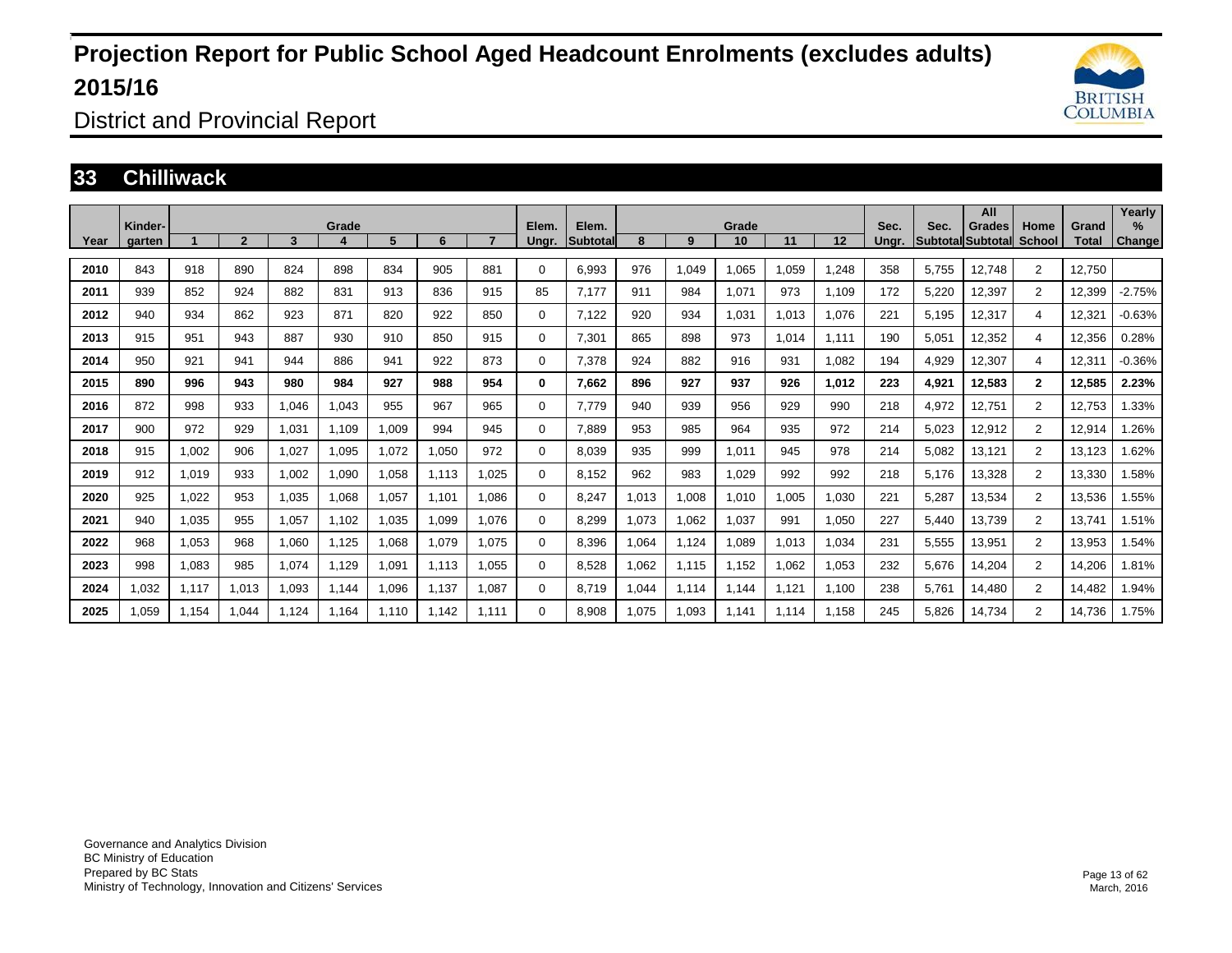

District and Provincial Report

### **34 Abbotsford**

|      | Kinder- |       |                |       | Grade |       |       |       | Elem.    | Elem.    |       |       | Grade |       |       | Sec.  | Sec.  | All<br>Grades            | Home           | Grand  | Yearly<br>$\%$ |
|------|---------|-------|----------------|-------|-------|-------|-------|-------|----------|----------|-------|-------|-------|-------|-------|-------|-------|--------------------------|----------------|--------|----------------|
| Year | aarten  |       | $\overline{2}$ | 3     | 4     | 5     | 6     |       | Ungr.    | Subtotal | 8     | 9     | 10    | 11    | 12    | Ungr. |       | <b>Subtotal Subtotal</b> | School         | Total  | Change         |
| 2010 | .383    | 1,387 | .384           | 1.352 | .362  | ,331  | 1,313 | 1.422 | 0        | 10.934   | .438  | 1.469 | ,595  | ,695  | 1.752 | 14    | 7,963 | 18.897                   | 17             | 18,914 |                |
| 2011 | .428    | 1,359 | .388           | .361  | 1,368 | .357  | 1,354 | 1.319 | 0        | 10,934   | .416  | 1,497 | 1,558 | ,607  | 1.725 | 36    | 7,839 | 18,773                   | 11             | 18.784 | $-0.69%$       |
| 2012 | .494    | 1,441 | .366           | 1.376 | 1.348 | 1,378 | 1.327 | 1.353 | 0        | 11.083   | .309  | 1,461 | 1,536 | .625  | 1.696 | 9     | 7.636 | 18.719                   | 11             | 18.730 | $-0.29%$       |
| 2013 | .412    | 1,491 | 1,425          | 1,374 | 1,357 | .348  | 1,338 | 1.342 | 0        | 11.087   | .339  | 1,381 | 1,515 | .601  | 1,665 | 17    | 7,518 | 18,605                   | 4              | 18.609 | $-0.65%$       |
| 2014 | .453    | 1,408 | 1,458          | 1,397 | 1,379 | 1,367 | 1,342 | 1,351 | $\Omega$ | 11,155   | .310  | 1,365 | 1,452 | .564  | 1,647 | 8     | 7,346 | 18,501                   | 8              | 18,509 | $-0.54%$       |
| 2015 | 1,456   | 1,465 | 1,431          | 1,460 | 1,425 | 1,364 | 1,362 | 1,365 | 0        | 11,328   | 1,333 | 1,389 | 1,436 | 1,522 | 1,607 | 6     | 7,293 | 18,621                   | $\overline{7}$ | 18,628 | 0.64%          |
| 2016 | 1,502   | 1,488 | 1,453          | 1.491 | 1.421 | 388,  | 1,382 | 1.388 | 0        | 11,513   | .307  | 1,390 | 1.440 | .532  | 1,579 | 6     | 7,254 | 18.767                   | $\overline{7}$ | 18.774 | 0.78%          |
| 2017 | .474    | 1,529 | 1,468          | 1,509 | 1.448 | ,382  | 1,406 | 1.410 | $\Omega$ | 11,626   | .331  | 1,363 | 1,433 | .511  | 1,549 | 6     | 7,193 | 18,819                   | $\overline{7}$ | 18,826 | 0.28%          |
| 2018 | 531. ا  | 1,502 | 1,509          | 1,525 | 1,466 | 1,409 | 1,399 | 1,434 | 0        | 11,775   | .354  | 1,389 | 1,407 | ,505  | 1,530 | 6     | 7,191 | 18,966                   | $\overline{7}$ | 18,973 | 0.78%          |
| 2019 | .491    | 1,560 | .484           | 1,567 | 1.481 | 1,425 | 1,424 | 1.426 | 0        | 11.858   | 1,375 | 1,411 | 1,433 | ,479  | 1,523 | 6     | 7,227 | 19,085                   | $\overline{7}$ | 19,092 | 0.63%          |
| 2020 | .463    | 1,522 | 1,542          | 1,545 | .523  | 1,440 | 1,441 | 1,452 | 0        | 11,928   | .368  | 1,434 | 1,454 | ,504  | 1,498 | 6     | 7,264 | 19,192                   | $\overline{7}$ | 19,199 | 0.56%          |
| 2021 | 1,473   | 1,494 | 1,506          | 1,605 | 1,502 | 1,483 | 1,458 | 1,470 | 0        | 11,991   | 1,393 | 1,428 | 1,478 | .526  | 1,516 | 6     | 7,347 | 19,338                   | $\overline{7}$ | 19,345 | 0.76%          |
| 2022 | 1,490   | 1,505 | 1,479          | 1,569 | 1,561 | 1,463 | 1,500 | 1.486 | 0        | 12,053   | .410  | 1.454 | 1,472 | .550  | 1,539 | 6     | 7,431 | 19,484                   | $\overline{7}$ | 19,491 | 0.75%          |
| 2023 | 1,505   | 1,522 | 1.490          | 1,540 | 1,526 | 1,519 | 1,481 | 1,530 | 0        | 12.113   | ,427  | 1.471 | 1.499 | .546  | 1,563 | 6     | 7,512 | 19,625                   | $\overline{7}$ | 19,632 | 0.72%          |
| 2024 | 1,516   | 1,537 | 1.506          | 1.551 | 1.499 | 1,486 | 1,537 | 1,510 | 0        | 12.142   | .468  | 1.488 | 1,518 | 1,573 | 1,562 | 6     | 7,615 | 19,757                   | $\overline{7}$ | 19.764 | 0.67%          |
| 2025 | .528    | 1,547 | 1,520          | 1.568 | 1,510 | 1,460 | 1,504 | .568  | 0        | 12,205   | .451  | 1,532 | 1,536 | .594  | 1,589 | 6     | 7,708 | 19,913                   | 8              | 19,921 | 0.79%          |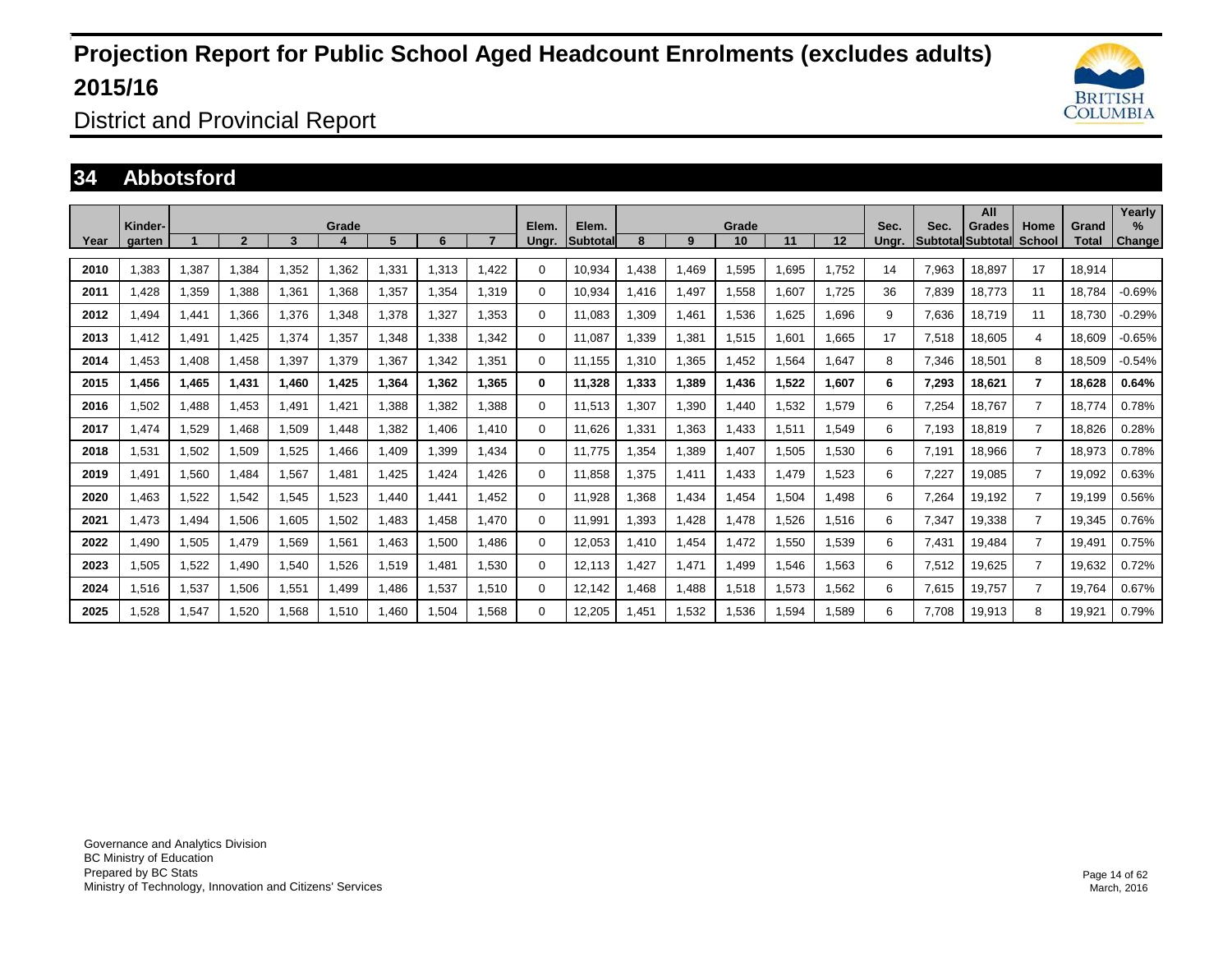

District and Provincial Report

### **35 Langley**

|      | Kinder-     |       |                |       | Grade |       |       |       | Elem.    | Elem.           |       |       | Grade |        |        | Sec.           | Sec.  | All<br>Grades     | Home          | Grand  | Yearly<br>$\%$ |
|------|-------------|-------|----------------|-------|-------|-------|-------|-------|----------|-----------------|-------|-------|-------|--------|--------|----------------|-------|-------------------|---------------|--------|----------------|
| Year | garten      |       | $\overline{2}$ | 3     |       | 5     | 6     |       | Ungr.    | <b>Subtotal</b> | 8     | 9     | 10    | 11     | 12     | Unar.          |       | Subtotal Subtotal | <b>School</b> | Total  | <b>Change</b>  |
| 2010 | ,280        | 1,305 | 1.384          | 1.356 | .322  | ,304  | 1.393 | .397  | $\Omega$ | 10.741          | .455  | 1,576 | 1,622 | .662   | .733   | 0              | 8.048 | 18.789            | 9             | 18.798 |                |
| 2011 | 1,337       | 1,322 | 1,331          | 1,385 | ,388  | ,340  | 1,323 | 1.412 | $\Omega$ | 10,838          | 1,470 | 1,491 | 1,582 | 611. ا | .644   | $\Omega$       | 7,798 | 18,636            | 20            | 18,656 | $-0.76%$       |
| 2012 | 1,378       | 1,380 | 1,341          | 1,340 | 1.428 | ,386  | ,356  | .367  | 0        | 10,976          | ,510  | 1,451 | 1,518 | .643   | .635   | 0              | 7.757 | 18.733            | 17            | 18.750 | 0.50%          |
| 2013 | 1,373       | 1,433 | 1,386          | 1,361 | 1,374 | .443  | .394  | 1.373 | $\Omega$ | 11,137          | 1.441 | 1,501 | 1,495 | 1.474  | .668   | $\overline{2}$ | 7,581 | 18,718            | 12            | 18.730 | $-0.11%$       |
| 2014 | .450        | 1,415 | 1,434          | 1.404 | 1,391 | 1,377 | 1.461 | 1.400 | $\Omega$ | 11.332          | .453  | 1,444 | 1,529 | .462   | 1,573  | 0              | 7.461 | 18.793            | 12            | 18,805 | 0.40%          |
| 2015 | 1,413       | 1,506 | 1,470          | 1,461 | 1,445 | 1,443 | 1,410 | 1,514 | 0        | 11,662          | 1,471 | 1,521 | 1,479 | 1,522  | 1,503  | 0              | 7,496 | 19,158            | 14            | 19,172 | 1.95%          |
| 2016 | 1.416       | 1,481 | 1,498          | 1.483 | 1.522 | ,489  | 1,435 | 1.482 | $\Omega$ | 11,806          | .495  | 1,544 | 1,475 | ,525   | 490, ا | 0              | 7,529 | 19,335            | 14            | 19,349 | 0.92%          |
| 2017 | .442        | 1,479 | 1,468          | 1,505 | 1,541 | .564  | ,480  | 1,510 | $\Omega$ | 11,989          | 1,470 | 1,570 | 1,488 | .496   | 1,457  | $\Omega$       | 7,481 | 19,470            | 14            | 19,484 | 0.70%          |
| 2018 | <b>.499</b> | 1,506 | 1,466          | 1,476 | 1,564 | 1,583 | 1,552 | 1.556 | $\Omega$ | 12,202          | .497  | 1,544 | 1,513 | ,509   | 1,430  | $\Omega$       | 7,493 | 19,695            | 14            | 19,709 | 1.15%          |
| 2019 | 526.        | 1,566 | 1,492          | 1,474 | 1,534 | 1,606 | 1,569 | 1.629 | $\Omega$ | 12,396          | 540.  | 1,572 | 1,489 | 1,534  | 440. ا | $\Omega$       | 7,575 | 19,971            | 15            | 19,986 | 1.41%          |
| 2020 | 1.457       | 1,595 | 1,552          | 1,501 | 1,533 | 1,576 | 1,591 | 1.646 | $\Omega$ | 12,451          | 1,611 | 1,617 | 1,515 | 1,513  | 1,463  | 0              | 7.719 | 20,170            | 15            | 20,185 | 1.00%          |
| 2021 | .489        | 1,524 | 1,581          | 1,562 | 1,561 | 1,576 | 1,563 | 1.670 | 0        | 12,526          | .629  | 1,689 | 1,557 | 1,537  | 1,446  | 0              | 7,858 | 20,384            | 15            | 20,399 | 1.06%          |
| 2022 | 1,518       | 1,558 | 1,513          | 1,590 | 1,624 | 1,605 | 1,564 | 1.641 | 0        | 12,613          | .652  | 1,709 | 1,625 | 1,578  | 464. ا | $\Omega$       | 8,028 | 20,641            | 15            | 20,656 | 1.26%          |
| 2023 | 1,547       | 1,587 | 1,547          | 1,523 | 1,653 | 1.668 | 1,593 | 1.644 | 0        | 12,762          | ,625  | 1,733 | 1.646 | .645   | 1,501  | $\Omega$       | 8.150 | 20,912            | 15            | 20,927 | 1.31%          |
| 2024 | 1,579       | 1,618 | 1,575          | 1,557 | 1,585 | 1,698 | 1,655 | 1,673 | $\Omega$ | 12,940          | 1,628 | 1,706 | 1,669 | 1,667  | 1,562  | $\Omega$       | 8,232 | 21,172            | 15            | 21,187 | 1.24%          |
| 2025 | 1,614       | 1,650 | 1,605          | 1,586 | 1,620 | .631  | 1.685 | 1.737 | 0        | 13,128          | 1,657 | 1.709 | 1.645 | 1.691  | 1,588  | 0              | 8,290 | 21,418            | 16            | 21.434 | 1.17%          |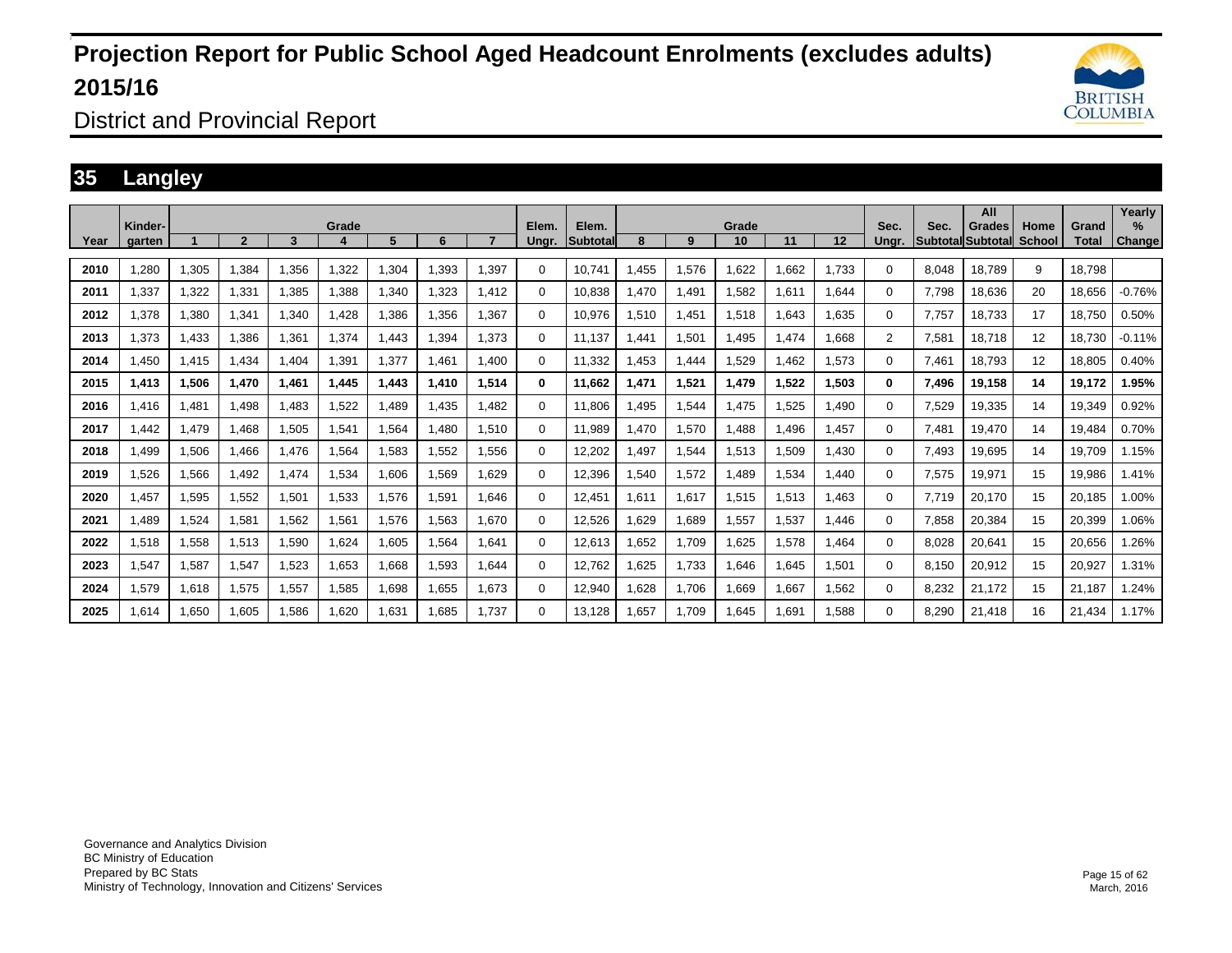

District and Provincial Report

#### **36 Surrey**

|      | Kinder- |       |                |       | Grade |       |       |       | Elem.    | Elem.    |       |       | Grade |       |       | Sec.  | Sec.   | All<br>Grades            | Home   | Grand  | Yearly<br>$\%$ |
|------|---------|-------|----------------|-------|-------|-------|-------|-------|----------|----------|-------|-------|-------|-------|-------|-------|--------|--------------------------|--------|--------|----------------|
| Year | garten  |       | $\overline{2}$ | 3     |       | 5     | 6     |       | Ungr.    | Subtotal | 8     | 9     | 10    | 11    | 12    | Ungr. |        | <b>Subtotal Subtotal</b> | School | Total  | <b>Change</b>  |
| 2010 | 4.640   | 4,674 | 4,614          | 4.639 | 4,667 | 4,827 | 4,904 | 5.229 |          | 38,201   | 5,33' | 5,397 | 5,967 | 5,983 | 7,451 |       | 30,130 | 68,331                   | 4      | 68,335 |                |
| 2011 | 4.783   | 4,741 | 4.731          | 4.714 | 4.750 | 4,823 | 4,912 | 5.036 | 8        | 38.498   | 5,349 | 5,451 | 5,721 | 6.151 | 6,106 |       | 28.779 | 67.277                   | 12     | 67.289 | $-1.53%$       |
| 2012 | 4,903   | 4,781 | 4.771          | 4.762 | 4.770 | 4,809 | 4,886 | 4,973 | 8        | 38,663   | 5,104 | 5,433 | 5,669 | 5,855 | 7,282 | 0     | 29,343 | 68,006                   | 9      | 68,015 | 1.08%          |
| 2013 | 5.107   | 4,994 | 4,826          | 4.819 | 4,832 | 4,852 | 4,950 | 5.039 | 0        | 39.419   | 5.024 | 5,232 | 5.618 | 5.776 | 6,889 | 27    | 28.566 | 67,985                   | 9      | 67.994 | $-0.03%$       |
| 2014 | 4,915   | 5,161 | 5,069          | 4,862 | 4,872 | 4,939 | 4,901 | 5,062 | $\Omega$ | 39,781   | 5,178 | 5,160 | 5,427 | 5.746 | 6,050 |       | 27,562 | 67,343                   | 21     | 67,364 | $-0.93%$       |
| 2015 | 4,895   | 5,022 | 5,252          | 5.184 | 4,983 | 5,019 | 5,067 | 5.020 | 0        | 40,442   | 5,282 | 5,313 | 5,442 | 5,572 | 6,044 | 3     | 27.656 | 68,098                   | 15     | 68.113 | 1.11%          |
| 2016 | 4,956   | 4,977 | 5,294          | 5,332 | 5,144 | 5,129 | 5,132 | 5.045 | 0        | 41,009   | 5,268 | 5,420 | 5,475 | 5.464 | 6,005 | 3     | 27.635 | 68,644                   | 15     | 68,659 | 0.80%          |
| 2017 | 5.006   | 5,021 | 5,221          | 5,354 | 5,277 | 5,283 | 5,240 | 5.116 | $\Omega$ | 41,518   | 5,306 | 5,405 | 5,546 | 5,399 | 5,757 | 3     | 27.416 | 68,934                   | 15     | 68,949 | 0.42%          |
| 2018 | 4,963   | 5,074 | 5,268          | 5.284 | 5,301 | 5.419 | 5,396 | 5.221 | $\Omega$ | 41,926   | 5,380 | 5,442 | 5,534 | 5.466 | 5,678 | 3     | 27.503 | 69,429                   | 15     | 69.444 | 0.72%          |
| 2019 | 4,953   | 5,031 | 5,324          | 5,330 | 5,228 | 5,439 | 5,523 | 5,365 | $\Omega$ | 42,193   | 5,483 | 5,513 | 5,571 | 5.464 | 5,747 | 3     | 27.781 | 69,974                   | 16     | 69,990 | 0.79%          |
| 2020 | 5.094   | 5,024 | 5,282          | 5,385 | 5,274 | 5,364 | 5,541 | 5.488 | 0        | 42,452   | 5,631 | 5,618 | 5,643 | 5.499 | 5,752 | 3     | 28.146 | 70,598                   | 16     | 70,614 | 0.89%          |
| 2021 | 5,136   | 5,168 | 5,276          | 5,343 | 5,326 | 5,409 | 5,465 | 5.504 | $\Omega$ | 42,627   | 5,757 | 5,765 | 5,744 | 5,562 | 5,780 | 3     | 28,611 | 71.238                   | 16     | 71,254 | 0.91%          |
| 2022 | 5.198   | 5,211 | 5.426          | 5,343 | 5,292 | 5,465 | 5,513 | 5,433 | 0        | 42,881   | 5,774 | 5,894 | 5,892 | 5,660 | 5,841 | 3     | 29,064 | 71,945                   | 16     | 71,961 | 0.99%          |
| 2023 | 5,249   | 5,274 | 5,474          | 5,496 | 5,294 | 5,435 | 5,574 | 5,483 | $\Omega$ | 43,279   | 5,707 | 5,918 | 6,026 | 5,807 | 5,943 | 3     | 29,404 | 72,683                   | 16     | 72,699 | 1.03%          |
| 2024 | 5,300   | 5,324 | 5,540          | 5,545 | 5,444 | 5,438 | 5,545 | 5,545 | 0        | 43,681   | 5,761 | 5,853 | 6,057 | 5,938 | 6,090 | 3     | 29,702 | 73,383                   | 16     | 73,399 | 0.96%          |
| 2025 | 5.347   | 5,378 | 5,594          | 5.613 | 5,494 | 5.592 | 5,550 | 5.520 | 0        | 44.088   | 5,826 | 5,907 | 5,995 | 5,971 | 6,227 | 3     | 29.929 | 74,017                   | 16     | 74.033 | 0.86%          |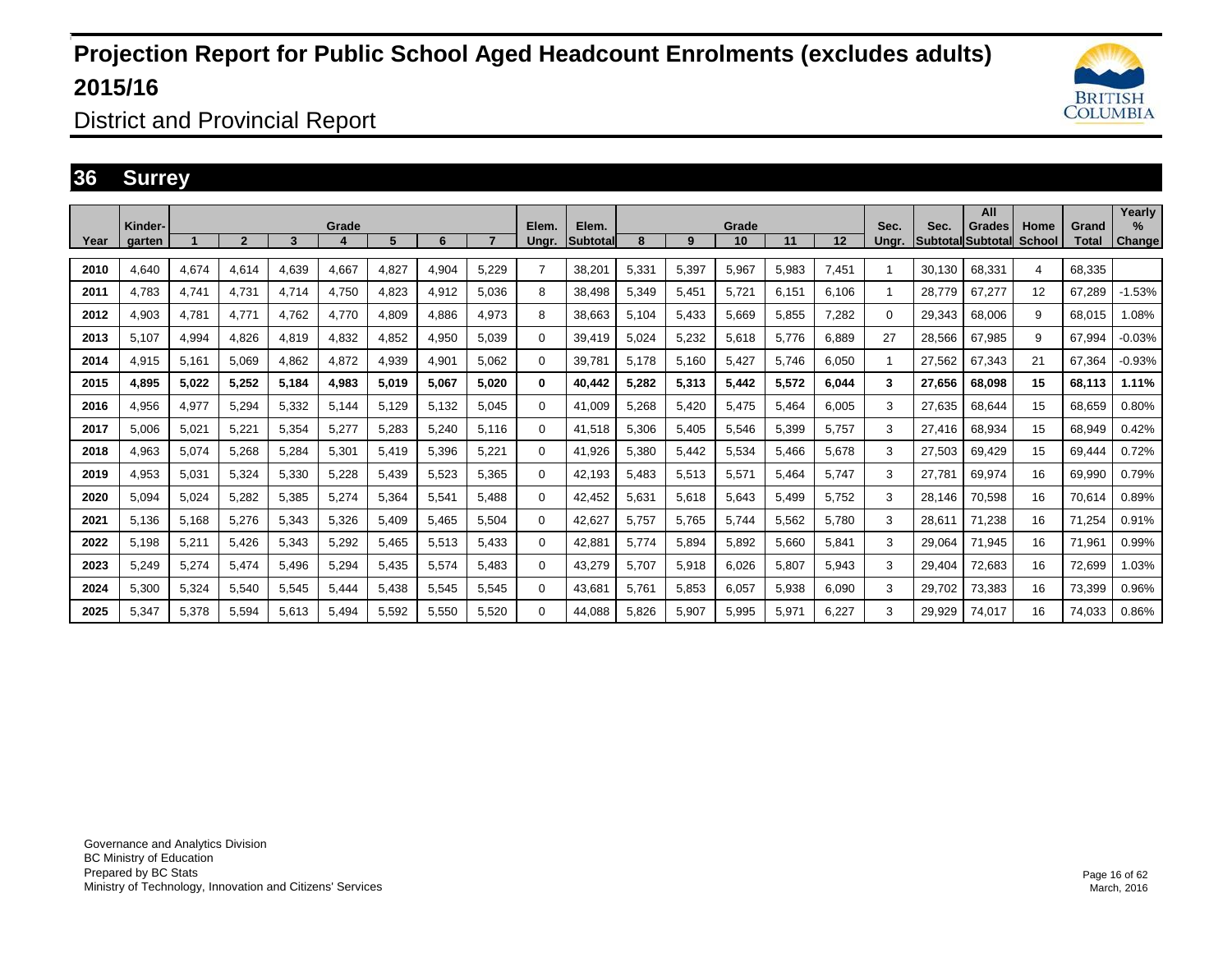

District and Provincial Report

#### **37 Delta**

|      |                   |       |                |       |            |       |       |       |                |                   |       |       | Grade |       |       |               |       | All                                        |                |                | Yearly         |
|------|-------------------|-------|----------------|-------|------------|-------|-------|-------|----------------|-------------------|-------|-------|-------|-------|-------|---------------|-------|--------------------------------------------|----------------|----------------|----------------|
| Year | Kinder-<br>aarten |       | $\overline{2}$ | 3     | Grade<br>4 | 5     | 6     |       | Elem.<br>Ungr. | Elem.<br>Subtotal | 8     | 9     | 10    | 11    | 12    | Sec.<br>Unar. | Sec.  | Grades<br><b>Subtotal Subtotall School</b> | Home           | Grand<br>Total | $\%$<br>Change |
| 2010 | 941               | 989   | 1,062          | 1,087 | 0.022      | .081  | 1,078 | .234  | $\Omega$       | 8,494             | .321  | 1,406 | 1,505 | 1,490 | 1,518 | 2             | 7,242 | 15,736                                     |                | 15.737         |                |
| 2011 | 1.027             | 983   | 1.042          | 1.096 | 1.087      | .048  | 1,092 | 1.098 | 0              | 8.473             | .383  | 1,348 | 1,408 | 1,527 | 1,511 | 0             | 7.177 | 15.650                                     | 1              | 15.651         | $-0.55%$       |
| 2012 | 1,015             | 1,034 | 989            | 1,053 | 1,078      | ,086  | 1,047 | 1.115 | 0              | 8,417             | ,299  | 1,407 | 1,370 | ,397  | 1,571 | 0             | 7,044 | 15,461                                     | 3              | 15,464         | $-1.19%$       |
| 2013 | 1,005             | 1,031 | 1,063          | 1.006 | 1,073      | ,086  | 1,120 | .062  | 0              | 8.446             | ,293  | 1,318 | 1,403 | 1,363 | 1,427 | 0             | 6,804 | 15,250                                     | 3              | 15,253         | $-1.36%$       |
| 2014 | 1,014             | 1,005 | 1,050          | 1,072 | 1,022      | 1,093 | 1,100 | 1,132 | 0              | 8,488             | ,280  | 1,304 | 1,338 | 1,410 | 1,406 | 0             | 6,738 | 15,226                                     | 6              | 15,232         | $-0.14%$       |
| 2015 | 1.025             | 1,035 | 1,048          | 1,079 | 1.099      | 1.043 | 1.133 | 1.130 | 0              | 8,592             | 1,331 | 1,289 | 1,348 | 1,367 | 1,443 | $\bf{0}$      | 6,778 | 15,370                                     | 5              | 15,375         | 0.94%          |
| 2016 | 1,013             | 1,033 | 1,040          | 1,036 | 1,088      | 0.058 | 1,111 | 1,101 | $\Omega$       | 8,480             | ,279  | 1,282 | 1,319 | 1,320 | 1,371 | 0             | 6,571 | 15,051                                     | 5              | 15,056         | $-2.07\%$      |
| 2017 | 1,003             | 1,012 | 1,028          | 1,020 | 1,040      | .045  | 1,124 | 1.078 | 0              | 8,350             | ,248  | 1,233 | 1,306 | ,274  | 1,296 | 0             | 6,357 | 14,707                                     | 5              | 14,712         | $-2.28%$       |
| 2018 | 939               | 1,008 | 1,013          | 1,014 | 1,029      | 1,003 | 1,113 | 1,093 | 0              | 8,212             | ,226  | 1,204 | 1,256 | ,258  | 1,246 | 0             | 6,190 | 14,402                                     | 5              | 14,407         | $-2.07%$       |
| 2019 | 891               | 950   | 1.014          | 1.004 | 1.026      | 995   | 1.070 | 1.084 | 0              | 8,034             | .243  | 1,182 | 1,225 | 1,209 | 1,225 | 0             | 6.084 | 14,118                                     | 5              | 14,123         | $-1.97%$       |
| 2020 | 915               | 905   | 958            | 1,005 | 1,018      | 993   | 1,062 | 1,043 | $\Omega$       | 7,899             | ,233  | 1,198 | 1,203 | 1,180 | 1,180 | 0             | 5,994 | 13,893                                     | 5              | 13,898         | $-1.59%$       |
| 2021 | 929               | 926   | 912            | 951   | 1.019      | 984   | 1,058 | 1.034 | 0              | 7.813             | 1.187 | 1.190 | 1,218 | 1.158 | 1,150 | 0             | 5,903 | 13.716                                     | 4              | 13.720         | $-1.28%$       |
| 2022 | 945               | 936   | 928            | 902   | 961        | 982   | 1,048 | 1,030 | 0              | 7,732             | 1,176 | 1,145 | 1,212 | 1,174 | 1,132 | 0             | 5,839 | 13,571                                     | 4              | 13,575         | $-1.06%$       |
| 2023 | 969               | 951   | 938            | 918   | 912        | 927   | 1.046 | 1.020 | 0              | 7.681             | 1.171 | 1.134 | 1,167 | 1.168 | 1,144 | 0             | 5.784 | 13.465                                     | 4              | 13.469         | $-0.78%$       |
| 2024 | 992               | 976   | 955            | 929   | 929        | 881   | 988   | 1,019 | 0              | 7,669             | 1,161 | 1,130 | 1,156 | 1,128 | 1,140 | 0             | 5,715 | 13,384                                     | $\overline{4}$ | 13,388         | $-0.60%$       |
| 2025 | 1.013             | 1.000 | 980            | 946   | 940        | 898   | 941   | 964   | 0              | 7.682             | 1.161 | 1,123 | 1.154 | 1.117 | 1,105 | 0             | 5.660 | 13,342                                     | $\overline{4}$ | 13,346         | $-0.31%$       |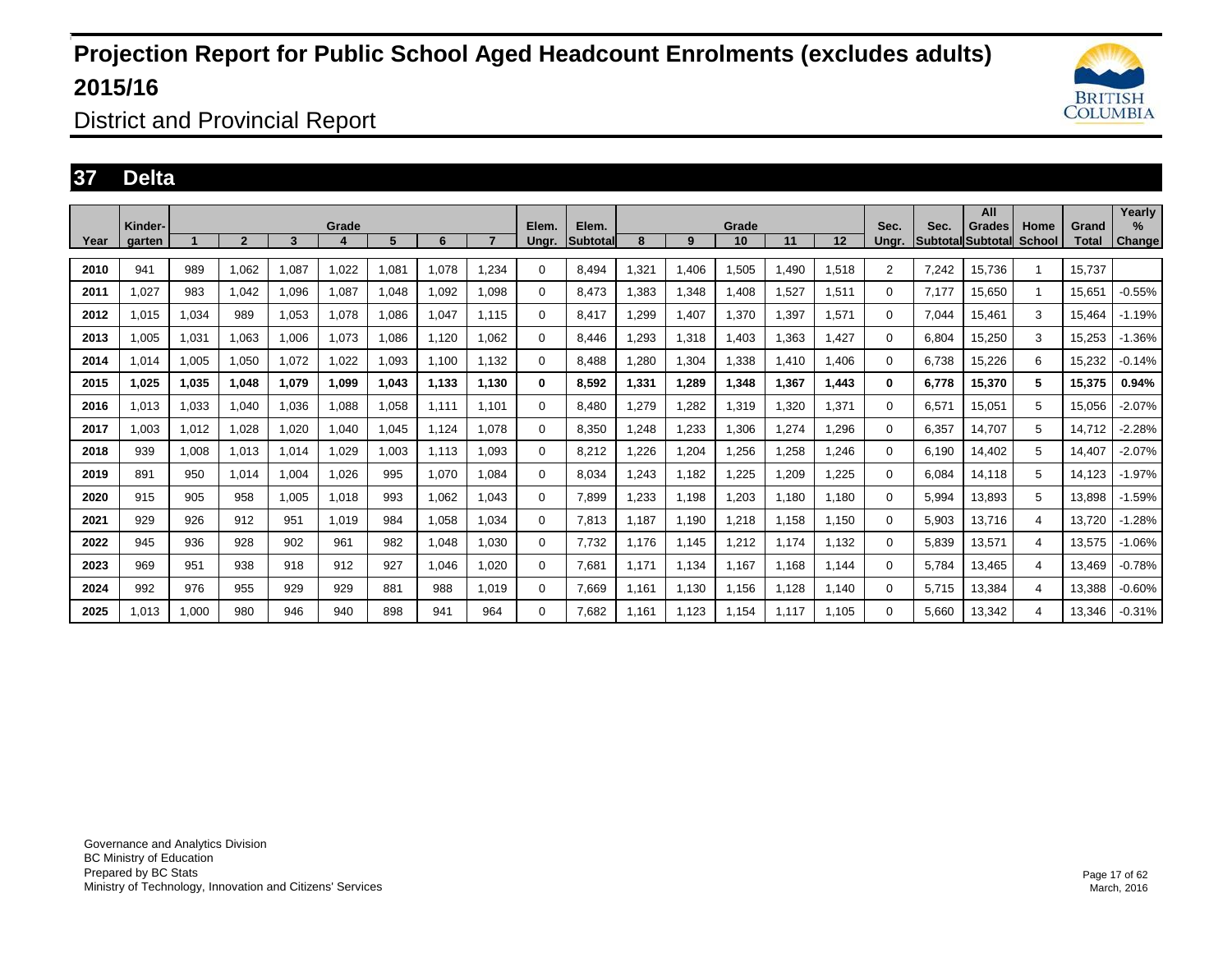

District and Provincial Report

### **38 Richmond**

| Year | Kinder-<br>garten |       | $\overline{\mathbf{c}}$ | 3     | Grade<br>4 | 5.    | 6     |       | Elem.<br>Ungr. | Elem.<br><b>Subtotal</b> | 8         | 9     | Grade<br>10 | 11    | 12    | Sec.<br>Unar.  | Sec.   | All<br>Grades<br>Subtotal Subtotal | Home<br>School | Grand<br>Total | Yearly<br>$\%$<br>Change |
|------|-------------------|-------|-------------------------|-------|------------|-------|-------|-------|----------------|--------------------------|-----------|-------|-------------|-------|-------|----------------|--------|------------------------------------|----------------|----------------|--------------------------|
|      |                   |       |                         |       |            |       |       |       |                |                          |           |       |             |       |       |                |        |                                    |                |                |                          |
| 2010 | 1,370             | 1,420 | 1,373                   | 1.422 | 1,518      | 1,557 | 1,521 | 1.688 | $\Omega$       | 11.869                   | 1,813     | 1,936 | 2,026       | 2,132 | 2,460 | $\Omega$       | 10,367 | 22,236                             | 5              | 22,241         |                          |
| 2011 | 1.305             | 1,368 | 1.409                   | 1,371 | 1.441      | 1.538 | 1.601 | 1.530 | $\Omega$       | 11.563                   | 1.717     | 1,837 | 1,956       | 2,066 | 2,297 | $\overline{2}$ | 9.875  | 21.438                             | 4              | 21.442         | $-3.59%$                 |
| 2012 | 421. ا            | 1,338 | 1,333                   | 1,432 | 1,377      | 1,454 | 1,548 | 1,621 | $\Omega$       | 11,524                   | 548.      | 1,763 | 1,883       | 998.  | 2,260 | $\Omega$       | 9,452  | 20,976                             | 8              | 20,984         | $-2.14%$                 |
| 2013 | .382              | 1,455 | 1,366                   | 1,351 | 1.448      | 1,405 | 1.472 | 1.573 | $\Omega$       | 11,452                   | 1.656     | 1,598 | 1,796       | 1.920 | 2,157 | 3              | 9.130  | 20,582                             | 9              | 20,591         | $-1.87%$                 |
| 2014 | .363              | 1,374 | 1,458                   | 1,380 | 1,360      | 1,475 | 1.410 | 1.499 | $\Omega$       | 11,319                   | 1,599     | 1,683 | 1,646       | 1.827 | 2,041 | 0              | 8,796  | 20,115                             | 11             | 20,126         | $-2.26%$                 |
| 2015 | 1,291             | 1,388 | 1.366                   | 1,478 | 1.408      | 1.387 | 1.494 | 1.463 | 0              | 11,275                   | .558<br>1 | 1,635 | 1.714       | 1.664 | 2,022 | 1              | 8,594  | 19.869                             | 9              | 19.878         | $-1.23%$                 |
| 2016 | .294              | 1,357 | 1,349                   | 1,463 | 1.441      | 1,360 | 1.485 | 1.481 | $\Omega$       | 11,230                   | .525      | 1,566 | 1,679       | .660  | 1,919 | 1              | 8,350  | 19,580                             | 9              | 19,589         | $-1.45%$                 |
| 2017 | 1,335             | 1,359 | 1,318                   | 1.446 | 1.428      | 1,395 | 1.462 | 1.479 | $\Omega$       | 11,222                   | 1,552     | 1,538 | 1.605       | .603  | 1,863 | 1              | 8.162  | 19,384                             | 9              | 19,393         | $-1.00%$                 |
| 2018 | A09,              | 1,401 | 1,320                   | 1,413 | 1,412      | ,384  | 1,499 | 1,456 | $\Omega$       | 11,294                   | 1,551     | 1,565 | 1,577       | .537  | 1,807 | 1              | 8,038  | 19,332                             | 9              | 19,341         | $-0.27%$                 |
| 2019 | 1,351             | 1,480 | 1,361                   | 1,414 | 1.380      | 1,367 | .484  | .491  | 0              | 11,328                   | 1,527     | 1,565 | 1,604       | 1,512 | 1,738 | 1              | 7,947  | 19,275                             | 9              | 19,284         | $-0.29%$                 |
| 2020 | 1,390             | 1,420 | 1,437                   | 1,459 | 1,381      | 1,336 | ,466  | .477  | $\Omega$       | 11,366                   | 1,561     | 1,541 | 1,605       | 1,536 | 1,706 |                | 7,950  | 19,316                             | 9              | 19,325         | 0.21%                    |
| 2021 | 1,419             | 1,461 | 1,381                   | 1,540 | 1,425      | 1,338 | 1,434 | 1.459 | $\Omega$       | 11,457                   | 1,547     | 1,575 | 1,581       | 1,537 | 1,727 |                | 7,968  | 19,425                             | 9              | 19,434         | 0.56%                    |
| 2022 | .453              | 1,493 | 1.421                   | 1,481 | 1,504      | 1,380 | 1.437 | 1.428 | $\Omega$       | 11,597                   | 1,530     | 1,562 | 1,615       | 1,515 | 1,731 |                | 7,954  | 19,551                             | 9              | 19,560         | 0.65%                    |
| 2023 | .487              | 1,526 | 1,449                   | 1,522 | .445       | 1,454 | 1,480 | 1,430 | $\Omega$       | 11,793                   | ,497      | 1,545 | 1,601       | .544  | 1,708 |                | 7,896  | 19,689                             | 9              | 19,698         | 0.71%                    |
| 2024 | 1,528             | 1,556 | 1.476                   | 1,545 | 1.478      | 1,392 | 1.553 | 1.466 | 0              | 11.994                   | I,493     | 1,506 | 1,579       | 1,529 | 1,731 |                | 7.839  | 19,833                             | 9              | 19,842         | 0.73%                    |
| 2025 | .569              | 1,599 | 1,506                   | 1,575 | 1,501      | 1,425 | .489  | .539  | 0              | 12,203                   | 1,531     | 1,502 | 1,541       | 1,508 | 1,718 |                | 7.801  | 20,004                             | 9              | 20,013         | 0.86%                    |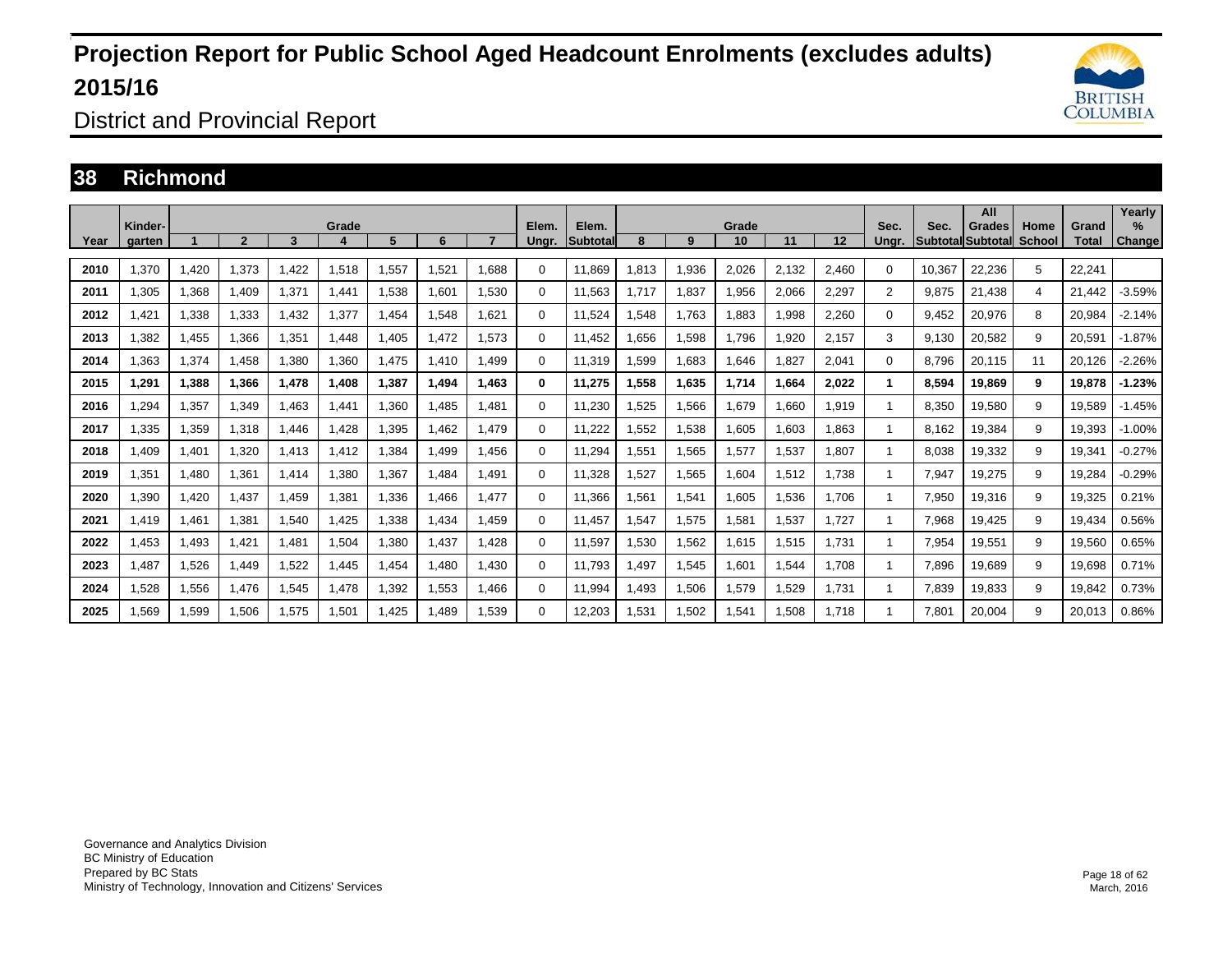

District and Provincial Report

#### **39 Vancouver**

| Year | Kinder-<br>aarten |       | $\overline{2}$ | 3     | Grade | 5.    | 6     |       | Elem.<br>Unar. | Elem.<br><b>Subtotal</b> | 8     | 9     | Grade<br>10 | 11    | 12    | Sec.<br>Unar. | Sec.   | All<br>Grades<br><b>Subtotal Subtotal</b> | Home<br>School | Grand<br>Total | Yearly<br>$\%$<br>Change |
|------|-------------------|-------|----------------|-------|-------|-------|-------|-------|----------------|--------------------------|-------|-------|-------------|-------|-------|---------------|--------|-------------------------------------------|----------------|----------------|--------------------------|
| 2010 | 3.691             | 3,509 | 3,556          | 3,560 | 3,495 | 3.781 | 3.795 | 3,783 | 214            | 29,384                   | 4.150 | 4,419 | 4,758       | 5,021 | 4,876 | 232           | 23,456 | 52,840                                    | 8              | 52.848         |                          |
| 2011 | 3,694             | 3,709 | 3,481          | 3,530 | 3,553 | 3,480 | 3,813 | 3,886 | $\Omega$       | 29,146                   | 4,031 | 4,311 | 4,674       | 4,934 | 4,952 | $\Omega$      | 22,902 | 52,048                                    | 10             | 52,058         | $-1.49%$                 |
| 2012 | 3,771             | 3,661 | 3,650          | 3,416 | 3,527 | 3,547 | 3.487 | 3.801 | $\Omega$       | 28,860                   | 3,964 | 4,103 | 4,495       | 4.780 | 5,103 |               | 22.446 | 51,306                                    | 14             | 51,320         | $-1.42%$                 |
| 2013 | 3.820             | 3,820 | 3,590          | 3,598 | 3,429 | 3,521 | 3,549 | 3.543 | $\Omega$       | 28,870                   | 3,995 | 4,060 | 4,240       | 4,524 | 4,908 | 103           | 21.830 | 50.700                                    | 16             | 50.716         | $-1.18%$                 |
| 2014 | 3,760             | 3,806 | 3,754          | 3,577 | 3,595 | 3,450 | 3,510 | 3,567 | $\Omega$       | 29,019                   | 3,664 | 4,098 | 4,112       | 4,214 | 4,601 | 165           | 20,854 | 49,873                                    | 27             | 49,900         | $-1.61%$                 |
| 2015 | 3,584             | 3,730 | 3,741          | 3.723 | 3,528 | 3,615 | 3.460 | 3,523 | 1              | 28,905                   | 3,731 | 3,703 | 4,222       | 4.267 | 4,457 | 180           | 20.560 | 49,465                                    | 31             | 49.496         | $-0.81%$                 |
| 2016 | 3,612             | 3,650 | 3,807          | 3,729 | 3,499 | 3,775 | 3,463 | 3,563 | -1             | 29,099                   | 3,874 | 3,644 | 4,238       | 4,297 | 4,464 | 179           | 20,696 | 49,795                                    | 31             | 49,826         | 0.67%                    |
| 2017 | 3,626             | 3,669 | 3,710          | 3,788 | 3,505 | 3,751 | 3,623 | 3,569 | 1              | 29,242                   | 3,924 | 3,781 | 4,158       | 4,253 | 4,392 | 176           | 20,684 | 49,926                                    | 31             | 49,957         | 0.26%                    |
| 2018 | 3.702             | 3,677 | 3,726          | 3.692 | 3,559 | 3.757 | 3.603 | 3,731 | 1              | 29,448                   | 3,930 | 3,830 | 4,308       | 4,187 | 4,351 | 175           | 20,781 | 50,229                                    | 32             | 50,261         | 0.61%                    |
| 2019 | 3,894             | 3,755 | 3,737          | 3,712 | 3,472 | 3,820 | 3,616 | 3.718 | 1              | 29,725                   | 4,102 | 3,835 | 4,366       | 4,329 | 4,300 | 175           | 21,107 | 50,832                                    | 32             | 50,864         | 1.20%                    |
| 2020 | 4,203             | 3,934 | 3,805          | 3.717 | 3.490 | 3,729 | 3.680 | 3,737 | 1              | 30,296                   | 4.095 | 3,994 | 4,365       | 4.380 | 4,432 | 177           | 21,443 | 51.739                                    | 32             | 51.771         | 1.78%                    |
| 2021 | 4,249             | 4,241 | 3,973          | 3.771 | 3.485 | 3.741 | 3,587 | 3.797 | 1              | 30.845                   | 4.114 | 3,988 | 4,543       | 4,396 | 4,495 | 180           | 21,716 | 52,561                                    | 33             | 52,594         | 1.59%                    |
| 2022 | 4,325             | 4,283 | 4,276          | 3,927 | 3,525 | 3.728 | 3,593 | 3.700 | $\mathbf{1}$   | 31.358                   | 4.175 | 4,007 | 4,547       | 4,572 | 4,525 | 183           | 22,009 | 53,367                                    | 33             | 53,400         | 1.53%                    |
| 2023 | 4,402             | 4,364 | 4,321          | 4,228 | 3,674 | 3,774 | 3,586 | 3.713 | 1              | 32,063                   | 4,079 | 4,072 | 4,569       | 4,579 | 4,681 | 185           | 22,165 | 54,228                                    | 34             | 54,262         | 1.61%                    |
| 2024 | 4,470             | 4,446 | 4.403          | 4.274 | 3,956 | 3,935 | 3.634 | 3.711 | 1              | 32,830                   | 4.099 | 3,986 | 4.645       | 4.606 | 4,708 | 188           | 22,232 | 55,062                                    | 35             | 55,097         | 1.54%                    |
| 2025 | 4,519             | 4,512 | 4,481          | 4,347 | 3,991 | 4,226 | 3,782 | 3,754 | 1              | 33,613                   | 4.094 | 4,006 | 4,554       | 4,673 | 4,732 | 189           | 22,248 | 55,861                                    | 35             | 55,896         | 1.45%                    |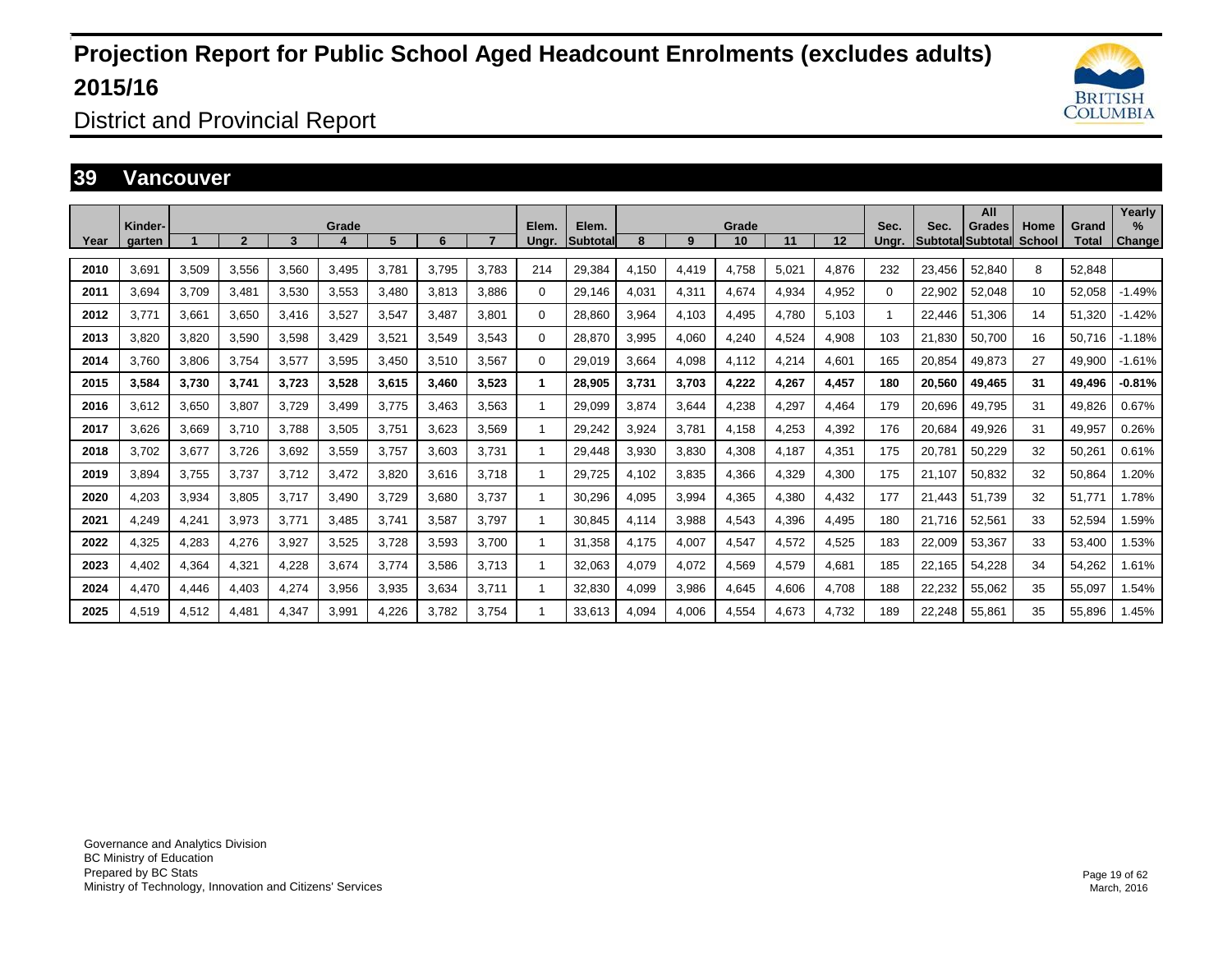

District and Provincial Report

### **40 New Westminster**

|      | Kinder- |     |              |     | Grade |     |     |     | Elem.       | Elem.    |     |     | Grade |     |     | Sec.           | Sec.  | All<br>Grades                    | Home           | Grand | Yearly<br>$\%$ |
|------|---------|-----|--------------|-----|-------|-----|-----|-----|-------------|----------|-----|-----|-------|-----|-----|----------------|-------|----------------------------------|----------------|-------|----------------|
| Year | garten  |     | $\mathbf{2}$ | 3   |       | 5   | 6   |     | Unar.       | Subtotal | 8   | 9   | 10    | 11  | 12  | Unar.          |       | <b>SubtotallSubtotall School</b> |                | Total | <b>Change</b>  |
| 2010 | 440     | 450 | 470          | 438 | 467   | 486 | 446 | 438 | 0           | 3.635    | 487 | 459 | 526   | 617 | 499 | 0              | 2,588 | 6,223                            | $\overline{2}$ | 6,225 |                |
| 2011 | 503     | 452 | 467          | 475 | 442   | 472 | 477 | 442 | 0           | 3,730    | 399 | 480 | 544   | 549 | 522 | 6              | 2,500 | 6,230                            | 6              | 6,236 | 0.18%          |
| 2012 | 516     | 490 | 461          | 458 | 470   | 447 | 472 | 474 | 0           | 3.788    | 420 | 411 | 539   | 539 | 502 | $\overline{7}$ | 2,418 | 6,206                            | 9              | 6,215 | $-0.34%$       |
| 2013 | 500     | 532 | 488          | 467 | 457   | 476 | 454 | 472 | $\mathbf 0$ | 3.846    | 469 | 426 | 446   | 532 | 497 | 9              | 2,379 | 6,225                            | 3              | 6,228 | 0.21%          |
| 2014 | 593     | 511 | 554          | 487 | 473   | 457 | 461 | 451 | $\Omega$    | 3,987    | 433 | 447 | 454   | 451 | 525 | 4              | 2,314 | 6,301                            | $\overline{2}$ | 6,303 | 1.20%          |
| 2015 | 558     | 590 | 526          | 566 | 491   | 490 | 464 | 465 | 0           | 4,150    | 426 | 419 | 483   | 449 | 490 | 4              | 2,271 | 6,421                            | 3              | 6,424 | 1.92%          |
| 2016 | 534     | 605 | 525          | 570 | 525   | 521 | 457 | 469 | 0           | 4,206    | 435 | 429 | 485   | 479 | 480 | 4              | 2,312 | 6,518                            | 3              | 6,521 | 1.51%          |
| 2017 | 593     | 582 | 542          | 574 | 532   | 560 | 488 | 464 | 0           | 4,335    | 440 | 437 | 492   | 472 | 491 | 4              | 2,336 | 6,671                            | 3              | 6,674 | 2.35%          |
| 2018 | 642     | 647 | 521          | 591 | 534   | 567 | 523 | 493 | 0           | 4,518    | 433 | 441 | 500   | 477 | 485 | 4              | 2,340 | 6,858                            | 3              | 6,861 | 2.80%          |
| 2019 | 674     | 701 | 580          | 570 | 551   | 570 | 529 | 530 | 0           | 4,705    | 463 | 438 | 507   | 488 | 492 | 4              | 2,392 | 7,097                            | 3              | 7.100 | 3.48%          |
| 2020 | 659     | 733 | 627          | 631 | 529   | 587 | 531 | 536 | $\mathbf 0$ | 4.833    | 496 | 466 | 504   | 496 | 505 | 4              | 2,471 | 7,304                            | 3              | 7.307 | 2.92%          |
| 2021 | 657     | 713 | 651          | 678 | 583   | 561 | 544 | 535 | $\mathbf 0$ | 4,922    | 500 | 498 | 535   | 494 | 514 | 4              | 2,545 | 7.467                            | 4              | 7.471 | 2.24%          |
| 2022 | 672     | 718 | 640          | 711 | 632   | 623 | 524 | 551 | 0           | 5.071    | 502 | 504 | 570   | 520 | 510 | 4              | 2,610 | 7,681                            | $\overline{4}$ | 7,685 | 2.86%          |
| 2023 | 682     | 735 | 644          | 699 | 663   | 675 | 582 | 531 | 0           | 5,211    | 516 | 505 | 577   | 553 | 534 | 4              | 2,689 | 7,900                            | 4              | 7,904 | 2.85%          |
| 2024 | 691     | 742 | 656          | 702 | 650   | 706 | 629 | 587 | 0           | 5,363    | 498 | 519 | 579   | 561 | 567 | 5              | 2,729 | 8,092                            | $\overline{4}$ | 8,096 | 2.43%          |
| 2025 | 691     | 744 | 656          | 708 | 646   | 686 | 654 | 632 | 0           | 5,417    | 548 | 501 | 595   | 565 | 580 | 5              | 2,794 | 8,211                            | $\overline{4}$ | 8,215 | 1.47%          |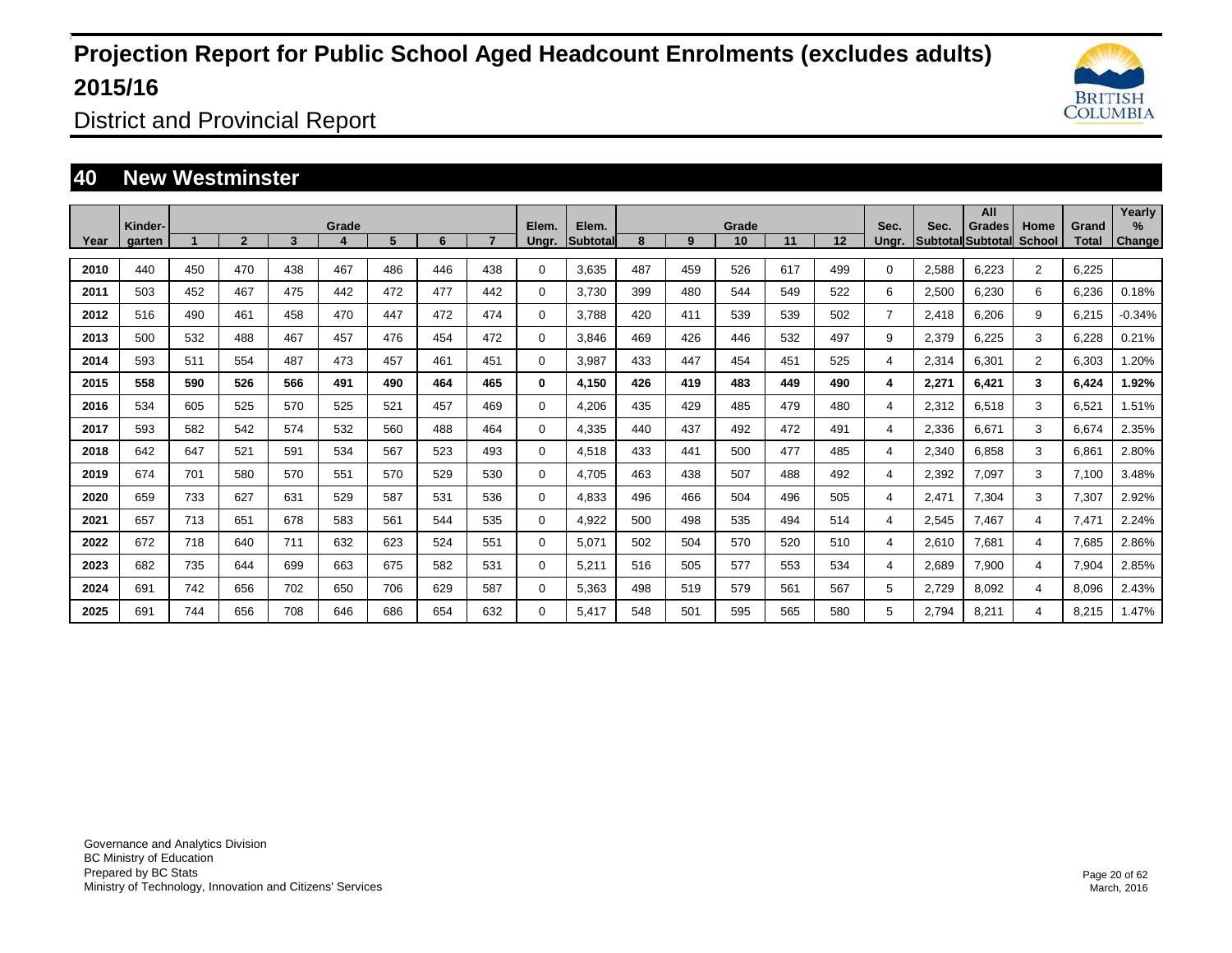

District and Provincial Report

### **41 Burnaby**

| Year | Kinder-<br>aarten |       | $\overline{\mathbf{c}}$ | 3     | Grade | 5.    | 6     |       | Elem.<br>Unar. | Elem.<br><b>Subtotal</b> | 8     | 9     | Grade<br>10 | 11    | 12    | Sec.<br>Unar. | Sec.   | All<br>Grades<br><b>Subtotal Subtotal</b> | Home<br>School | Grand<br>Total | Yearly<br>$\%$<br>Change |
|------|-------------------|-------|-------------------------|-------|-------|-------|-------|-------|----------------|--------------------------|-------|-------|-------------|-------|-------|---------------|--------|-------------------------------------------|----------------|----------------|--------------------------|
|      |                   |       |                         |       |       |       |       |       |                |                          |       |       |             |       |       |               |        |                                           |                |                |                          |
| 2010 | 1,600             | 1,598 | 1,552                   | 1,646 | 1,645 | .682  | 1,645 | 1.742 | $\Omega$       | 13,110                   | .829  | 1,939 | 2,164       | 2,397 | 2,218 | 6             | 10,553 | 23,663                                    | $\overline{7}$ | 23,670         |                          |
| 2011 | 1.604             | 1,658 | 1,585                   | 1,572 | 1,641 | 1,632 | 1.688 | 1.666 | $\Omega$       | 13.046                   | .846  | 1,873 | 1,975       | 2,242 | 2,518 | 9             | 10.463 | 23,509                                    | 5              | 23,514         | $-0.66%$                 |
| 2012 | 1.753             | 1,620 | 1,647                   | 1,565 | 1,581 | 1,626 | 1.639 | 1.676 | $\Omega$       | 13,107                   | 1.761 | 1,874 | 1,950       | 2,055 | 2,486 | 3             | 10.129 | 23,236                                    | 6              | 23,242         | $-1.16%$                 |
| 2013 | 1.740             | 1,782 | 1,601                   | 1,651 | 1,594 | 1,582 | 1,638 | 1.682 | $\Omega$       | 13,270                   | 1.756 | 1,788 | 1,944       | 2,014 | 2,276 | 17            | 9,795  | 23,065                                    | 4              | 23,069         | $-0.74%$                 |
| 2014 | 1.672             | 1.743 | 1.760                   | 1,580 | 1,646 | 1,605 | .588  | 1.625 | 0              | 13,219                   | 1.768 | 1.787 | 1,878       | 1.976 | 2,294 |               | 9.704  | 22,923                                    | 3              | 22,926         | $-0.62%$                 |
| 2015 | 1,656             | 1,708 | 1,713                   | 1,771 | 1,611 | 1,638 | 1,579 | 1.601 | 0              | 13,277                   | 1.712 | 1,829 | 1,923       | 1,933 | 2,296 | 4             | 9,697  | 22,974                                    | $\overline{7}$ | 22,981         | 0.24%                    |
| 2016 | 1.763             | 1,727 | 1,692                   | 1.782 | 1,661 | 1.717 | 1,615 | 1.644 | $\Omega$       | 13,601                   | 1.775 | 1,847 | 1,911       | 1,977 | 2,362 | 4             | 9,876  | 23,477                                    | $\overline{7}$ | 23,484         | 2.19%                    |
| 2017 | 1,878             | 1,836 | 1.706                   | 1.757 | 1.670 | 1.768 | 1.689 | 1.678 | $\Omega$       | 13,982                   | 1,818 | 1,903 | 1,905       | .923  | 2,346 | 4             | 9.899  | 23,881                                    | $\overline{7}$ | 23,888         | 1.72%                    |
| 2018 | 2,000             | 1,955 | 1,813                   | 1.772 | 1,648 | 1.777 | 1,738 | 1.753 | $\Omega$       | 14,456                   | ,855  | 1,950 | 1,962       | 1,918 | 2,292 | 4             | 9,981  | 24,437                                    | $\overline{7}$ | 24,444         | 2.33%                    |
| 2019 | 2,017             | 2,081 | 1,931                   | 1,882 | 1,660 | 1.753 | 1.744 | 1.802 | $\Omega$       | 14,870                   | 1,936 | 1,988 | 2,010       | 1,973 | 2,284 | 4             | 10,195 | 25,065                                    | 8              | 25,073         | 2.57%                    |
| 2020 | 1,990             | 2,100 | 2,056                   | 2,004 | 1,762 | 1.766 | 1,722 | 1.809 | $\Omega$       | 15,209                   | 1,988 | 2,072 | 2,048       | 2,020 | 2,340 | 4             | 10,472 | 25,681                                    | 8              | 25,689         | 2.46%                    |
| 2021 | 2,023             | 2,073 | 2,075                   | 2,132 | 1,876 | 1,874 | 1.735 | 1.787 | $\Omega$       | 15,575                   | 1.997 | 2,127 | 2,130       | 2,058 | 2,394 | 4             | 10.710 | 26,285                                    | 8              | 26,293         | 2.35%                    |
| 2022 | 2,069             | 2,108 | 2,049                   | 2,152 | 1,996 | 1,993 | 1,840 | 1,800 | 0              | 16,007                   | 1,974 | 2,138 | 2,187       | 2,136 | 2,438 | 4             | 10,877 | 26,884                                    | 8              | 26,892         | 2.28%                    |
| 2023 | 2,110             | 2,156 | 2,084                   | 2,126 | 2,015 | 2,120 | 1,956 | 1,906 | $\Omega$       | 16,473                   | 1,990 | 2,116 | 2,202       | 2,193 | 2,525 | 4             | 11.030 | 27,503                                    | 8              | 27,511         | 2.30%                    |
| 2024 | 2,150             | 2,197 | 2,131                   | 2,162 | 1,992 | 2,141 | 2,077 | 2,025 | $\Omega$       | 16,875                   | 2,104 | 2,133 | 2,182       | 2,210 | 2,594 | 4             | 11,227 | 28,102                                    | 9              | 28,111         | 2.18%                    |
| 2025 | 2,187             | 2,240 | 2,172                   | 2,211 | 2,025 | 2,117 | 2,098 | 2,150 | 0              | 17,200                   | 2,232 | 2,251 | 2,198       | 2,193 | 2,617 | 4             | 11.495 | 28,695                                    | 9              | 28.704         | 2.11%                    |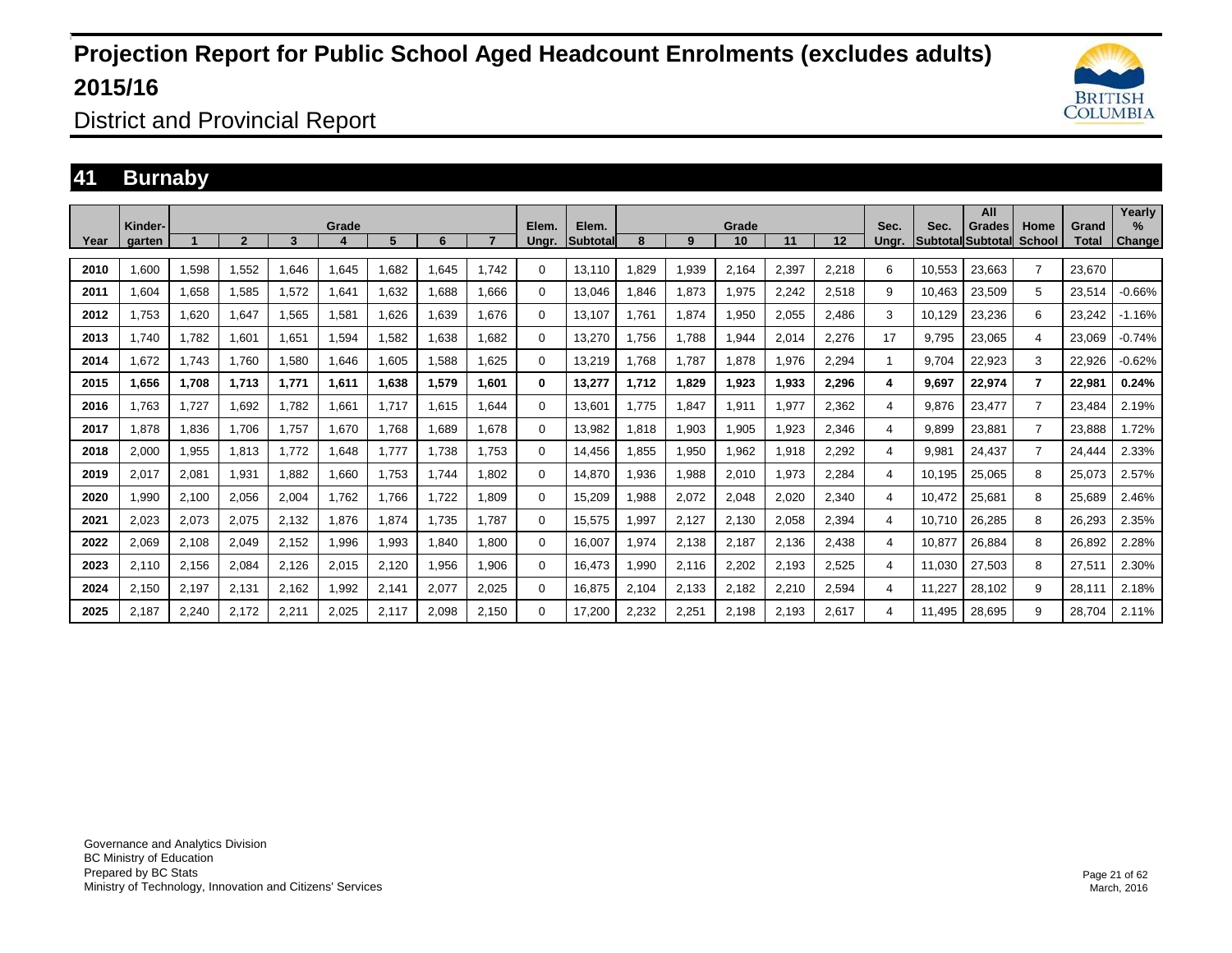

District and Provincial Report

### **42 Maple Ridge-Pitt Meadows**

|      | Kinder- |       |                |       | Grade |       |       |       | Elem.    | Elem.           |            |       | Grade |       |       | Sec.           | Sec.  | All<br>Grades     | Home          | Grand  | Yearly<br>$\%$ |
|------|---------|-------|----------------|-------|-------|-------|-------|-------|----------|-----------------|------------|-------|-------|-------|-------|----------------|-------|-------------------|---------------|--------|----------------|
| Year | garten  |       | $\overline{2}$ | 3     |       | 5     | 6     |       | Ungr.    | <b>Subtotal</b> | 8          | 9     | 10    | 11    | 12    | Unar.          |       | Subtotal Subtotal | <b>School</b> | Total  | <b>Change</b>  |
| 2010 | 926     | 1,019 | 984            | 1.008 | 948   | 993   | 1.006 | 1.077 | $\Omega$ | 7,961           | 1.120      | 1,238 | 1,271 | .337  | 1.267 | 0              | 6.233 | 14.194            | $\Omega$      | 14,194 |                |
| 2011 | 1,033   | 954   | 1,029          | 1,016 | 1,013 | 968   | 1,004 | 1.017 | $\Omega$ | 8,034           | 1,106      | 1,149 | 1,273 | ,239  | .305  | 5              | 6,077 | 14,111            | $\Omega$      | 14,111 | $-0.58%$       |
| 2012 | 997     | 1,024 | 940            | 1.015 | 1.003 | 1,004 | 971   | 984   | 0        | 7,938           | 1,037      | 1,097 | 1,223 | ,253  | 1.174 | 0              | 5.784 | 13,722            |               | 13.723 | $-2.75%$       |
| 2013 | 041. ا  | 994   | 1,037          | 938   | 1,017 | 1,011 | 1,011 | 968   | $\Omega$ | 8,017           | 1,017      | 1,055 | 1,170 | 166.  | 1,233 | $\Omega$       | 5,641 | 13,658            | 3             | 13,661 | $-0.45%$       |
| 2014 | 1,047   | 1,059 | 1.013          | 1.042 | 950   | 1.016 | 1.022 | 1.009 | $\Omega$ | 8.158           | 1.006      | 1,049 | 1,101 | 1.136 | 1.178 | 0              | 5.470 | 13.628            | 3             | 13.631 | $-0.22%$       |
| 2015 | 1,069   | 1,070 | 1,106          | 1,048 | 1.050 | 968   | 1,048 | 1.029 | 0        | 8,388           | 045. ا     | 1,021 | 1,097 | 1,105 | 1,219 | $\mathbf{2}$   | 5,489 | 13,877            | 1             | 13,878 | 1.81%          |
| 2016 | 1,026   | 1,095 | 1,086          | 1.108 | 1.065 | 1.019 | 1,036 | 1.025 | $\Omega$ | 8.460           | 1.044      | 1,047 | 1,059 | .089  | 1.192 | $\overline{2}$ | 5,433 | 13,893            |               | 13,894 | 0.12%          |
| 2017 | 1,032   | 1,046 | 1,105          | 1,085 | 1,123 | ,034  | 1,092 | 1,017 | $\Omega$ | 8,534           | 1,046<br>1 | 1,052 | 1,085 | .045  | 1,157 | $\overline{2}$ | 5,387 | 13,921            |               | 13,922 | 0.20%          |
| 2018 | 1.069   | 1,052 | 1,057          | 1.104 | 1.102 | 1,092 | 1.110 | 1.073 | $\Omega$ | 8,659           | 1.041      | 1,058 | 1,093 | 1.069 | 1,114 | $\overline{2}$ | 5,377 | 14,036            | $\mathbf{1}$  | 14,037 | 0.83%          |
| 2019 | 1,082   | 1,090 | 1,061          | 1,057 | 1,122 | 1,070 | 1.168 | 1,087 | $\Omega$ | 8,737           | 1,095      | 1,049 | 1,095 | 1,074 | 1,130 | $\overline{2}$ | 5,445 | 14,182            | $\mathbf{1}$  | 14,183 | 1.04%          |
| 2020 | 1,038   | 1,104 | 1,102          | 1,064 | 1,073 | 1,086 | 1.144 | 1.144 | $\Omega$ | 8.755           | 1.109      | 1,103 | 1,086 | 1,077 | 1,136 | $\overline{2}$ | 5,513 | 14,268            | $\mathbf{1}$  | 14,269 | 0.61%          |
| 2021 | 1,051   | 1,060 | 1,118          | 1,104 | 1,081 | 1.045 | 1.164 | 1.123 | $\Omega$ | 8,746           | 1.169      | 1,120 | 1,145 | 1.074 | 1,146 | $\overline{2}$ | 5,656 | 14,402            | $\mathbf{1}$  | 14,403 | 0.94%          |
| 2022 | 1,066   | 1,072 | 1,073          | 1,118 | 1,121 | 1,053 | 1,119 | 1.145 | 0        | 8.767           | 1,150      | 1,180 | 1.166 | 1,130 | 1,145 | $\overline{2}$ | 5.773 | 14,540            |               | 14,541 | 0.96%          |
| 2023 | 1,089   | 1,088 | 1,086          | 1,076 | 1.138 | ,092  | 1,129 | 1.102 | 0        | 8,800           | 1.168      | 1,159 | 1,223 | 1.147 | 1,193 | $\overline{2}$ | 5,892 | 14,692            | $\mathbf{1}$  | 14,693 | 1.05%          |
| 2024 | 1,120   | 1,114 | 1,103          | 1,090 | 1,094 | 1,105 | 1,169 | 1,107 | $\Omega$ | 8,902           | 1,123      | 1,174 | 1,196 | 1,193 | 1,206 | $\overline{2}$ | 5,894 | 14,796            | 1             | 14,797 | 0.71%          |
| 2025 | 1.149   | 1,144 | 1,127          | 1.107 | 1.108 | 1,065 | 1.184 | 1,146 | 0        | 9,030           | 1,130      | 1,130 | 1,212 | 1.172 | .253  | $\overline{2}$ | 5.899 | 14,929            |               | 14,930 | 0.90%          |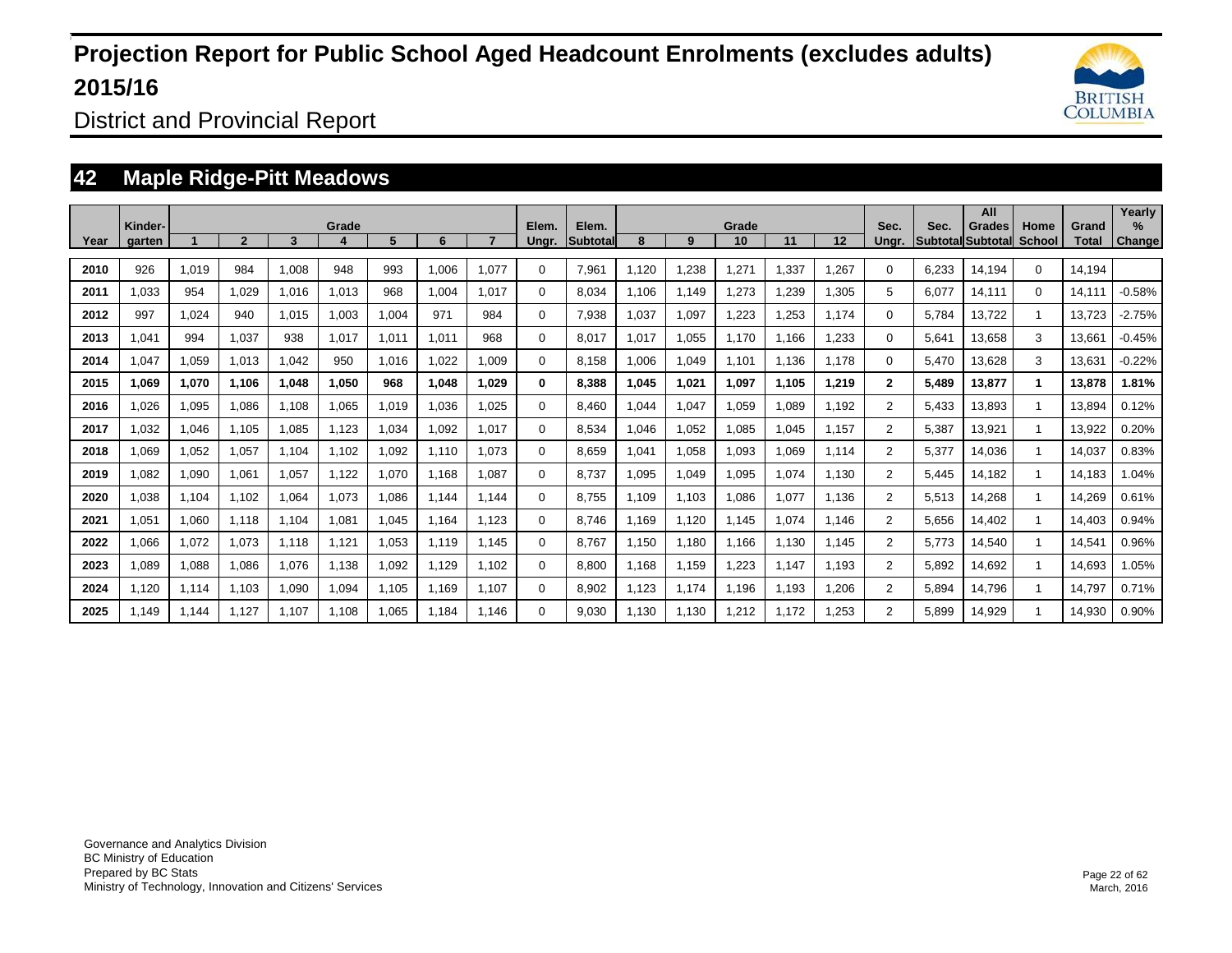

District and Provincial Report

### **43 Coquitlam**

|      | Kinder- |       |                          |       | Grade |       |       |       | Elem.    | Elem.    |       |       | Grade |       |       | Sec.  | Sec.   | All<br><b>Grades</b>     | Home           | Grand  | Yearly<br>$\%$ |
|------|---------|-------|--------------------------|-------|-------|-------|-------|-------|----------|----------|-------|-------|-------|-------|-------|-------|--------|--------------------------|----------------|--------|----------------|
| Year | garten  |       | $\overline{\phantom{a}}$ | 3     | д     | 5     | 6     |       | Unar.    | Subtotal | 8     | 9     | 10    | 11    | 12    | Unar. |        | <b>SubtotallSubtotal</b> | School         | Total  | Change         |
| 2010 | .967    | 2,064 | 2,014                    | 2,039 | 2,115 | 2,129 | 2,206 | 2,234 | $\Omega$ | 16.768   | 2,363 | 2,521 | 2,668 | 2,838 | 3,086 | 9     | 13.485 | 30,253                   | $\overline{1}$ | 30.254 |                |
| 2011 | 2,007   | 2,018 | 2,080                    | 2,042 | 2,064 | 2,144 | 2,183 | 2,283 | $\Omega$ | 16,821   | 2,293 | 2,447 | 2,639 | 2,764 | 3,203 |       | 13.347 | 30.168                   | 2              | 30.170 | $-0.28%$       |
| 2012 | 2,200   | 2,051 | 2,045                    | 2,087 | 2,052 | 2,100 | 2,191 | 2,254 | $\Omega$ | 16,980   | 2,319 | 2,355 | 2,496 | 2,784 | 3,115 | 2     | 13,071 | 30,051                   | 5              | 30,056 | $-0.38%$       |
| 2013 | 2,086   | 2,221 | 2,090                    | 2,079 | 2,141 | 2,115 | 2,165 | 2,260 | $\Omega$ | 17.157   | 2,309 | 2,370 | 2,436 | 2,568 | 3.186 | 15    | 12,884 | 30,041                   | 5              | 30.046 | $-0.03%$       |
| 2014 | 2,257   | 2,159 | 2,270                    | 2,133 | 2,113 | 2,144 | 2,187 | 2,222 | $\Omega$ | 17,485   | 2,275 | 2,361 | 2,419 | 2,579 | 2,863 | 5     | 12,502 | 29,987                   | 4              | 29,991 | $-0.18%$       |
| 2015 | 2,121   | 2,339 | 2,164                    | 2.287 | 2,188 | 2,158 | 2.227 | 2.266 | 0        | 17.750   | 2.271 | 2,369 | 2,437 | 2.520 | 2.745 | 93    | 12.435 | 30.185                   | 13             | 30.198 | 0.69%          |
| 2016 | 2,078   | 2,263 | 2,143                    | 2,414 | 2,376 | 2,125 | 2,214 | 2,280 | $\Omega$ | 17,893   | 2,207 | 2,350 | 2,387 | 2,545 | 2,656 | 90    | 12,235 | 30,128                   | 13             | 30,141 | $-0.19%$       |
| 2017 | 2,127   | 2,212 | 2,065                    | 2,385 | 2,504 | 2,304 | 2,181 | 2,272 | 0        | 18,050   | 2,225 | 2,284 | 2,355 | 2,456 | 2,611 | 87    | 12,018 | 30,068                   | 13             | 30,081 | $-0.20%$       |
| 2018 | 2,233   | 2,269 | 2,023                    | 2,304 | 2,480 | 2,433 | 2,365 | 2,239 | $\Omega$ | 18,346   | 2,219 | 2,303 | 2,291 | 2,421 | 2,526 | 85    | 11,845 | 30,191                   | 13             | 30,204 | 0.41%          |
| 2019 | 2,210   | 2,378 | 2,074                    | 2,256 | 2,394 | 2,407 | 2,492 | 2,421 | 0        | 18,632   | 2,189 | 2,297 | 2,309 | 2,361 | 2,488 | 84    | 11.728 | 30,360                   | 13             | 30,373 | 0.56%          |
| 2020 | 2,124   | 2,352 | 2,171                    | 2,311 | 2,344 | 2,321 | 2,463 | 2,548 | $\Omega$ | 18,634   | 2,361 | 2,265 | 2,303 | 2,377 | 2,432 | 83    | 11,821 | 30,455                   | 13             | 30,468 | 0.31%          |
| 2021 | 2,161   | 2,270 | 2,153                    | 2,423 | 2,404 | 2,277 | 2,378 | 2,522 | $\Omega$ | 18,588   | 2,481 | 2,438 | 2,269 | 2,366 | 2,433 | 82    | 12,069 | 30,657                   | 13             | 30,670 | 0.66%          |
| 2022 | 2,211   | 2,312 | 2,082                    | 2,406 | 2,523 | 2,337 | 2,336 | 2,439 | $\Omega$ | 18,646   | 2,458 | 2,561 | 2,433 | 2,332 | 2,422 | 82    | 12,288 | 30,934                   | 14             | 30,948 | 0.91%          |
| 2023 | 2,252   | 2,361 | 2,117                    | 2,325 | 2,504 | 2,449 | 2,395 | 2,393 | $\Omega$ | 18,796   | 2,378 | 2,539 | 2,557 | 2,494 | 2,394 | 83    | 12,445 | 31,241                   | 14             | 31,255 | 0.99%          |
| 2024 | 2,294   | 2,406 | 2,163                    | 2,365 | 2,422 | 2,432 | 2,510 | 2,453 | 0        | 19,045   | 2,335 | 2,460 | 2,541 | 2,619 | 2,536 | 84    | 12,575 | 31,620                   | 14             | 31,634 | .21%           |
| 2025 | 2,345   | 2,453 | 2,207                    | 2.420 | 2,465 | 2,357 | 2,496 | 2,573 | 0        | 19,316   | 2,396 | 2,415 | 2,464 | 2,606 | 2,667 | 87    | 12.635 | 31,951                   | 14             | 31,965 | 1.05%          |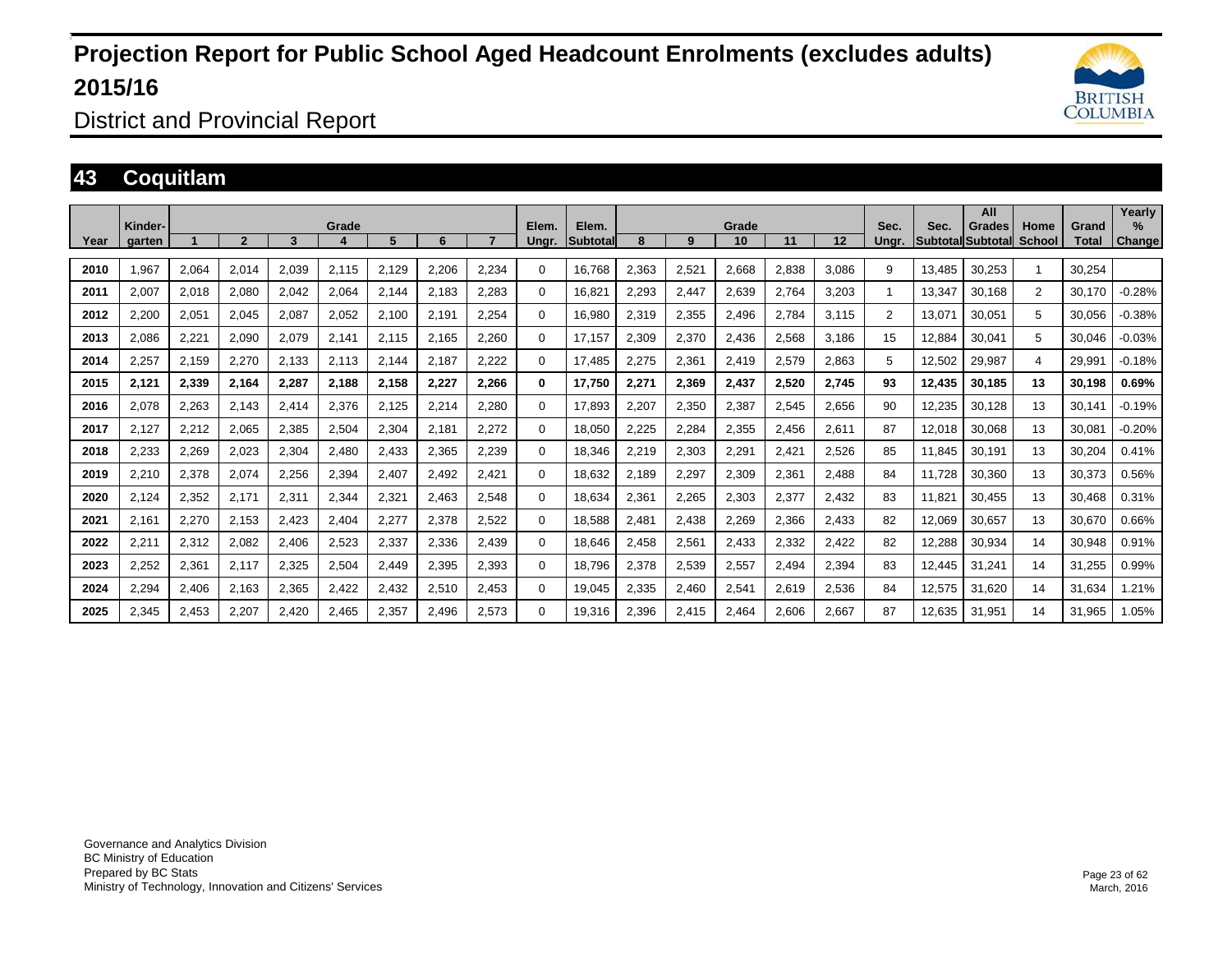

District and Provincial Report

### **44 North Vancouver**

|      | Kinder- |       |                |       |       |       |       |       |                | Elem.           |       |       | Grade |       |       | Sec.  | Sec.  | All                         | Home   |                | Yearly<br>% |
|------|---------|-------|----------------|-------|-------|-------|-------|-------|----------------|-----------------|-------|-------|-------|-------|-------|-------|-------|-----------------------------|--------|----------------|-------------|
| Year | garten  |       | $\overline{2}$ | 3     | Grade | 5     | 6     |       | Elem.<br>Ungr. | <b>Subtotal</b> | 8     | 9     | 10    | 11    | 12    | Ungr. |       | Grades<br>Subtotal Subtotal | School | Grand<br>Total | Change      |
| 2010 | 1,051   | 1,094 | 1,085          | 1.067 | 1,055 | 1,099 | 1.197 | 1.139 | 0              | 8.787           | .224  | 1,314 | 1,413 | 1,319 | 1,418 | 0     | 6.688 | 15.475                      | 6      | 15.481         |             |
| 2011 | 1,075   | 1,065 | 1,092          | 1,083 | 1,076 | 1,061 | 1,098 | 1.226 | $\Omega$       | 8,776           | 1,139 | 1,252 | 1,314 | 1,402 | 1,349 | 0     | 6,456 | 15,232                      | 5      | 15,237         | $-1.58%$    |
| 2012 | 1.100   | 1,086 | 1.076          | 1.086 | 1.088 | 1,099 | 1.087 | 1.121 | $\Omega$       | 8.743           | 1.198 | 1.168 | 1,251 | 1.316 | 1.404 | 0     | 6.337 | 15.080                      | 4      | 15.084         | $-1.00%$    |
| 2013 | 1.108   | 1,134 | 1.114          | 1.114 | 1.108 | 1.100 | 1,114 | 1.098 | $\Omega$       | 8.890           | 1.141 | 1,238 | 1,210 | .262  | 1,365 |       | 6,217 | 15,107                      | 6      | 15,113         | 0.19%       |
| 2014 | 1,084   | 1,140 | 1,153          | 1,160 | 1,124 | 1.118 | 1,096 | 1.106 | $\Omega$       | 8,981           | 1,097 | 1.188 | 1,268 | ,235  | 1,339 | 0     | 6,127 | 15,108                      | 12     | 15,120         | 0.05%       |
| 2015 | 1,138   | 1,105 | 1,185          | 1,172 | 1,161 | 1,133 | 1,134 | 1,132 | 0              | 9,160           | 1,124 | 1,149 | 1,219 | 1,272 | 1,380 | 0     | 6,144 | 15,304                      | 10     | 15,314         | 1.28%       |
| 2016 | 1,116   | 1,116 | 1,155          | 1.131 | 1.162 | 1.126 | 1.110 | 1.125 | 0              | 9,041           | 1.173 | 1.141 | 1.178 | 1.219 | 1,400 | 0     | 6.111 | 15,152                      | 10     | 15,162         | $-0.99%$    |
| 2017 | 1.085   | 1,092 | 1.164          | 1.101 | 1.120 | 1,125 | 1.102 | 1.101 | $\Omega$       | 8,890           | 1.167 | 1,187 | 1,159 | 1.157 | 1,315 | 0     | 5,985 | 14,875                      | 10     | 14,885         | $-1.83%$    |
| 2018 | 1,054   | 1,062 | 1,138          | 1,109 | 1,090 | 1,085 | 1,101 | 1,094 | $\Omega$       | 8,733           | 1.144 | 1,182 | 1,205 | 1,138 | 1,247 | 0     | 5,916 | 14,649                      | 10     | 14,659         | $-1.52%$    |
| 2019 | 1,045   | 1,034 | 1.109          | 1,086 | 1,099 | 1,056 | 1,061 | 1,091 | 0              | 8,581           | 1.135 | 1,157 | 1,198 | 1,178 | 1,221 | 0     | 5,889 | 14,470                      | 9      | 14,479         | $-1.23%$    |
| 2020 | 1,033   | 1,026 | 1,080          | 1,059 | 1,076 | 1,064 | 1,033 | 1,052 | 0              | 8,423           | 1,132 | 1,149 | 1,176 | 1,174 | 1,259 | 0     | 5,890 | 14,313                      | 9      | 14,322         | $-1.08%$    |
| 2021 | 1,034   | 1,016 | 1,074          | 1,033 | 1,051 | 1,044 | 1,041 | 1,025 | 0              | 8,318           | 1.092 | 1.146 | 1,166 | 1,151 | 1,257 | 0     | 5,812 | 14,130                      | 9      | 14,139         | $-1.28%$    |
| 2022 | 1,047   | 1,015 | 1,062          | 1,026 | 1,025 | 1.020 | 1,022 | 1.035 | 0              | 8,252           | 1,066 | 1,108 | 1.166 | 1,144 | 1,238 | 0     | 5.722 | 13,974                      | 9      | 13,983         | $-1.10%$    |
| 2023 | 1,061   | 1,027 | 1.061          | 1,015 | 1,018 | 995   | 1.000 | 1.016 | 0              | 8.193           | 1,076 | 1,082 | 1,128 | 1,144 | 1,229 | 0     | 5,659 | 13,852                      | 9      | 13,861         | $-0.87%$    |
| 2024 | 1,076   | 1,041 | 1.074          | 1,014 | 1,008 | 989   | 976   | 994   | 0              | 8,172           | 1,058 | 1,093 | 1,103 | 1,109 | 1,228 | 0     | 5,591 | 13,763                      | 9      | 13.772         | $-0.64%$    |
| 2025 | 1,091   | 1,057 | 1,089          | 1,027 | 1,007 | 979   | 971   | 972   | 0              | 8,193           | 1,036 | 1,075 | 1,113 | 1,085 | 1,195 | 0     | 5,504 | 13,697                      | 9      | 13.706         | $-0.48%$    |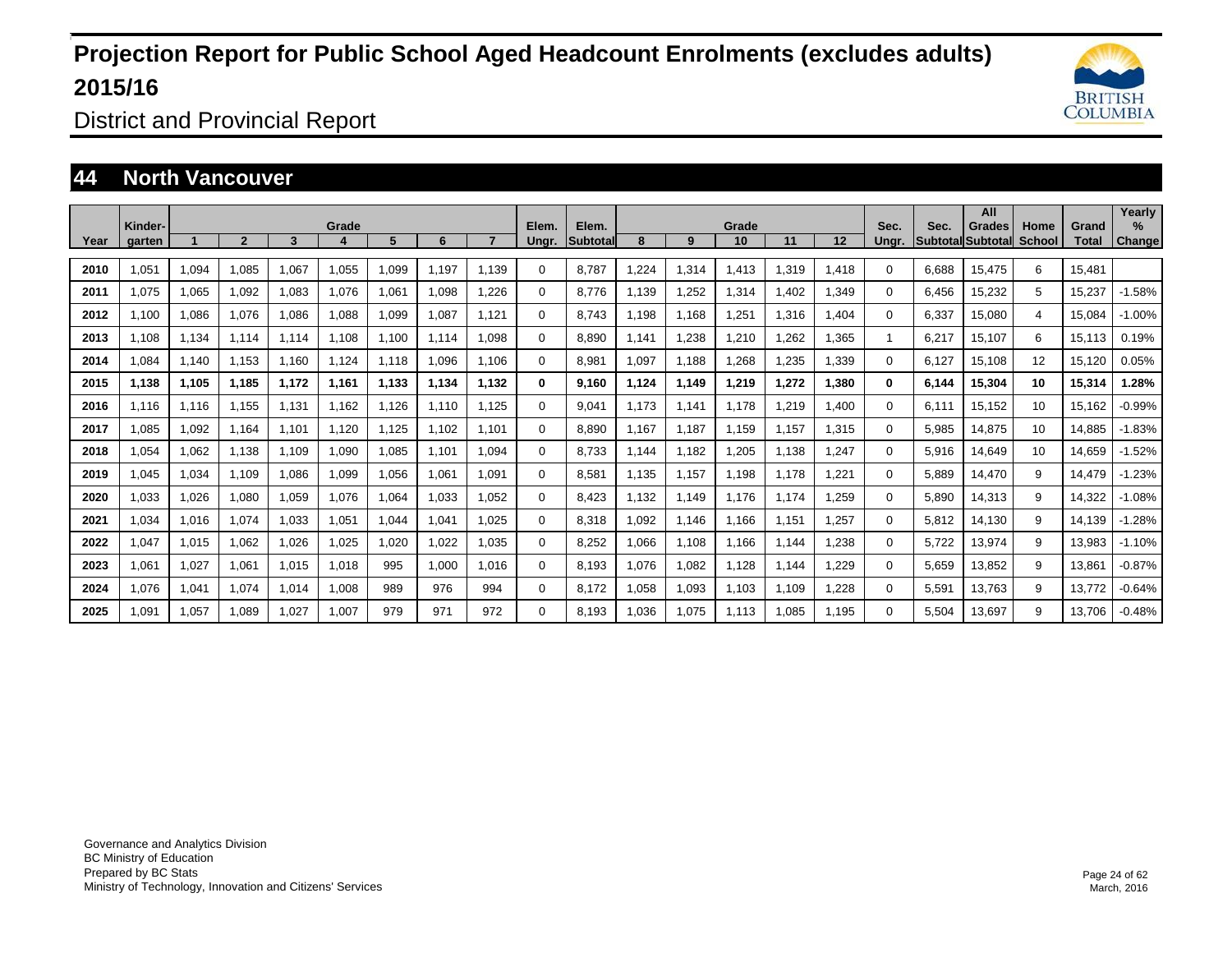

District and Provincial Report

### **45 West Vancouver**

|      |                   |     |                |     |       |     |     |     |                |                          |     |     |             |     |     |               |       | All                                |                |                       | Yearly         |
|------|-------------------|-----|----------------|-----|-------|-----|-----|-----|----------------|--------------------------|-----|-----|-------------|-----|-----|---------------|-------|------------------------------------|----------------|-----------------------|----------------|
| Year | Kinder-<br>garten |     | $\overline{2}$ | 3   | Grade | 5   | 6   |     | Elem.<br>Ungr. | Elem.<br><b>Subtotal</b> | 8   | 9   | Grade<br>10 | 11  | 12  | Sec.<br>Unar. | Sec.  | Grades<br><b>Subtotal Subtotal</b> | Home<br>School | Grand<br><b>Total</b> | $\%$<br>Change |
|      |                   |     |                |     |       |     |     |     |                |                          |     |     |             |     |     |               |       |                                    |                |                       |                |
| 2010 | 375               | 402 | 434            | 417 | 466   | 455 | 420 | 469 | $\Omega$       | 3.438                    | 551 | 558 | 621         | 673 | 646 | $\Omega$      | 3,049 | 6.487                              | $\overline{4}$ | 6.491                 |                |
| 2011 | 380               | 417 | 436            | 468 | 439   | 482 | 490 | 445 | $\Omega$       | 3.557                    | 573 | 561 | 625         | 687 | 660 | 0             | 3.106 | 6.663                              | 3              | 6,666                 | 2.70%          |
| 2012 | 351               | 404 | 418            | 450 | 497   | 452 | 483 | 509 | $\Omega$       | 3,564                    | 521 | 589 | 604         | 645 | 675 | $\Omega$      | 3,034 | 6,598                              | $\Omega$       | 6,598                 | $-1.02%$       |
| 2013 | 375               | 385 | 408            | 448 | 474   | 506 | 457 | 509 | $\mathbf 0$    | 3.562                    | 614 | 543 | 601         | 623 | 629 | $\mathbf{0}$  | 3,010 | 6,572                              | $\overline{4}$ | 6,576                 | $-0.33%$       |
| 2014 | 414               | 417 | 426            | 426 | 462   | 485 | 522 | 487 | $\Omega$       | 3,639                    | 577 | 624 | 565         | 623 | 617 | $\Omega$      | 3,006 | 6,645                              | 5              | 6,650                 | 1.13%          |
| 2015 | 374               | 453 | 428            | 462 | 445   | 506 | 480 | 536 | $\bf{0}$       | 3,684                    | 547 | 591 | 670         | 604 | 596 | $\mathbf{0}$  | 3,008 | 6,692                              | $\overline{7}$ | 6,699                 | 0.74%          |
| 2016 | 344               | 425 | 389            | 435 | 440   | 499 | 493 | 517 | $\Omega$       | 3,542                    | 568 | 588 | 663         | 589 | 602 | $\Omega$      | 3,010 | 6,552                              | $\overline{7}$ | 6,559                 | -2.09%         |
| 2017 | 329               | 393 | 365            | 396 | 414   | 493 | 487 | 531 | $\mathbf 0$    | 3,408                    | 550 | 611 | 656         | 574 | 576 | $\mathbf{0}$  | 2,967 | 6,375                              | $\overline{7}$ | 6,382                 | -2.70%         |
| 2018 | 297               | 376 | 339            | 373 | 378   | 466 | 482 | 525 | $\Omega$       | 3,236                    | 566 | 594 | 682         | 568 | 560 | $\Omega$      | 2,970 | 6,206                              | 6              | 6,212                 | $-2.66%$       |
| 2019 | 292               | 341 | 325            | 347 | 357   | 427 | 456 | 520 | $\mathbf 0$    | 3.065                    | 560 | 609 | 663         | 588 | 554 | 0             | 2,974 | 6,039                              | 6              | 6,045                 | $-2.69%$       |
| 2020 | 323               | 337 | 296            | 333 | 334   | 405 | 419 | 494 | $\mathbf 0$    | 2,941                    | 555 | 604 | 681         | 575 | 571 | $\Omega$      | 2,986 | 5,927                              | 6              | 5,933                 | $-1.85%$       |
| 2021 | 326               | 371 | 293            | 305 | 321   | 379 | 398 | 455 | $\Omega$       | 2,848                    | 527 | 599 | 675         | 589 | 562 | $\Omega$      | 2,952 | 5,800                              | 6              | 5,806                 | $-2.14%$       |
| 2022 | 329               | 373 | 321            | 302 | 296   | 365 | 374 | 434 | $\mathbf 0$    | 2.794                    | 488 | 570 | 670         | 584 | 573 | $\Omega$      | 2,885 | 5,679                              | 6              | 5,685                 | $-2.08%$       |
| 2023 | 333               | 376 | 323            | 330 | 293   | 338 | 362 | 409 | $\mathbf 0$    | 2,764                    | 466 | 529 | 640         | 580 | 571 | 0             | 2,786 | 5,550                              | 6              | 5,556                 | $-2.27%$       |
| 2024 | 341               | 381 | 326            | 332 | 319   | 335 | 336 | 396 | $\mathbf 0$    | 2.766                    | 441 | 506 | 595         | 555 | 566 | 0             | 2,663 | 5,429                              | 5              | 5,434                 | $-2.20%$       |
| 2025 | 349               | 390 | 330            | 335 | 321   | 364 | 334 | 370 | 0              | 2,793                    | 427 | 480 | 570         | 518 | 544 | 0             | 2,539 | 5,332                              | 5              | 5,337                 | $-1.79%$       |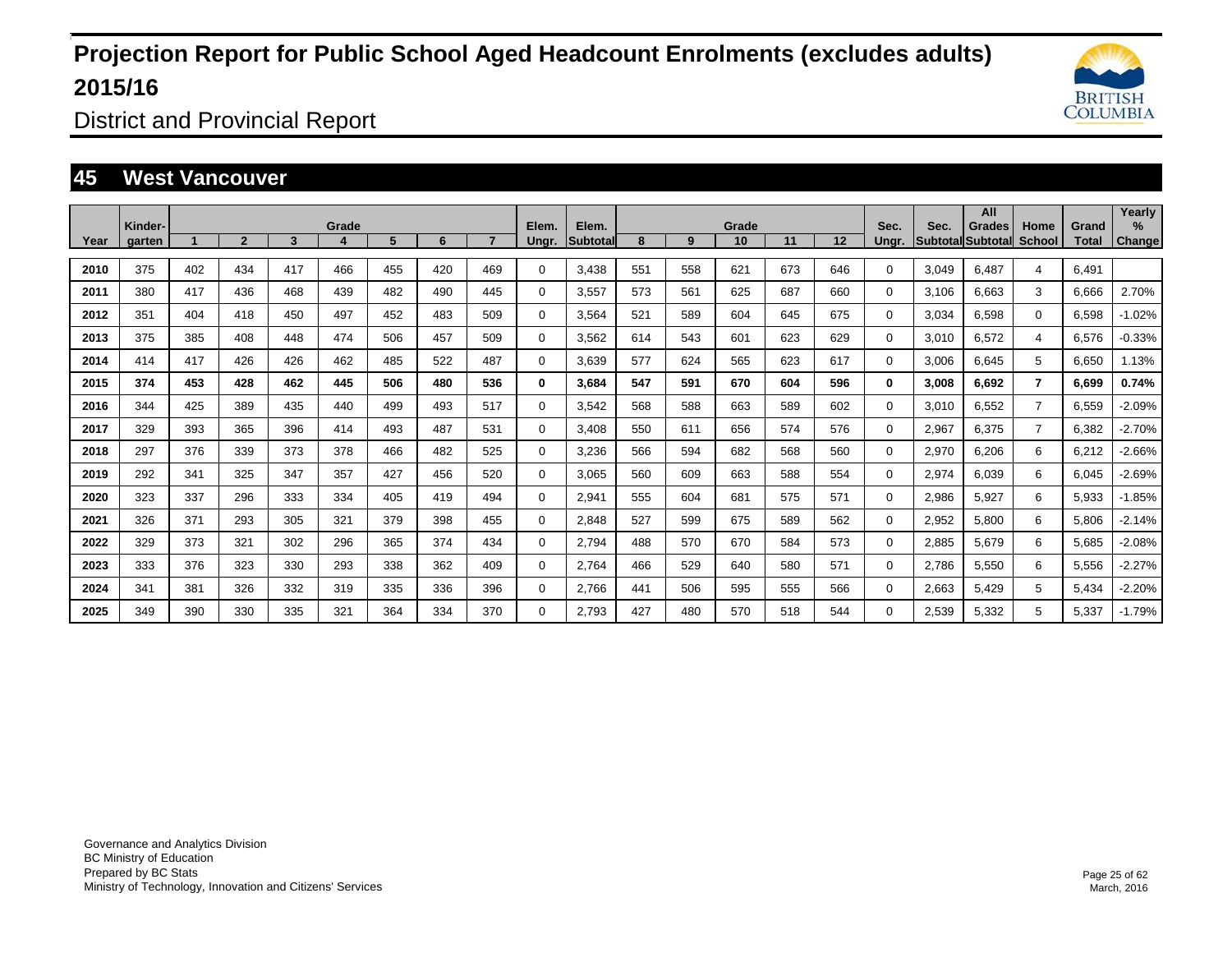

District and Provincial Report

### **46 Sunshine Coast**

|      | Kinder- |     |              |     | Grade |     |     |     | Elem.        | Elem.           |     |     | Grade |     |     | Sec.  | Sec.  | All<br>Grades            | Home           | Grand | Yearly<br>$\%$ |
|------|---------|-----|--------------|-----|-------|-----|-----|-----|--------------|-----------------|-----|-----|-------|-----|-----|-------|-------|--------------------------|----------------|-------|----------------|
| Year | garten  |     | $\mathbf{2}$ | 3   |       | 5.  | 6   |     | Unar.        | <b>Subtotal</b> | 8   | 9   | 10    | 11  | 12  | Unar. |       | <b>SubtotallSubtotal</b> | School         | Total | <b>Change</b>  |
| 2010 | 191     | 199 | 191          | 212 | 203   | 233 | 219 | 239 | $\Omega$     | 1,687           | 281 | 311 | 323   | 305 | 318 | 28    | 1,566 | 3,253                    | 4              | 3,257 |                |
| 2011 | 213     | 200 | 200          | 195 | 213   | 211 | 233 | 229 | $\Omega$     | 1,694           | 243 | 276 | 311   | 326 | 250 | 42    | 1,448 | 3,142                    | 6              | 3,148 | $-3.35%$       |
| 2012 | 201     | 224 | 195          | 201 | 195   | 219 | 205 | 230 | $\Omega$     | 1,670           | 222 | 252 | 276   | 307 | 291 | 32    | 1,380 | 3,050                    | 4              | 3,054 | $-2.99%$       |
| 2013 | 239     | 207 | 223          | 199 | 205   | 188 | 226 | 212 | $\Omega$     | 1.699           | 241 | 235 | 267   | 284 | 279 | 9     | 1,315 | 3,014                    | $\mathbf{1}$   | 3.015 | $-1.28%$       |
| 2014 | 233     | 233 | 210          | 233 | 218   | 206 | 195 | 228 | $\Omega$     | 1,756           | 213 | 240 | 227   | 276 | 249 | 11    | 1,216 | 2,972                    | $\overline{2}$ | 2,974 | $-1.36%$       |
| 2015 | 223     | 252 | 244          | 232 | 243   | 235 | 214 | 215 | $\mathbf{0}$ | 1,858           | 227 | 211 | 243   | 238 | 284 | 1     | 1,204 | 3,062                    | 5              | 3,067 | 3.13%          |
| 2016 | 212     | 235 | 266          | 237 | 267   | 242 | 201 | 205 | $\Omega$     | 1,865           | 230 | 223 | 244   | 240 | 275 |       | 1,213 | 3,078                    | 5              | 3,083 | 0.52%          |
| 2017 | 207     | 222 | 247          | 259 | 272   | 265 | 207 | 193 | $\mathbf 0$  | 1,872           | 219 | 227 | 257   | 238 | 270 |       | 1,212 | 3,084                    | 5              | 3,089 | 0.19%          |
| 2018 | 202     | 218 | 234          | 240 | 297   | 270 | 227 | 199 | 0            | 1.887           | 207 | 217 | 261   | 249 | 267 |       | 1,202 | 3.089                    | 5              | 3,094 | 0.16%          |
| 2019 | 202     | 212 | 229          | 228 | 277   | 295 | 231 | 218 | $\mathbf 0$  | 1,892           | 214 | 205 | 251   | 254 | 279 |       | 1,204 | 3,096                    | 5              | 3,101 | 0.23%          |
| 2020 | 216     | 212 | 223          | 222 | 262   | 274 | 251 | 221 | $\mathbf 0$  | 1.881           | 233 | 211 | 237   | 244 | 284 |       | 1,210 | 3,091                    | 5              | 3,096 | $-0.16%$       |
| 2021 | 221     | 227 | 223          | 217 | 255   | 260 | 234 | 240 | $\mathbf 0$  | 1,877           | 237 | 230 | 243   | 231 | 275 |       | 1,217 | 3,094                    | 5              | 3,099 | 0.10%          |
| 2022 | 226     | 232 | 239          | 218 | 250   | 254 | 222 | 225 | $\mathbf 0$  | 1.866           | 257 | 234 | 265   | 237 | 261 |       | 1.255 | 3,121                    | 5              | 3.126 | 0.87%          |
| 2023 | 233     | 239 | 246          | 234 | 252   | 250 | 218 | 213 | $\mathbf 0$  | 1,885           | 241 | 253 | 269   | 257 | 266 |       | 1,287 | 3,172                    | 5              | 3,177 | 1.63%          |
| 2024 | 239     | 246 | 252          | 240 | 269   | 251 | 214 | 210 | $\mathbf 0$  | 1,921           | 229 | 238 | 291   | 262 | 287 |       | 1.308 | 3,229                    | 5              | 3,234 | 1.79%          |
| 2025 | 245     | 252 | 260          | 245 | 276   | 268 | 216 | 206 | $\Omega$     | 1,968           | 225 | 226 | 275   | 282 | 295 |       | 1,304 | 3,272                    | 5              | 3,277 | 1.33%          |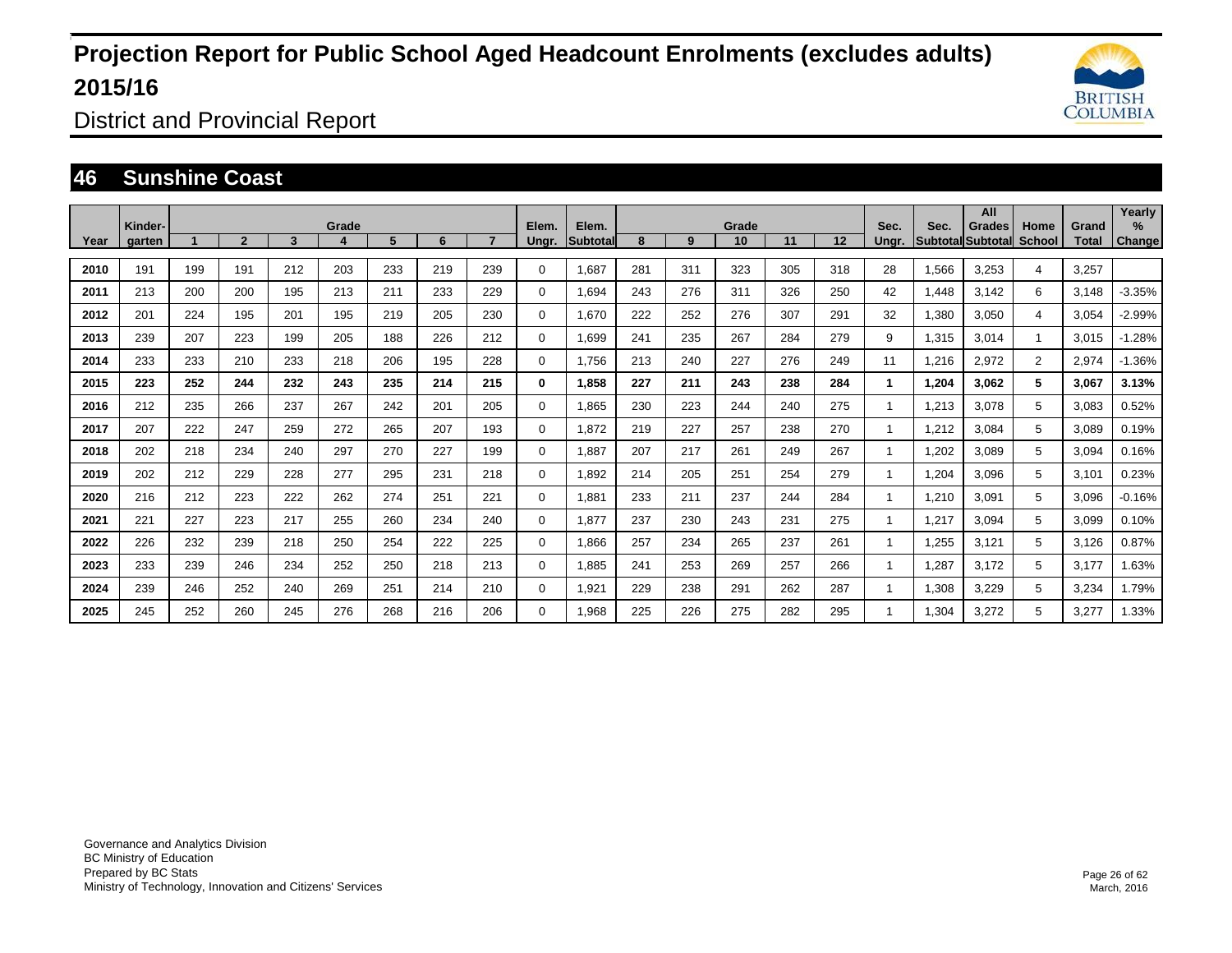

District and Provincial Report

### **47 Powell River**

|      | Kinder- |     |                |     | Grade |     |     |                | Elem.       | Elem.           |     |     | Grade |     |     | Sec.  | Sec.  | All<br>Grades     | Home           | Grand | Yearly<br>% |
|------|---------|-----|----------------|-----|-------|-----|-----|----------------|-------------|-----------------|-----|-----|-------|-----|-----|-------|-------|-------------------|----------------|-------|-------------|
| Year | garten  |     | $\overline{2}$ | 3   | 4     | 5   | 6   | $\overline{ }$ | Ungr.       | <b>Subtotal</b> | 8   | 9   | 10    | 11  | 12  | Ungr. |       | Subtotal Subtotal | School         | Total | Change      |
| 2010 | 124     | 121 | 139            | 147 | 118   | 153 | 134 | 147            | 0           | 1,083           | 178 | 180 | 224   | 242 | 271 | 0     | 1,095 | 2,178             | $\mathbf 0$    | 2,178 |             |
| 2011 | 132     | 126 | 123            | 136 | 153   | 122 | 144 | 128            | 0           | 1.064           | 150 | 186 | 194   | 227 | 301 | 0     | 1,058 | 2,122             | $\mathbf 0$    | 2,122 | $-2.57%$    |
| 2012 | 113     | 129 | 127            | 132 | 140   | 142 | 119 | 148            | $\mathbf 0$ | 1.050           | 134 | 168 | 212   | 187 | 277 | 0     | 978   | 2.028             | $\mathbf 0$    | 2,028 | $-4.43%$    |
| 2013 | 144     | 117 | 140            | 129 | 128   | 142 | 149 | 128            | 0           | 1.077           | 154 | 144 | 191   | 187 | 238 | 0     | 914   | 1,991             | $\mathbf 0$    | 1,991 | $-1.82%$    |
| 2014 | 133     | 148 | 116            | 146 | 122   | 136 | 143 | 149            | 0           | 1,093           | 139 | 159 | 162   | 182 | 243 | 0     | 885   | 1,978             | $\mathbf 0$    | 1,978 | $-0.65%$    |
| 2015 | 141     | 144 | 147            | 121 | 148   | 122 | 133 | 140            | 0           | 1,096           | 166 | 147 | 176   | 154 | 207 | 0     | 850   | 1,946             | $\overline{2}$ | 1,948 | $-1.52%$    |
| 2016 | 148     | 142 | 153            | 120 | 148   | 127 | 131 | 137            | 0           | 1.106           | 154 | 141 | 193   | 137 | 214 | 0     | 839   | 1,945             | $\overline{2}$ | 1,947 | $-0.05%$    |
| 2017 | 157     | 148 | 150            | 124 | 146   | 127 | 137 | 136            | 0           | 1,125           | 151 | 131 | 185   | 146 | 188 | 0     | 801   | 1,926             | $\overline{2}$ | 1,928 | $-0.98%$    |
| 2018 | 159     | 157 | 157            | 122 | 151   | 126 | 136 | 141            | $\mathbf 0$ | 1,149           | 150 | 129 | 172   | 140 | 196 | 0     | 787   | 1,936             | $\overline{2}$ | 1,938 | 0.52%       |
| 2019 | 140     | 159 | 165            | 127 | 148   | 130 | 135 | 141            | $\mathbf 0$ | 1.145           | 155 | 127 | 169   | 131 | 192 | 0     | 774   | 1,919             | $\overline{2}$ | 1,921 | $-0.88%$    |
| 2020 | 132     | 140 | 168            | 134 | 154   | 127 | 139 | 140            | $\mathbf 0$ | 1,134           | 155 | 132 | 167   | 128 | 179 | 0     | 761   | 1,895             | $\overline{2}$ | 1,897 | $-1.25%$    |
| 2021 | 134     | 132 | 148            | 136 | 163   | 133 | 137 | 145            | 0           | 1,128           | 154 | 133 | 174   | 128 | 176 | 0     | 765   | 1,893             | $\overline{2}$ | 1,895 | $-0.11%$    |
| 2022 | 137     | 135 | 140            | 121 | 166   | 141 | 143 | 142            | $\mathbf 0$ | 1.125           | 159 | 131 | 174   | 132 | 174 | 0     | 770   | 1,895             | $\overline{2}$ | 1,897 | 0.11%       |
| 2023 | 138     | 137 | 142            | 113 | 147   | 143 | 151 | 148            | $\mathbf 0$ | 1.119           | 155 | 135 | 172   | 132 | 179 | 0     | 773   | 1,892             | $\overline{2}$ | 1,894 | $-0.16%$    |
| 2024 | 140     | 138 | 146            | 116 | 138   | 126 | 153 | 156            | 0           | 1.113           | 162 | 132 | 177   | 131 | 181 | 0     | 783   | 1,896             | $\overline{2}$ | 1,898 | 0.21%       |
| 2025 | 144     | 141 | 146            | 118 | 141   | 119 | 136 | 158            | 0           | 1,103           | 171 | 138 | 174   | 135 | 180 | 0     | 798   | 1,901             | $\overline{2}$ | 1,903 | 0.26%       |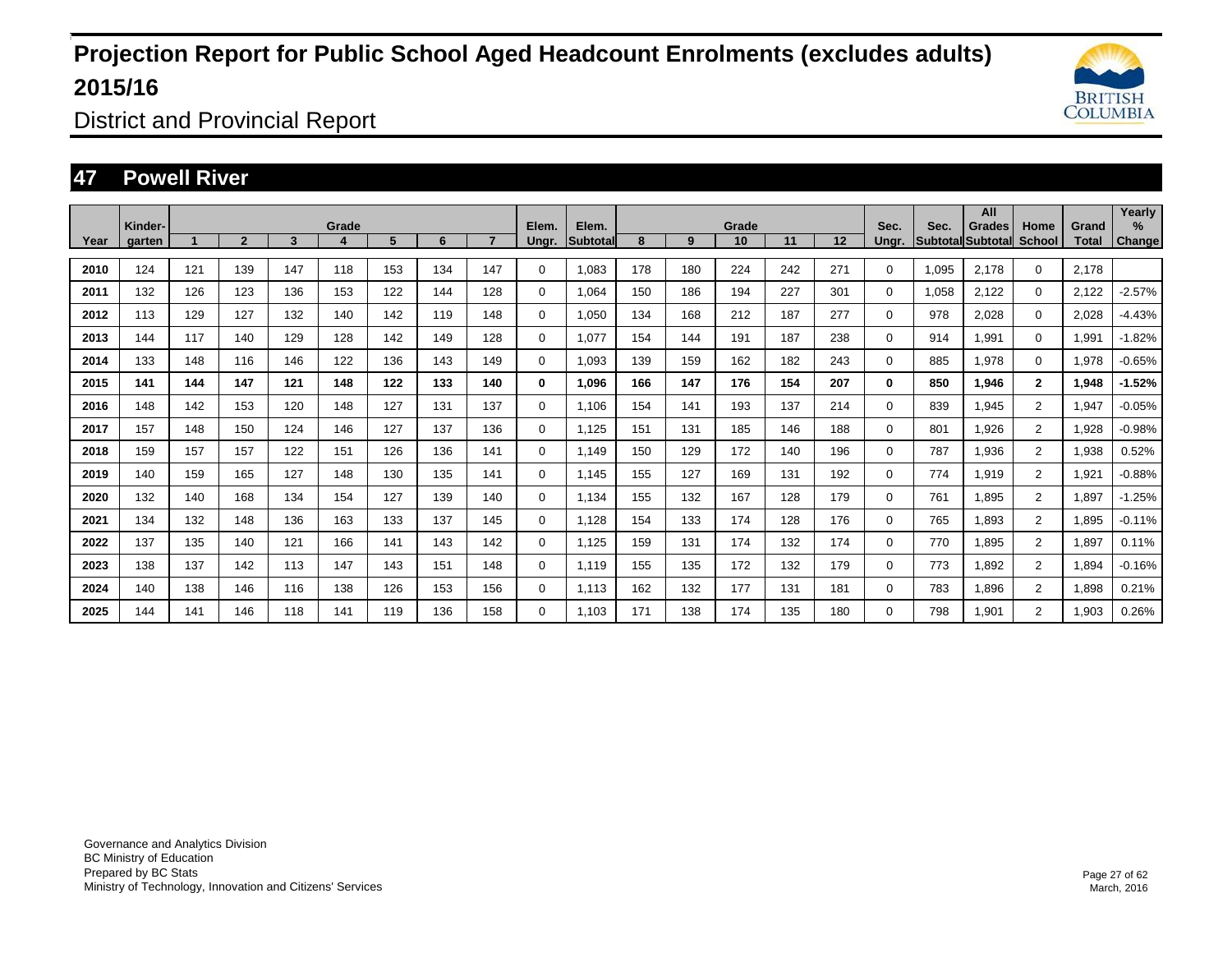

District and Provincial Report

### **48 Sea to Sky**

|      | Kinder- |     |                |     | Grade |     |     |     | Elem.       | Elem.           |     |     | Grade |     |     | Sec.           | Sec.  | All<br>Grades            | Home         | Grand | Yearly<br>% |
|------|---------|-----|----------------|-----|-------|-----|-----|-----|-------------|-----------------|-----|-----|-------|-----|-----|----------------|-------|--------------------------|--------------|-------|-------------|
| Year | garten  |     | $\overline{2}$ | 3   |       | 5   | 6   |     | Unar.       | <b>Subtotal</b> | 8   | 9   | 10    | 11  | 12  | Unar.          |       | Subtotal Subtotal School |              | Total | Change      |
| 2010 | 291     | 313 | 280            | 291 | 293   | 320 | 299 | 299 | $\Omega$    | 2,386           | 313 | 337 | 327   | 369 | 352 | 4              | 1,702 | 4,088                    | $\Omega$     | 4,088 |             |
| 2011 | 356     | 312 | 323            | 299 | 299   | 289 | 319 | 302 | 0           | 2,499           | 302 | 311 | 326   | 314 | 370 | 6              | 1,629 | 4,128                    | $\mathbf{1}$ | 4,129 | 1.00%       |
| 2012 | 321     | 357 | 306            | 327 | 298   | 317 | 292 | 317 | $\mathbf 0$ | 2,535           | 305 | 319 | 310   | 328 | 354 | $\overline{7}$ | 1,623 | 4,158                    | 0            | 4,158 | 0.70%       |
| 2013 | 390     | 330 | 367            | 313 | 331   | 302 | 320 | 295 | 0           | 2,648           | 325 | 296 | 314   | 318 | 367 | 6              | 1,626 | 4,274                    | $\Omega$     | 4,274 | 2.79%       |
| 2014 | 380     | 407 | 329            | 375 | 326   | 328 | 300 | 302 | 0           | 2.747           | 285 | 311 | 283   | 312 | 388 | 5              | 1,584 | 4,331                    | $\mathbf 0$  | 4,331 | 1.33%       |
| 2015 | 398     | 388 | 408            | 336 | 375   | 334 | 329 | 299 | 0           | 2,867           | 335 | 296 | 323   | 300 | 420 | 1              | 1,675 | 4,542                    | 5            | 4,547 | 4.99%       |
| 2016 | 402     | 377 | 407            | 356 | 381   | 358 | 334 | 326 | $\Omega$    | 2,941           | 349 | 302 | 304   | 288 | 469 | 1              | 1.713 | 4,654                    | 5            | 4,659 | 2.46%       |
| 2017 | 406     | 379 | 393            | 353 | 402   | 363 | 357 | 330 | $\Omega$    | 2,983           | 380 | 313 | 308   | 268 | 448 | 1              | 1.718 | 4,701                    | 5            | 4,706 | 1.01%       |
| 2018 | 422     | 383 | 396            | 342 | 399   | 383 | 361 | 353 | $\Omega$    | 3,039           | 385 | 342 | 320   | 271 | 419 | $\mathbf{1}$   | 1,738 | 4,777                    | 5            | 4,782 | 1.61%       |
| 2019 | 405     | 399 | 400            | 343 | 386   | 380 | 381 | 358 | $\mathbf 0$ | 3,052           | 411 | 346 | 348   | 281 | 421 | 1              | 808,1 | 4,860                    | 5            | 4,865 | 1.74%       |
| 2020 | 409     | 383 | 416            | 347 | 388   | 367 | 378 | 377 | $\Omega$    | 3,065           | 417 | 370 | 354   | 305 | 435 | 1              | ,882  | 4,947                    | 5            | 4,952 | 1.79%       |
| 2021 | 405     | 386 | 400            | 361 | 393   | 369 | 365 | 374 | 0           | 3.053           | 439 | 375 | 377   | 310 | 468 | 1              | 1,970 | 5,023                    | 6            | 5,029 | 1.55%       |
| 2022 | 403     | 383 | 403            | 347 | 409   | 374 | 367 | 361 | 0           | 3,047           | 436 | 395 | 382   | 329 | 479 | 1              | 2,022 | 5,069                    | 6            | 5,075 | 0.91%       |
| 2023 | 399     | 381 | 399            | 351 | 393   | 390 | 372 | 364 | $\Omega$    | 3,049           | 422 | 392 | 403   | 335 | 505 | $\mathbf{1}$   | 2,058 | 5,107                    | 6            | 5,113 | 0.75%       |
| 2024 | 391     | 377 | 398            | 347 | 396   | 375 | 388 | 368 | $\Omega$    | 3,040           | 424 | 380 | 401   | 352 | 516 | $\mathbf{1}$   | 2,074 | 5,114                    | 6            | 5,120 | 0.14%       |
| 2025 | 384     | 369 | 394            | 345 | 392   | 378 | 374 | 384 | $\mathbf 0$ | 3.020           | 430 | 382 | 388   | 351 | 540 |                | 2.092 | 5,112                    | 6            | 5,118 | $-0.04%$    |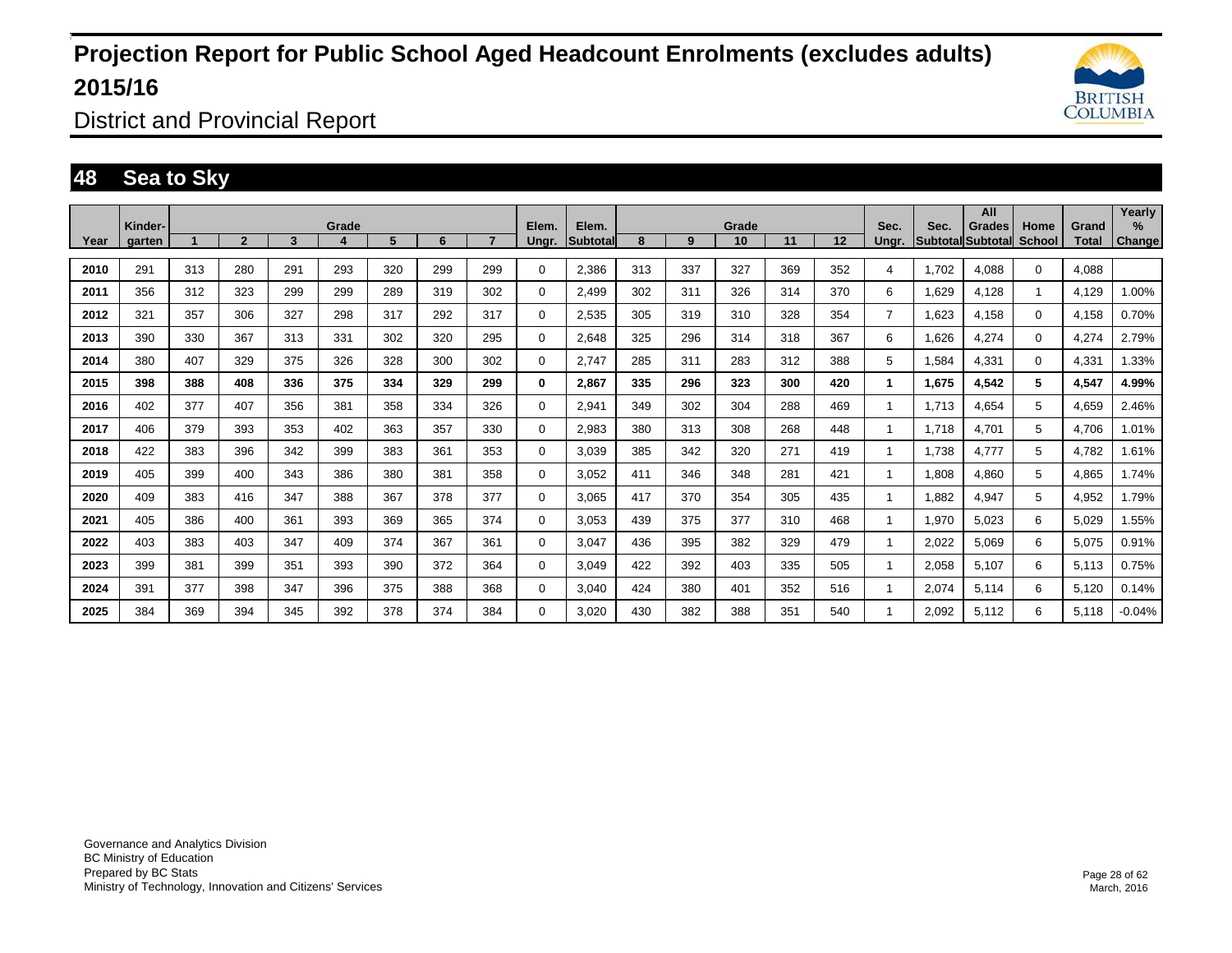

District and Provincial Report

### **49 Central Coast**

|      | Kinder- |    |                |                | Grade |    |    |                | Elem.          | Elem.    |    |                | Grade |                |    | Sec.           | Sec. | All<br>Grades            | Home        | Grand | Yearly<br>% |
|------|---------|----|----------------|----------------|-------|----|----|----------------|----------------|----------|----|----------------|-------|----------------|----|----------------|------|--------------------------|-------------|-------|-------------|
| Year | garten  |    | $\overline{2}$ | 3              |       | 5  | 6  | $\overline{7}$ | Ungr.          | Subtotal | 8  | 9              | 10    | 11             | 12 | Unar.          |      | Subtotal Subtotal School |             | Total | Change      |
| 2010 | 28      | 22 | 17             | 9              | 18    | 17 | 14 | 11             | $\overline{2}$ | 138      | 21 | 12             | 12    | 8              | 10 | 29             | 92   | 230                      | $\mathbf 0$ | 230   |             |
| 2011 | 17      | 24 | 18             | 16             | 8     | 12 | 18 | 13             | $\Omega$       | 126      | 8  | 15             | 10    | 9              | 8  | 23             | 73   | 199                      | $\mathbf 0$ | 199   | $-13.48%$   |
| 2012 | 9       | 16 | 23             | 22             | 17    | 5  | 15 | 17             | 0              | 124      | 13 | $\overline{7}$ | 19    | 6              | 6  | 20             | 71   | 195                      | $\mathbf 0$ | 195   | $-2.01%$    |
| 2013 | 26      | 10 | 19             | 25             | 25    | 16 | 6  | 14             | $\Omega$       | 141      | 18 | 11             | 8     | 12             | 12 | 17             | 78   | 219                      | $\Omega$    | 219   | 12.31%      |
| 2014 |         | 20 | 11             | 20             | 23    | 23 | 15 | $\overline{7}$ | $\mathbf 0$    | 126      | 14 | 15             | 10    | $\overline{7}$ | 13 | 9              | 68   | 194                      | $\mathbf 0$ | 194   | $-11.42%$   |
| 2015 | 20      | 11 | 23             | 8              | 19    | 21 | 24 | 15             | $\bf{0}$       | 141      | 11 | 13             | 16    | 11             | 9  | 6              | 66   | 207                      | $\bf{0}$    | 207   | 6.70%       |
| 2016 | 18      | 9  | 27             | 7              | 16    | 22 | 26 | 19             | $\mathbf 0$    | 144      | 13 | 13             | 16    | 10             | 9  | 6              | 67   | 211                      | $\mathbf 0$ | 211   | 1.93%       |
| 2017 | 20      | 9  | 23             | 8              | 14    | 18 | 27 | 21             | $\mathbf 0$    | 140      | 16 | 15             | 16    | 9              | 8  | 6              | 70   | 210                      | $\Omega$    | 210   | $-0.47%$    |
| 2018 | 20      | 9  | 21             | 7              | 17    | 16 | 23 | 22             | $\mathbf 0$    | 135      | 18 | 18             | 18    | 9              | 8  | 6              | 77   | 212                      | $\Omega$    | 212   | 0.95%       |
| 2019 | 22      | 9  | 23             | $\overline{7}$ | 14    | 19 | 21 | 18             | $\Omega$       | 133      | 18 | 20             | 22    | 11             | 8  | 6              | 85   | 218                      | $\Omega$    | 218   | 2.83%       |
| 2020 | 24      | 10 | 23             | $\overline{7}$ | 13    | 17 | 24 | 17             | $\mathbf 0$    | 135      | 16 | 21             | 25    | 13             | 9  | 6              | 90   | 225                      | $\mathbf 0$ | 225   | 3.21%       |
| 2021 | 23      | 11 | 25             | 7              | 15    | 15 | 21 | 19             | $\mathbf 0$    | 136      | 14 | 18             | 26    | 14             | 11 | $\overline{7}$ | 90   | 226                      | $\mathbf 0$ | 226   | 0.44%       |
| 2022 | 23      | 11 | 27             | 8              | 14    | 17 | 19 | 16             | $\mathbf 0$    | 135      | 16 | 16             | 22    | 15             | 12 | 8              | 89   | 224                      | $\mathbf 0$ | 224   | $-0.88%$    |
| 2023 | 23      | 11 | 27             | 9              | 16    | 17 | 21 | 15             | $\mathbf 0$    | 139      | 14 | 18             | 20    | 13             | 12 | 9              | 86   | 225                      | $\mathbf 0$ | 225   | 0.45%       |
| 2024 | 23      | 11 | 27             | 8              | 17    | 18 | 21 | 17             | 0              | 142      | 13 | 16             | 22    | 12             | 11 | 8              | 82   | 224                      | $\mathbf 0$ | 224   | $-0.44%$    |
| 2025 | 24      | 11 | 27             | 8              | 17    | 20 | 23 | 16             | $\mathbf 0$    | 146      | 14 | 15             | 19    | 13             | 10 | 8              | 79   | 225                      | $\mathbf 0$ | 225   | 0.45%       |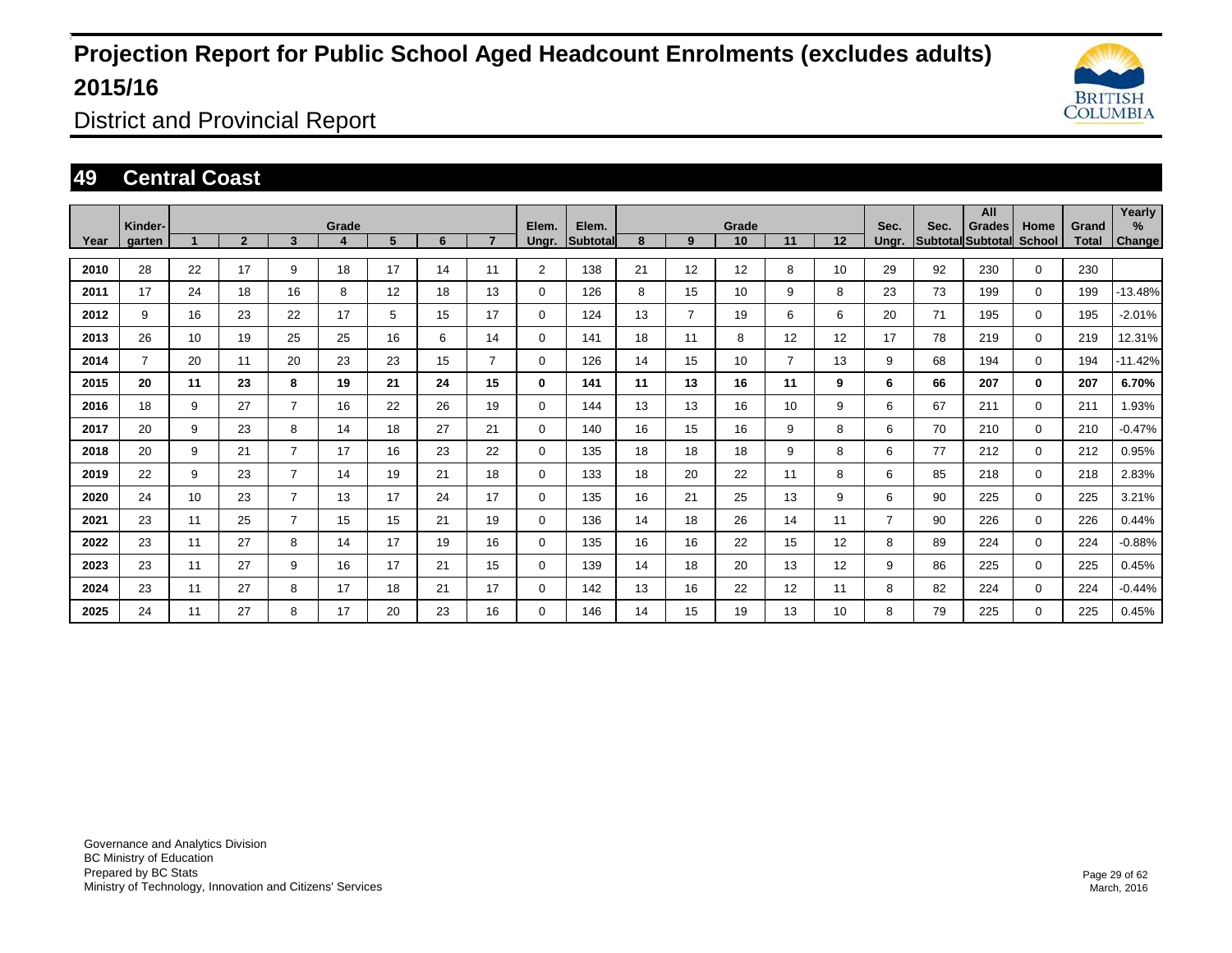

District and Provincial Report

### **50 Haida Gwaii**

|      | Kinder- |    |                |    | Grade |    |    |                | Elem.       | Elem.           |    |    | Grade |    |    | Sec.     | Sec. | All<br>Grades            | Home           | Grand | Yearly<br>% |
|------|---------|----|----------------|----|-------|----|----|----------------|-------------|-----------------|----|----|-------|----|----|----------|------|--------------------------|----------------|-------|-------------|
| Year | garten  |    | $\overline{2}$ | 3  | 4     | 5  | 6  | $\overline{ }$ | Ungr.       | <b>Subtotal</b> | 8  | 9  | 10    | 11 | 12 | Ungr.    |      | Subtotal Subtotal School |                | Total | Change      |
| 2010 | 36      | 42 | 58             | 38 | 36    | 51 | 50 | 61             | 0           | 372             | 51 | 68 | 62    | 51 | 53 | 5        | 290  | 662                      | $\mathbf 0$    | 662   |             |
| 2011 | 33      | 35 | 38             | 51 | 41    | 47 | 53 | 47             | 0           | 345             | 61 | 54 | 63    | 61 | 44 | 0        | 283  | 628                      | $\Omega$       | 628   | $-5.14%$    |
| 2012 | 24      | 27 | 36             | 33 | 50    | 42 | 40 | 52             | $\mathbf 0$ | 304             | 49 | 62 | 42    | 77 | 44 | 3        | 277  | 581                      | $\overline{2}$ | 583   | $-7.17%$    |
| 2013 | 31      | 26 | 33             | 33 | 38    | 55 | 41 | 40             | 0           | 297             | 57 | 51 | 60    | 52 | 61 | 0        | 281  | 578                      | $\mathbf 0$    | 578   | $-0.86%$    |
| 2014 | 29      | 28 | 26             | 30 | 38    | 38 | 59 | 43             | 0           | 291             | 41 | 57 | 52    | 55 | 47 | $\Omega$ | 252  | 543                      | $\Omega$       | 543   | $-6.06%$    |
| 2015 | 32      | 28 | 30             | 22 | 33    | 38 | 45 | 59             | 0           | 287             | 44 | 43 | 58    | 50 | 62 | 0        | 257  | 544                      | $\bf{0}$       | 544   | 0.18%       |
| 2016 | 41      | 30 | 29             | 24 | 25    | 39 | 43 | 62             | 0           | 293             | 55 | 44 | 53    | 45 | 72 | 0        | 269  | 562                      | $\mathbf 0$    | 562   | 3.31%       |
| 2017 | 38      | 38 | 31             | 24 | 28    | 30 | 44 | 60             | $\mathbf 0$ | 293             | 58 | 55 | 54    | 40 | 65 | 0        | 272  | 565                      | $\Omega$       | 565   | 0.53%       |
| 2018 | 25      | 35 | 40             | 25 | 27    | 33 | 34 | 61             | 0           | 280             | 56 | 58 | 67    | 42 | 59 | 0        | 282  | 562                      | $\Omega$       | 562   | $-0.53%$    |
| 2019 | 24      | 23 | 37             | 33 | 30    | 33 | 38 | 48             | 0           | 266             | 58 | 57 | 73    | 52 | 60 | 0        | 300  | 566                      | $\mathbf 0$    | 566   | 0.71%       |
| 2020 | 26      | 22 | 25             | 30 | 38    | 35 | 38 | 53             | $\mathbf 0$ | 267             | 45 | 59 | 71    | 55 | 73 | 0        | 303  | 570                      | $\Omega$       | 570   | 0.71%       |
| 2021 | 27      | 25 | 23             | 20 | 34    | 45 | 40 | 52             | 0           | 266             | 49 | 45 | 72    | 54 | 79 | 0        | 299  | 565                      | $\mathbf 0$    | 565   | $-0.88%$    |
| 2022 | 27      | 25 | 26             | 19 | 23    | 41 | 52 | 56             | 0           | 269             | 49 | 50 | 56    | 55 | 78 | 0        | 288  | 557                      | $\mathbf 0$    | 557   | $-1.42%$    |
| 2023 | 28      | 25 | 26             | 21 | 22    | 28 | 47 | 72             | 0           | 269             | 52 | 49 | 62    | 43 | 79 | 0        | 285  | 554                      | $\mathbf 0$    | 554   | $-0.54%$    |
| 2024 | 29      | 27 | 27             | 22 | 26    | 28 | 33 | 67             | 0           | 259             | 68 | 53 | 62    | 47 | 64 | 0        | 294  | 553                      | $\mathbf 0$    | 553   | $-0.18%$    |
| 2025 | 28      | 27 | 28             | 22 | 26    | 30 | 32 | 45             | 0           | 238             | 62 | 69 | 65    | 47 | 68 | 0        | 311  | 549                      | 0              | 549   | $-0.72%$    |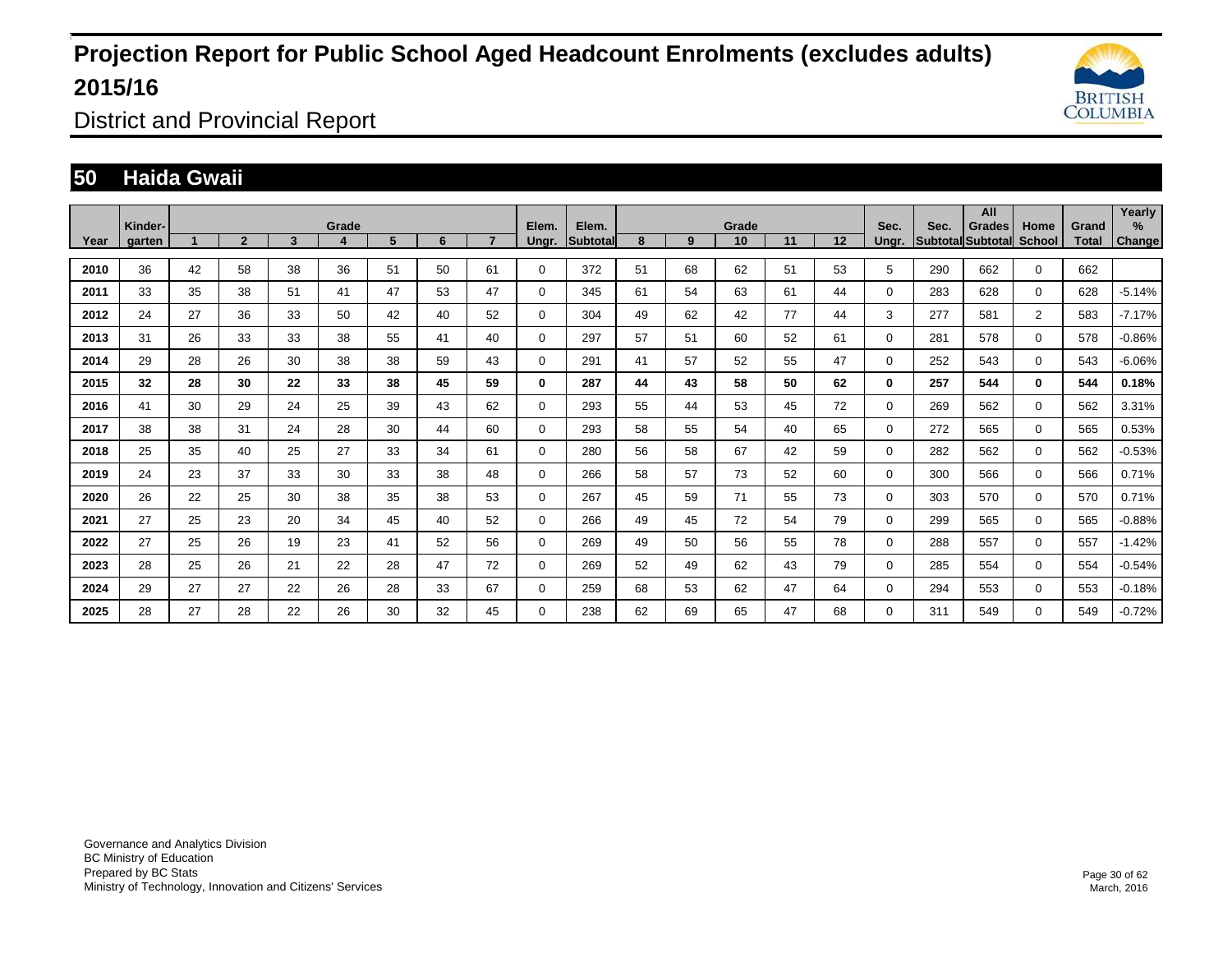

District and Provincial Report

### **51 Boundary**

|      | Kinder- |     |                |     | Grade |     |     |     | Elem.       | Elem.    |     |     | Grade |     |     | Sec.     | Sec. | All<br>Grades            | Home          | Grand | Yearly<br>% |
|------|---------|-----|----------------|-----|-------|-----|-----|-----|-------------|----------|-----|-----|-------|-----|-----|----------|------|--------------------------|---------------|-------|-------------|
| Year | garten  |     | $\overline{2}$ | 3   | 4     | 5   | 6   |     | Ungr.       | Subtotal | 8   | 9   | 10    | 11  | 12  | Unar.    |      | <b>Subtotal Subtotal</b> | <b>School</b> | Total | Change      |
| 2010 | 93      | 119 | 94             | 107 | 110   | 104 | 99  | 101 | $\Omega$    | 827      | 90  | 113 | 121   | 117 | 142 | 4        | 587  | 1,414                    | $\mathbf 0$   | 1.414 |             |
| 2011 | 95      | 95  | 117            | 97  | 106   | 122 | 104 | 98  | 0           | 834      | 109 | 95  | 116   | 115 | 125 | 0        | 560  | 1,394                    | $\mathbf 0$   | 1,394 | $-1.41%$    |
| 2012 | 85      | 94  | 94             | 120 | 100   | 104 | 114 | 103 | $\Omega$    | 814      | 92  | 98  | 92    | 91  | 112 | 10       | 495  | 1,309                    | $\mathbf 0$   | 1,309 | $-6.10%$    |
| 2013 | 76      | 87  | 96             | 92  | 123   | 102 | 104 | 117 | 0           | 797      | 102 | 96  | 95    | 85  | 100 | 6        | 484  | 1.281                    | 4             | 1,285 | $-1.83%$    |
| 2014 | 71      | 79  | 91             | 96  | 94    | 123 | 105 | 101 | $\Omega$    | 760      | 118 | 102 | 94    | 99  | 86  | 0        | 499  | 1,259                    | 3             | 1,262 | $-1.79%$    |
| 2015 | 84      | 75  | 85             | 100 | 98    | 97  | 116 | 100 | $\bf{0}$    | 755      | 109 | 118 | 95    | 97  | 92  | 0        | 511  | 1.266                    | $\mathbf{3}$  | 1,269 | 0.55%       |
| 2016 | 80      | 87  | 76             | 91  | 87    | 108 | 114 | 98  | $\Omega$    | 741      | 114 | 120 | 98    | 90  | 97  | 0        | 519  | 1.260                    | 3             | 1,263 | $-0.47%$    |
| 2017 | 75      | 82  | 86             | 80  | 78    | 96  | 127 | 98  | $\Omega$    | 722      | 113 | 125 | 100   | 92  | 90  | 0        | 520  | 1,242                    | 3             | 1,245 | $-1.43%$    |
| 2018 | 82      | 75  | 82             | 90  | 69    | 87  | 113 | 108 | $\Omega$    | 706      | 111 | 124 | 105   | 94  | 92  | 0        | 526  | 1,232                    | 3             | 1,235 | $-0.80%$    |
| 2019 | 76      | 83  | 76             | 86  | 78    | 76  | 103 | 96  | $\Omega$    | 674      | 123 | 123 | 104   | 98  | 94  | 0        | 542  | 1,216                    | 3             | 1,219 | $-1.30%$    |
| 2020 | 69      | 78  | 85             | 81  | 74    | 86  | 90  | 87  | $\mathbf 0$ | 650      | 110 | 136 | 103   | 97  | 98  | $\Omega$ | 544  | 1,194                    | 3             | 1,197 | $-1.80%$    |
| 2021 | 68      | 70  | 79             | 89  | 70    | 83  | 101 | 77  | $\Omega$    | 637      | 100 | 122 | 114   | 96  | 97  | 0        | 529  | 1.166                    | 3             | 1,169 | $-2.34%$    |
| 2022 | 70      | 71  | 73             | 84  | 78    | 78  | 98  | 86  | $\Omega$    | 638      | 88  | 111 | 103   | 106 | 96  | 0        | 504  | 1.142                    | 3             | 1,145 | $-2.05%$    |
| 2023 | 70      | 74  | 74             | 79  | 74    | 87  | 94  | 84  | $\mathbf 0$ | 636      | 98  | 99  | 94    | 97  | 104 | $\Omega$ | 492  | 1.128                    | 3             | 1.131 | $-1.22%$    |
| 2024 | 72      | 72  | 75             | 81  | 70    | 83  | 103 | 81  | $\mathbf 0$ | 637      | 96  | 109 | 83    | 89  | 98  | 0        | 475  | 1.112                    | 3             | 1.115 | $-1.41%$    |
| 2025 | 74      | 74  | 74             | 82  | 71    | 78  | 98  | 89  | $\Omega$    | 640      | 93  | 106 | 92    | 79  | 89  | 0        | 459  | 1,099                    | 3             | 1,102 | $-1.17%$    |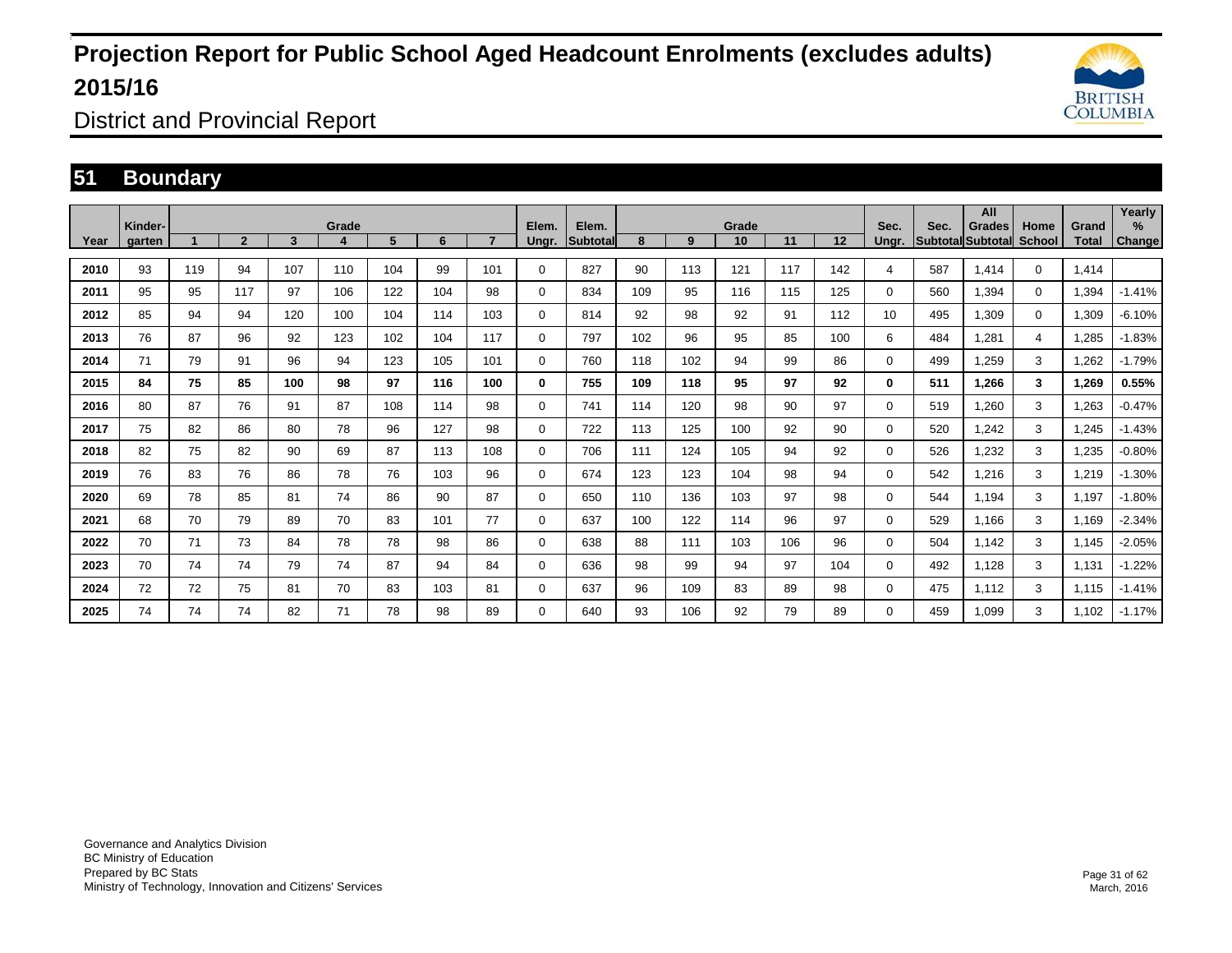

District and Provincial Report

### **52 Prince Rupert**

|      | Kinder- |     |                |     | Grade |     |     |     | Elem.       | Elem.    |     |     | Grade |     |     | Sec.  | Sec.  | All<br>Grades     | Home           | Grand | Yearly<br>$\%$ |
|------|---------|-----|----------------|-----|-------|-----|-----|-----|-------------|----------|-----|-----|-------|-----|-----|-------|-------|-------------------|----------------|-------|----------------|
| Year | garten  |     | $\overline{2}$ | 3   |       | 5   | 6   |     | Ungr.       | Subtotal | 8   | 9   | 10    | 11  | 12  | Ungr. |       | Subtotal Subtotal | <b>School</b>  | Total | Change         |
| 2010 | 133     | 131 | 159            | 163 | 149   | 152 | 145 | 166 | 0           | 1,198    | 210 | 177 | 241   | 218 | 239 | 0     | 1,085 | 2,283             | $\mathbf 0$    | 2,283 |                |
| 2011 | 154     | 122 | 131            | 157 | 165   | 155 | 152 | 144 | $\Omega$    | 1.180    | 178 | 218 | 200   | 225 | 180 | 0     | 1,001 | 2,181             | $\mathbf 0$    | 2,181 | $-4.47%$       |
| 2012 | 145     | 149 | 127            | 131 | 150   | 158 | 158 | 151 | $\Omega$    | 1,169    | 150 | 200 | 211   | 189 | 182 | 0     | 932   | 2,101             | $\overline{2}$ | 2,103 | $-3.58%$       |
| 2013 | 146     | 155 | 155            | 127 | 127   | 149 | 157 | 152 | 0           | 1.168    | 148 | 172 | 209   | 210 | 184 | 0     | 923   | 2,091             |                | 2,092 | $-0.52%$       |
| 2014 | 147     | 150 | 150            | 149 | 119   | 130 | 156 | 161 | $\Omega$    | 1,162    | 145 | 166 | 173   | 202 | 209 | 0     | 895   | 2,057             |                | 2,058 | $-1.63%$       |
| 2015 | 159     | 149 | 153            | 154 | 151   | 118 | 130 | 159 | 0           | 1.173    | 159 | 173 | 169   | 179 | 206 | 0     | 886   | 2,059             |                | 2,060 | 0.10%          |
| 2016 | 148     | 156 | 157            | 147 | 151   | 133 | 130 | 150 | $\mathbf 0$ | 1.172    | 150 | 177 | 185   | 177 | 188 | 0     | 877   | 2,049             |                | 2,050 | $-0.49%$       |
| 2017 | 143     | 144 | 163            | 150 | 144   | 133 | 146 | 151 | $\Omega$    | 1.174    | 143 | 167 | 188   | 189 | 179 | 0     | 866   | 2,040             |                | 2,041 | $-0.44%$       |
| 2018 | 145     | 139 | 151            | 155 | 147   | 127 | 145 | 170 | 0           | 1.179    | 143 | 159 | 178   | 193 | 190 | 0     | 863   | 2,042             | 1              | 2,043 | 0.10%          |
| 2019 | 148     | 140 | 146            | 144 | 152   | 129 | 138 | 169 | $\Omega$    | 1,166    | 160 | 159 | 169   | 183 | 195 | 0     | 866   | 2,032             | $\mathbf{1}$   | 2,033 | $-0.49%$       |
| 2020 | 146     | 144 | 148            | 139 | 141   | 133 | 141 | 161 | $\mathbf 0$ | 1,153    | 160 | 178 | 170   | 174 | 187 | 0     | 869   | 2,022             |                | 2,023 | $-0.49%$       |
| 2021 | 148     | 142 | 153            | 142 | 136   | 123 | 145 | 163 | $\Omega$    | 1,152    | 151 | 178 | 189   | 174 | 177 | 0     | 869   | 2,021             | $\overline{1}$ | 2,022 | $-0.05%$       |
| 2022 | 150     | 145 | 150            | 146 | 138   | 119 | 135 | 168 | $\mathbf 0$ | 1,151    | 154 | 169 | 189   | 193 | 176 | 0     | 881   | 2,032             | $\mathbf{1}$   | 2,033 | 0.54%          |
| 2023 | 151     | 146 | 153            | 144 | 143   | 121 | 130 | 157 | $\Omega$    | 1,145    | 159 | 172 | 180   | 193 | 193 | 0     | 897   | 2,042             |                | 2,043 | 0.49%          |
| 2024 | 151     | 148 | 154            | 146 | 140   | 125 | 133 | 152 | $\Omega$    | 1.149    | 148 | 177 | 182   | 184 | 195 | 0     | 886   | 2,035             |                | 2,036 | $-0.34%$       |
| 2025 | 151     | 149 | 156            | 146 | 143   | 124 | 138 | 155 | $\Omega$    | 1.162    | 144 | 165 | 187   | 186 | 187 | 0     | 869   | 2,031             |                | 2,032 | $-0.20%$       |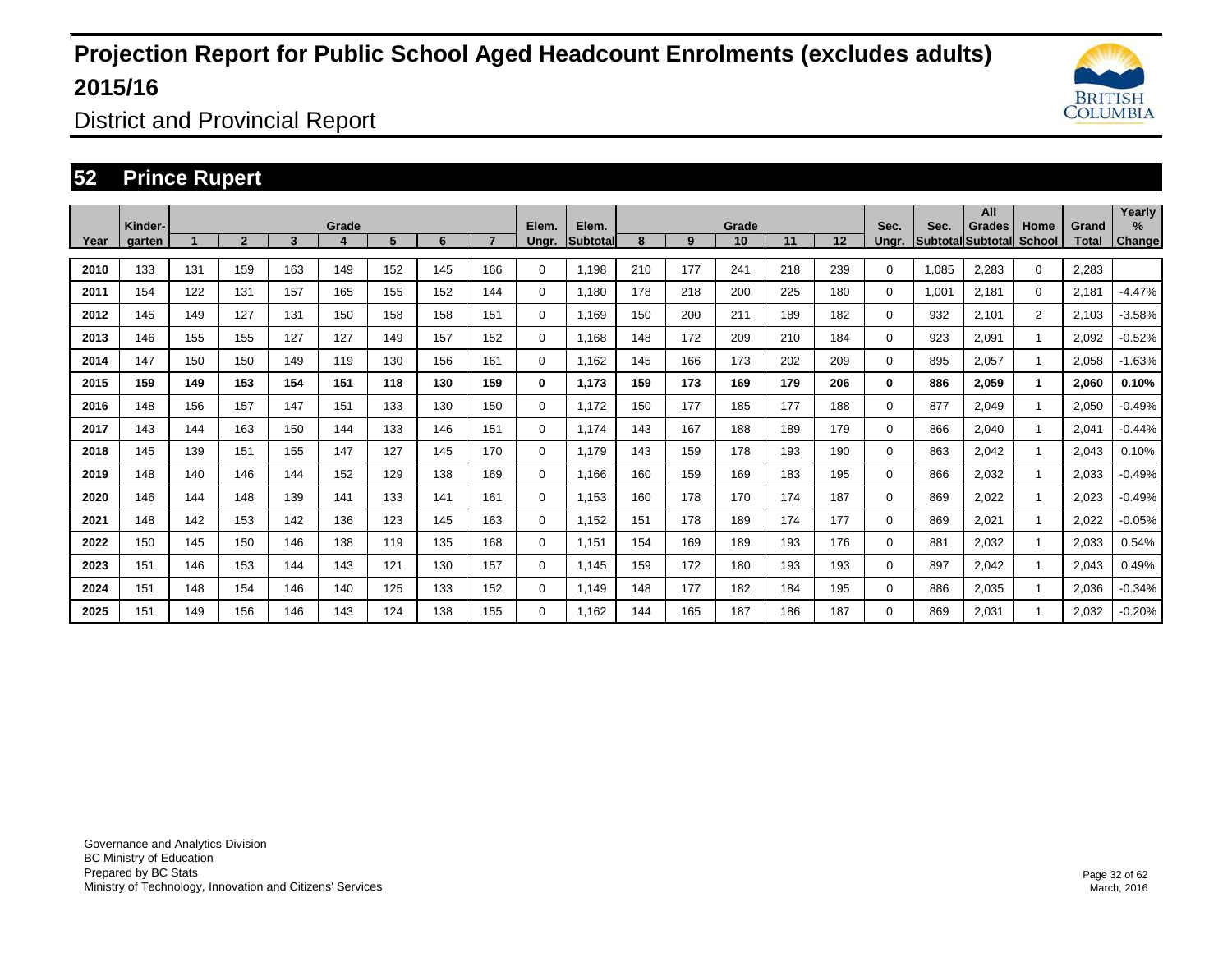

District and Provincial Report

### **53 Okanagan Similkameen**

|      | Kinder- |     |                |     | Grade |     |     |     | Elem.       | Elem.    |     |     | Grade |     |                   | Sec.           | Sec.  | All<br>Grades            | Home                    | Grand        | Yearly<br>$\%$ |
|------|---------|-----|----------------|-----|-------|-----|-----|-----|-------------|----------|-----|-----|-------|-----|-------------------|----------------|-------|--------------------------|-------------------------|--------------|----------------|
| Year | garten  |     | $\overline{2}$ | 3   | 4     | 5   | 6   |     | Ungr.       | Subtotal | 8   | 9   | 10    | 11  | $12 \overline{ }$ | Ungr.          |       | <b>SubtotallSubtotal</b> | <b>School</b>           | <b>Total</b> | Change         |
| 2010 | 125     | 160 | 147            | 164 | 157   | 187 | 171 | 192 | $\Omega$    | 1,303    | 211 | 206 | 219   | 223 | 222               |                | 1,082 | 2,385                    | $\overline{1}$          | 2,386        |                |
| 2011 | 164     | 147 | 166            | 156 | 171   | 165 | 185 | 178 | 0           | 1,332    | 204 | 202 | 213   | 205 | 225               | $\overline{2}$ | 1,051 | 2,383                    | $\mathbf 0$             | 2,383        | $-0.13%$       |
| 2012 | 142     | 162 | 139            | 162 | 161   | 171 | 166 | 195 | $\Omega$    | 1,298    | 189 | 210 | 219   | 201 | 225               | $\Omega$       | 1,044 | 2,342                    | $\mathbf 0$             | 2,342        | $-1.72%$       |
| 2013 | 172     | 147 | 168            | 146 | 175   | 161 | 174 | 172 | $\mathbf 0$ | 1,315    | 188 | 186 | 210   | 213 | 234               | 0              | 1,031 | 2,346                    | $\mathbf{0}$            | 2,346        | 0.17%          |
| 2014 | 124     | 187 | 157            | 166 | 151   | 178 | 154 | 168 | $\Omega$    | 1,285    | 182 | 178 | 189   | 219 | 252               | $\overline{4}$ | 1,024 | 2,309                    | $\mathbf{0}$            | 2,309        | $-1.58%$       |
| 2015 | 138     | 128 | 188            | 156 | 167   | 149 | 190 | 151 | 0           | 1,267    | 177 | 183 | 185   | 197 | 226               | 28             | 996   | 2,263                    | $\overline{\mathbf{3}}$ | 2,266        | $-1.86%$       |
| 2016 | 140     | 121 | 183            | 143 | 172   | 143 | 205 | 155 | $\Omega$    | 1,262    | 171 | 191 | 167   | 196 | 225               | 26             | 976   | 2,238                    | 3                       | 2,241        | $-1.10%$       |
| 2017 | 141     | 122 | 172            | 138 | 158   | 148 | 198 | 168 | $\mathbf 0$ | 1,245    | 176 | 184 | 173   | 174 | 219               | 26             | 952   | 2,197                    | 3                       | 2,200        | $-1.83%$       |
| 2018 | 147     | 123 | 172            | 131 | 153   | 135 | 204 | 162 | $\mathbf 0$ | 1,227    | 190 | 189 | 167   | 180 | 198               | 25             | 949   | 2,176                    | 3                       | 2,179        | $-0.95%$       |
| 2019 | 144     | 128 | 173            | 130 | 145   | 131 | 186 | 167 | $\mathbf 0$ | 1,204    | 184 | 204 | 171   | 173 | 201               | 24             | 957   | 2,161                    | 3                       | 2,164        | $-0.69%$       |
| 2020 | 150     | 126 | 182            | 131 | 144   | 124 | 181 | 152 | $\mathbf 0$ | 1,190    | 189 | 197 | 184   | 177 | 195               | 24             | 966   | 2,156                    | 3                       | 2,159        | $-0.23%$       |
| 2021 | 153     | 131 | 180            | 138 | 145   | 124 | 172 | 148 | $\Omega$    | 1,191    | 173 | 203 | 179   | 191 | 198               | 24             | 968   | 2,159                    | 3                       | 2,162        | 0.14%          |
| 2022 | 157     | 134 | 186            | 137 | 153   | 125 | 171 | 141 | $\mathbf 0$ | 1,204    | 169 | 188 | 186   | 188 | 213               | 24             | 968   | 2,172                    | 3                       | 2,175        | 0.60%          |
| 2023 | 156     | 136 | 190            | 141 | 151   | 131 | 173 | 141 | $\mathbf 0$ | 1,219    | 161 | 182 | 171   | 194 | 212               | 25             | 945   | 2,164                    | 3                       | 2,167        | $-0.37%$       |
| 2024 | 157     | 137 | 193            | 144 | 155   | 129 | 181 | 141 | $\mathbf 0$ | 1,237    | 160 | 172 | 165   | 178 | 216               | 25             | 916   | 2,153                    | 3                       | 2,156        | $-0.51%$       |
| 2025 | 159     | 138 | 195            | 147 | 159   | 133 | 178 | 148 | 0           | 1,257    | 160 | 172 | 156   | 171 | 200               | 24             | 883   | 2,140                    | 3                       | 2,143        | $-0.60%$       |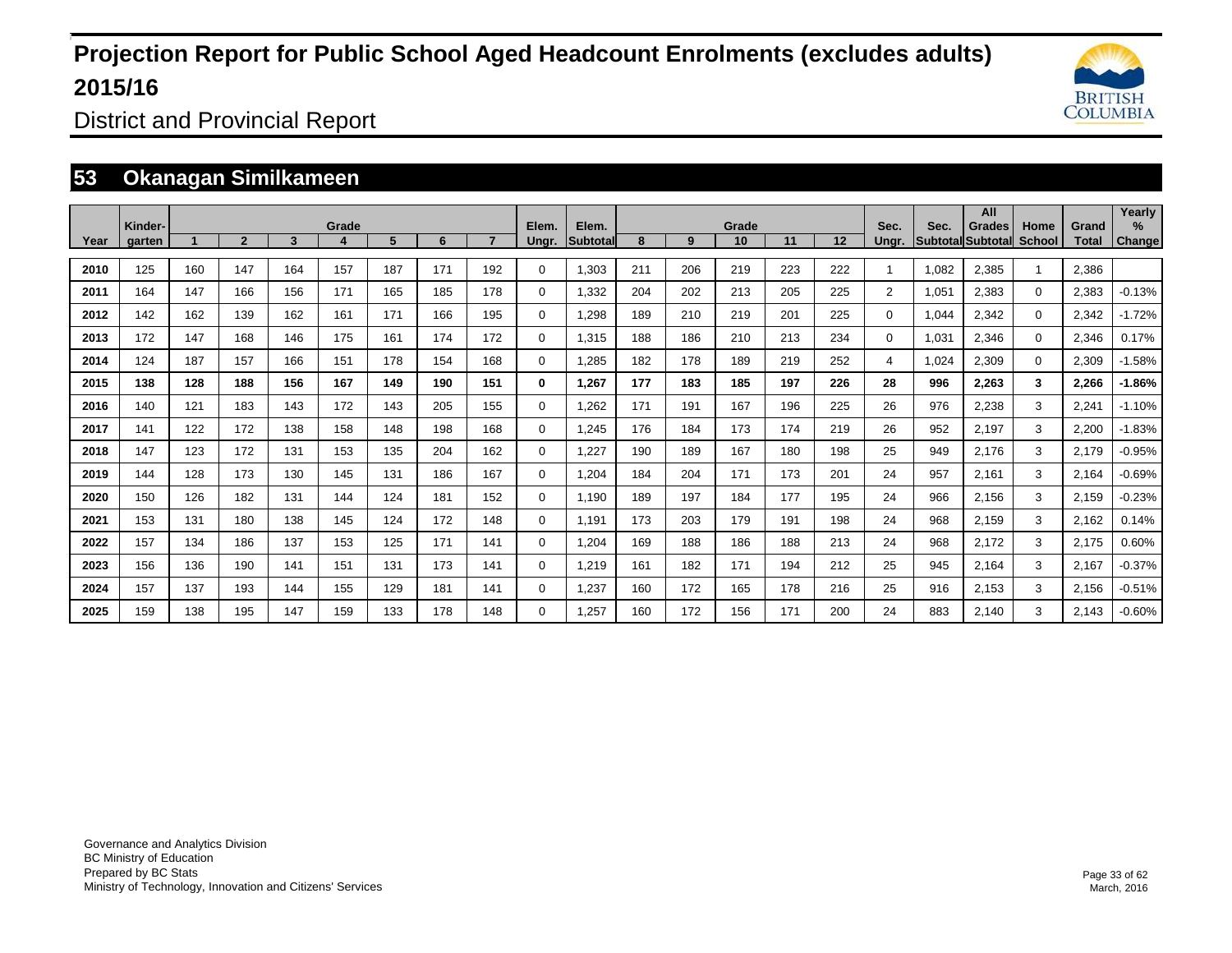

District and Provincial Report

### **54 Bulkley Valley**

|      | Kinder- |     |                |     | Grade |     |     |     | Elem.       | Elem.           |     |     | Grade |     |     | Sec.     | Sec.  | All<br>Grades            | Home           | Grand | Yearly<br>%   |
|------|---------|-----|----------------|-----|-------|-----|-----|-----|-------------|-----------------|-----|-----|-------|-----|-----|----------|-------|--------------------------|----------------|-------|---------------|
| Year | garten  |     | $\overline{2}$ | 3   | 4     | 5   | 6   |     | Ungr.       | <b>Subtotal</b> | 8   | 9   | 10    | 11  | 12  | Unar.    |       | <b>Subtotal Subtotal</b> | <b>School</b>  | Total | <b>Change</b> |
| 2010 | 135     | 142 | 153            | 141 | 154   | 151 | 180 | 147 | $\Omega$    | 1,203           | 238 | 237 | 231   | 241 | 212 | 0        | 1,159 | 2,362                    |                | 2,363 |               |
| 2011 | 144     | 136 | 142            | 160 | 139   | 155 | 150 | 173 | 0           | 1.199           | 183 | 239 | 233   | 233 | 210 | 0        | 1,098 | 2,297                    |                | 2,298 | $-2.75%$      |
| 2012 | 121     | 149 | 129            | 137 | 158   | 143 | 153 | 154 | 0           | 1,144           | 201 | 181 | 233   | 229 | 207 | 0        | 1,051 | 2,195                    | $\overline{2}$ | 2,197 | $-4.40%$      |
| 2013 | 144     | 133 | 151            | 131 | 140   | 162 | 145 | 159 | $\mathbf 0$ | 1.165           | 182 | 205 | 173   | 245 | 209 | 0        | 1,014 | 2,179                    | $\overline{2}$ | 2,181 | $-0.73%$      |
| 2014 | 157     | 128 | 129            | 147 | 123   | 130 | 154 | 136 | $\mathbf 0$ | 1.104           | 177 | 178 | 200   | 175 | 234 | 0        | 964   | 2,068                    | 5              | 2,073 | $-4.95%$      |
| 2015 | 147     | 151 | 141            | 131 | 152   | 123 | 133 | 158 | $\bf{0}$    | 1,136           | 166 | 188 | 178   | 209 | 179 | 0        | 920   | 2,056                    | 4              | 2,060 | $-0.63%$      |
| 2016 | 142     | 153 | 137            | 128 | 158   | 142 | 132 | 144 | $\mathbf 0$ | 1,136           | 174 | 199 | 160   | 219 | 176 | $\Omega$ | 928   | 2,064                    | $\overline{4}$ | 2,068 | 0.39%         |
| 2017 | 140     | 147 | 138            | 123 | 153   | 147 | 151 | 143 | $\mathbf 0$ | 1.142           | 160 | 208 | 167   | 194 | 179 | $\Omega$ | 908   | 2,050                    | $\overline{4}$ | 2,054 | $-0.68%$      |
| 2018 | 138     | 145 | 132            | 124 | 147   | 143 | 157 | 163 | 0           | 1.149           | 158 | 192 | 175   | 201 | 160 | 0        | 886   | 2,035                    | 4              | 2,039 | $-0.73%$      |
| 2019 | 155     | 143 | 131            | 119 | 149   | 137 | 153 | 170 | $\mathbf 0$ | 1.157           | 182 | 189 | 162   | 213 | 165 | 0        | 911   | 2,068                    | $\overline{4}$ | 2,072 | 1.62%         |
| 2020 | 147     | 161 | 129            | 118 | 143   | 139 | 147 | 165 | 0           | 1,149           | 188 | 217 | 161   | 198 | 175 | 0        | 939   | 2,088                    | 4              | 2,092 | 0.97%         |
| 2021 | 151     | 154 | 145            | 116 | 141   | 134 | 148 | 159 | 0           | 1,148           | 183 | 226 | 183   | 195 | 165 | 0        | 952   | 2,100                    | 4              | 2,104 | 0.57%         |
| 2022 | 153     | 156 | 137            | 130 | 139   | 132 | 143 | 160 | 0           | 1,150           | 175 | 218 | 190   | 220 | 161 | 0        | 964   | 2,114                    | 4              | 2,118 | 0.67%         |
| 2023 | 156     | 158 | 139            | 123 | 155   | 128 | 140 | 153 | 0           | 1,152           | 176 | 209 | 184   | 229 | 178 | 0        | 976   | 2,128                    | 4              | 2,132 | 0.66%         |
| 2024 | 156     | 162 | 141            | 124 | 146   | 144 | 136 | 150 | 0           | 1,159           | 169 | 209 | 176   | 221 | 187 | 0        | 962   | 2,121                    | $\overline{4}$ | 2,125 | $-0.33%$      |
| 2025 | 158     | 163 | 145            | 126 | 149   | 136 | 152 | 147 | 0           | 1.176           | 165 | 201 | 177   | 213 | 182 | 0        | 938   | 2,114                    | 4              | 2.118 | $-0.33%$      |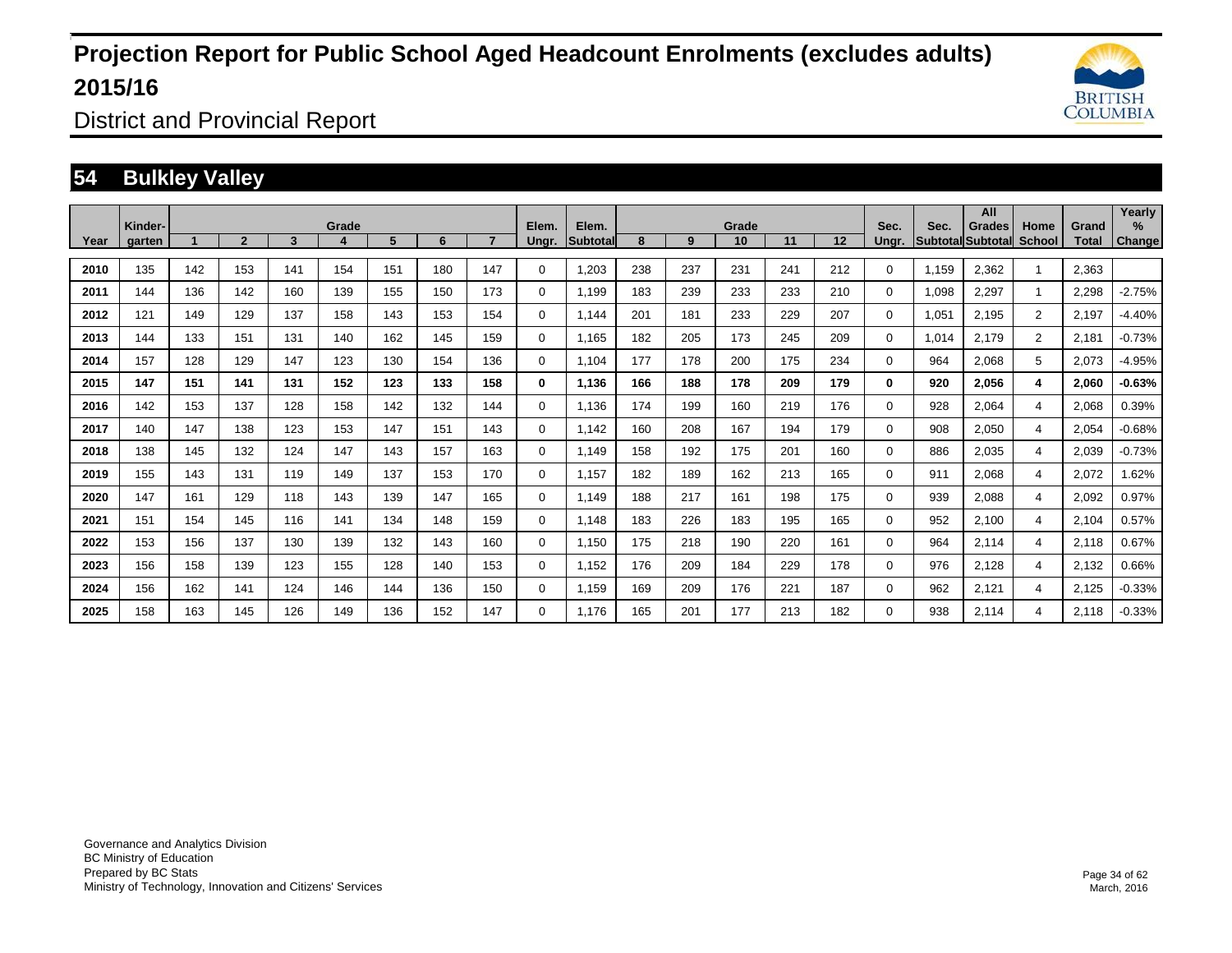

District and Provincial Report

### **57 Prince George**

|      |                   |       |                |     |       |     |     |       |                |                          |       |       |             |       |                   |               |       | All                                |                |                | Yearly                |
|------|-------------------|-------|----------------|-----|-------|-----|-----|-------|----------------|--------------------------|-------|-------|-------------|-------|-------------------|---------------|-------|------------------------------------|----------------|----------------|-----------------------|
| Year | Kinder-<br>garten |       | $\overline{2}$ | 3   | Grade | 5   | 6   |       | Elem.<br>Ungr. | Elem.<br><b>Subtotal</b> | 8     | 9     | Grade<br>10 | 11    | $12 \overline{ }$ | Sec.<br>Unar. | Sec.  | Grades<br><b>Subtotal Subtotal</b> | Home<br>School | Grand<br>Total | $\%$<br><b>Change</b> |
| 2010 | 952               | 885   | 935            | 888 | 841   | 904 | 972 | 964   | $\Omega$       | 7,341                    | 1.106 | 1.145 | 1.179       | 1,351 | 1,364             | 46            | 6.191 | 13,532                             | 3              | 13,535         |                       |
| 2011 | 903               | 947   | 880            | 926 | 888   | 850 | 889 | 978   | $\mathbf 0$    | 7,261                    | 1,034 | 1,110 | 1,206       | ,238  | 1,332             | 32            | 5,952 | 13,213                             | 5              | 13,218         | $-2.34%$              |
| 2012 | 952               | 908   | 926            | 885 | 905   | 885 | 865 | 894   | 0              | 7,220                    | 1,030 | 1,026 | 1,143       | 1,214 | 1,248             | 30            | 5,691 | 12,911                             | $\overline{2}$ | 12,913         | $-2.31%$              |
| 2013 | 961               | 936   | 896            | 917 | 884   | 894 | 890 | 852   | $\mathbf 0$    | 7,230                    | 940   | 1,011 | 1,048       | .206  | 1.188             | 19            | 5,412 | 12,642                             | 4              | 12,646         | $-2.07%$              |
| 2014 | 1,006             | 973   | 922            | 914 | 891   | 887 | 910 | 888   | $\Omega$       | 7,391                    | 925   | 954   | 1,037       | 1,153 | 1,147             | 15            | 5,231 | 12,622                             | 4              | 12,626         | $-0.16%$              |
| 2015 | 953               | 1,021 | 984            | 933 | 920   | 893 | 879 | 919   | $\mathbf 0$    | 7,502                    | 960   | 932   | 1,006       | 1.106 | 1,104             | 12            | 5,120 | 12,622                             | 3              | 12,625         | $-0.01%$              |
| 2016 | 951               | 1,032 | 986            | 927 | 967   | 906 | 896 | 943   | $\Omega$       | 7,608                    | 987   | 948   | 967         | 1,016 | 1,067             | 12            | 4,997 | 12,605                             | 3              | 12,608         | $-0.13%$              |
| 2017 | 971               | 1,021 | 988            | 923 | 957   | 950 | 907 | 961   | $\mathbf 0$    | 7,678                    | 1,015 | 976   | 977         | 960   | 963               | 11            | 4,902 | 12,580                             | 3              | 12,583         | $-0.20\%$             |
| 2018 | 988               | 1,044 | 980            | 926 | 954   | 940 | 949 | 972   | $\Omega$       | 7,753                    | 1,034 | 1,003 | 1,004       | 968   | 905               | 11            | 4,925 | 12,678                             | 3              | 12,681         | 0.78%                 |
| 2019 | 948               | 1,064 | 1,003          | 919 | 957   | 936 | 938 | 1,017 | $\mathbf 0$    | 7.782                    | 1,045 | 1,020 | 1,031       | 993   | 907               | 10            | 5,006 | 12,788                             | 3              | 12,791         | 0.87%                 |
| 2020 | 940               | 1,016 | 1,015          | 936 | 944   | 934 | 931 | 1,001 | $\Omega$       | 7,717                    | 1,089 | 1,028 | 1,046       | 1,016 | 926               | 10            | 5,115 | 12,832                             | 3              | 12,835         | 0.34%                 |
| 2021 | 935               | 1,004 | 968            | 945 | 959   | 920 | 928 | 992   | $\Omega$       | 7,651                    | 1,071 | 1,070 | 1,052       | 1,030 | 945               | 11            | 5,179 | 12,830                             | 3              | 12,833         | $-0.02%$              |
| 2022 | 931               | 998   | 956            | 901 | 970   | 935 | 914 | 988   | $\mathbf 0$    | 7,593                    | 1,062 | 1,054 | 1,095       | 1,036 | 958               | 11            | 5,216 | 12,809                             | 3              | 12,812         | $-0.16%$              |
| 2023 | 929               | 994   | 950            | 890 | 925   | 946 | 929 | 974   | $\mathbf 0$    | 7,537                    | 1,058 | 1,045 | 1,080       | 1,076 | 965               | 11            | 5,235 | 12,772                             | 3              | 12,775         | $-0.29%$              |
| 2024 | 922               | 992   | 947            | 885 | 914   | 903 | 941 | 991   | $\mathbf 0$    | 7.495                    | 1,044 | 1,041 | 1,070       | 1,064 | 999               | 11            | 5,229 | 12,724                             | 3              | 12,727         | -0.38%                |
| 2025 | 909               | 985   | 946            | 883 | 910   | 891 | 898 | 1,004 | $\Omega$       | 7,426                    | 1,062 | 1,027 | 1,066       | 1,054 | 993               | 11            | 5,213 | 12,639                             | 3              | 12,642         | $-0.67%$              |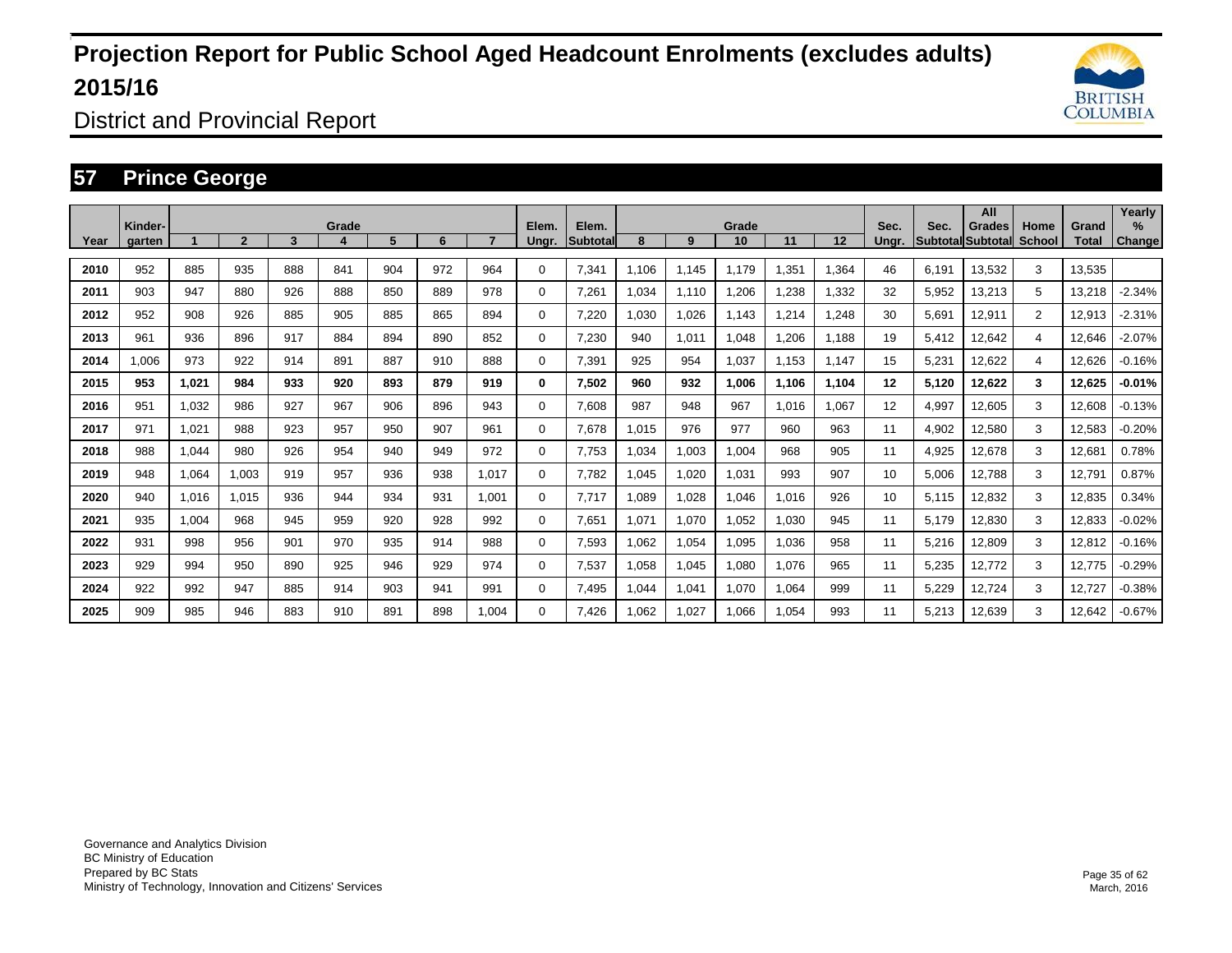

District and Provincial Report

### **58 Nicola - Similkameen**

|      | Kinder- |     |              |     | Grade |     |     |     | Elem.       | Elem.    |     |     | Grade |     |     | Sec.  | Sec.  | All<br>Grades            | Home                 | Grand | Yearly<br>$\%$ |
|------|---------|-----|--------------|-----|-------|-----|-----|-----|-------------|----------|-----|-----|-------|-----|-----|-------|-------|--------------------------|----------------------|-------|----------------|
| Year | garten  |     | $\mathbf{2}$ | 3   |       | 5   | 6   |     | Unar.       | Subtotal | 8   | 9   | 10    | 11  | 12  | Unar. |       | <b>Subtotal Subtotal</b> | <b>School</b>        | Total | <b>Change</b>  |
| 2010 | 150     | 143 | 134          | 167 | 162   | 151 | 166 | 183 | 0           | 1,256    | 198 | 240 | 258   | 243 | 228 | 18    | 1.185 | 2,441                    |                      | 2,442 |                |
| 2011 | 147     | 159 | 142          | 136 | 156   | 151 | 148 | 157 | 0           | 1.196    | 177 | 206 | 228   | 252 | 272 | 8     | 1.143 | 2,339                    | $\mathbf{1}$         | 2,340 | $-4.18%$       |
| 2012 | 147     | 147 | 147          | 137 | 127   | 150 | 157 | 137 | $\Omega$    | 1,149    | 154 | 180 | 210   | 245 | 274 | 15    | 1,078 | 2,227                    | $\blacktriangleleft$ | 2,228 | $-4.79%$       |
| 2013 | 138     | 154 | 153          | 145 | 139   | 135 | 158 | 156 | $\mathbf 0$ | 1.178    | 149 | 164 | 212   | 207 | 220 | 47    | 999   | 2,177                    | $\overline{2}$       | 2,179 | $-2.20%$       |
| 2014 | 131     | 130 | 158          | 145 | 151   | 143 | 137 | 152 | $\mathbf 0$ | 1,147    | 173 | 164 | 181   | 208 | 219 | 78    | 1,023 | 2,170                    | $\overline{2}$       | 2,172 | $-0.32%$       |
| 2015 | 147     | 153 | 137          | 167 | 153   | 157 | 140 | 145 | 0           | 1,199    | 154 | 163 | 180   | 161 | 227 | 40    | 925   | 2,124                    | $\mathbf{1}$         | 2,125 | $-2.16%$       |
| 2016 | 143     | 131 | 152          | 162 | 177   | 158 | 154 | 139 | $\Omega$    | 1,216    | 156 | 163 | 192   | 149 | 230 | 38    | 928   | 2,144                    | $\mathbf{1}$         | 2,145 | 0.94%          |
| 2017 | 121     | 127 | 130          | 179 | 171   | 183 | 155 | 152 | $\mathbf 0$ | 1,218    | 149 | 165 | 190   | 156 | 212 | 37    | 909   | 2,127                    | $\mathbf{1}$         | 2,128 | $-0.79%$       |
| 2018 | 117     | 108 | 127          | 154 | 189   | 177 | 179 | 153 | $\Omega$    | 1,204    | 163 | 158 | 192   | 155 | 219 | 36    | 923   | 2,127                    | $\mathbf{1}$         | 2,128 | 0.00%          |
| 2019 | 130     | 104 | 108          | 150 | 163   | 195 | 173 | 177 | $\Omega$    | 1,200    | 165 | 173 | 184   | 157 | 219 | 37    | 935   | 2,135                    |                      | 2,136 | 0.38%          |
| 2020 | 132     | 116 | 105          | 128 | 159   | 168 | 191 | 171 | $\mathbf 0$ | 1.170    | 190 | 175 | 201   | 151 | 221 | 37    | 975   | 2,145                    |                      | 2,146 | 0.47%          |
| 2021 | 133     | 117 | 116          | 124 | 136   | 164 | 165 | 188 | $\Omega$    | 1,143    | 184 | 201 | 203   | 164 | 213 | 38    | 1,003 | 2,146                    |                      | 2,147 | 0.05%          |
| 2022 | 135     | 118 | 117          | 138 | 131   | 140 | 161 | 163 | $\Omega$    | 1.103    | 202 | 195 | 233   | 166 | 229 | 38    | 1,063 | 2,166                    |                      | 2,167 | 0.93%          |
| 2023 | 137     | 120 | 118          | 139 | 146   | 136 | 138 | 159 | $\Omega$    | 1,093    | 176 | 214 | 227   | 190 | 234 | 41    | 1,082 | 2,175                    | $\mathbf{1}$         | 2,176 | 0.42%          |
| 2024 | 138     | 121 | 120          | 140 | 147   | 151 | 134 | 137 | $\Omega$    | 1.088    | 172 | 188 | 250   | 186 | 264 | 42    | 1,102 | 2,190                    | $\mathbf{1}$         | 2,191 | 0.69%          |
| 2025 | 137     | 122 | 121          | 142 | 149   | 152 | 148 | 132 | $\mathbf 0$ | 1.103    | 148 | 183 | 220   | 203 | 263 | 45    | 1,062 | 2,165                    |                      | 2.166 | $-1.14%$       |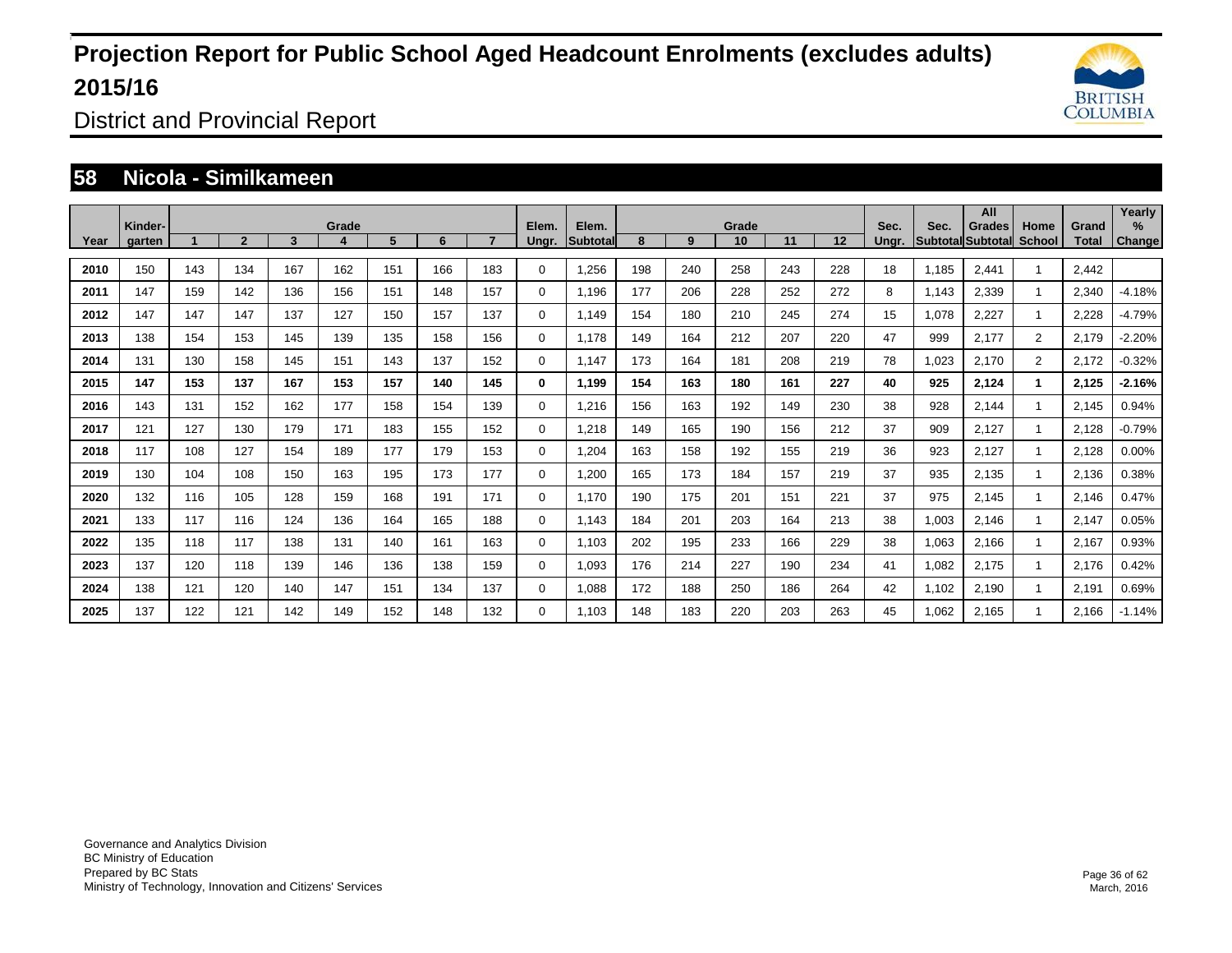

District and Provincial Report

### **59 Peace River South**

|      | Kinder- |     |                |     | Grade |     |     |     | Elem.       | Elem.    |     |     | Grade |     |     | Sec.  | Sec.  | All<br><b>Grades</b>     | Home        | Grand | Yearly<br>$\frac{9}{6}$ |
|------|---------|-----|----------------|-----|-------|-----|-----|-----|-------------|----------|-----|-----|-------|-----|-----|-------|-------|--------------------------|-------------|-------|-------------------------|
| Year | garten  |     | $\overline{2}$ | 3   | 4     | 5   | 6   |     | Ungr.       | Subtotal | 8   | 9   | 10    | 11  | 12  | Unar. |       | <b>Subtotal Subtotal</b> | School      | Total | Change                  |
| 2010 | 281     | 286 | 247            | 288 | 263   | 264 | 295 | 276 | 0           | 2,200    | 340 | 353 | 367   | 406 | 348 | 12    | 1.826 | 4.026                    | $\Omega$    | 4.026 |                         |
| 2011 | 258     | 289 | 275            | 239 | 281   | 256 | 252 | 277 | 0           | 2,127    | 287 | 341 | 355   | 358 | 353 | 10    | 1.704 | 3,831                    |             | 3,832 | $-4.82%$                |
| 2012 | 291     | 263 | 277            | 264 | 237   | 272 | 246 | 247 | 0           | 2,097    | 291 | 284 | 335   | 355 | 339 | 17    | 1,621 | 3,718                    | $\Omega$    | 3,718 | $-2.97%$                |
| 2013 | 263     | 299 | 255            | 275 | 260   | 242 | 253 | 243 | 0           | 2.090    | 269 | 290 | 291   | 343 | 342 | 3     | 1,538 | 3,628                    | $\mathbf 0$ | 3,628 | $-2.42%$                |
| 2014 | 244     | 280 | 295            | 255 | 262   | 252 | 220 | 249 | 0           | 2,057    | 258 | 266 | 288   | 278 | 335 | 10    | 1,435 | 3,492                    | $\Omega$    | 3,492 | $-3.75%$                |
| 2015 | 288     | 248 | 278            | 287 | 248   | 254 | 247 | 205 | 0           | 2.055    | 268 | 259 | 266   | 271 | 312 | 6     | 1,382 | 3,437                    | $\bf{0}$    | 3,437 | $-1.58%$                |
| 2016 | 309     | 279 | 278            | 287 | 263   | 284 | 237 | 208 | $\mathbf 0$ | 2,145    | 271 | 268 | 267   | 266 | 325 | 6     | 1,403 | 3,548                    | $\mathbf 0$ | 3,548 | 3.23%                   |
| 2017 | 335     | 297 | 310            | 286 | 262   | 300 | 264 | 200 | 0           | 2,254    | 276 | 271 | 274   | 263 | 314 | 6     | 1,404 | 3,658                    | $\Omega$    | 3,658 | 3.10%                   |
| 2018 | 320     | 321 | 329            | 317 | 260   | 297 | 277 | 222 | 0           | 2,343    | 265 | 274 | 276   | 268 | 307 | 6     | 1,396 | 3,739                    | $\mathbf 0$ | 3,739 | 2.21%                   |
| 2019 | 311     | 305 | 353            | 334 | 286   | 294 | 273 | 231 | 0           | 2,387    | 291 | 262 | 279   | 270 | 312 | 6     | 1,420 | 3,807                    | $\mathbf 0$ | 3,807 | 1.82%                   |
| 2020 | 303     | 296 | 335            | 358 | 300   | 321 | 269 | 228 | $\mathbf 0$ | 2,410    | 302 | 287 | 266   | 272 | 313 | 6     | 1,446 | 3,856                    | $\mathbf 0$ | 3,856 | 1.29%                   |
| 2021 | 304     | 287 | 324            | 338 | 320   | 336 | 293 | 223 | 0           | 2,425    | 297 | 297 | 289   | 259 | 315 | 6     | 1,463 | 3,888                    | $\mathbf 0$ | 3,888 | 0.83%                   |
| 2022 | 304     | 288 | 314            | 327 | 303   | 359 | 307 | 243 | 0           | 2,445    | 292 | 292 | 299   | 280 | 301 | 6     | 1,470 | 3,915                    | $\mathbf 0$ | 3,915 | 0.69%                   |
| 2023 | 301     | 287 | 314            | 317 | 292   | 339 | 327 | 254 | $\mathbf 0$ | 2,431    | 315 | 287 | 294   | 290 | 321 | 6     | 1,513 | 3.944                    | $\mathbf 0$ | 3,944 | 0.74%                   |
| 2024 | 298     | 285 | 314            | 316 | 283   | 327 | 309 | 270 | 0           | 2,402    | 330 | 310 | 289   | 285 | 334 | 6     | 1,554 | 3,956                    | $\mathbf 0$ | 3,956 | 0.30%                   |
| 2025 | 295     | 282 | 311            | 316 | 283   | 317 | 299 | 256 | 0           | 2,359    | 351 | 324 | 312   | 281 | 331 | 6     | 1,605 | 3,964                    | $\Omega$    | 3,964 | 0.20%                   |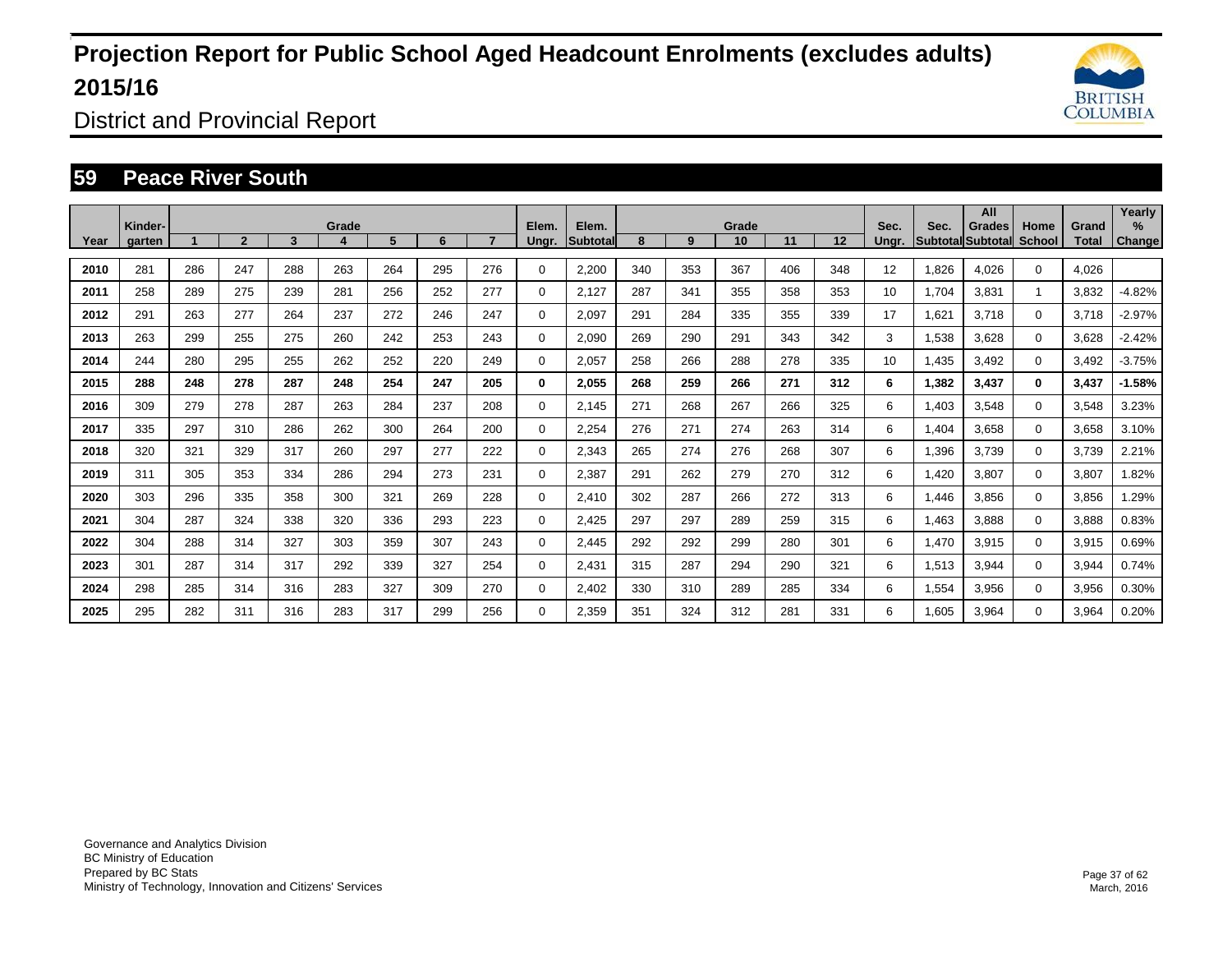

District and Provincial Report

### **60 Peace River North**

|      | Kinder- |     |                |     | Grade |     |     |     | Elem.    | Elem.    |     |     | Grade |     |     | Sec.  | Sec.  | All<br>Grades     | Home   | Grand | Yearly<br>% |
|------|---------|-----|----------------|-----|-------|-----|-----|-----|----------|----------|-----|-----|-------|-----|-----|-------|-------|-------------------|--------|-------|-------------|
| Year | garten  |     | $\overline{2}$ | 3   | 4     | 5   | 6   |     | Ungr.    | Subtotal | 8   | 9   | 10    | 11  | 12  | Unar. |       | Subtotal Subtotal | School | Total | Change      |
| 2010 | 427     | 407 | 450            | 395 | 432   | 444 | 386 | 404 | 2        | 3.347    | 421 | 459 | 461   | 440 | 440 | 68    | 2,289 | 5.636             | 8      | 5,644 |             |
| 2011 | 426     | 431 | 402            | 451 | 391   | 425 | 450 | 387 | 0        | 3.363    | 404 | 416 | 499   | 394 | 425 | 55    | 2,193 | 5,556             | 11     | 5,567 | $-1.36%$    |
| 2012 | 506     | 436 | 437            | 403 | 455   | 389 | 427 | 452 | 0        | 3,505    | 399 | 418 | 468   | 404 | 391 | 83    | 2,163 | 5,668             | 8      | 5,676 | 1.96%       |
| 2013 | 512     | 494 | 437            | 431 | 398   | 457 | 390 | 421 | 0        | 3,540    | 438 | 390 | 427   | 419 | 428 | 84    | 2,186 | 5.726             | 3      | 5,729 | 0.93%       |
| 2014 | 528     | 509 | 498            | 427 | 434   | 403 | 446 | 394 | $\Omega$ | 3,639    | 421 | 438 | 414   | 383 | 460 | 95    | 2,211 | 5,850             | 17     | 5,867 | 2.41%       |
| 2015 | 489     | 520 | 518            | 501 | 447   | 446 | 409 | 453 | 0        | 3.783    | 413 | 438 | 453   | 370 | 509 | 99    | 2,282 | 6,065             | 18     | 6,083 | 3.68%       |
| 2016 | 516     | 533 | 531            | 496 | 501   | 461 | 402 | 449 | 0        | 3.889    | 436 | 443 | 447   | 402 | 496 | 102   | 2,326 | 6,215             | 18     | 6,233 | 2.47%       |
| 2017 | 535     | 559 | 542            | 506 | 494   | 516 | 416 | 443 | $\Omega$ | 4,011    | 433 | 467 | 449   | 391 | 522 | 101   | 2,363 | 6,374             | 19     | 6,393 | 2.57%       |
| 2018 | 547     | 582 | 569            | 517 | 505   | 509 | 465 | 458 | 0        | 4,152    | 427 | 464 | 473   | 394 | 513 | 104   | 2,375 | 6,527             | 19     | 6,546 | 2.39%       |
| 2019 | 552     | 594 | 592            | 542 | 515   | 519 | 458 | 510 | 0        | 4,282    | 441 | 458 | 471   | 414 | 515 | 103   | 2,402 | 6,684             | 20     | 6,704 | 2.41%       |
| 2020 | 557     | 600 | 605            | 564 | 541   | 529 | 468 | 503 | 0        | 4,367    | 491 | 472 | 465   | 413 | 539 | 105   | 2,485 | 6,852             | 21     | 6,873 | 2.52%       |
| 2021 | 558     | 606 | 612            | 577 | 563   | 556 | 477 | 513 | 0        | 4.462    | 484 | 526 | 479   | 409 | 540 | 108   | 2,546 | 7,008             | 21     | 7,029 | 2.27%       |
| 2022 | 560     | 607 | 617            | 585 | 577   | 580 | 502 | 524 | 0        | 4,552    | 494 | 519 | 531   | 420 | 534 | 109   | 2,607 | 7,159             | 22     | 7,181 | 2.16%       |
| 2023 | 560     | 610 | 619            | 590 | 583   | 594 | 523 | 550 | 0        | 4.629    | 505 | 530 | 526   | 464 | 546 | 111   | 2,682 | 7,311             | 22     | 7,333 | 2.12%       |
| 2024 | 557     | 610 | 622            | 591 | 589   | 602 | 536 | 574 | 0        | 4,681    | 530 | 541 | 537   | 462 | 600 | 115   | 2,785 | 7,466             | 22     | 7.488 | 2.11%       |
| 2025 | 556     | 607 | 622            | 593 | 591   | 607 | 543 | 588 | 0        | 4,707    | 552 | 568 | 548   | 472 | 604 | 122   | 2,866 | 7,573             | 23     | 7,596 | 1.44%       |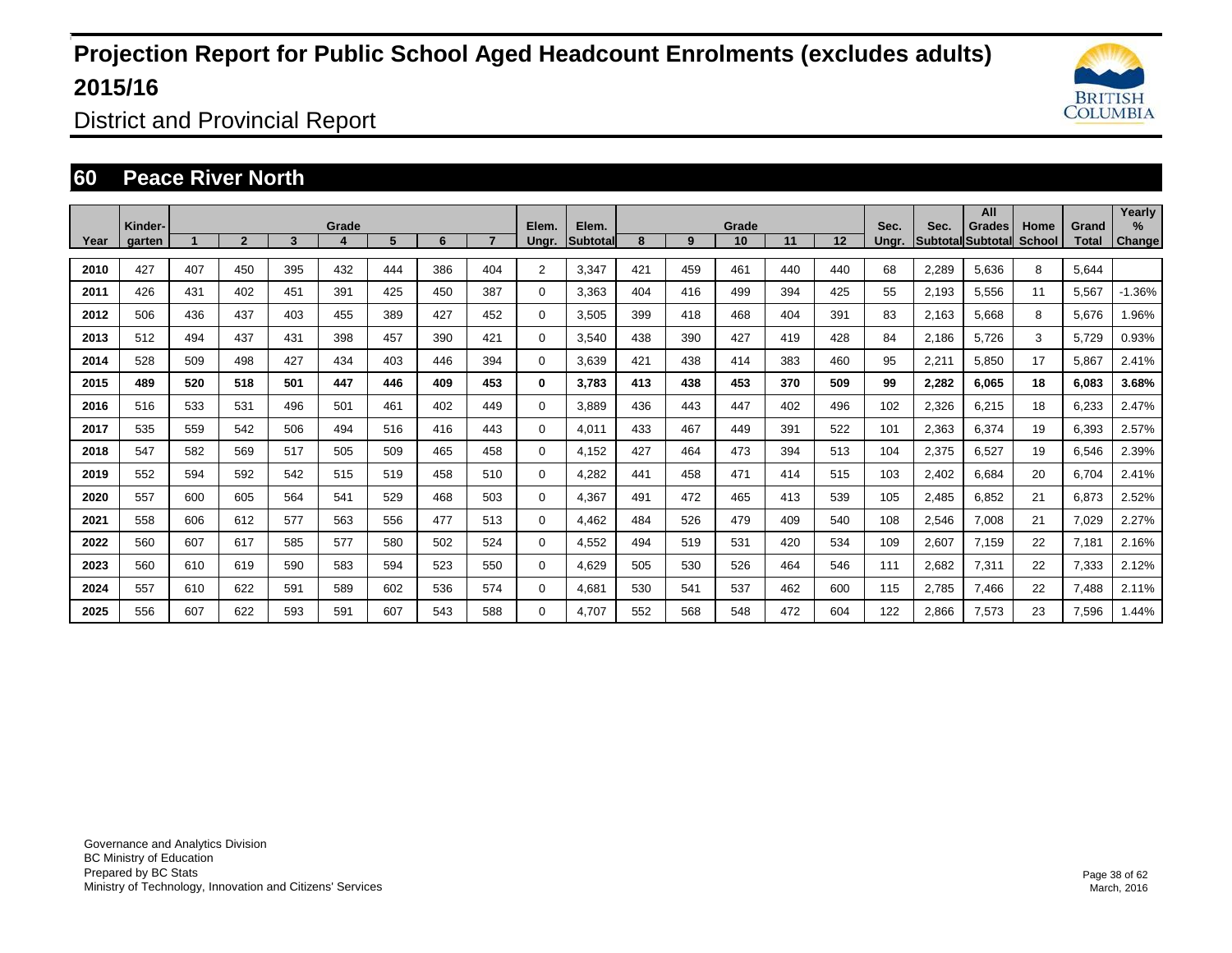

District and Provincial Report

### **61 Greater Victoria**

|      | Kinder-     |       | $\overline{2}$ | 3     | Grade | 5     | 6     |       | Elem.        | Elem.           | 8     |       | Grade |        |        | Sec.  | Sec.  | All<br>Grades            | Home   | Grand  | Yearly<br>$\%$ |
|------|-------------|-------|----------------|-------|-------|-------|-------|-------|--------------|-----------------|-------|-------|-------|--------|--------|-------|-------|--------------------------|--------|--------|----------------|
| Year | garten      |       |                |       |       |       |       |       | Ungr.        | <b>Subtotal</b> |       | 9     | 10    | 11     | 12     | Unar. |       | <b>Subtotal Subtotal</b> | School | Total  | <b>Change</b>  |
| 2010 | .355        | 1,371 | 1.347          | 1.354 | .338  | .298  | .296  | .330  | $\Omega$     | 10.689          | .367  | 1.439 | 1.733 | 911. ا | .689   | 233   | 8.372 | 19.061                   | 12     | 19.073 |                |
| 2011 | 1,394       | 1,346 | 1,335          | 1,339 | 1,315 | ,331  | ,256  | .292  | 0            | 10,608          | ,292  | 1,461 | 1,515 | .818   | 1,738  | 197   | 8,021 | 18,629                   | 12     | 18,641 | $-2.26%$       |
| 2012 | ,402        | 1,385 | 1,352          | 1,346 | 1,341 | 1,318 | ,294  | 1,284 | 1            | 10,723          | ,296  | 1,365 | 1,528 | 1.701  | 1,739  | 181   | 7,810 | 18,533                   | 11     | 18,544 | $-0.52%$       |
| 2013 | .429        | 1,391 | 1.381          | 1.371 | 1,347 | 1.331 | .281  | 1.298 | $\Omega$     | 10.829          | .287  | 1,389 | 1,401 | 1.618  | 1.625  | 173   | 7,493 | 18,322                   | 8      | 18.330 | $-1.15%$       |
| 2014 | 1,430       | 1,472 | 1,385          | 1,385 | 1,344 | ,349  | 1,300 | 1,276 | $\Omega$     | 10,941          | ,299  | 1,348 | 1,423 | .458   | 1,620  | 171   | 7,319 | 18,260                   | 9      | 18,269 | $-0.33%$       |
| 2015 | 1.454       | 1,475 | 1.484          | 1.385 | 1.406 | 1.343 | 1.331 | 1.331 | 1            | 11.210          | .302  | 1,374 | 1.396 | .466   | 1.574  | 162   | 7.274 | 18.484                   | 16     | 18,500 | 1.26%          |
| 2016 | 1.474       | 1,513 | 1.443          | 1.403 | 1.479 | 1,367 | 1,378 | 1.372 | $\mathbf{1}$ | 11,430          | .382  | 1,411 | 1,400 | .438   | 1,500  | 159   | 7,290 | 18,720                   | 16     | 18,736 | 1.28%          |
| 2017 | 1.467       | 1,528 | 1,473          | 1,362 | 1,496 | 1,435 | 1,403 | 1,423 | $\mathbf{1}$ | 11,588          | .429  | 1,497 | 1,429 | .421   | 1,438  | 153   | 7,367 | 18,955                   | 16     | 18,971 | 1.25%          |
| 2018 | 1.493       | 1,522 | 1.489          | 1,391 | 1.453 | ,452  | 1.471 | 1.449 | 1            | 11.721          | .482  | 1,547 | 1,513 | .450   | 1,421  | 151   | 7,564 | 19,285                   | 17     | 19,302 | 1.74%          |
| 2019 | .491        | 1,549 | 1,484          | 1,406 | 1.484 | 1,410 | 1,486 | 1,517 | 1            | 11,828          | 1,508 | 1,604 | 1,566 | 1,533  | 448. ا | 153   | 7,812 | 19,640                   | 17     | 19,657 | 1.84%          |
| 2020 | <b>.489</b> | 1,549 | 1,511          | 1,402 | 1,500 | 1.440 | .445  | 1.533 | 1            | 11.870          | 1,577 | 1,632 | 1,622 | 1,585  | 1,522  | 158   | 8,096 | 19,966                   | 17     | 19,983 | 1.66%          |
| 2021 | .486        | 1,548 | 1,512          | 1,428 | 1.497 | 1.456 | 1.475 | 1.492 | 1            | 11.895          | 1.594 | 1,705 | 1.650 | 1.640  | 1,576  | 164   | 8,329 | 20,224                   | 17     | 20,241 | 1.29%          |
| 2022 | .493        | 1,545 | 1,512          | 1,431 | 1,526 | 1,455 | 1,493 | .523  | $\mathbf{1}$ | 11,979          | 1,554 | 1,724 | 1,721 | 866,1  | 1,628  | 169   | 8,464 | 20,443                   | 18     | 20,461 | 1.09%          |
| 2023 | .492        | 1,553 | 1,509          | 1.431 | 1.529 | 1.483 | 1.492 | 1.542 | 1            | 12,032          | 1,586 | 1.684 | 1,743 | 1.738  | 1.658  | 174   | 8,583 | 20,615                   | 18     | 20,633 | 0.84%          |
| 2024 | .491        | 1,553 | 1,517          | 1,429 | 1,530 | 1.487 | 1,522 | .543  | 1            | 12,073          | .606  | 1.717 | 1,706 | 1.761  | 1.721  | 177   | 8.688 | 20,761                   | 18     | 20,779 | 0.71%          |
| 2025 | .484        | 1,551 | 1,518          | 1,437 | 1,529 | ,489  | 1,527 | .573  | 1            | 12,109          | .608  | 1,740 | 1,737 | 1.728  | 1,748  | 181   | 8.742 | 20,851                   | 18     | 20,869 | 0.43%          |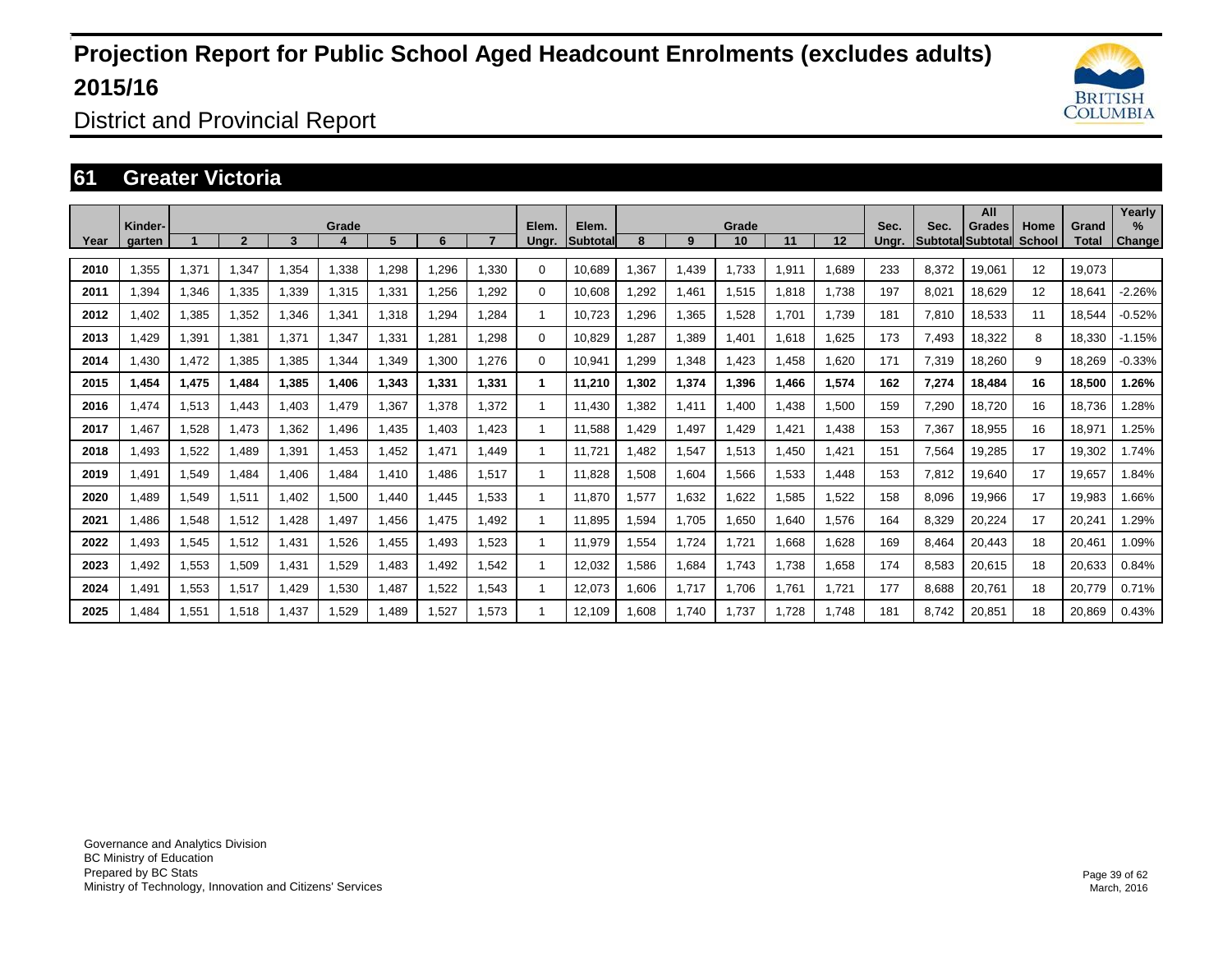

District and Provincial Report

#### **62 Sooke**

|      |                   |     |                |     |            |     |     |                |                |                          |     |     |             |       |       |               |       | All                                |                |                | Yearly      |
|------|-------------------|-----|----------------|-----|------------|-----|-----|----------------|----------------|--------------------------|-----|-----|-------------|-------|-------|---------------|-------|------------------------------------|----------------|----------------|-------------|
| Year | Kinder-<br>garten |     | $\overline{2}$ | 3   | Grade<br>4 | 5   | 6   | $\overline{7}$ | Elem.<br>Ungr. | Elem.<br><b>Subtotal</b> | 8   | 9   | Grade<br>10 | 11    | 12    | Sec.<br>Unar. | Sec.  | <b>Grades</b><br>Subtotal Subtotal | Home<br>School | Grand<br>Total | ℅<br>Change |
|      |                   |     |                |     |            |     |     |                |                |                          |     |     |             |       |       |               |       |                                    |                |                |             |
| 2010 | 688               | 610 | 618            | 600 | 619        | 637 | 655 | 662            | 0              | 5,089                    | 712 | 674 | 695         | 740   | 808   | 10            | 3,639 | 8,728                              | 3              | 8.731          |             |
| 2011 | 708               | 707 | 645            | 635 | 607        | 634 | 656 | 670            | 0              | 5,262                    | 668 | 665 | 672         | 720   | 833   | 9             | 3,567 | 8,829                              | $\overline{2}$ | 8,831          | 1.15%       |
| 2012 | 704               | 692 | 700            | 655 | 636        | 607 | 642 | 672            | 0              | 5,308                    | 683 | 625 | 685         | 687   | 916   | 8             | 3,604 | 8,912                              | 0              | 8,912          | 0.92%       |
| 2013 | 755               | 691 | 687            | 710 | 654        | 643 | 626 | 640            | 0              | 5,406                    | 667 | 646 | 643         | 665   | 903   | 20            | 3,544 | 8,950                              | 5              | 8,955          | 0.48%       |
| 2014 | 745               | 744 | 706            | 683 | 725        | 659 | 637 | 630            | 0              | 5,529                    | 637 | 641 | 666         | 630   | 1,006 | 7             | 3,587 | 9.116                              | 5              | 9.121          | 1.85%       |
| 2015 | 770               | 754 | 762            | 720 | 694        | 738 | 679 | 656            | 0              | 5,773                    | 644 | 666 | 722         | 706   | 1,006 | 4             | 3,748 | 9,521                              | 3              | 9,524          | 4.42%       |
| 2016 | 797               | 781 | 863            | 781 | 684        | 735 | 719 | 702            | 0              | 6,062                    | 669 | 644 | 745         | 686   | 1,020 | 4             | 3,768 | 9,830                              | 3              | 9,833          | 3.24%       |
| 2017 | 829               | 800 | 886            | 877 | 738        | 725 | 718 | 746            | 0              | 6.319                    | 722 | 676 | 727         | 707   | 993   | 4             | 3,829 | 10.148                             | 3              | 10.151         | 3.23%       |
| 2018 | 809               | 830 | 906            | 899 | 826        | 781 | 708 | 746            | 0              | 6,505                    | 768 | 729 | 763         | 693   | 1,018 | 4             | 3,975 | 10,480                             | 3              | 10,483         | 3.27%       |
| 2019 | 816               | 814 | 943            | 921 | 848        | 873 | 763 | 736            | 0              | 6,714                    | 768 | 774 | 819         | 722   | 997   | 4             | 4,084 | 10,798                             | 3              | 10,801         | 3.03%       |
| 2020 | 818               | 820 | 924            | 956 | 869        | 897 | 852 | 793            | 0              | 6,929                    | 760 | 777 | 873         | 777   | 1,037 | 4             | 4.228 | 11.157                             | 4              | 11.161         | 3.33%       |
| 2021 | 824               | 818 | 927            | 935 | 900        | 919 | 876 | 888            | 0              | 7.087                    | 824 | 777 | 888         | 839   | 1,131 | 4             | 4.463 | 11.550                             | 4              | 11.554         | 3.52%       |
| 2022 | 822               | 822 | 923            | 939 | 882        | 953 | 898 | 914            | 0              | 7,153                    | 920 | 841 | 890         | 857   | 1,223 | 5             | 4,736 | 11,889                             | 4              | 11,893         | 2.93%       |
| 2023 | 824               | 822 | 931            | 937 | 886        | 934 | 930 | 936            | 0              | 7,200                    | 947 | 937 | 959         | 857   | 1,252 | 5             | 4,957 | 12,157                             | 4              | 12,161         | 2.25%       |
| 2024 | 827               | 826 | 931            | 944 | 883        | 938 | 912 | 969            | 0              | 7,230                    | 967 | 960 | 1,061       | 917   | 1,248 | 5             | 5,158 | 12,388                             | 4              | 12,392         | 1.90%       |
| 2025 | 828               | 831 | 936            | 945 | 891        | 934 | 914 | 946            | 0              | 7,225                    | 996 | 976 | 1,083       | 1.004 | 1,313 | 5             | 5,377 | 12,602                             | 4              | 12.606         | 1.73%       |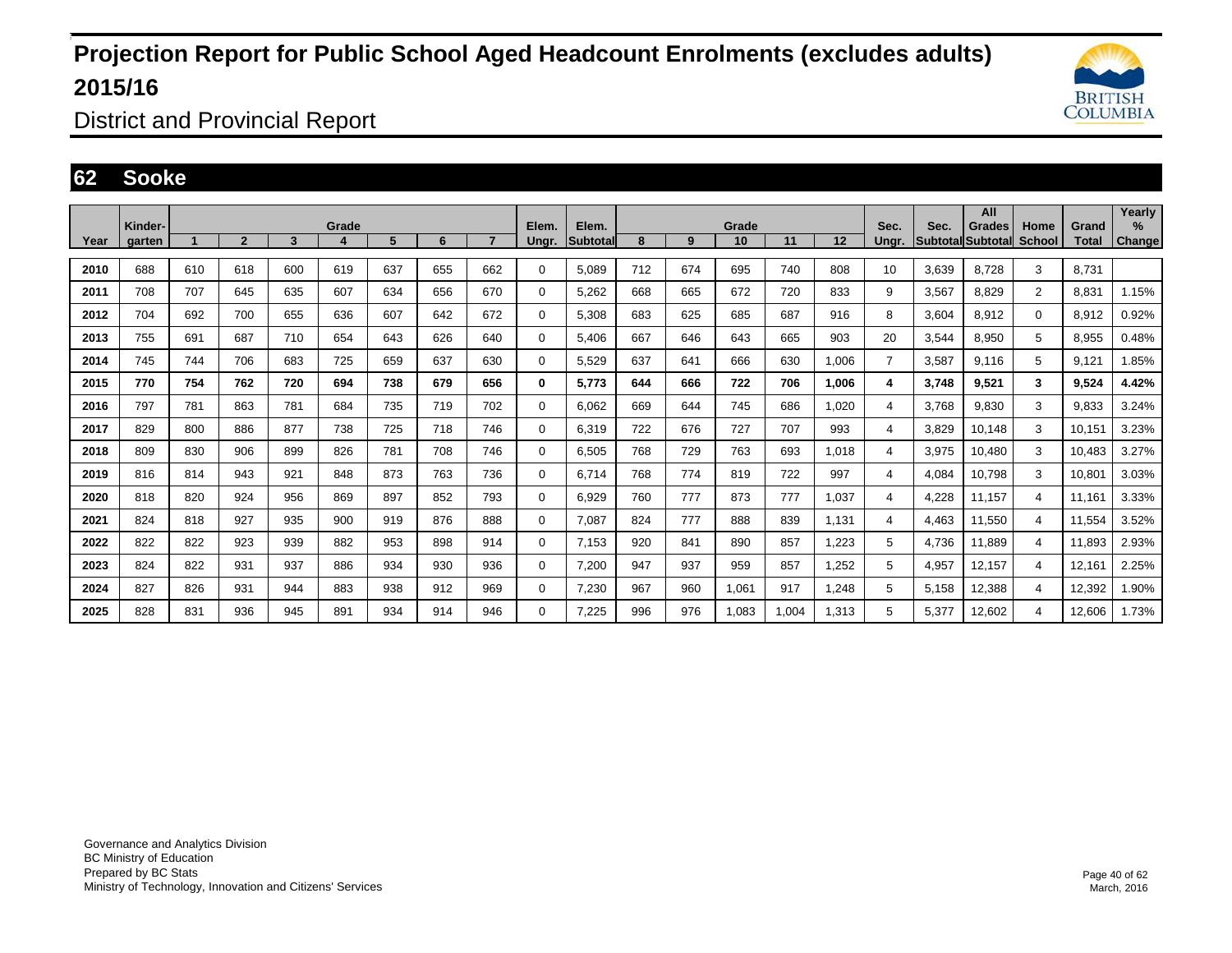

District and Provincial Report

### **63 Saanich**

|      | Kinder- |     |                |     | Grade |     |     |     | Elem.       | Elem.            |     |     | Grade |     |       | Sec.  | Sec.  | All<br>Grades             | Home           | Grand | Yearly<br>$\frac{9}{6}$ |
|------|---------|-----|----------------|-----|-------|-----|-----|-----|-------------|------------------|-----|-----|-------|-----|-------|-------|-------|---------------------------|----------------|-------|-------------------------|
| Year | garten  |     | $\overline{2}$ | 3   | 4     | 5   | 6   |     | Ungr.       | <b>Subtotall</b> | 8   | 9   | 10    | 11  | 12    | Unar. |       | <b>ISubtotallSubtotal</b> | School         | Total | Change                  |
| 2010 | 391     | 431 | 435            | 428 | 464   | 463 | 508 | 544 | $\Omega$    | 3.664            | 610 | 678 | 809   | 895 | 1.107 | 8     | 4.107 | 7.771                     |                | 7.772 |                         |
| 2011 | 403     | 401 | 438            | 445 | 444   | 460 | 500 | 526 |             | 3,618            | 557 | 640 | 753   | 885 | 1,112 | 6     | 3,953 | 7,571                     |                | 7,572 | $-2.57%$                |
| 2012 | 362     | 420 | 425            | 453 | 452   | 441 | 517 | 505 | $\Omega$    | 3,575            | 544 | 628 | 696   | 869 | 1,067 | 29    | 3,833 | 7,408                     | $\overline{2}$ | 7,410 | $-2.14%$                |
| 2013 | 410     | 384 | 440            | 428 | 469   | 460 | 480 | 535 | $\Omega$    | 3.606            | 522 | 624 | 660   | 764 | 1.121 | 53    | 3.744 | 7,350                     | 5              | 7,355 | $-0.74%$                |
| 2014 | 385     | 420 | 398            | 454 | 443   | 475 | 525 | 511 | $\Omega$    | 3,611            | 574 | 554 | 660   | 735 | 1.128 | 29    | 3,680 | 7,291                     | 4              | 7,295 | $-0.82%$                |
| 2015 | 424     | 424 | 428            | 419 | 464   | 460 | 533 | 553 | 0           | 3.705            | 528 | 636 | 587   | 709 | 994   | 40    | 3,494 | 7.199                     | $\overline{7}$ | 7.206 | $-1.22%$                |
| 2016 | 408     | 429 | 449            | 414 | 475   | 480 | 494 | 532 | $\Omega$    | 3,681            | 550 | 638 | 534   | 646 | 940   | 39    | 3,347 | 7,028                     | $\overline{7}$ | 7,035 | $-2.37%$                |
| 2017 | 428     | 412 | 453            | 432 | 469   | 491 | 516 | 494 | $\Omega$    | 3,695            | 532 | 665 | 531   | 579 | 841   | 36    | 3,184 | 6,879                     | $\overline{7}$ | 6,886 | $-2.12%$                |
| 2018 | 402     | 433 | 435            | 436 | 490   | 485 | 527 | 516 | $\Omega$    | 3.724            | 495 | 643 | 552   | 575 | 754   | 33    | 3,052 | 6,776                     | $\overline{7}$ | 6,783 | $-1.50%$                |
| 2019 | 399     | 406 | 457            | 420 | 493   | 505 | 519 | 527 | $\Omega$    | 3,726            | 516 | 598 | 536   | 595 | 742   | 31    | 3,018 | 6,744                     | $\overline{7}$ | 6,751 | $-0.47%$                |
| 2020 | 401     | 405 | 431            | 441 | 476   | 511 | 541 | 518 | $\mathbf 0$ | 3.724            | 526 | 623 | 499   | 579 | 765   | 31    | 3,023 | 6,747                     | $\overline{7}$ | 6,754 | 0.04%                   |
| 2021 | 404     | 406 | 428            | 417 | 500   | 492 | 546 | 539 | 0           | 3.732            | 518 | 636 | 517   | 540 | 747   | 31    | 2,989 | 6,721                     | $\overline{7}$ | 6,728 | $-0.38%$                |
| 2022 | 413     | 410 | 430            | 414 | 472   | 516 | 528 | 546 | $\Omega$    | 3,729            | 539 | 627 | 527   | 558 | 700   | 31    | 2,982 | 6,711                     | $\overline{7}$ | 6,718 | $-0.15%$                |
| 2023 | 422     | 418 | 433            | 415 | 469   | 489 | 554 | 527 | $\Omega$    | 3,727            | 544 | 651 | 520   | 568 | 715   | 30    | 3,028 | 6.755                     | $\overline{7}$ | 6,762 | 0.65%                   |
| 2024 | 432     | 426 | 441            | 420 | 472   | 486 | 525 | 554 | 0           | 3.756            | 527 | 658 | 540   | 561 | 730   | 30    | 3,046 | 6,802                     | $\overline{7}$ | 6,809 | 0.70%                   |
| 2025 | 444     | 437 | 450            | 427 | 477   | 489 | 522 | 525 | $\Omega$    | 3,771            | 553 | 637 | 546   | 582 | 723   | 31    | 3,072 | 6,843                     | $\overline{7}$ | 6,850 | 0.60%                   |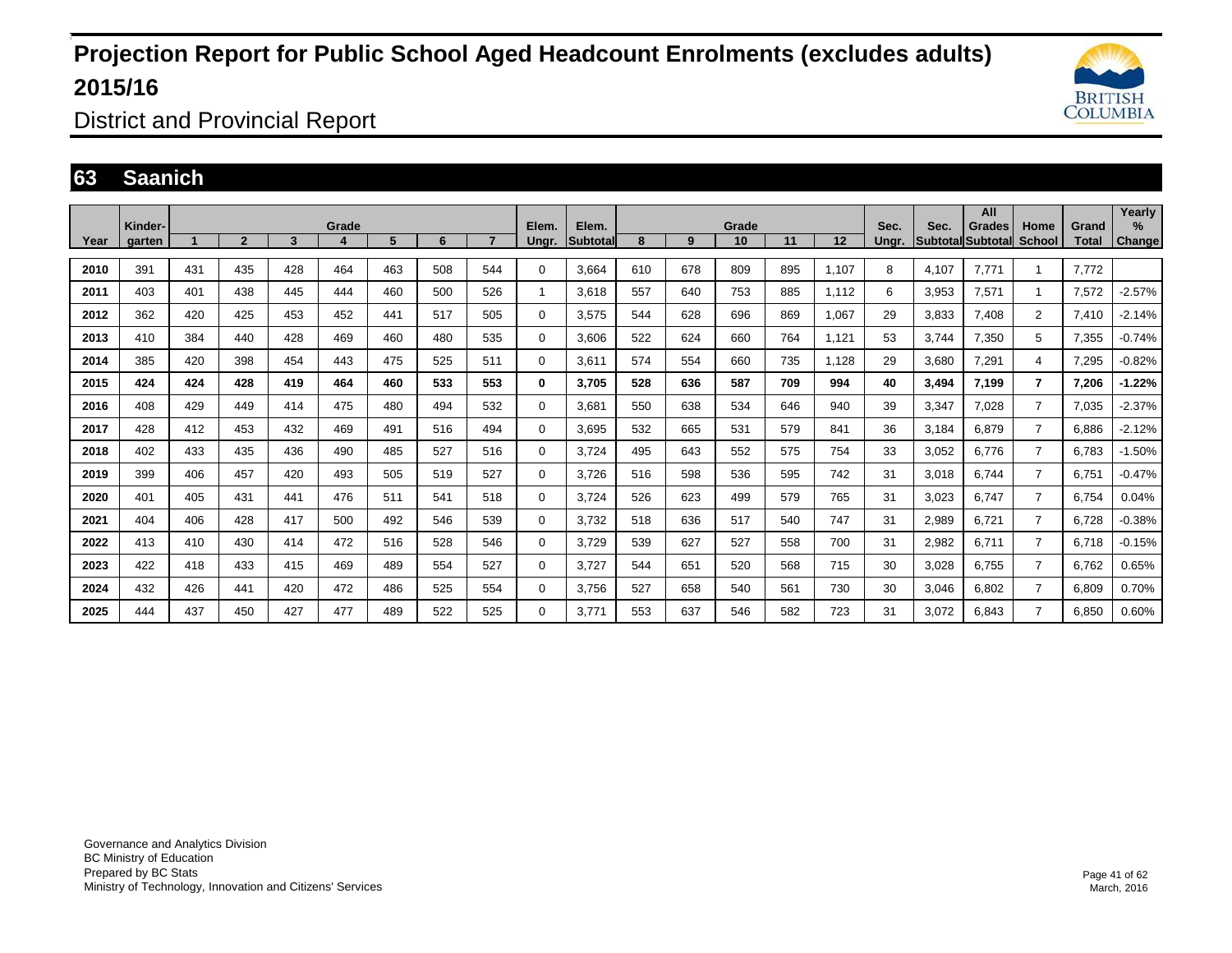

District and Provincial Report

### **64 Gulf Islands**

|      | Kinder- |     |                |     | Grade |     |     |     | Elem.       | Elem.           |     |     | Grade |     |     | Sec.            | Sec. | All<br>Grades     | Home          | Grand | Yearly<br>%   |
|------|---------|-----|----------------|-----|-------|-----|-----|-----|-------------|-----------------|-----|-----|-------|-----|-----|-----------------|------|-------------------|---------------|-------|---------------|
| Year | garten  |     | $\overline{2}$ | 3   | 4     | 5   | 6   |     | Ungr.       | <b>Subtotal</b> | 8   | 9   | 10    | 11  | 12  | Ungr.           |      | Subtotal Subtotal | <b>School</b> | Total | <b>Change</b> |
| 2010 | 81      | 82  | 96             | 107 | 102   | 105 | 100 | 119 | $\Omega$    | 792             | 142 | 116 | 144   | 119 | 143 | 16              | 680  | 1.472             | 3             | 1.475 |               |
| 2011 | 105     | 95  | 92             | 100 | 122   | 125 | 124 | 116 | 0           | 879             | 129 | 154 | 161   | 162 | 140 | 12              | 758  | 1.637             | 4             | 1,641 | 11.25%        |
| 2012 | 109     | 110 | 91             | 99  | 107   | 123 | 138 | 130 | 0           | 907             | 112 | 141 | 159   | 163 | 165 | 14              | 754  | 1,661             | 5             | 1,666 | 1.52%         |
| 2013 | 109     | 120 | 110            | 91  | 100   | 110 | 127 | 133 | 0           | 900             | 132 | 128 | 136   | 174 | 148 | 30              | 748  | 1.648             | $\mathbf 0$   | 1,648 | $-1.08%$      |
| 2014 | 114     | 115 | 122            | 105 | 99    | 91  | 114 | 129 |             | 890             | 123 | 143 | 127   | 141 | 171 | 22              | 727  | 1,617             | $\Omega$      | 1,617 | $-1.88%$      |
| 2015 | 134     | 125 | 129            | 127 | 120   | 107 | 106 | 117 | 0           | 965             | 128 | 135 | 147   | 129 | 159 | 10 <sup>1</sup> | 708  | 1,673             | 3             | 1,676 | 3.65%         |
| 2016 | 126     | 134 | 118            | 132 | 130   | 110 | 114 | 124 | $\mathbf 0$ | 988             | 125 | 120 | 138   | 132 | 158 | 10 <sup>1</sup> | 683  | 1,671             | 3             | 1,674 | $-0.12%$      |
| 2017 | 117     | 125 | 125            | 121 | 135   | 119 | 117 | 133 | $\mathbf 0$ | 992             | 133 | 117 | 121   | 122 | 158 | 10              | 661  | 1,653             | 3             | 1,656 | $-1.08%$      |
| 2018 | 133     | 116 | 117            | 127 | 124   | 123 | 126 | 136 | 0           | 1,002           | 142 | 124 | 118   | 107 | 148 | 9               | 648  | 1,650             | 3             | 1,653 | $-0.18%$      |
| 2019 | 134     | 131 | 109            | 119 | 130   | 113 | 130 | 146 | $\mathbf 0$ | 1.012           | 146 | 132 | 125   | 105 | 130 | 9               | 647  | 1,659             | 3             | 1,662 | 0.54%         |
| 2020 | 135     | 133 | 124            | 112 | 123   | 119 | 120 | 152 | 0           | 1,018           | 156 | 135 | 134   | 110 | 125 | 8               | 668  | 1,686             | 3             | 1,689 | 1.62%         |
| 2021 | 136     | 134 | 126            | 127 | 115   | 114 | 127 | 141 | 0           | 1,020           | 162 | 146 | 137   | 118 | 132 | 8               | 703  | 1,723             | 3             | 1,726 | 2.19%         |
| 2022 | 139     | 135 | 126            | 128 | 130   | 106 | 121 | 148 | 0           | 1,033           | 151 | 151 | 146   | 121 | 140 | 9               | 718  | 1.751             | 3             | 1,754 | 1.62%         |
| 2023 | 142     | 137 | 126            | 128 | 131   | 119 | 113 | 140 | $\mathbf 0$ | 1,036           | 158 | 140 | 152   | 129 | 144 | 9               | 732  | 1.768             | 3             | 1,771 | 0.97%         |
| 2024 | 145     | 140 | 128            | 128 | 130   | 119 | 126 | 131 | 0           | 1.047           | 150 | 147 | 141   | 134 | 154 | 9               | 735  | 1.782             | 3             | 1,785 | 0.79%         |
| 2025 | 149     | 143 | 130            | 130 | 131   | 119 | 126 | 146 | 0           | 1.074           | 140 | 140 | 148   | 125 | 160 | 10              | 723  | 1,797             | 3             | 1,800 | 0.84%         |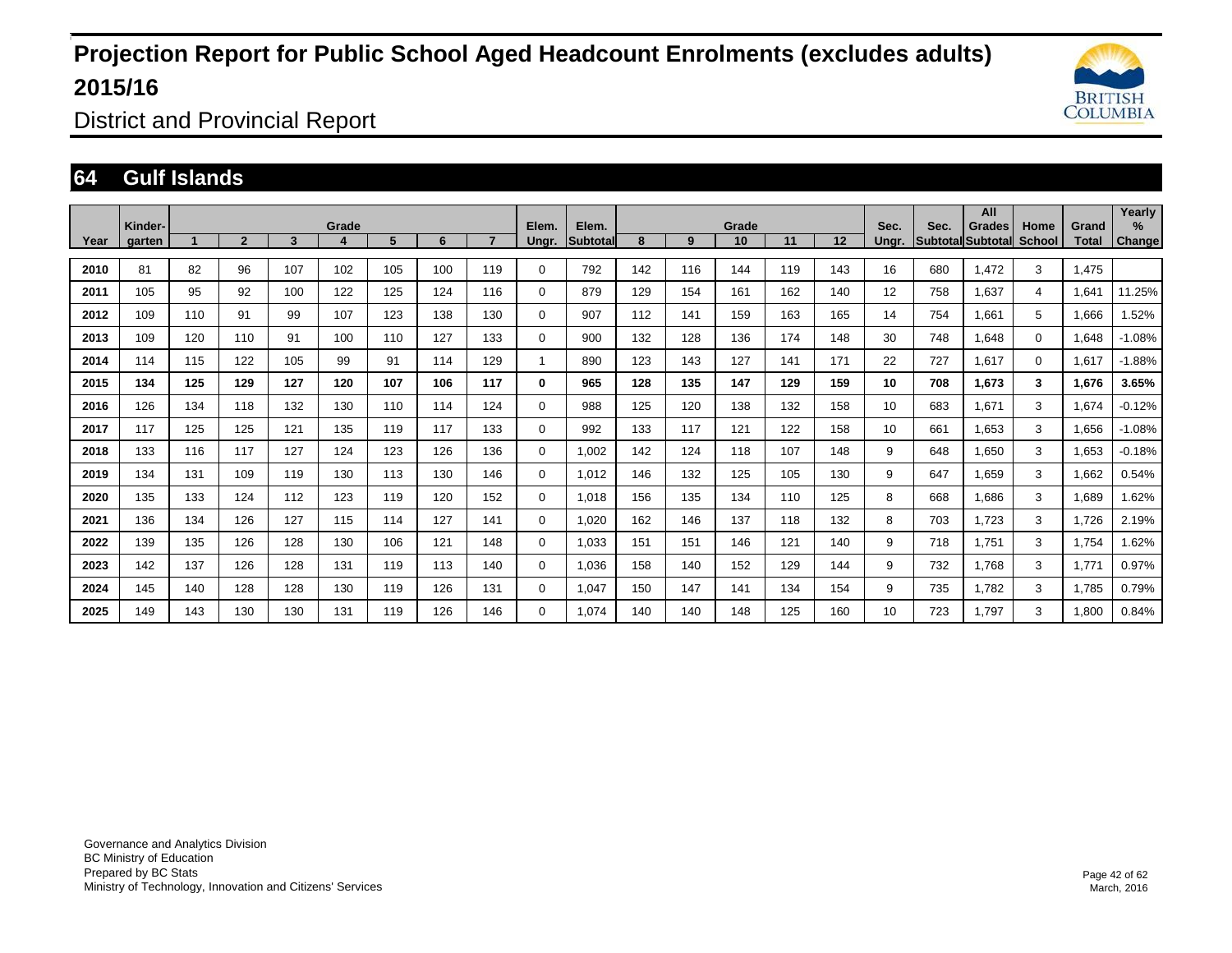

District and Provincial Report

### **67 Okanagan Skaha**

|      | Kinder- |     |              |     | Grade |     |     |     | Elem.       | Elem.    |     |     | Grade |     |     | Sec.           | Sec.  | All<br>Grades            | Home           | Grand        | Yearly<br>$\%$ |
|------|---------|-----|--------------|-----|-------|-----|-----|-----|-------------|----------|-----|-----|-------|-----|-----|----------------|-------|--------------------------|----------------|--------------|----------------|
| Year | garten  |     | $\mathbf{2}$ | 3   |       | 5   | 6   |     | Unar.       | Subtotal | 8   | 9   | 10    | 11  | 12  | Unar.          |       | <b>SubtotallSubtotal</b> | <b>School</b>  | <b>Total</b> | Change         |
| 2010 | 352     | 332 | 368          | 376 | 406   | 433 | 459 | 469 |             | 3.196    | 502 | 574 | 636   | 647 | 635 | 27             | 3,021 | 6.217                    | $\mathbf 0$    | 6,217        |                |
| 2011 | 379     | 369 | 341          | 387 | 385   | 419 | 471 | 467 | $\Omega$    | 3,218    | 475 | 565 | 623   | 658 | 592 | 5              | 2,918 | 6,136                    | $\Omega$       | 6,136        | $-1.30%$       |
| 2012 | 362     | 372 | 379          | 340 | 389   | 398 | 430 | 462 | $\Omega$    | 3,132    | 483 | 524 | 561   | 630 | 617 | $\overline{2}$ | 2,817 | 5,949                    | $\mathbf 0$    | 5,949        | $-3.05%$       |
| 2013 | 351     | 361 | 378          | 372 | 345   | 404 | 421 | 442 | $\Omega$    | 3.074    | 486 | 545 | 529   | 563 | 573 | $\overline{2}$ | 2,698 | 5.772                    | $\Omega$       | 5,772        | $-2.98%$       |
| 2014 | 381     | 353 | 360          | 375 | 377   | 349 | 415 | 434 | $\Omega$    | 3,044    | 463 | 540 | 550   | 540 | 539 | $\Omega$       | 2,632 | 5,676                    | $\overline{7}$ | 5,683        | $-1.54%$       |
| 2015 | 356     | 398 | 365          | 383 | 383   | 388 | 356 | 439 | $\bf{0}$    | 3,068    | 440 | 512 | 551   | 546 | 538 | 0              | 2,587 | 5,655                    | $\overline{2}$ | 5,657        | $-0.46%$       |
| 2016 | 332     | 388 | 388          | 386 | 406   | 378 | 355 | 442 | $\Omega$    | 3,075    | 446 | 492 | 533   | 565 | 537 | $\Omega$       | 2,573 | 5,648                    | $\overline{2}$ | 5,650        | $-0.12%$       |
| 2017 | 311     | 361 | 376          | 409 | 409   | 399 | 346 | 441 | $\mathbf 0$ | 3,052    | 450 | 498 | 509   | 539 | 541 | $\mathbf 0$    | 2,537 | 5,589                    | $\overline{2}$ | 5,591        | $-1.04%$       |
| 2018 | 318     | 340 | 350          | 397 | 432   | 402 | 365 | 430 | $\mathbf 0$ | 3.034    | 449 | 503 | 516   | 515 | 520 | $\mathbf 0$    | 2,503 | 5,537                    | $\overline{2}$ | 5,539        | $-0.93%$       |
| 2019 | 333     | 347 | 330          | 371 | 420   | 425 | 367 | 453 | $\mathbf 0$ | 3,046    | 439 | 502 | 520   | 521 | 498 | $\mathbf 0$    | 2,480 | 5,526                    | $\overline{2}$ | 5,528        | $-0.20%$       |
| 2020 | 359     | 363 | 337          | 350 | 393   | 413 | 387 | 455 | $\mathbf 0$ | 3,057    | 461 | 490 | 521   | 526 | 500 | $\mathbf{0}$   | 2.498 | 5,555                    | $\overline{2}$ | 5,557        | 0.52%          |
| 2021 | 364     | 391 | 353          | 358 | 372   | 387 | 376 | 479 | $\mathbf 0$ | 3.080    | 464 | 515 | 507   | 526 | 505 | $\mathbf 0$    | 2,517 | 5,597                    | $\overline{2}$ | 5,599        | 0.76%          |
| 2022 | 369     | 396 | 379          | 375 | 380   | 368 | 354 | 467 | $\mathbf 0$ | 3.088    | 488 | 518 | 532   | 513 | 505 | $\mathbf 0$    | 2,556 | 5.644                    | $\overline{2}$ | 5,646        | 0.84%          |
| 2023 | 374     | 401 | 385          | 401 | 397   | 375 | 337 | 440 | $\mathbf 0$ | 3.110    | 476 | 544 | 535   | 536 | 495 | $\mathbf 0$    | 2,586 | 5,696                    | $\overline{2}$ | 5,698        | 0.92%          |
| 2024 | 381     | 407 | 390          | 407 | 425   | 391 | 343 | 419 | $\mathbf 0$ | 3.163    | 450 | 532 | 563   | 541 | 513 | 0              | 2,599 | 5,762                    | $\overline{2}$ | 5,764        | 1.16%          |
| 2025 | 389     | 414 | 395          | 413 | 431   | 418 | 358 | 427 | $\Omega$    | 3,245    | 429 | 503 | 551   | 568 | 520 | 0              | 2,571 | 5,816                    | $\overline{2}$ | 5,818        | 0.94%          |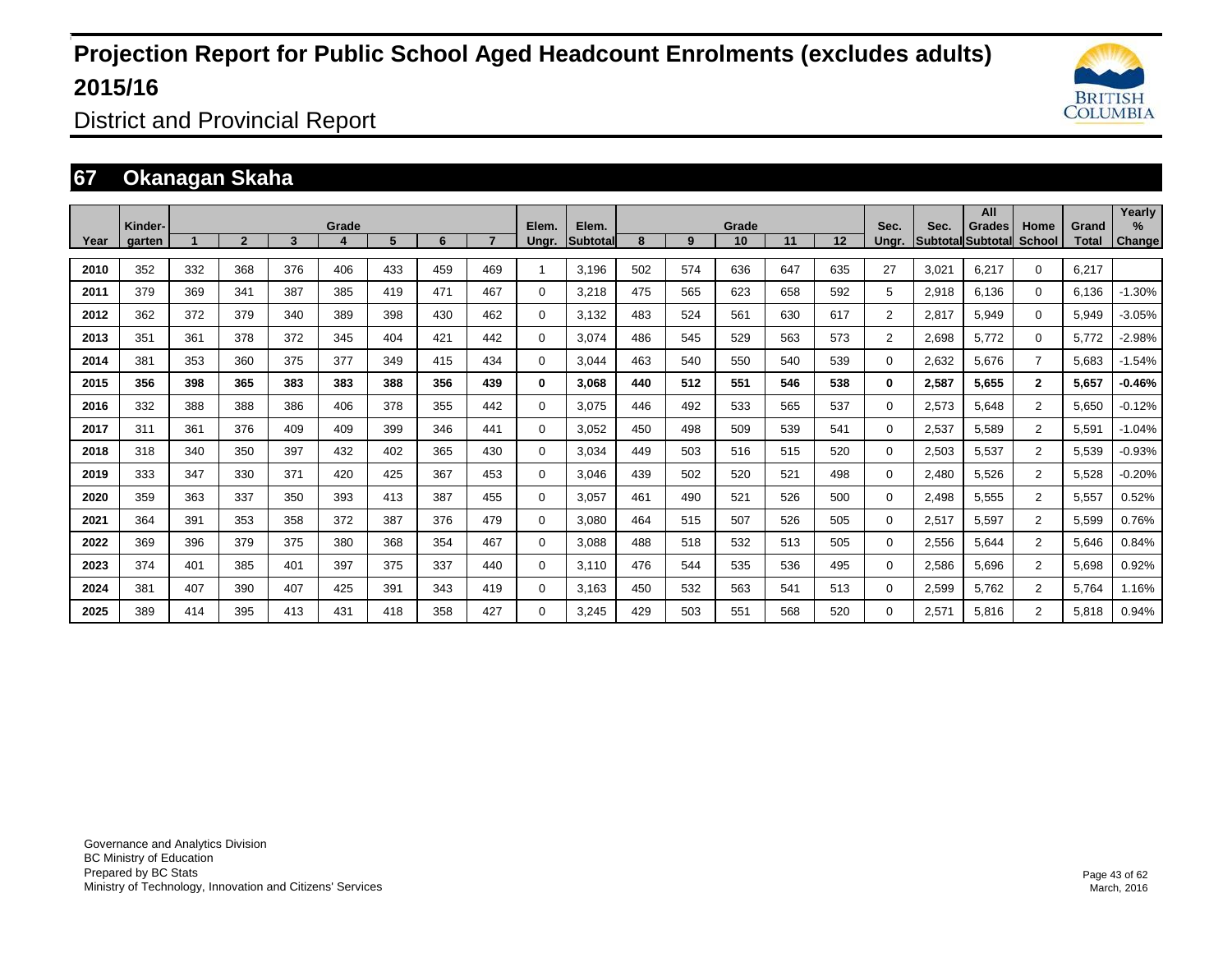

District and Provincial Report

### **68 Nanaimo-Ladysmith**

| Year | Kinder-<br>garten |       | $\overline{2}$ | 3     | Grade<br>4 | 5     | 6     |       | Elem.<br>Ungr. | Elem.<br><b>Subtotal</b> | 8     | 9     | Grade<br>10 | 11    | 12    | Sec.<br>Unar. | Sec.  | All<br>Grades<br>Subtotal Subtotal | Home<br><b>School</b> | Grand<br>Total | Yearly<br>%<br>Change |
|------|-------------------|-------|----------------|-------|------------|-------|-------|-------|----------------|--------------------------|-------|-------|-------------|-------|-------|---------------|-------|------------------------------------|-----------------------|----------------|-----------------------|
|      |                   |       |                |       |            |       |       |       |                |                          |       |       |             |       |       |               |       |                                    |                       |                |                       |
| 2010 | 909               | 902   | 935            | 923   | 983        | 913   | 1,038 | 1.056 | $\Omega$       | 7,659                    | 1,117 | 1,215 | 1,206       | ,285  | 1,378 | 0             | 6,201 | 13,860                             | $\overline{7}$        | 13.867         |                       |
| 2011 | 925               | 926   | 931            | 941   | 925        | 995   | 923   | 1.056 | $\Omega$       | 7.622                    | 1.083 | 1.118 | 1,239       | ,295  | 1,359 | 6             | 6.100 | 13.722                             | 4                     | 13.726         | $-1.02%$              |
| 2012 | 1,036             | 933   | 915            | 924   | 920        | 907   | 985   | 912   | $\Omega$       | 7,532                    | 1.046 | 1,081 | 1,136       | .315  | 1,303 | $\Omega$      | 5,881 | 13,413                             | 6                     | 13,419         | $-2.24%$              |
| 2013 | 996               | 1,056 | 927            | 941   | 916        | 944   | 907   | 998   | 0              | 7,685                    | 951   | 1,062 | 1,093       | .224  | 1,334 | 3             | 5,667 | 13,352                             | $\overline{2}$        | 13,354         | $-0.48%$              |
| 2014 | 1,030             | 1,002 | 1,040          | 943   | 933        | 921   | 949   | 910   | $\Omega$       | 7,728                    | 994   | 941   | 1,064       | 800,1 | 1,385 | $\Omega$      | 5,482 | 13,210                             | 9                     | 13,219         | $-1.01%$              |
| 2015 | 987               | 1,061 | 1.016          | 1.077 | 945        | 970   | 959   | 952   | 0              | 7.967                    | 938   | 1,041 | 961         | 1.084 | 1,245 | 0             | 5,269 | 13,236                             | 8                     | 13,244         | 0.19%                 |
| 2016 | 966               | 1,065 | 1,053          | 1,157 | 967        | 989   | 981   | 931   | $\Omega$       | 8,109                    | 933   | 1,116 | 921         | 1,048 | 1,254 | $\Omega$      | 5,272 | 13,381                             | 8                     | 13,389         | 1.09%                 |
| 2017 | 995               | 1,037 | 1,051          | 1.194 | 1,035      | 1,010 | 998   | 953   | 0              | 8.273                    | 915   | 1,109 | 976         | 988   | 1,188 | $\Omega$      | 5.176 | 13,449                             | 8                     | 13,457         | 0.51%                 |
| 2018 | 985               | 1,071 | 1,026          | 1,194 | 1,071      | 1,082 | 1,022 | 972   | $\Omega$       | 8,423                    | 937   | 1,090 | 973         | 1,045 | 1,125 | $\Omega$      | 5,170 | 13,593                             | 8                     | 13,601         | 1.07%                 |
| 2019 | 1,025             | 1,061 | 1.060          | 1.167 | 1.070      | 1.117 | 1,093 | 993   | $\mathbf 0$    | 8,586                    | 954   | 1,116 | 958         | 1,044 | 1,177 | 0             | 5,249 | 13,835                             | 8                     | 13,843         | 1.78%                 |
| 2020 | 1,045             | 1,104 | 1,051          | 1,205 | 1,047      | 1.116 | 1,127 | 1.059 | 0              | 8,754                    | 976   | 1,138 | 980         | 1,029 | 1,183 | $\Omega$      | 5,306 | 14,060                             | 9                     | 14,069         | 1.63%                 |
| 2021 | 1,067             | 1,128 | 1,093          | 1,196 | 1,082      | 1,095 | 1,126 | 1,093 | $\Omega$       | 8,880                    | 1,040 | 1,161 | 998         | 1,052 | 1,167 | $\Omega$      | 5,418 | 14,298                             | 9                     | 14,307         | 1.69%                 |
| 2022 | 1.088             | 1,149 | 1,116          | 1,244 | 1,074      | 1,130 | 1.105 | 1.094 | $\Omega$       | 9,000                    | 1,073 | 1,235 | 1,018       | 1,070 | 1,188 | $\Omega$      | 5,584 | 14,584                             | 9                     | 14,593         | 2.00%                 |
| 2023 | 1,106             | 1,173 | 1,137          | 1,269 | 1,115      | 1,122 | 1,140 | 1.074 | $\Omega$       | 9,136                    | 1,074 | 1,276 | 1,082       | 1,092 | 1,208 | 0             | 5,732 | 14,868                             | 9                     | 14,877         | 1.95%                 |
| 2024 | 1.125             | 1,192 | 1.160          | 1,295 | 1.138      | 1.163 | 1.132 | 1.108 | 0              | 9,313                    | 1,055 | 1.278 | 1,117       | 1.158 | 1,234 | 0             | 5.842 | 15,155                             | 9                     | 15.164         | 1.93%                 |
| 2025 | 1.140             | 1,211 | 1,179          | 1,319 | 1.160      | 1.189 | 1.175 | 1.101 | $\Omega$       | 9,474                    | 1,087 | 1,256 | 1,121       | 1.195 | 1,301 | 0             | 5,960 | 15,434                             | 9                     | 15,443         | 1.84%                 |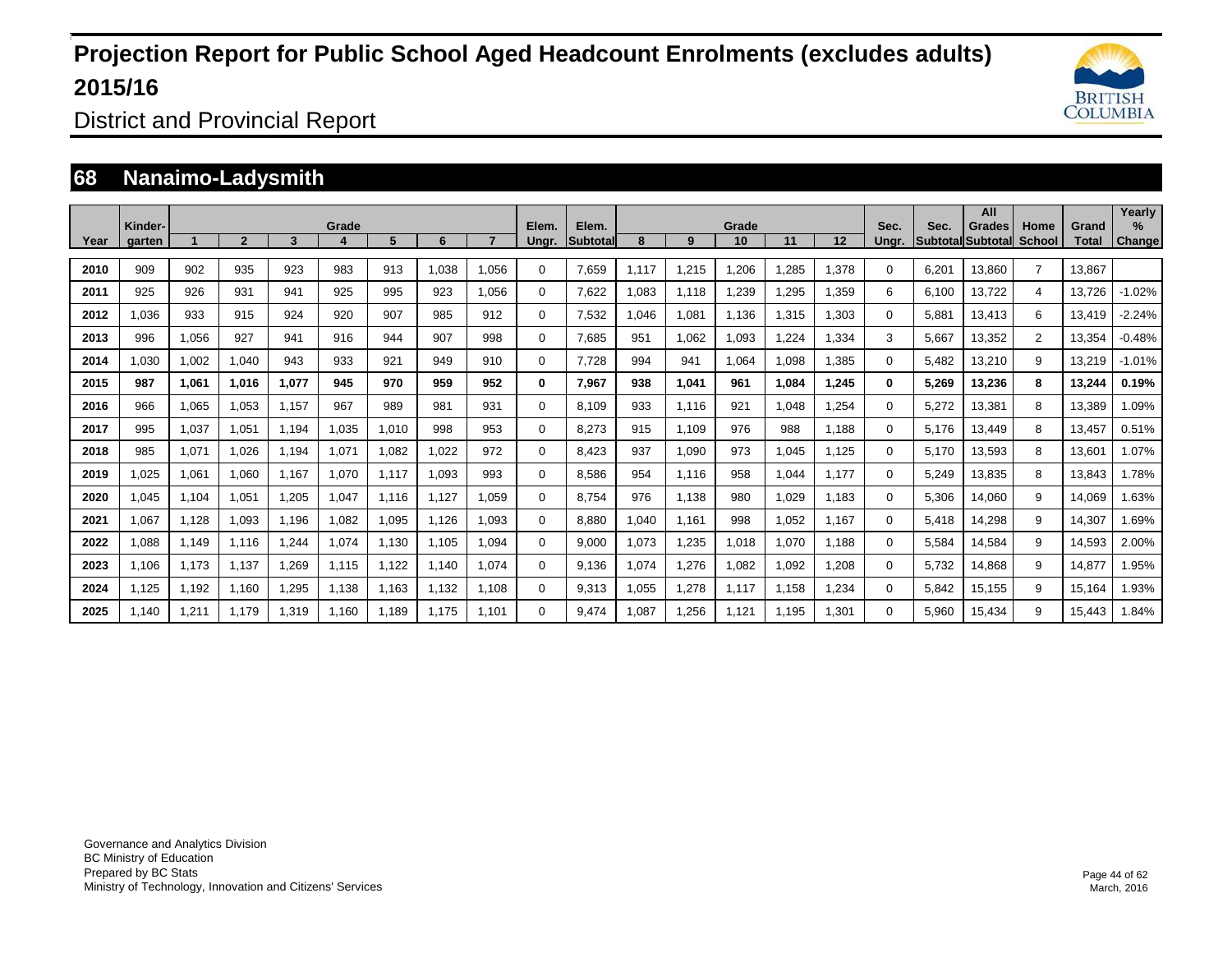

District and Provincial Report

### **69 Qualicum**

|      | Kinder- |     |              |     | Grade |     |     |     | Elem.       | Elem.           |     |     | Grade |     |                   | Sec.           | Sec.  | All<br>Grades            | Home           | Grand        | Yearly<br>$\%$ |
|------|---------|-----|--------------|-----|-------|-----|-----|-----|-------------|-----------------|-----|-----|-------|-----|-------------------|----------------|-------|--------------------------|----------------|--------------|----------------|
| Year | garten  |     | $\mathbf{2}$ | 3   |       | 5   | 6   | 7   | Ungr.       | <b>Subtotal</b> | 8   | 9   | 10    | 11  | $12 \overline{ }$ | Ungr.          |       | <b>SubtotallSubtotal</b> | School         | <b>Total</b> | Change         |
| 2010 | 294     | 247 | 304          | 243 | 299   | 298 | 318 | 358 |             | 2.362           | 365 | 357 | 403   | 388 | 430               | 5              | 1,948 | 4,310                    | 9              | 4,319        |                |
| 2011 | 265     | 283 | 257          | 304 | 246   | 300 | 313 | 323 | 2           | 2.293           | 364 | 370 | 363   | 377 | 394               | 10             | 1,878 | 4,171                    | $\overline{7}$ | 4,178        | $-3.26%$       |
| 2012 | 287     | 271 | 292          | 260 | 301   | 255 | 295 | 309 | $\Omega$    | 2,270           | 328 | 360 | 379   | 350 | 379               | 3              | 1,799 | 4,069                    | 4              | 4,073        | $-2.51%$       |
| 2013 | 294     | 292 | 284          | 296 | 272   | 319 | 265 | 292 | $\mathbf 0$ | 2,314           | 313 | 335 | 363   | 372 | 368               | 5              | 1.756 | 4,070                    | 6              | 4,076        | 0.07%          |
| 2014 | 254     | 286 | 278          | 282 | 298   | 261 | 321 | 267 | $\mathbf 0$ | 2.247           | 293 | 317 | 332   | 360 | 396               | 15             | 1.713 | 3,960                    | 6              | 3,966        | $-2.70%$       |
| 2015 | 263     | 276 | 295          | 290 | 280   | 306 | 269 | 330 | 0           | 2,309           | 284 | 302 | 327   | 347 | 467               | $\mathbf{2}$   | 1,729 | 4,038                    | 9              | 4,047        | 2.04%          |
| 2016 | 290     | 300 | 291          | 289 | 276   | 321 | 276 | 319 | $\mathbf 0$ | 2,362           | 302 | 293 | 339   | 341 | 449               | $\overline{2}$ | 1,726 | 4,088                    | 9              | 4,097        | 1.24%          |
| 2017 | 289     | 328 | 315          | 284 | 274   | 316 | 288 | 327 | $\mathbf 0$ | 2,421           | 293 | 311 | 328   | 347 | 429               | $\overline{2}$ | 1,710 | 4,131                    | 9              | 4,140        | 1.05%          |
| 2018 | 268     | 328 | 344          | 306 | 270   | 314 | 285 | 342 | $\mathbf 0$ | 2,457           | 300 | 302 | 347   | 336 | 435               | $\overline{2}$ | 1,722 | 4,179                    | 9              | 4,188        | 1.16%          |
| 2019 | 265     | 305 | 343          | 333 | 290   | 310 | 283 | 337 | 0           | 2.466           | 313 | 308 | 338   | 355 | 424               | $\overline{2}$ | 1.740 | 4,206                    | 10             | 4,216        | 0.67%          |
| 2020 | 275     | 302 | 320          | 333 | 315   | 332 | 279 | 336 | 0           | 2,492           | 310 | 322 | 345   | 347 | 444               | $\overline{2}$ | 1,770 | 4,262                    | 10             | 4,272        | 1.33%          |
| 2021 | 281     | 316 | 320          | 313 | 316   | 362 | 300 | 332 | $\mathbf 0$ | 2,540           | 310 | 320 | 361   | 355 | 439               | $\overline{2}$ | 1.787 | 4,327                    | 10             | 4,337        | 1.52%          |
| 2022 | 290     | 321 | 333          | 312 | 298   | 363 | 325 | 355 | $\mathbf 0$ | 2,597           | 306 | 320 | 359   | 370 | 446               | $\overline{2}$ | 1,803 | 4,400                    | 10             | 4,410        | 1.68%          |
| 2023 | 296     | 329 | 337          | 324 | 296   | 341 | 325 | 383 | $\Omega$    | 2,631           | 325 | 316 | 358   | 367 | 462               | $\overline{2}$ | 1,830 | 4,461                    | 10             | 4,471        | 1.38%          |
| 2024 | 302     | 337 | 345          | 329 | 308   | 339 | 306 | 384 | $\mathbf 0$ | 2,650           | 350 | 334 | 353   | 366 | 460               | $\overline{2}$ | 1,865 | 4,515                    | 10             | 4,525        | 1.21%          |
| 2025 | 307     | 342 | 352          | 336 | 312   | 353 | 305 | 361 | $\mathbf 0$ | 2.668           | 351 | 359 | 373   | 362 | 459               | $\overline{2}$ | 1.906 | 4,574                    | 10             | 4,584        | 1.30%          |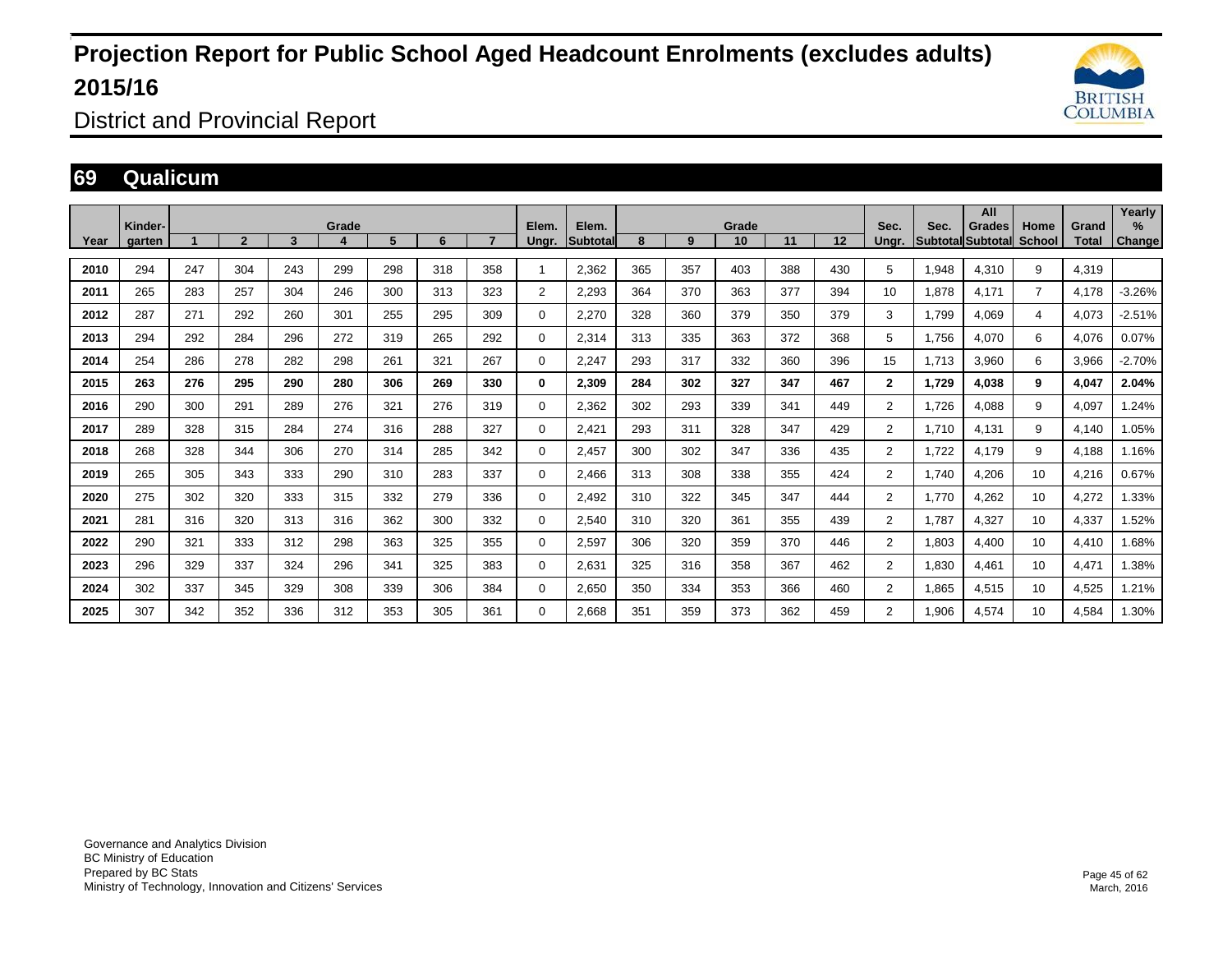

District and Provincial Report

### **70 Alberni**

|      | Kinder- |     |                |     | Grade |     |     |                | Elem.          | Elem.    |     |     | Grade |     |     | Sec.  | Sec.     | All<br>Grades | Home        | Grand | Yearly<br>% |
|------|---------|-----|----------------|-----|-------|-----|-----|----------------|----------------|----------|-----|-----|-------|-----|-----|-------|----------|---------------|-------------|-------|-------------|
| Year | garten  |     | $\overline{2}$ | 3   |       | 5   | 6   | $\overline{7}$ | Ungr.          | Subtotal | 8   | 9   | 10    | 11  | 12  | Ungr. | Subtotal | Subtotal      | School      | Total | Change      |
| 2010 | 265     | 252 | 235            | 286 | 259   | 263 | 293 | 275            | 0              | 2.128    | 352 | 366 | 441   | 403 | 336 | 11    | 1,909    | 4,037         | $\mathbf 0$ | 4,037 |             |
| 2011 | 268     | 272 | 254            | 239 | 287   | 262 | 252 | 295            | $\Omega$       | 2,129    | 265 | 368 | 366   | 423 | 351 | 33    | 1,806    | 3,935         | $\mathbf 0$ | 3,935 | $-2.53%$    |
| 2012 | 259     | 263 | 260            | 248 | 240   | 281 | 260 | 265            | $\mathbf 0$    | 2.076    | 290 | 283 | 370   | 367 | 358 | 20    | 1.688    | 3.764         | $\mathbf 0$ | 3.764 | $-4.35%$    |
| 2013 | 253     | 263 | 260            | 261 | 246   | 232 | 283 | 276            | 0              | 2,074    | 260 | 307 | 282   | 343 | 375 | 14    | 1,581    | 3,655         |             | 3,656 | $-2.87%$    |
| 2014 | 271     | 252 | 258            | 254 | 257   | 248 | 236 | 259            | $\Omega$       | 2,035    | 272 | 273 | 306   | 258 | 340 | 105   | 1,554    | 3,589         | 3           | 3,592 | $-1.75%$    |
| 2015 | 271     | 283 | 269            | 262 | 272   | 265 | 251 | 250            | 1              | 2,124    | 293 | 293 | 278   | 310 | 334 | 52    | 1,560    | 3,684         | 3           | 3,687 | 2.64%       |
| 2016 | 275     | 264 | 299            | 230 | 285   | 274 | 275 | 253            | -1             | 2,156    | 280 | 290 | 280   | 307 | 320 | 50    | 1,527    | 3,683         | 3           | 3,686 | $-0.03%$    |
| 2017 | 279     | 267 | 278            | 256 | 250   | 287 | 285 | 278            | $\overline{1}$ | 2,181    | 284 | 278 | 276   | 305 | 309 | 48    | 1,500    | 3,681         | 3           | 3,684 | $-0.05%$    |
| 2018 | 287     | 272 | 282            | 239 | 279   | 252 | 298 | 288            | $\mathbf{1}$   | 2,198    | 312 | 281 | 264   | 300 | 305 | 47    | 1,509    | 3,707         | 3           | 3,710 | 0.71%       |
| 2019 | 275     | 279 | 287            | 242 | 259   | 280 | 262 | 301            | -1             | 2,186    | 323 | 310 | 267   | 289 | 302 | 47    | 1,538    | 3,724         | 3           | 3,727 | 0.46%       |
| 2020 | 267     | 267 | 294            | 246 | 263   | 261 | 291 | 264            |                | 2,154    | 338 | 321 | 294   | 292 | 291 | 47    | 1,583    | 3,737         | 3           | 3,740 | 0.35%       |
| 2021 | 268     | 259 | 281            | 252 | 267   | 264 | 271 | 293            |                | 2,156    | 297 | 336 | 304   | 320 | 293 | 47    | 1,597    | 3,753         | 3           | 3,756 | 0.43%       |
| 2022 | 270     | 261 | 273            | 241 | 274   | 269 | 274 | 273            |                | 2.136    | 329 | 295 | 319   | 332 | 319 | 48    | 1,642    | 3,778         | 3           | 3,781 | 0.67%       |
| 2023 | 273     | 263 | 274            | 234 | 262   | 275 | 279 | 276            |                | 2,137    | 308 | 327 | 282   | 347 | 332 | 51    | 1,647    | 3.784         | 3           | 3,787 | 0.16%       |
| 2024 | 273     | 265 | 276            | 235 | 254   | 263 | 286 | 281            |                | 2,134    | 311 | 306 | 311   | 309 | 347 | 52    | 1,636    | 3,770         | 3           | 3,773 | $-0.37%$    |
| 2025 | 276     | 265 | 279            | 236 | 255   | 255 | 273 | 289            |                | 2,129    | 317 | 309 | 292   | 339 | 316 | 52    | 1,625    | 3,754         | 3           | 3,757 | $-0.42%$    |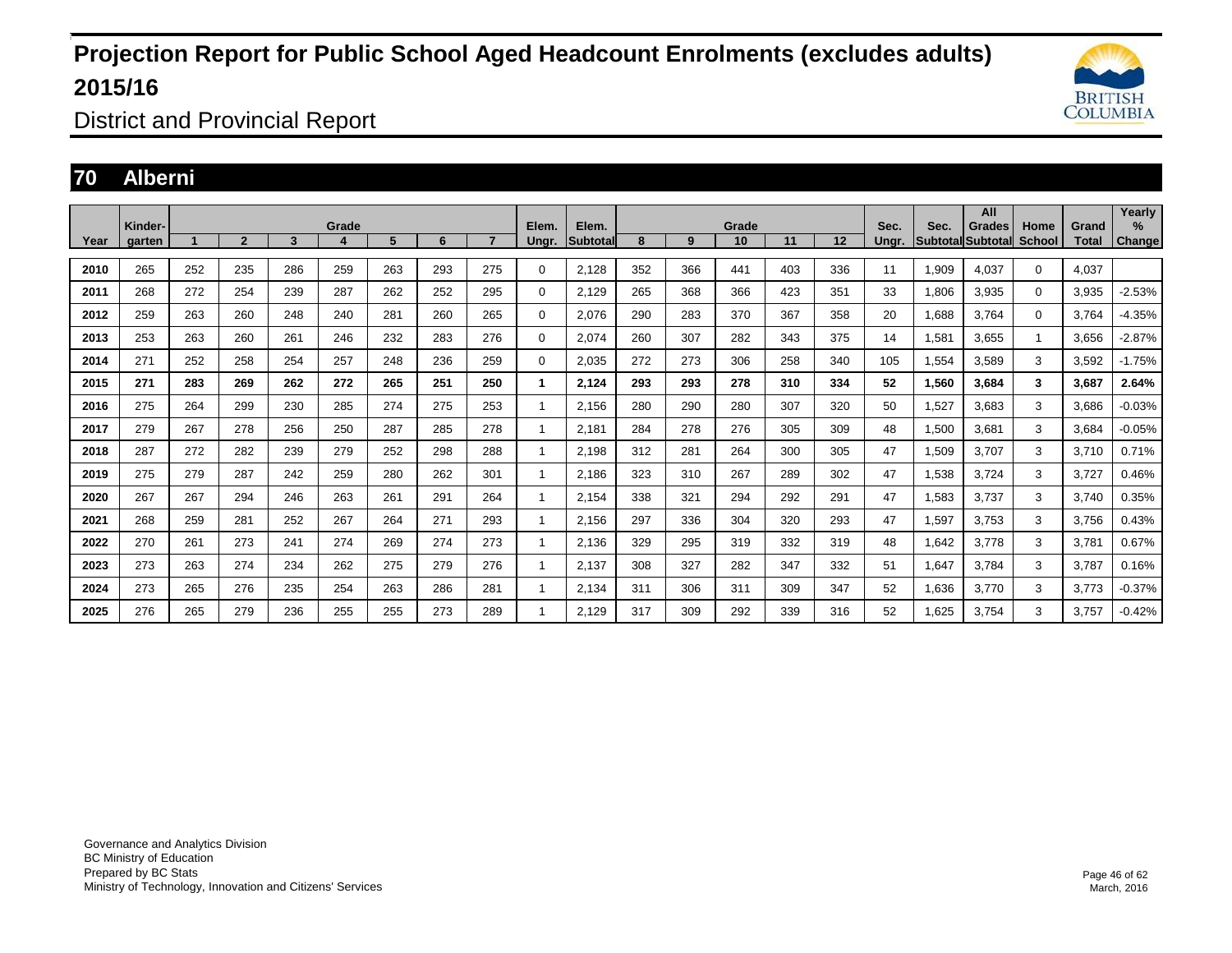

District and Provincial Report

### **71 Comox Valley**

|      | Kinder- |     |              |     | Grade |     |     |     | Elem.       | Elem.    |     |     | Grade |     |     | Sec.  | Sec.  | All<br>Grades     | Home           | Grand | Yearly<br>$\frac{9}{6}$ |
|------|---------|-----|--------------|-----|-------|-----|-----|-----|-------------|----------|-----|-----|-------|-----|-----|-------|-------|-------------------|----------------|-------|-------------------------|
| Year | garten  |     | $\mathbf{2}$ | 3   |       | 5   | 6   |     | Ungr.       | Subtotal | 8   | 9   | 10    | 11  | 12  | Unar. |       | Subtotal Subtotal | School         | Total | <b>Change</b>           |
| 2010 | 517     | 553 | 511          | 537 | 559   | 547 | 618 | 611 | $\Omega$    | 4.453    | 631 | 759 | 749   | 906 | 923 | 0     | 3,968 | 8.421             | $\overline{7}$ | 8.428 |                         |
| 2011 | 513     | 513 | 551          | 523 | 549   | 561 | 573 | 620 | $\Omega$    | 4.403    | 644 | 659 | 848   | 752 | 897 | 0     | 3,800 | 8,203             | $\overline{4}$ | 8,207 | $-2.62%$                |
| 2012 | 557     | 497 | 536          | 547 | 521   | 551 | 573 | 573 | $\Omega$    | 4,355    | 633 | 658 | 736   | 850 | 896 | 0     | 3,773 | 8,128             | 3              | 8,131 | $-0.93%$                |
| 2013 | 531     | 550 | 505          | 540 | 556   | 505 | 549 | 570 | 0           | 4,306    | 578 | 630 | 700   | 726 | 981 | 3     | 3,618 | 7,924             | 1              | 7,925 | $-2.53%$                |
| 2014 | 497     | 552 | 569          | 510 | 534   | 542 | 518 | 548 | $\Omega$    | 4,270    | 599 | 576 | 697   | 733 | 837 | 0     | 3,442 | 7,712             | 6              | 7,718 | $-2.61%$                |
| 2015 | 550     | 509 | 549          | 568 | 525   | 531 | 557 | 533 | 0           | 4,322    | 575 | 588 | 636   | 687 | 864 | 1     | 3,351 | 7,673             | 3              | 7,676 | $-0.54%$                |
| 2016 | 529     | 540 | 510          | 603 | 543   | 551 | 589 | 520 | $\Omega$    | 4,385    | 578 | 581 | 636   | 658 | 857 |       | 3,311 | 7,696             | 3              | 7,699 | 0.30%                   |
| 2017 | 540     | 517 | 538          | 559 | 574   | 568 | 609 | 549 | $\Omega$    | 4,454    | 565 | 585 | 627   | 650 | 810 |       | 3,238 | 7,692             | 3              | 7,695 | $-0.05%$                |
| 2018 | 553     | 528 | 516          | 589 | 533   | 600 | 628 | 568 | $\Omega$    | 4,515    | 596 | 573 | 631   | 641 | 795 |       | 3,237 | 7.752             | 3              | 7,755 | 0.78%                   |
| 2019 | 550     | 542 | 528          | 567 | 562   | 559 | 662 | 584 | $\Omega$    | 4,554    | 615 | 602 | 615   | 642 | 780 |       | 3,255 | 7,809             | 3              | 7,812 | 0.74%                   |
| 2020 | 555     | 540 | 543          | 580 | 543   | 589 | 619 | 617 | $\mathbf 0$ | 4,586    | 635 | 621 | 646   | 626 | 780 |       | 3,309 | 7,895             | 3              | 7,898 | 1.10%                   |
| 2021 | 571     | 545 | 542          | 597 | 555   | 569 | 653 | 578 | $\Omega$    | 4,610    | 669 | 641 | 667   | 656 | 763 |       | 3,397 | 8,007             | 3              | 8,010 | 1.42%                   |
| 2022 | 587     | 560 | 546          | 596 | 571   | 583 | 632 | 608 | $\Omega$    | 4,683    | 628 | 676 | 687   | 676 | 793 |       | 3,461 | 8,144             | 3              | 8,147 | 1.71%                   |
| 2023 | 606     | 577 | 562          | 600 | 570   | 599 | 646 | 589 | $\Omega$    | 4.749    | 660 | 636 | 725   | 697 | 819 |       | 3.538 | 8,287             | 3              | 8,290 | 1.76%                   |
| 2024 | 620     | 595 | 578          | 617 | 574   | 597 | 663 | 602 | 0           | 4,846    | 640 | 667 | 684   | 734 | 844 |       | 3,570 | 8,416             | 3              | 8,419 | 1.56%                   |
| 2025 | 630     | 608 | 595          | 634 | 590   | 601 | 661 | 617 | $\Omega$    | 4,936    | 653 | 646 | 716   | 696 | 887 |       | 3,599 | 8,535             | 3              | 8,538 | 1.41%                   |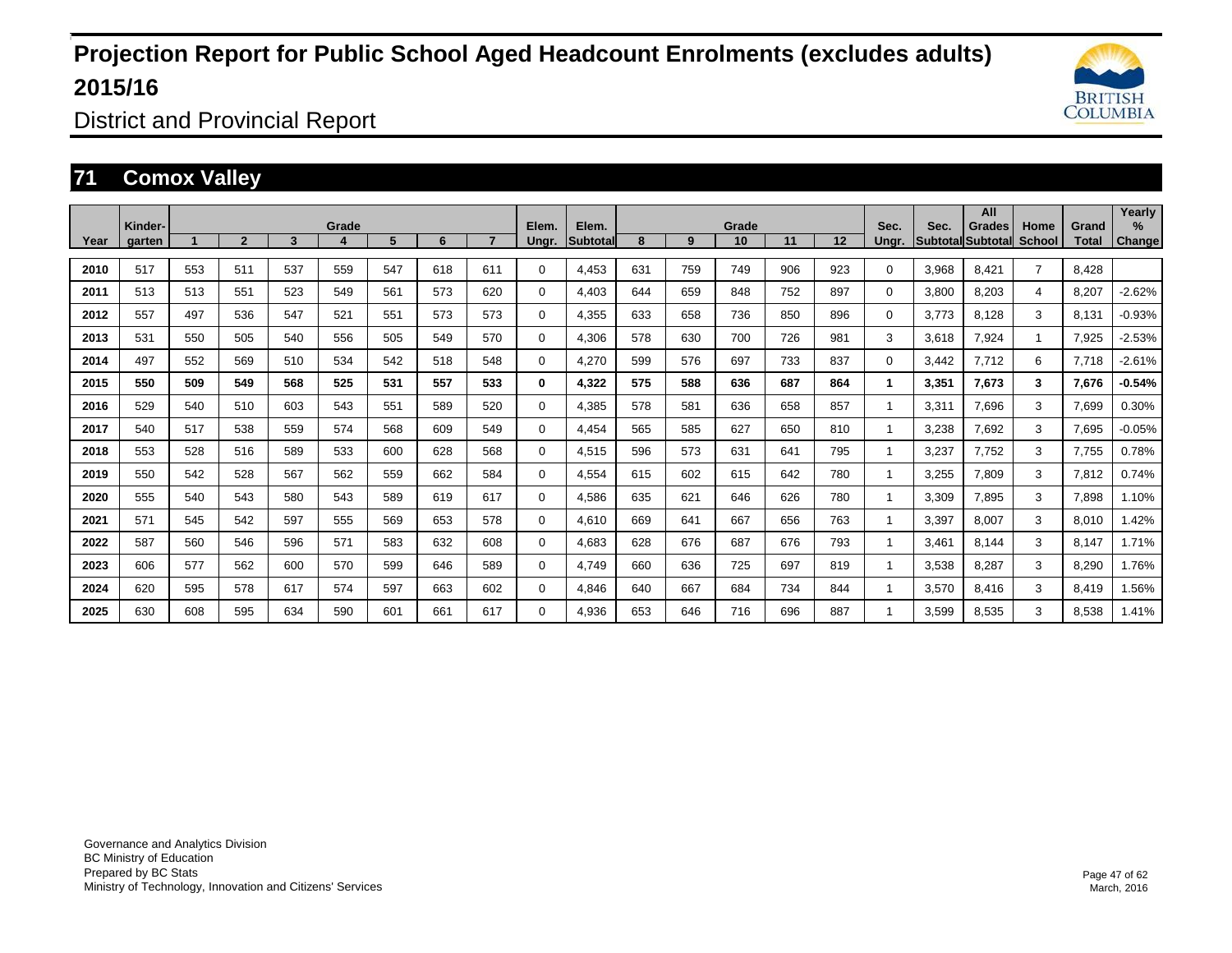

District and Provincial Report

### **72 Campbell River**

|      | Kinder- |     |                |     | Grade |     |     |     | Elem.       | Elem.           |     |     | Grade |     |     | Sec.         | Sec.  | All<br><b>Grades</b>     | Home   | Grand | Yearly<br>% |
|------|---------|-----|----------------|-----|-------|-----|-----|-----|-------------|-----------------|-----|-----|-------|-----|-----|--------------|-------|--------------------------|--------|-------|-------------|
| Year | aarten  |     | $\overline{2}$ | 3   | 4     | 5   | 6   |     | Ungr.       | <b>Subtotal</b> | 8   | 9   | 10    | 11  | 12  | Unar.        |       | <b>Subtotal Subtotal</b> | School | Total | Change      |
| 2010 | 331     | 340 | 393            | 380 | 364   | 381 | 406 | 416 | 0           | 3.011           | 412 | 443 | 458   | 476 | 542 | 3            | 2,334 | 5.345                    |        | 5,346 |             |
| 2011 | 357     | 326 | 338            | 389 | 378   | 369 | 382 | 401 | 0           | 2.940           | 413 | 408 | 473   | 471 | 517 | 3            | 2,285 | 5,225                    | 5      | 5,230 | $-2.17%$    |
| 2012 | 380     | 361 | 323            | 331 | 378   | 369 | 358 | 386 | 0           | 2,886           | 403 | 421 | 438   | 459 | 536 | 5            | 2,262 | 5,148                    | 6      | 5,154 | $-1.45%$    |
| 2013 | 400     | 388 | 361            | 323 | 327   | 400 | 373 | 365 | 0           | 2,937           | 393 | 408 | 419   | 443 | 527 | 3            | 2,193 | 5,130                    | 6      | 5,136 | $-0.35%$    |
| 2014 | 392     | 411 | 395            | 363 | 336   | 340 | 402 | 381 | 0           | 3,020           | 372 | 393 | 418   | 423 | 492 | -1           | 2,099 | 5,119                    | 6      | 5,125 | $-0.21%$    |
| 2015 | 381     | 401 | 427            | 405 | 361   | 335 | 352 | 410 | 0           | 3.072           | 389 | 371 | 404   | 429 | 485 | $\bf{0}$     | 2,078 | 5,150                    | 3      | 5,153 | 0.55%       |
| 2016 | 342     | 408 | 424            | 424 | 376   | 354 | 358 | 398 | 0           | 3.084           | 402 | 374 | 378   | 411 | 479 | $\mathbf{0}$ | 2,044 | 5,128                    | 3      | 5,131 | $-0.43%$    |
| 2017 | 346     | 368 | 430            | 420 | 392   | 368 | 377 | 405 | $\mathbf 0$ | 3,106           | 392 | 387 | 379   | 379 | 449 | $\Omega$     | 1,986 | 5,092                    | 3      | 5,095 | $-0.70%$    |
| 2018 | 345     | 372 | 388            | 425 | 388   | 384 | 392 | 427 | $\mathbf 0$ | 3,121           | 399 | 378 | 392   | 379 | 416 | 0            | 1,964 | 5,085                    | 3      | 5,088 | $-0.14%$    |
| 2019 | 347     | 371 | 392            | 385 | 394   | 381 | 409 | 444 | $\mathbf 0$ | 3.123           | 421 | 385 | 384   | 392 | 414 | 0            | 1,996 | 5,119                    | 3      | 5,122 | 0.67%       |
| 2020 | 344     | 373 | 391            | 389 | 356   | 386 | 405 | 462 | 0           | 3,106           | 437 | 405 | 391   | 385 | 426 | 0            | 2,044 | 5,150                    | 3      | 5,153 | 0.61%       |
| 2021 | 345     | 370 | 394            | 388 | 360   | 349 | 410 | 457 | $\mathbf 0$ | 3.073           | 455 | 420 | 410   | 391 | 421 | 0            | 2,097 | 5,170                    | 3      | 5,173 | 0.39%       |
| 2022 | 350     | 372 | 390            | 391 | 360   | 353 | 372 | 464 | 0           | 3,052           | 450 | 437 | 425   | 410 | 426 | 0            | 2,148 | 5,200                    | 3      | 5,203 | 0.58%       |
| 2023 | 355     | 377 | 393            | 388 | 362   | 353 | 376 | 421 | 0           | 3,025           | 456 | 434 | 443   | 425 | 445 | 0            | 2,203 | 5,228                    | 3      | 5,231 | 0.54%       |
| 2024 | 357     | 382 | 399            | 391 | 360   | 356 | 377 | 426 | 0           | 3.048           | 416 | 441 | 439   | 442 | 462 | 0            | 2,200 | 5,248                    | 3      | 5,251 | 0.38%       |
| 2025 | 360     | 384 | 404            | 396 | 363   | 354 | 380 | 427 | 0           | 3.068           | 420 | 402 | 447   | 440 | 480 | 0            | 2.189 | 5,257                    | 3      | 5,260 | 0.17%       |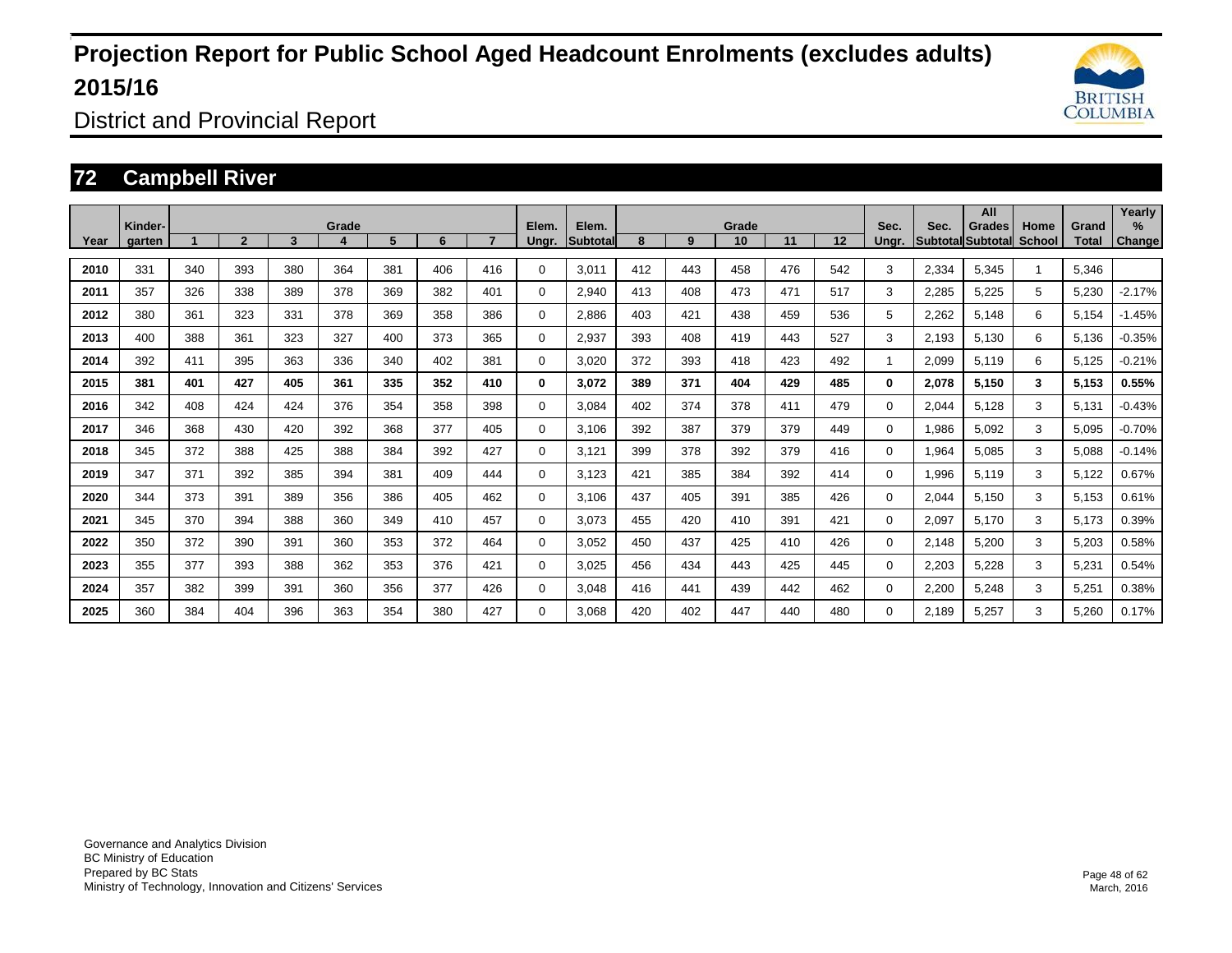

District and Provincial Report

### **73 Kamloops/Thompson**

| Year | Kinder-<br>garten |       | $\overline{2}$ | 3     | Grade | 5     | 6     |       | Elem.<br>Unar. | Elem.<br><b>Subtotal</b> | 8     | 9     | Grade<br>10 | 11    | 12     | Sec.<br>Unar. | Sec.  | All<br><b>Grades</b><br><b>Subtotal Subtotal</b> | Home<br>School | Grand<br>Total | Yearly<br>$\%$<br>Change |
|------|-------------------|-------|----------------|-------|-------|-------|-------|-------|----------------|--------------------------|-------|-------|-------------|-------|--------|---------------|-------|--------------------------------------------------|----------------|----------------|--------------------------|
| 2010 | 943               | 986   | 940            | 977   | 938   | 940   | 1,050 | 1.134 | 4              | 7,912                    | 1,140 | 1,219 | 1,310       | .298  | 1,307  | 163           | 6,437 | 14,349                                           | 8              | 14,357         |                          |
| 2011 | 965               | 938   | 987            | 949   | 1,005 | 935   | 950   | 1,054 | $\Omega$       | 7,783                    | 1,181 | 1,186 | 1,255       | .331  | 1,271  | 104           | 6,328 | 14,111                                           | 5              | 14,116         | $-1.68%$                 |
| 2012 | 1,048             | 970   | 966            | 981   | 970   | 1,000 | 944   | 958   | 0              | 7,837                    | 1,091 | 1,192 | 1,200       | ,247  | 1,270  | 166           | 6,166 | 14,003                                           | 5              | 14,008         | $-0.77%$                 |
| 2013 | 970               | 1,056 | 960            | 979   | 991   | 972   | 1,014 | 950   | 2              | 7,894                    | 1,011 | 1,118 | 1,241       | ,227  | 220, ا | 60            | 5,877 | 13,771                                           | 5              | 13,776         | $-1.66%$                 |
| 2014 | 880,1             | 989   | 1,087          | 976   | 991   | 1,014 | 998   | 1,011 | $\overline{2}$ | 8,156                    | 985   | 1,027 | 1,162       | .217  | 1,218  | 35            | 5,644 | 13,800                                           | $\overline{4}$ | 13,804         | 0.20%                    |
| 2015 | 988               | 1,118 | 1,018          | 1.101 | 991   | 1,014 | 1.034 | 1.019 | 0              | 8,283                    | 1,079 | 1,037 | 1.064       | 1,141 | 1,236  | 14            | 5,571 | 13,854                                           | 9              | 13,863         | 0.43%                    |
| 2016 | 973               | 1,081 | 1.014          | 1.131 | 1.024 | 1,022 | 1,056 | 1.024 | 0              | 8,325                    | 1,097 | 1,073 | 1.043       | 1.087 | 1.186  | 14            | 5,500 | 13,825                                           | 9              | 13,834         | $-0.21%$                 |
| 2017 | 950               | 1,058 | 974            | 1.121 | 1,047 | 1,050 | 1,060 | 1.043 | 0              | 8,303                    | 1,102 | 1,090 | 1,072       | 1,050 | 1,108  | 13            | 5,435 | 13,738                                           | 9              | 13,747         | $-0.63%$                 |
| 2018 | 965               | 1,034 | 954            | 1.079 | 1.038 | 1.075 | 1.090 | 1.047 | 0              | 8,282                    | 1,124 | 1,096 | 1,090       | 1,078 | 1,069  | 13            | 5,470 | 13,752                                           | 9              | 13.761         | 0.10%                    |
| 2019 | 1.005             | 1.055 | 936            | 1.058 | 1.002 | 1,067 | 1.116 | 1.077 | 0              | 8,316                    | 1.130 | 1.117 | 1.094       | 1.093 | 1.087  | 13            | 5,534 | 13,850                                           | 9              | 13.859         | 0.71%                    |
| 2020 | 1,017             | 1,099 | 957            | 1,040 | 986   | 1,032 | 1,109 | 1.105 | $\Omega$       | 8,345                    | 1,164 | 1,124 | 1,116       | 800,1 | 1,104  | 13            | 5,619 | 13,964                                           | 9              | 13,973         | 0.82%                    |
| 2021 | 1.037             | 1.115 | 999            | 1.067 | 972   | 1.018 | 1.076 | 1.101 | $\Omega$       | 8.385                    | 1.193 | 1.157 | 1.123       | 1.120 | 1.109  | 13            | 5.715 | 14,100                                           | 9              | 14.109         | 0.97%                    |
| 2022 | 1,059             | 1,137 | 1,012          | 1,110 | 994   | 1.002 | 1.061 | 1.068 | 0              | 8,443                    | 1.189 | 1.187 | 1.154       | 1.127 | 1.129  | 13            | 5.799 | 14,242                                           | 9              | 14,251         | 1.01%                    |
| 2023 | 1,083             | 1,158 | 1,029          | 1.124 | 1,033 | 1,024 | 1.045 | 1.052 | 0              | 8,548                    | 1,151 | 1,183 | 1,184       | 1.158 | 1,138  | 13            | 5,827 | 14,375                                           | 9              | 14,384         | 0.93%                    |
| 2024 | 1.107             | 1.186 | 1,051          | 1.146 | 1.048 | 1.066 | 1.070 | 1.039 | 0              | 8,713                    | 1.137 | 1.148 | 1.183       | 1.188 | 1.166  | 13            | 5.835 | 14,548                                           | 9              | 14,557         | 1.20%                    |
| 2025 | 1.118             | 1,212 | 1,076          | 1.171 | 1,070 | 1,081 | 1.114 | .064  | 0              | 8,906                    | 1.125 | 1,134 | 1,150       | .187  | 1,197  | 14            | 5,807 | 14,713                                           | 10             | 14.723         | 1.14%                    |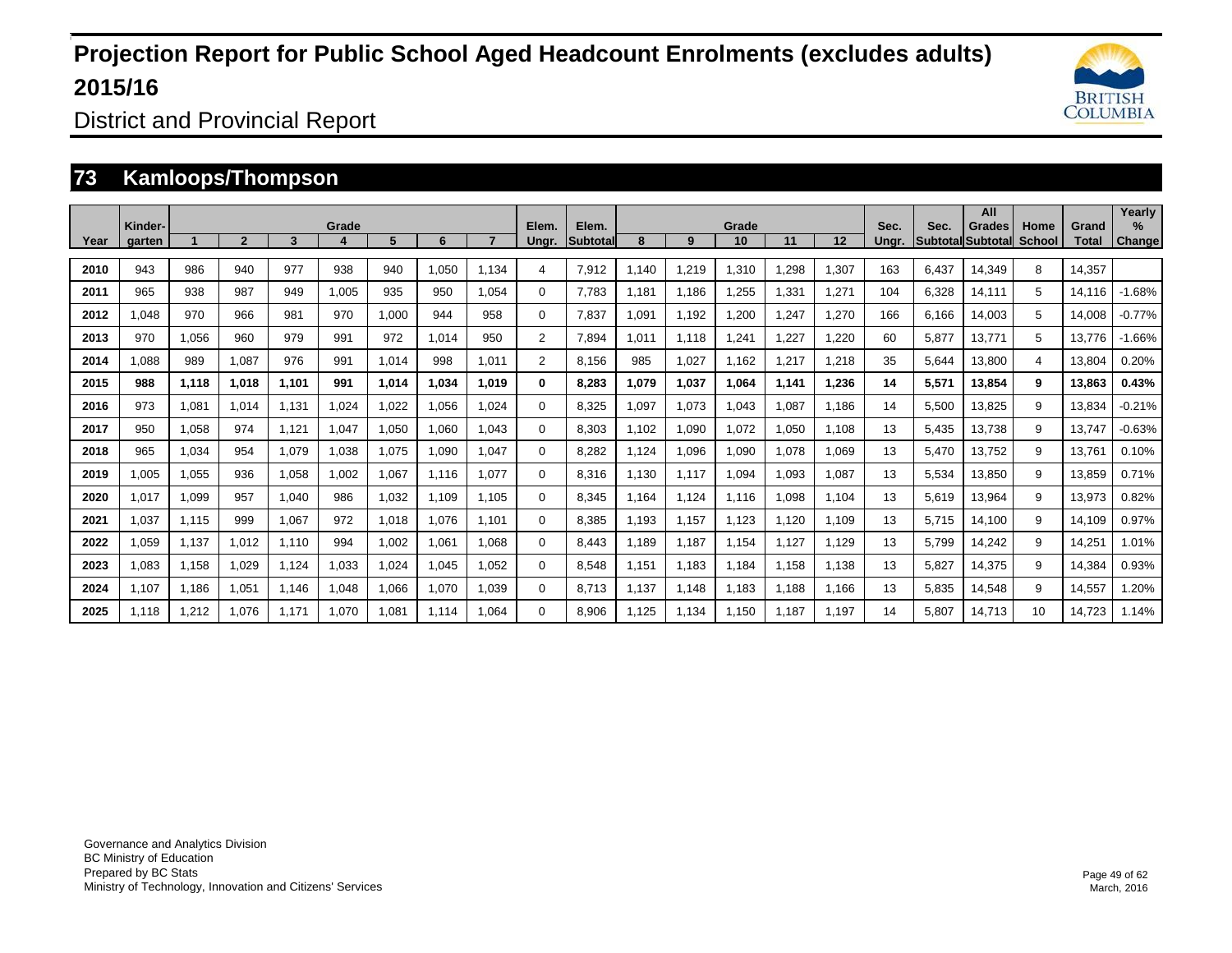

District and Provincial Report

### **74 Gold Trail**

|      | Kinder- |    |                |     | Grade |     |    |                | Elem.       | Elem.           |     |     | Grade |     |     | Sec.                    | Sec. | All<br>Grades     | Home           | Grand | Yearly<br>% |
|------|---------|----|----------------|-----|-------|-----|----|----------------|-------------|-----------------|-----|-----|-------|-----|-----|-------------------------|------|-------------------|----------------|-------|-------------|
| Year | garten  |    | $\overline{2}$ | 3   | 4     | 5   | 6  | $\overline{ }$ | Ungr.       | <b>Subtotal</b> | 8   | 9   | 10    | 11  | 12  | Ungr.                   |      | Subtotal Subtotal | <b>School</b>  | Total | Change      |
| 2010 | 93      | 89 | 85             | 78  | 86    | 80  | 91 | 88             | 0           | 690             | 129 | 123 | 122   | 136 | 104 | 3                       | 617  | 1.307             |                | 1.308 |             |
| 2011 | 83      | 91 | 87             | 77  | 83    | 88  | 80 | 90             | $\Omega$    | 679             | 98  | 124 | 131   | 102 | 128 | 3                       | 586  | 1,265             | $\mathbf 0$    | 1,265 | $-3.29%$    |
| 2012 | 84      | 88 | 91             | 96  | 77    | 83  | 82 | 75             | $\mathbf 0$ | 676             | 93  | 97  | 120   | 103 | 93  | 4                       | 510  | 1.186             | $\mathbf 0$    | 1.186 | $-6.25%$    |
| 2013 | 84      | 83 | 82             | 90  | 92    | 78  | 86 | 76             | $\mathbf 0$ | 671             | 77  | 95  | 99    | 102 | 97  | $\overline{2}$          | 472  | 1.143             | $\overline{2}$ | 1,145 | $-3.46%$    |
| 2014 | 77      | 81 | 78             | 72  | 96    | 87  | 78 | 82             | $\Omega$    | 651             | 84  | 83  | 94    | 84  | 104 | $\overline{2}$          | 451  | 1.102             | 3              | 1,105 | $-3.49%$    |
| 2015 | 84      | 83 | 79             | 85  | 75    | 101 | 89 | 80             | 0           | 676             | 91  | 77  | 81    | 87  | 104 |                         | 441  | 1,117             | $\overline{7}$ | 1,124 | 1.72%       |
| 2016 | 83      | 83 | 87             | 93  | 87    | 82  | 78 | 80             | 0           | 673             | 109 | 77  | 73    | 75  | 105 | 1                       | 440  | 1.113             | $\overline{7}$ | 1,120 | $-0.36%$    |
| 2017 | 83      | 82 | 87             | 102 | 96    | 95  | 63 | 70             | $\Omega$    | 678             | 109 | 92  | 73    | 67  | 90  | $\overline{1}$          | 432  | 1.110             | $\overline{7}$ | 1,117 | $-0.27%$    |
| 2018 | 67      | 82 | 86             | 102 | 106   | 104 | 73 | 57             | $\Omega$    | 677             | 95  | 91  | 88    | 67  | 80  | $\overline{\mathbf{1}}$ | 422  | 1,099             | $\overline{7}$ | 1,106 | $-0.98%$    |
| 2019 | 64      | 67 | 87             | 101 | 105   | 115 | 80 | 66             | $\mathbf 0$ | 685             | 78  | 80  | 88    | 80  | 79  | 1                       | 406  | 1,091             | $\overline{7}$ | 1,098 | $-0.72%$    |
| 2020 | 69      | 64 | 69             | 102 | 103   | 115 | 89 | 71             | $\Omega$    | 682             | 90  | 66  | 78    | 81  | 93  |                         | 409  | 1,091             | $\overline{7}$ | 1,098 | 0.00%       |
| 2021 | 69      | 68 | 68             | 83  | 105   | 113 | 89 | 80             | 0           | 675             | 99  | 76  | 64    | 71  | 96  | 1                       | 407  | 1,082             | $\overline{7}$ | 1,089 | $-0.82%$    |
| 2022 | 70      | 68 | 72             | 80  | 85    | 115 | 87 | 79             | $\mathbf 0$ | 656             | 109 | 83  | 73    | 59  | 85  |                         | 410  | 1,066             | $\overline{7}$ | 1,073 | $-1.47%$    |
| 2023 | 71      | 69 | 71             | 84  | 82    | 93  | 88 | 78             | $\mathbf 0$ | 636             | 109 | 92  | 79    | 67  | 71  |                         | 419  | 1.055             | $\overline{7}$ | 1,062 | $-1.03%$    |
| 2024 | 72      | 70 | 72             | 85  | 88    | 90  | 72 | 80             | $\mathbf 0$ | 629             | 107 | 91  | 88    | 73  | 77  |                         | 437  | 1,066             | $\overline{7}$ | 1,073 | 1.04%       |
| 2025 | 72      | 72 | 75             | 86  | 88    | 96  | 69 | 65             | 0           | 623             | 110 | 91  | 87    | 80  | 86  |                         | 455  | 1,078             | $\overline{7}$ | 1,085 | 1.12%       |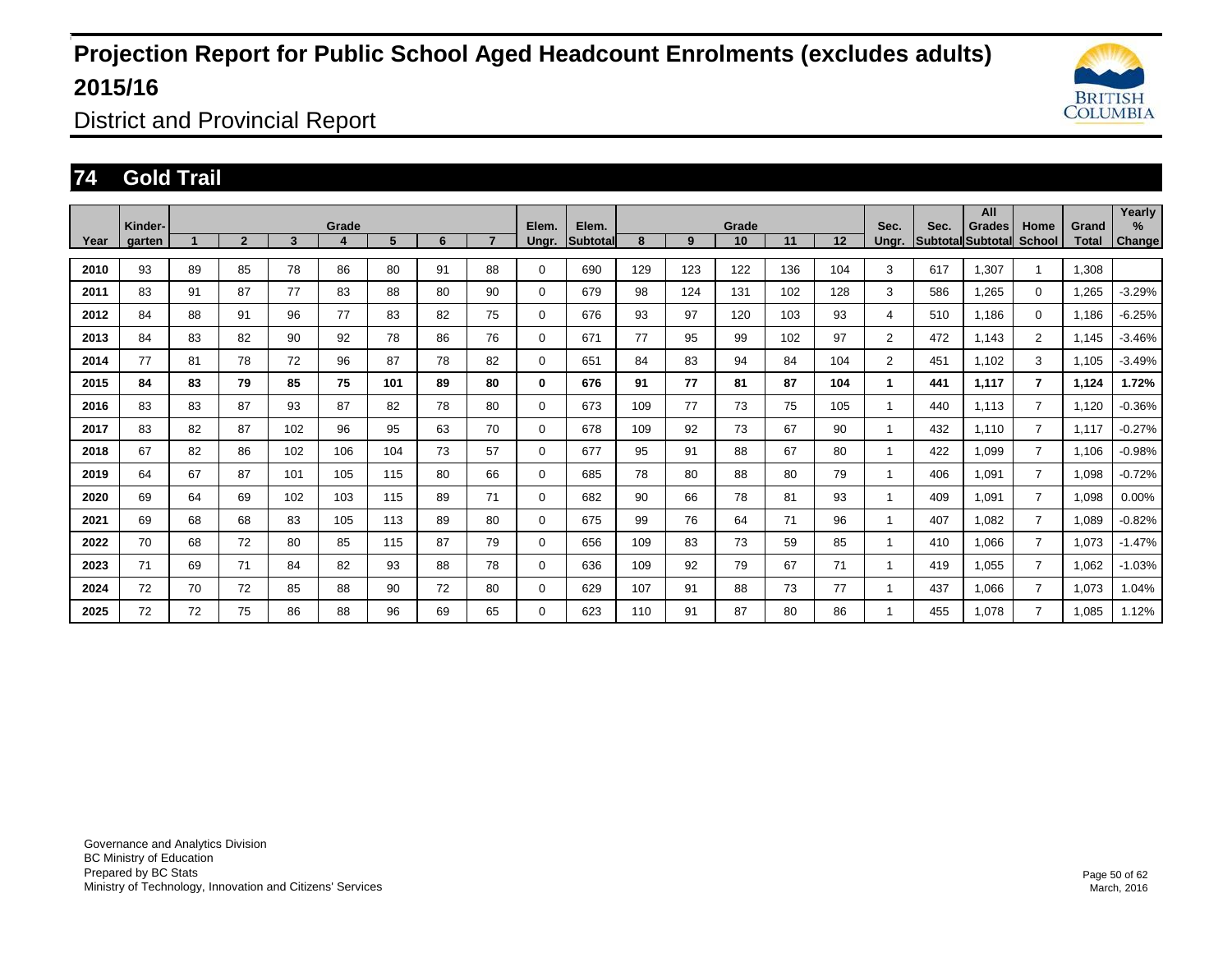

District and Provincial Report

### **75 Mission**

|      | Kinder- |     |                |     | Grade |     |     |                | Elem.       | Elem.           |     |     | Grade |     |     | Sec.     | Sec.     | All                |                |                | Yearly<br>% |
|------|---------|-----|----------------|-----|-------|-----|-----|----------------|-------------|-----------------|-----|-----|-------|-----|-----|----------|----------|--------------------|----------------|----------------|-------------|
| Year | garten  |     | $\overline{2}$ | 3   | 4     | 5   | 6   | $\overline{ }$ | Ungr.       | <b>Subtotal</b> | 8   | 9   | 10    | 11  | 12  | Ungr.    | Subtotal | Grades<br>Subtotal | Home<br>School | Grand<br>Total | Change      |
| 2010 | 434     | 422 | 456            | 433 | 446   | 438 | 486 | 419            | 0           | 3,534           | 505 | 506 | 518   | 540 | 617 | 0        | 2,686    | 6.220              | 2              | 6,222          |             |
| 2011 | 404     | 425 | 418            | 454 | 442   | 444 | 421 | 484            | $\Omega$    | 3,492           | 429 | 516 | 505   | 500 | 584 | 0        | 2,534    | 6,026              | 4              | 6,030          | $-3.09%$    |
| 2012 | 444     | 400 | 403            | 424 | 440   | 431 | 428 | 424            | $\Omega$    | 3.394           | 483 | 430 | 506   | 502 | 549 | 0        | 2,470    | 5.864              | 6              | 5,870          | $-2.65%$    |
| 2013 | 454     | 435 | 413            | 393 | 426   | 439 | 424 | 424            | 0           | 3.408           | 429 | 477 | 430   | 504 | 561 |          | 2,402    | 5,810              | 9              | 5,819          | $-0.87%$    |
| 2014 | 449     | 455 | 446            | 408 | 402   | 428 | 442 | 426            | $\Omega$    | 3,456           | 443 | 429 | 464   | 390 | 529 | 0        | 2,255    | 5,711              | 8              | 5,719          | $-1.72%$    |
| 2015 | 477     | 453 | 455            | 453 | 424   | 415 | 444 | 432            | 0           | 3,553           | 447 | 432 | 455   | 439 | 443 | $\bf{0}$ | 2,216    | 5,769              | 8              | 5,777          | 1.01%       |
| 2016 | 495     | 434 | 452            | 450 | 459   | 415 | 423 | 431            | 0           | 3,559           | 469 | 445 | 454   | 424 | 438 | 0        | 2,230    | 5,789              | 8              | 5,797          | 0.35%       |
| 2017 | 523     | 448 | 431            | 447 | 456   | 450 | 423 | 411            | $\Omega$    | 3,589           | 469 | 466 | 464   | 415 | 415 | 0        | 2,229    | 5,818              | 8              | 5,826          | 0.50%       |
| 2018 | 479     | 473 | 445            | 426 | 452   | 447 | 458 | 412            | $\Omega$    | 3,592           | 449 | 467 | 486   | 424 | 405 | 0        | 2,231    | 5,823              | 8              | 5,831          | 0.09%       |
| 2019 | 476     | 434 | 469            | 441 | 432   | 443 | 455 | 445            | $\Omega$    | 3,595           | 449 | 446 | 486   | 444 | 413 | 0        | 2,238    | 5,833              | 8              | 5,841          | 0.17%       |
| 2020 | 489     | 430 | 431            | 465 | 447   | 424 | 451 | 443            | $\Omega$    | 3,580           | 484 | 446 | 466   | 445 | 430 | 0        | 2,271    | 5,851              | 8              | 5,859          | 0.31%       |
| 2021 | 495     | 444 | 429            | 428 | 471   | 437 | 432 | 438            | 0           | 3,574           | 481 | 482 | 465   | 427 | 434 | 0        | 2,289    | 5,863              | 8              | 5,871          | 0.20%       |
| 2022 | 505     | 450 | 442            | 426 | 434   | 461 | 446 | 419            | $\mathbf 0$ | 3,583           | 477 | 479 | 501   | 426 | 418 | 0        | 2,301    | 5,884              | 8              | 5,892          | 0.36%       |
| 2023 | 512     | 458 | 448            | 439 | 432   | 427 | 470 | 433            | $\mathbf 0$ | 3,619           | 458 | 475 | 500   | 458 | 415 | 0        | 2,306    | 5,925              | 8              | 5,933          | 0.70%       |
| 2024 | 518     | 465 | 457            | 444 | 445   | 424 | 435 | 457            | 0           | 3,645           | 471 | 455 | 495   | 457 | 442 | 0        | 2,320    | 5,965              | 8              | 5,973          | 0.67%       |
| 2025 | 526     | 471 | 464            | 453 | 451   | 437 | 434 | 424            | $\Omega$    | 3,660           | 496 | 469 | 475   | 453 | 445 | 0        | 2,338    | 5,998              | 8              | 6,006          | 0.55%       |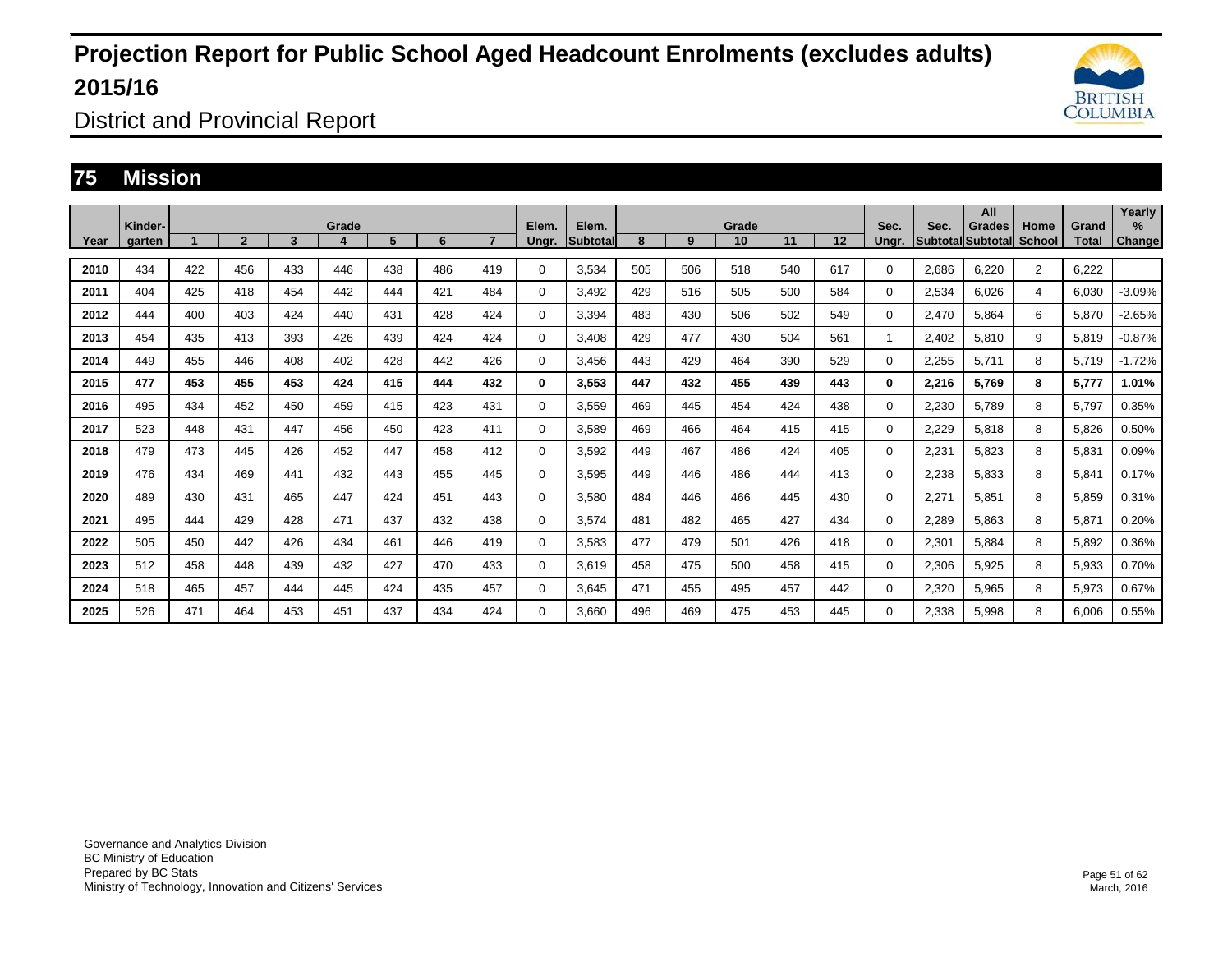

District and Provincial Report

### **78 Fraser - Cascade**

|      | Kinder- |     |                |     | Grade |     |     |     | Elem.       | Elem.           |     |     | Grade |     |     | Sec.     | Sec. | All<br>Grades            | Home           | Grand | Yearly<br>% |
|------|---------|-----|----------------|-----|-------|-----|-----|-----|-------------|-----------------|-----|-----|-------|-----|-----|----------|------|--------------------------|----------------|-------|-------------|
| Year | garten  |     | $\overline{2}$ | 3   | 4     | 5   | 6   |     | Ungr.       | <b>Subtotal</b> | 8   | 9   | 10    | 11  | 12  | Unar.    |      | <b>Subtotal Subtotal</b> | School         | Total | Change      |
| 2010 | 103     | 118 | 109            | 124 | 136   | 112 | 136 | 174 | $\Omega$    | 1,012           | 141 | 163 | 151   | 181 | 157 | 4        | 797  | 1,809                    | $\Omega$       | 1,809 |             |
| 2011 | 120     | 112 | 117            | 107 | 124   | 134 | 111 | 138 | 0           | 963             | 166 | 144 | 152   | 173 | 158 | 0        | 793  | 1.756                    | $\overline{2}$ | 1.758 | $-2.82%$    |
| 2012 | 102     | 119 | 116            | 112 | 101   | 123 | 135 | 109 | 0           | 917             | 138 | 169 | 123   | 156 | 150 | 0        | 736  | 1,653                    | $\mathbf{1}$   | 1,654 | $-5.92%$    |
| 2013 | 133     | 107 | 125            | 121 | 113   | 109 | 128 | 125 | 0           | 961             | 119 | 133 | 151   | 114 | 143 | 0        | 660  | 1,621                    | $\mathbf{1}$   | 1,622 | $-1.93%$    |
| 2014 | 119     | 125 | 113            | 127 | 124   | 116 | 96  | 121 | $\mathbf 0$ | 941             | 126 | 111 | 126   | 146 | 109 |          | 619  | 1,560                    | $\overline{4}$ | 1,564 | $-3.58%$    |
| 2015 | 103     | 131 | 146            | 120 | 126   | 128 | 117 | 112 | 0           | 983             | 123 | 146 | 122   | 120 | 125 | $\bf{0}$ | 636  | 1,619                    | $\mathbf{0}$   | 1,619 | 3.52%       |
| 2016 | 106     | 126 | 154            | 100 | 136   | 143 | 123 | 112 | $\Omega$    | 1,000           | 118 | 156 | 126   | 116 | 118 | 0        | 634  | 1,634                    | $\Omega$       | 1,634 | 0.93%       |
| 2017 | 106     | 131 | 149            | 106 | 113   | 153 | 136 | 117 | 0           | 1.011           | 118 | 150 | 135   | 118 | 111 | 0        | 632  | 1,643                    | $\Omega$       | 1,643 | 0.55%       |
| 2018 | 104     | 131 | 155            | 102 | 119   | 127 | 146 | 130 | $\mathbf 0$ | 1,014           | 124 | 150 | 129   | 125 | 112 | 0        | 640  | 1,654                    | $\mathbf 0$    | 1,654 | 0.67%       |
| 2019 | 100     | 127 | 155            | 107 | 115   | 134 | 122 | 140 | $\mathbf 0$ | 1,000           | 137 | 157 | 129   | 121 | 119 | 0        | 663  | 1,663                    | $\Omega$       | 1,663 | 0.54%       |
| 2020 | 104     | 123 | 151            | 107 | 120   | 131 | 129 | 117 | $\mathbf 0$ | 982             | 147 | 172 | 134   | 121 | 117 | 0        | 691  | 1,673                    | $\Omega$       | 1.673 | 0.60%       |
| 2021 | 107     | 128 | 146            | 104 | 121   | 137 | 126 | 124 | $\mathbf 0$ | 993             | 124 | 186 | 147   | 126 | 116 | 0        | 699  | 1,692                    | $\mathbf 0$    | 1,692 | 1.14%       |
| 2022 | 108     | 130 | 152            | 101 | 118   | 137 | 131 | 120 | $\mathbf 0$ | 997             | 130 | 157 | 159   | 137 | 120 | 0        | 703  | 1.700                    | $\Omega$       | 1,700 | 0.47%       |
| 2023 | 110     | 133 | 155            | 105 | 115   | 134 | 132 | 126 | $\mathbf 0$ | 1.010           | 127 | 165 | 136   | 148 | 131 | 0        | 707  | 1,717                    | 0              | 1,717 | 1.00%       |
| 2024 | 112     | 136 | 157            | 107 | 118   | 129 | 129 | 126 | 0           | 1,014           | 132 | 161 | 142   | 127 | 141 | 0        | 703  | 1,717                    | 0              | 1,717 | 0.00%       |
| 2025 | 111     | 137 | 161            | 109 | 121   | 134 | 125 | 123 | 0           | 1.021           | 132 | 168 | 138   | 133 | 125 | 0        | 696  | 1.717                    | 0              | 1.717 | 0.00%       |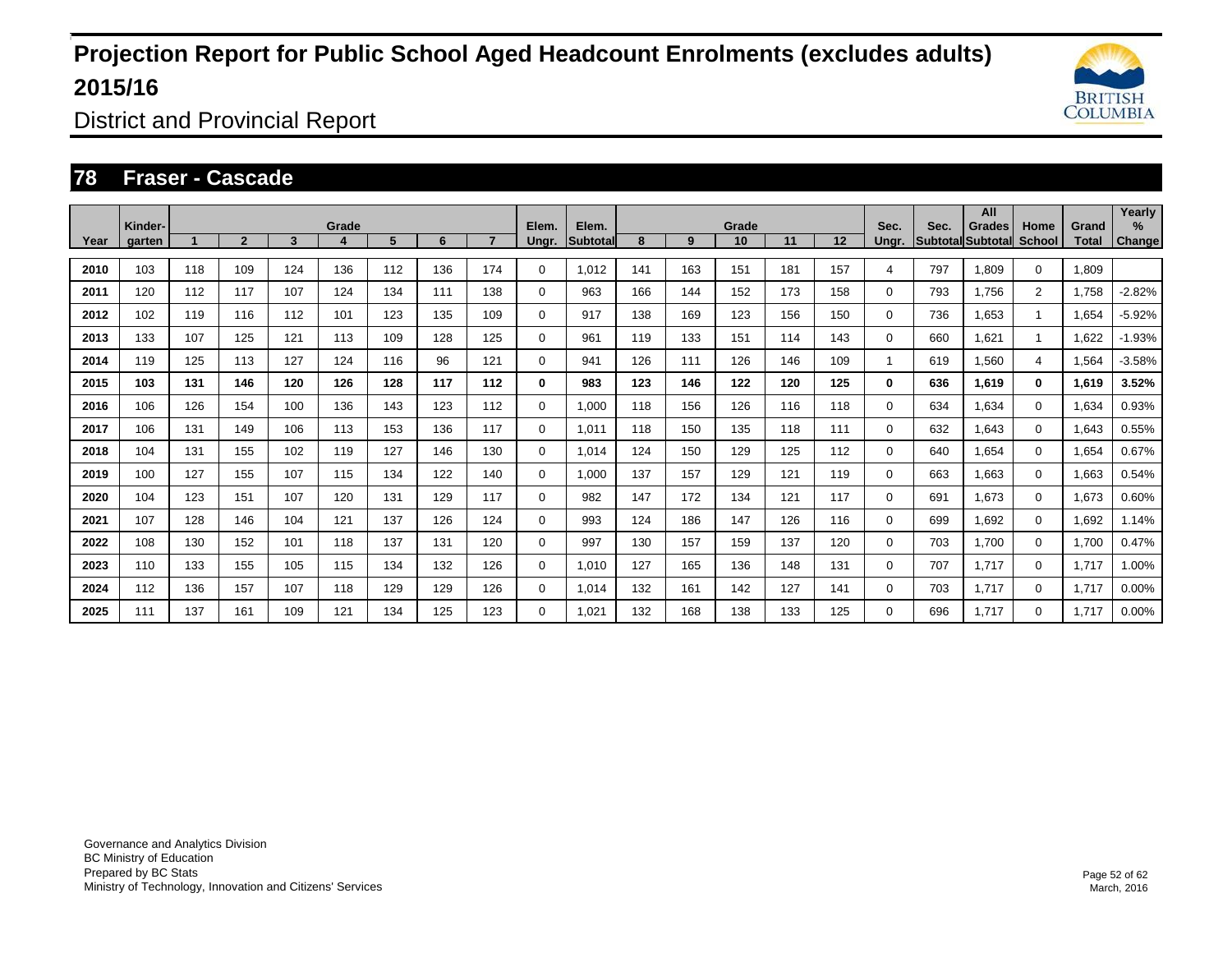

District and Provincial Report

### **79 Cowichan Valley**

|      | Kinder- |     |                |     | Grade |     |     |     | Elem.       | Elem.    |     |     | Grade |     |                   | Sec.           | Sec.  | All<br>Grades             | Home           | Grand | Yearly<br>$\%$ |
|------|---------|-----|----------------|-----|-------|-----|-----|-----|-------------|----------|-----|-----|-------|-----|-------------------|----------------|-------|---------------------------|----------------|-------|----------------|
| Year | garten  |     | $\overline{2}$ | 3   | 4     | 5   | 6   |     | Ungr.       | Subtotal | 8   | 9   | 10    | 11  | $12 \overline{ }$ | Unar.          |       | <b>SubtotallSubtotall</b> | School         | Total | <b>Change</b>  |
| 2010 | 494     | 513 | 533            | 552 | 584   | 612 | 587 | 685 | $\Omega$    | 4.560    | 617 | 667 | 784   | 833 | 685               | 15             | 3.601 | 8.161                     | 7              | 8.168 |                |
| 2011 | 542     | 492 | 518            | 547 | 564   | 576 | 617 | 571 | 0           | 4,427    | 684 | 613 | 728   | 770 | 688               | 18             | 3,501 | 7,928                     | 12             | 7,940 | $-2.79%$       |
| 2012 | 554     | 550 | 485            | 506 | 548   | 555 | 564 | 611 |             | 4,374    | 565 | 676 | 677   | 726 | 659               | $\overline{7}$ | 3,310 | 7,684                     | $\overline{4}$ | 7,688 | $-3.17%$       |
| 2013 | 520     | 550 | 549            | 488 | 506   | 530 | 539 | 545 |             | 4,228    | 617 | 555 | 692   | 680 | 661               | 9              | 3,214 | 7.442                     | 3              | 7,445 | $-3.16%$       |
| 2014 | 508     | 518 | 559            | 552 | 505   | 526 | 525 | 546 | $\Omega$    | 4,239    | 549 | 580 | 605   | 663 | 655               | 14             | 3,066 | 7,305                     | 3              | 7,308 | $-1.84%$       |
| 2015 | 519     | 536 | 541            | 595 | 582   | 516 | 536 | 531 | 0           | 4,356    | 550 | 561 | 613   | 609 | 667               | 8              | 3,008 | 7,364                     | 3              | 7,367 | 0.81%          |
| 2016 | 515     | 536 | 519            | 597 | 570   | 567 | 566 | 529 | $\Omega$    | 4,399    | 545 | 529 | 586   | 598 | 665               | 8              | 2,931 | 7,330                     | 3              | 7,333 | $-0.46%$       |
| 2017 | 528     | 530 | 517            | 571 | 571   | 556 | 621 | 559 | $\Omega$    | 4,453    | 544 | 524 | 551   | 562 | 639               | 8              | 2,828 | 7,281                     | 3              | 7,284 | $-0.67%$       |
| 2018 | 549     | 543 | 511            | 569 | 547   | 556 | 609 | 613 | 0           | 4,497    | 575 | 524 | 545   | 530 | 603               | $\overline{7}$ | 2.784 | 7,281                     | 3              | 7,284 | 0.00%          |
| 2019 | 528     | 563 | 523            | 562 | 544   | 532 | 607 | 599 | $\Omega$    | 4,458    | 627 | 553 | 545   | 525 | 570               | $\overline{7}$ | 2,827 | 7,285                     | 3              | 7,288 | 0.05%          |
| 2020 | 534     | 545 | 544            | 576 | 538   | 530 | 582 | 598 | $\mathbf 0$ | 4,447    | 616 | 603 | 573   | 523 | 559               | $\overline{7}$ | 2,881 | 7,328                     | 3              | 7,331 | 0.59%          |
| 2021 | 545     | 552 | 528            | 598 | 551   | 525 | 581 | 575 | 0           | 4,455    | 615 | 592 | 624   | 549 | 557               | $\overline{7}$ | 2,944 | 7,399                     | 3              | 7,402 | 0.97%          |
| 2022 | 554     | 562 | 535            | 583 | 573   | 537 | 576 | 573 | $\Omega$    | 4,493    | 591 | 591 | 614   | 596 | 582               | $\overline{7}$ | 2,981 | 7,474                     | 3              | 7,477 | 1.01%          |
| 2023 | 562     | 572 | 545            | 589 | 558   | 558 | 588 | 567 | $\Omega$    | 4,539    | 590 | 569 | 614   | 589 | 630               | $\overline{7}$ | 2,999 | 7,538                     | 3              | 7,541 | 0.86%          |
| 2024 | 573     | 580 | 554            | 600 | 564   | 544 | 611 | 580 | 0           | 4.606    | 584 | 568 | 592   | 589 | 630               | 8              | 2,971 | 7,577                     | 3              | 7,580 | 0.52%          |
| 2025 | 583     | 589 | 560            | 609 | 574   | 548 | 594 | 601 | $\Omega$    | 4,658    | 596 | 563 | 592   | 571 | 630               | 8              | 2,960 | 7,618                     | 3              | 7,621 | 0.54%          |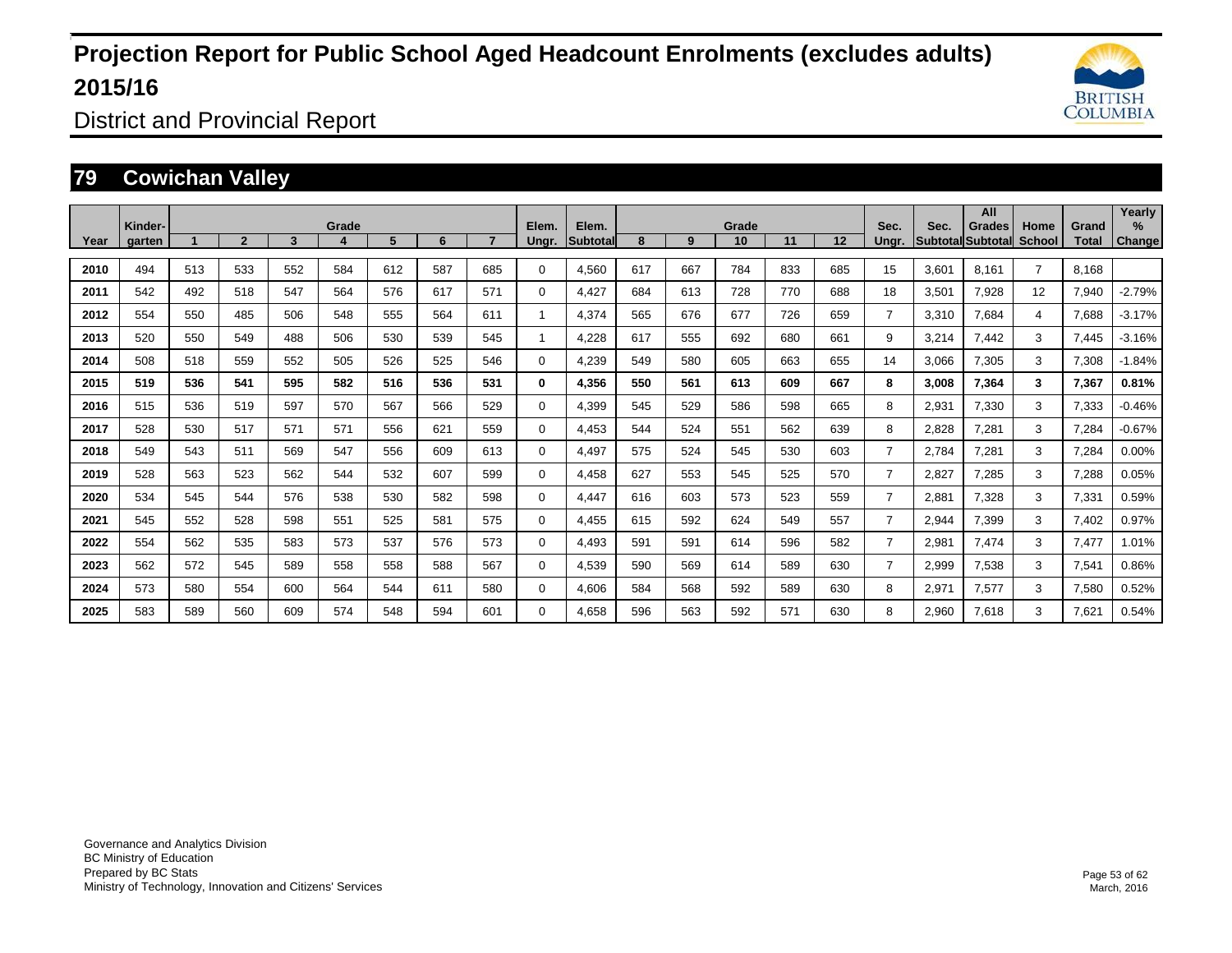

District and Provincial Report

### **81 Fort Nelson**

|      | Kinder- |    |                |    | Grade |    |    |    | Elem.       | Elem.           |    |    | Grade |    |    | Sec.     | Sec. | All<br>Grades            | Home           | Grand | Yearly<br>% |
|------|---------|----|----------------|----|-------|----|----|----|-------------|-----------------|----|----|-------|----|----|----------|------|--------------------------|----------------|-------|-------------|
| Year | garten  |    | $\overline{2}$ | 3  | 4     | 5  | 6  |    | Ungr.       | <b>Subtotal</b> | 8  | 9  | 10    | 11 | 12 | Unar.    |      | Subtotal Subtotal School |                | Total | Change      |
| 2010 | 64      | 66 | 66             | 62 | 51    | 56 | 65 | 63 | 0           | 493             | 80 | 77 | 91    | 77 | 75 |          | 401  | 894                      | $\overline{2}$ | 896   |             |
| 2011 | 57      | 56 | 66             | 59 | 62    | 60 | 56 | 66 | 0           | 482             | 66 | 78 | 83    | 89 | 77 | 0        | 393  | 875                      | $\overline{2}$ | 877   | $-2.12%$    |
| 2012 | 74      | 57 | 61             | 60 | 56    | 59 | 60 | 63 | 0           | 490             | 70 | 66 | 78    | 80 | 88 | 3        | 385  | 875                      | $\Omega$       | 875   | $-0.23%$    |
| 2013 | 66      | 64 | 55             | 59 | 56    | 53 | 58 | 55 | 0           | 466             | 61 | 70 | 61    | 72 | 81 | 3        | 348  | 814                      | 6              | 820   | $-6.29%$    |
| 2014 | 67      | 65 | 61             | 54 | 61    | 57 | 53 | 49 | 0           | 467             | 62 | 54 | 56    | 54 | 69 | $\Omega$ | 295  | 762                      | 3              | 765   | $-6.71%$    |
| 2015 | 49      | 63 | 64             | 58 | 48    | 64 | 56 | 55 | 0           | 457             | 52 | 59 | 56    | 62 | 66 | 13       | 308  | 765                      | $\mathbf{1}$   | 766   | 0.13%       |
| 2016 | 47      | 58 | 79             | 56 | 53    | 59 | 59 | 60 | $\mathbf 0$ | 471             | 55 | 59 | 51    | 64 | 70 | 12       | 311  | 782                      | $\mathbf{1}$   | 783   | 2.22%       |
| 2017 | 45      | 55 | 73             | 69 | 52    | 66 | 54 | 63 | 0           | 477             | 60 | 63 | 51    | 58 | 71 | 12       | 315  | 792                      | $\mathbf{1}$   | 793   | 1.28%       |
| 2018 | 42      | 53 | 70             | 63 | 65    | 64 | 60 | 58 | 0           | 475             | 63 | 69 | 54    | 58 | 65 | 12       | 321  | 796                      | $\mathbf{1}$   | 797   | 0.50%       |
| 2019 | 43      | 50 | 67             | 62 | 59    | 79 | 59 | 65 | $\mathbf 0$ | 484             | 59 | 72 | 59    | 62 | 65 | 12       | 329  | 813                      | $\mathbf{1}$   | 814   | 2.13%       |
| 2020 | 43      | 51 | 63             | 59 | 57    | 73 | 73 | 63 | 0           | 482             | 65 | 66 | 62    | 67 | 68 | 12       | 340  | 822                      | $\mathbf{1}$   | 823   | 1.11%       |
| 2021 | 42      | 51 | 65             | 56 | 55    | 71 | 67 | 78 | 0           | 485             | 64 | 74 | 58    | 71 | 74 | 13       | 354  | 839                      | $\mathbf{1}$   | 840   | 2.07%       |
| 2022 | 42      | 50 | 64             | 57 | 52    | 67 | 64 | 72 | 0           | 468             | 78 | 72 | 64    | 66 | 78 | 14       | 372  | 840                      | $\mathbf{1}$   | 841   | 0.12%       |
| 2023 | 41      | 50 | 64             | 57 | 53    | 63 | 61 | 70 | 0           | 459             | 72 | 89 | 63    | 73 | 74 | 14       | 385  | 844                      | 1              | 845   | 0.48%       |
| 2024 | 41      | 49 | 63             | 56 | 53    | 65 | 58 | 66 | 0           | 451             | 70 | 81 | 77    | 71 | 80 | 14       | 393  | 844                      | $\mathbf{1}$   | 845   | 0.00%       |
| 2025 | 41      | 49 | 62             | 55 | 52    | 64 | 60 | 62 | 0           | 445             | 66 | 79 | 72    | 87 | 80 | 15       | 399  | 844                      | $\mathbf{1}$   | 845   | 0.00%       |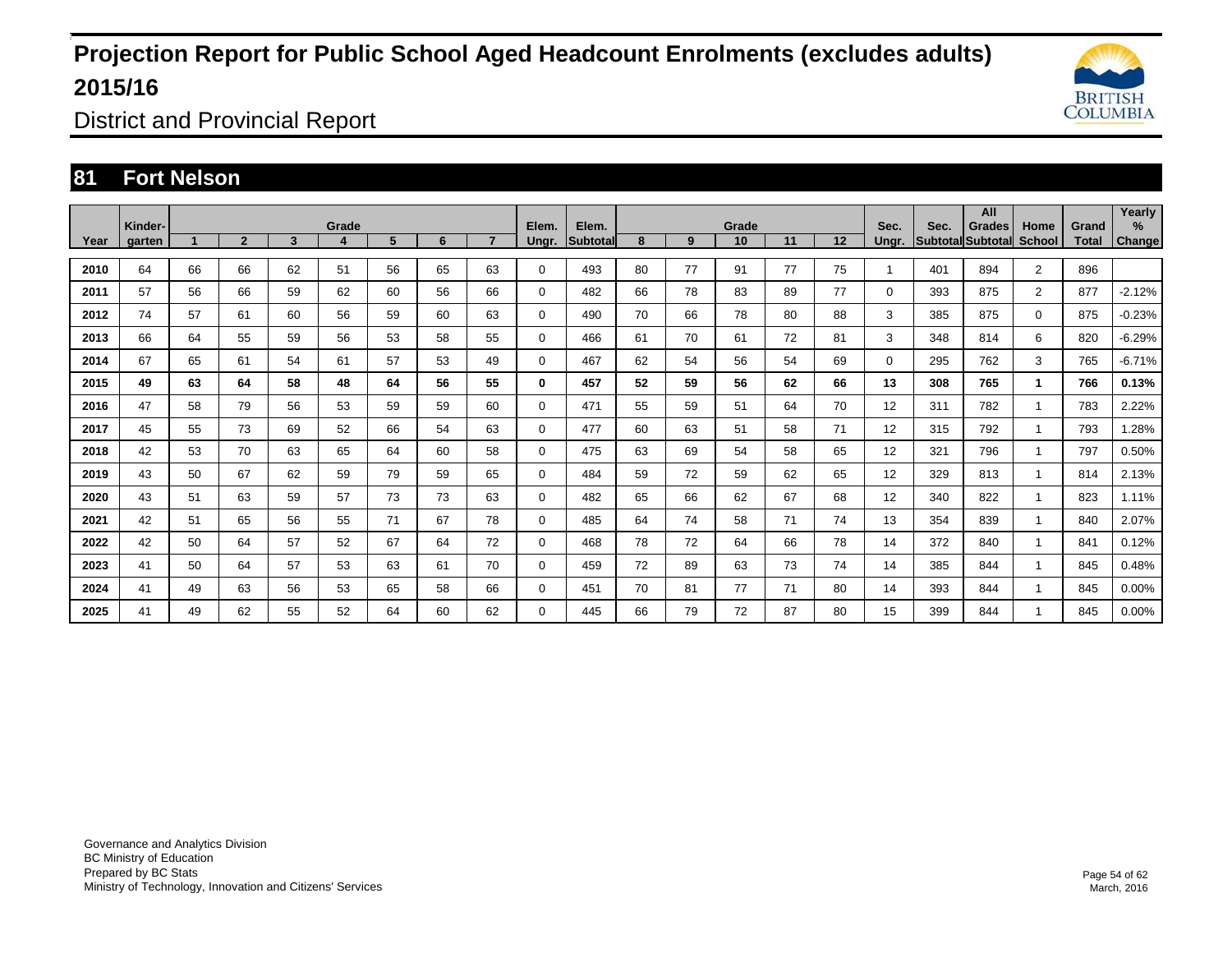

District and Provincial Report

### **82 Coast Mountains**

|      | Kinder- |     |              |     | Grade |     |     |     | Elem.       | Elem.            |     |     | Grade |     |     | Sec.  | Sec.  | All<br>Grades     | Home          | Grand | Yearly<br>$\frac{9}{6}$ |
|------|---------|-----|--------------|-----|-------|-----|-----|-----|-------------|------------------|-----|-----|-------|-----|-----|-------|-------|-------------------|---------------|-------|-------------------------|
| Year | garten  |     | $\mathbf{2}$ | 3   | 4     | 5   | 6   |     | Ungr.       | <b>Subtotall</b> | 8   | 9   | 10    | 11  | 12  | Unar. |       | Subtotal Subtotal | <b>School</b> | Total | <b>Change</b>           |
| 2010 | 324     | 316 | 267          | 334 | 315   | 317 | 327 | 340 | $\Omega$    | 2,540            | 431 | 465 | 458   | 512 | 571 | 51    | 2,488 | 5.028             | $\Omega$      | 5.028 |                         |
| 2011 | 306     | 334 | 316          | 272 | 339   | 310 | 323 | 323 | 0           | 2,523            | 435 | 439 | 474   | 443 | 560 | 59    | 2,410 | 4,933             | $\mathbf 0$   | 4,933 | $-1.89%$                |
| 2012 | 317     | 328 | 336          | 309 | 271   | 329 | 306 | 360 | $\Omega$    | 2,556            | 389 | 421 | 425   | 467 | 512 | 50    | 2,264 | 4,820             | $\Omega$      | 4,820 | $-2.29%$                |
| 2013 | 326     | 316 | 323          | 344 | 313   | 274 | 319 | 336 | 0           | 2,551            | 399 | 388 | 437   | 422 | 503 | 42    | 2,191 | 4.742             | $\mathbf 0$   | 4.742 | $-1.62%$                |
| 2014 | 322     | 301 | 308          | 312 | 327   | 301 | 268 | 317 | $\Omega$    | 2,456            | 357 | 381 | 380   | 423 | 457 | 38    | 2,036 | 4,492             | $\Omega$      | 4,492 | $-5.27%$                |
| 2015 | 266     | 312 | 298          | 297 | 309   | 319 | 299 | 279 | 0           | 2,379            | 339 | 349 | 381   | 381 | 451 | 28    | 1,929 | 4,308             | 5             | 4,313 | $-3.98%$                |
| 2016 | 278     | 291 | 318          | 302 | 300   | 309 | 322 | 294 | $\Omega$    | 2,414            | 350 | 350 | 369   | 382 | 443 | 28    | 1,922 | 4,336             | 5             | 4,341 | 0.65%                   |
| 2017 | 293     | 306 | 299          | 324 | 307   | 302 | 313 | 319 | $\Omega$    | 2,463            | 371 | 363 | 371   | 367 | 435 | 27    | 1,934 | 4,397             | 5             | 4,402 | 1.41%                   |
| 2018 | 334     | 323 | 314          | 305 | 329   | 309 | 307 | 311 | $\Omega$    | 2,532            | 403 | 386 | 386   | 369 | 420 | 27    | 1,991 | 4,523             | 5             | 4,528 | 2.86%                   |
| 2019 | 305     | 368 | 332          | 320 | 311   | 331 | 314 | 305 | $\Omega$    | 2,586            | 393 | 418 | 409   | 384 | 421 | 27    | 2,052 | 4,638             | 5             | 4,643 | 2.54%                   |
| 2020 | 307     | 336 | 376          | 338 | 326   | 313 | 335 | 312 | $\mathbf 0$ | 2,643            | 385 | 409 | 442   | 406 | 436 | 28    | 2,106 | 4,749             | 6             | 4,755 | 2.41%                   |
| 2021 | 311     | 335 | 341          | 378 | 340   | 325 | 314 | 329 | $\Omega$    | 2,673            | 390 | 398 | 430   | 433 | 456 | 28    | 2,135 | 4,808             | 6             | 4,814 | 1.24%                   |
| 2022 | 315     | 336 | 337          | 341 | 376   | 334 | 322 | 305 | $\Omega$    | 2,666            | 408 | 399 | 415   | 420 | 483 | 29    | 2,154 | 4,820             | 6             | 4,826 | 0.25%                   |
| 2023 | 317     | 340 | 336          | 335 | 338   | 369 | 331 | 313 | $\Omega$    | 2,679            | 378 | 416 | 415   | 405 | 472 | 30    | 2,116 | 4,795             | 6             | 4,801 | $-0.52%$                |
| 2024 | 317     | 341 | 340          | 335 | 332   | 331 | 366 | 322 | 0           | 2,684            | 387 | 386 | 433   | 404 | 455 | 29    | 2,094 | 4,778             | 6             | 4,784 | $-0.35%$                |
| 2025 | 317     | 342 | 342          | 339 | 332   | 326 | 329 | 355 | $\Omega$    | 2,682            | 399 | 396 | 402   | 420 | 452 | 29    | 2,098 | 4,780             | 6             | 4,786 | 0.04%                   |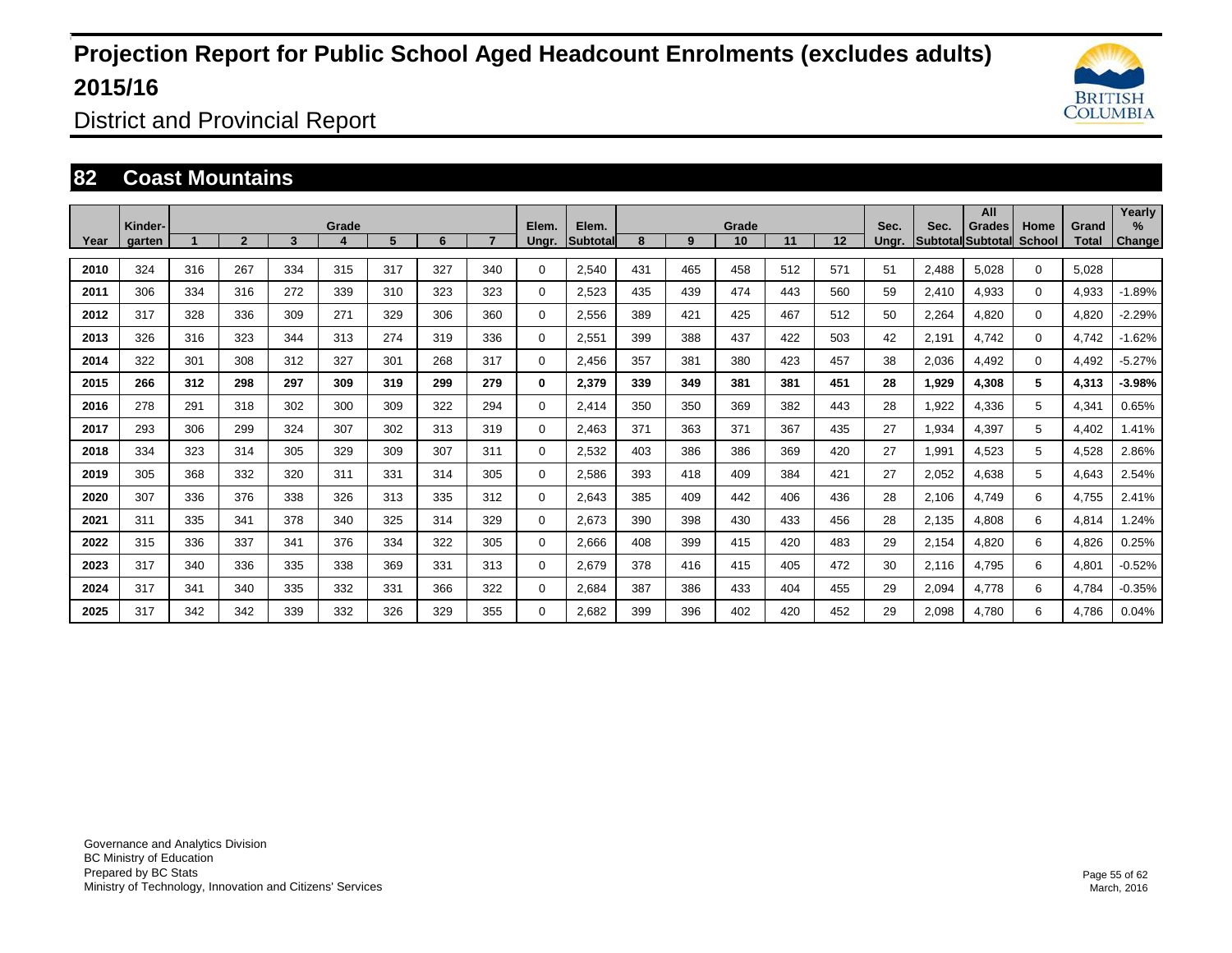

District and Provincial Report

### **83 North Okanagan - Shuswap**

|      | Kinder- |     |                |     | Grade |     |     |     | Elem.       | Elem.    |     |     | Grade |     |     | Sec.           | Sec.  | All<br>Grades             | Home         | Grand | Yearly<br>$\%$ |
|------|---------|-----|----------------|-----|-------|-----|-----|-----|-------------|----------|-----|-----|-------|-----|-----|----------------|-------|---------------------------|--------------|-------|----------------|
| Year | aarten  |     | $\overline{2}$ | 3   | 4     | 5   | 6   |     | Unar.       | Subtotal | 8   | 9   | 10    | 11  | 12  | Unar.          |       | <b>SubtotallSubtotall</b> | School       | Total | <b>Change</b>  |
| 2010 | 441     | 388 | 421            | 395 | 468   | 430 | 468 | 491 | 0           | 3,502    | 530 | 552 | 613   | 648 | 720 | 0              | 3,063 | 6.565                     |              | 6.566 |                |
| 2011 | 410     | 434 | 387            | 420 | 397   | 468 | 436 | 465 | 0           | 3,417    | 482 | 550 | 568   | 590 | 708 | 0              | 2,898 | 6,315                     | $\Omega$     | 6,315 | $-3.82%$       |
| 2012 | 400     | 410 | 437            | 401 | 412   | 410 | 470 | 422 | $\mathbf 0$ | 3.362    | 471 | 477 | 547   | 538 | 622 | 0              | 2,655 | 6,017                     | $\mathbf 0$  | 6,017 | $-4.72%$       |
| 2013 | 429     | 410 | 421            | 452 | 402   | 412 | 409 | 475 | $\mathbf 0$ | 3.410    | 434 | 484 | 488   | 537 | 565 | $\mathbf{1}$   | 2,509 | 5,919                     | $\Omega$     | 5,919 | $-1.63%$       |
| 2014 | 403     | 437 | 425            | 443 | 457   | 402 | 420 | 395 | $\mathbf 0$ | 3,382    | 480 | 440 | 473   | 481 | 553 | $\overline{1}$ | 2,428 | 5,810                     | $\Omega$     | 5,810 | $-1.84%$       |
| 2015 | 440     | 418 | 456            | 458 | 446   | 455 | 423 | 417 | $\bf{0}$    | 3,513    | 395 | 493 | 439   | 484 | 531 | $\bf{0}$       | 2,342 | 5,855                     | $\mathbf 1$  | 5,856 | 0.79%          |
| 2016 | 450     | 416 | 455            | 470 | 428   | 471 | 427 | 449 | 0           | 3,566    | 409 | 472 | 430   | 455 | 519 | 0              | 2,285 | 5,851                     | $\mathbf{1}$ | 5,852 | $-0.07%$       |
| 2017 | 457     | 424 | 449            | 466 | 438   | 451 | 441 | 454 | $\mathbf 0$ | 3,580    | 440 | 488 | 409   | 438 | 480 | 0              | 2,255 | 5,835                     | $\mathbf{1}$ | 5,836 | $-0.27%$       |
| 2018 | 439     | 432 | 459            | 461 | 436   | 462 | 425 | 470 | 0           | 3.584    | 446 | 526 | 422   | 418 | 460 | 0              | 2,272 | 5,856                     |              | 5.857 | 0.36%          |
| 2019 | 441     | 416 | 468            | 471 | 431   | 460 | 433 | 452 | 0           | 3,572    | 461 | 533 | 455   | 432 | 439 | 0              | 2,320 | 5,892                     |              | 5,893 | 0.61%          |
| 2020 | 454     | 417 | 450            | 479 | 440   | 454 | 431 | 460 | $\mathbf 0$ | 3,585    | 443 | 551 | 461   | 462 | 450 | 0              | 2,367 | 5,952                     |              | 5,953 | 1.02%          |
| 2021 | 463     | 429 | 451            | 463 | 447   | 464 | 427 | 457 | $\mathbf 0$ | 3.601    | 451 | 530 | 476   | 469 | 481 | 0              | 2,407 | 6,008                     | $\mathbf{1}$ | 6,009 | 0.94%          |
| 2022 | 471     | 437 | 464            | 464 | 432   | 472 | 436 | 454 | 0           | 3.630    | 449 | 539 | 459   | 484 | 490 | 0              | 2,421 | 6,051                     |              | 6,052 | 0.72%          |
| 2023 | 478     | 445 | 472            | 476 | 433   | 456 | 444 | 463 | 0           | 3,667    | 445 | 536 | 466   | 469 | 505 | 0              | 2,421 | 6,088                     |              | 6,089 | 0.61%          |
| 2024 | 487     | 449 | 479            | 483 | 444   | 457 | 428 | 471 | 0           | 3.698    | 454 | 532 | 464   | 476 | 493 | 0              | 2,419 | 6,117                     |              | 6,118 | 0.48%          |
| 2025 | 496     | 459 | 487            | 491 | 452   | 469 | 430 | 456 | 0           | 3,740    | 463 | 543 | 461   | 473 | 497 | 0              | 2,437 | 6,177                     |              | 6,178 | 0.98%          |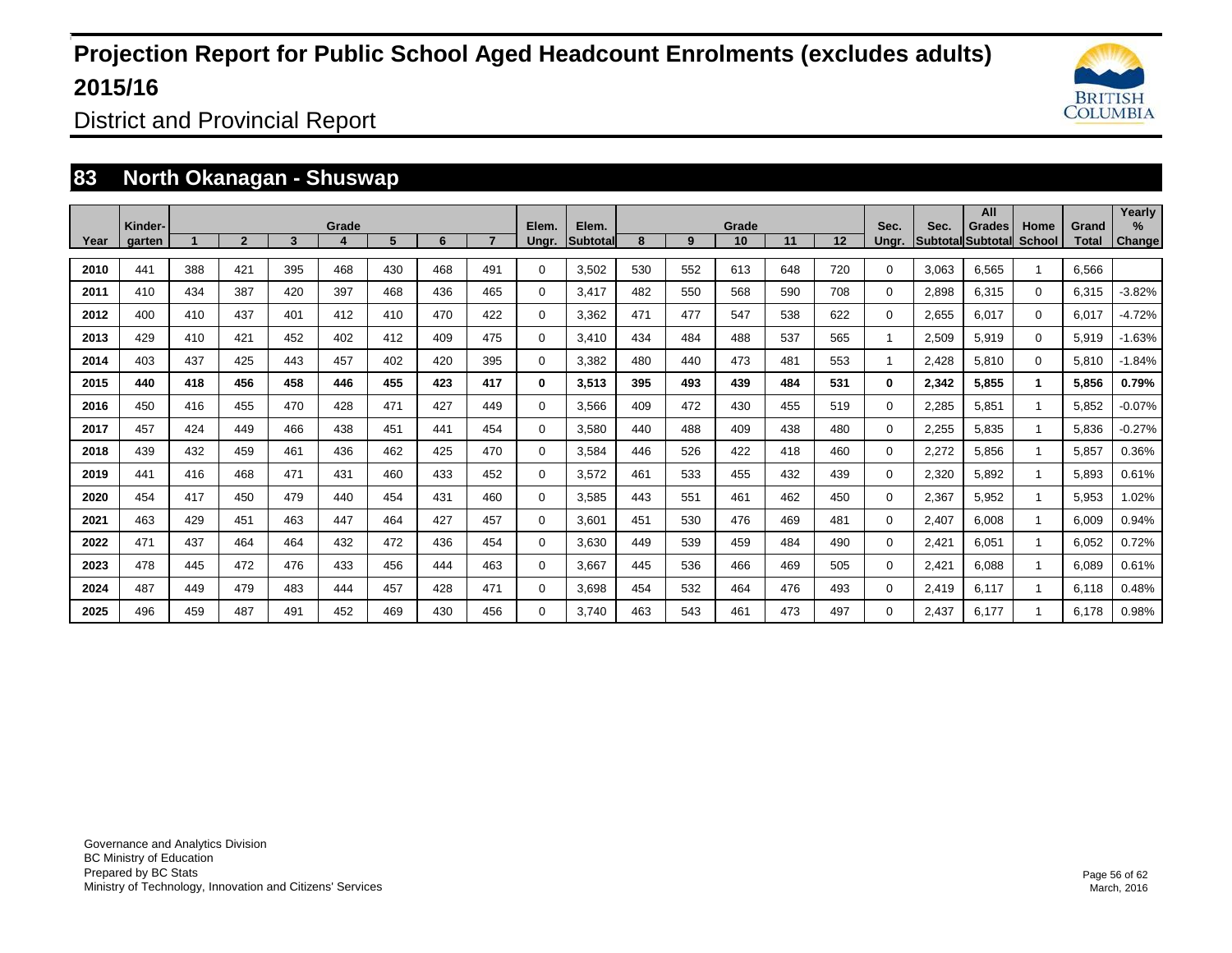

District and Provincial Report

### **84 Vancouver Island West**

| Year | Kinder-<br>garten |    | $\overline{2}$ | 3  | Grade<br>4 | 5  | 6  |    | Elem.<br>Ungr. | Elem.<br><b>Subtotal</b> | 8  | 9  | Grade<br>10 | 11 | 12 | Sec.<br>Ungr. | Sec. | All<br>Grades<br>Subtotal Subtotal | Home<br><b>School</b> | Grand<br>Total | Yearly<br>%<br><b>Change</b> |
|------|-------------------|----|----------------|----|------------|----|----|----|----------------|--------------------------|----|----|-------------|----|----|---------------|------|------------------------------------|-----------------------|----------------|------------------------------|
|      |                   |    |                |    |            |    |    |    |                |                          |    |    |             |    |    |               |      |                                    |                       |                |                              |
| 2010 | 20                | 33 | 33             | 35 | 35         | 31 | 26 | 42 | 0              | 255                      | 38 | 27 | 38          | 42 | 20 | 0             | 165  | 420                                | $\Omega$              | 420            |                              |
| 2011 | 24                | 22 | 30             | 34 | 35         | 42 | 32 | 24 | $\mathbf 0$    | 243                      | 41 | 36 | 35          | 35 | 27 | 0             | 174  | 417                                | $\overline{2}$        | 419            | $-0.24%$                     |
| 2012 | 21                | 23 | 23             | 27 | 35         | 31 | 39 | 33 | 0              | 232                      | 27 | 32 | 34          | 34 | 29 | 0             | 156  | 388                                | $\overline{1}$        | 389            | $-7.16%$                     |
| 2013 | 24                | 22 | 22             | 25 | 26         | 34 | 31 | 36 | $\mathbf 0$    | 220                      | 34 | 28 | 32          | 34 | 28 | 0             | 156  | 376                                | $\overline{1}$        | 377            | $-3.08%$                     |
| 2014 | 22                | 29 | 25             | 24 | 22         | 27 | 36 | 29 | $\mathbf 0$    | 214                      | 34 | 32 | 29          | 28 | 28 | 0             | 151  | 365                                | $\Omega$              | 365            | $-3.18%$                     |
| 2015 | 32                | 25 | 27             | 20 | 22         | 20 | 26 | 31 | 0              | 203                      | 27 | 31 | 32          | 23 | 29 | $\bf{0}$      | 142  | 345                                | $\mathbf{0}$          | 345            | $-5.48%$                     |
| 2016 | 33                | 33 | 28             | 18 | 18         | 19 | 31 | 25 | $\mathbf 0$    | 205                      | 28 | 28 | 55          | 21 | 29 | $\Omega$      | 161  | 366                                | $\Omega$              | 366            | 6.09%                        |
| 2017 | 25                | 35 | 38             | 19 | 17         | 16 | 29 | 30 | $\mathbf 0$    | 209                      | 23 | 30 | 51          | 35 | 26 | $\Omega$      | 165  | 374                                | $\mathbf 0$           | 374            | 2.19%                        |
| 2018 | 17                | 27 | 40             | 26 | 18         | 15 | 25 | 28 | $\mathbf 0$    | 196                      | 28 | 25 | 54          | 33 | 42 | 0             | 182  | 378                                | $\Omega$              | 378            | 1.07%                        |
| 2019 | 24                | 17 | 31             | 28 | 24         | 15 | 23 | 24 | $\mathbf 0$    | 186                      | 25 | 29 | 44          | 35 | 44 | 0             | 177  | 363                                | $\mathbf 0$           | 363            | $-3.97%$                     |
| 2020 | 30                | 25 | 20             | 21 | 25         | 20 | 24 | 22 | $\mathbf 0$    | 187                      | 21 | 27 | 52          | 30 | 46 | 0             | 176  | 363                                | $\mathbf 0$           | 363            | 0.00%                        |
| 2021 | 30                | 30 | 28             | 14 | 20         | 21 | 31 | 23 | $\mathbf 0$    | 197                      | 20 | 23 | 48          | 34 | 39 | 0             | 164  | 361                                | $\Omega$              | 361            | $-0.55%$                     |
| 2022 | 30                | 31 | 33             | 18 | 12         | 17 | 33 | 30 | $\mathbf 0$    | 204                      | 21 | 21 | 40          | 31 | 43 | $\Omega$      | 156  | 360                                | $\mathbf 0$           | 360            | $-0.28%$                     |
| 2023 | 30                | 31 | 35             | 22 | 17         | 10 | 26 | 32 | $\mathbf 0$    | 203                      | 27 | 22 | 38          | 27 | 41 | 0             | 155  | 358                                | $\mathbf 0$           | 358            | $-0.56%$                     |
| 2024 | 31                | 31 | 36             | 24 | 20         | 14 | 17 | 25 | $\mathbf 0$    | 198                      | 29 | 29 | 39          | 25 | 35 | 0             | 157  | 355                                | $\mathbf 0$           | 355            | $-0.84%$                     |
| 2025 | 33                | 31 | 35             | 25 | 22         | 18 | 23 | 17 | 0              | 204                      | 23 | 31 | 52          | 26 | 33 | 0             | 165  | 369                                | $\mathbf 0$           | 369            | 3.94%                        |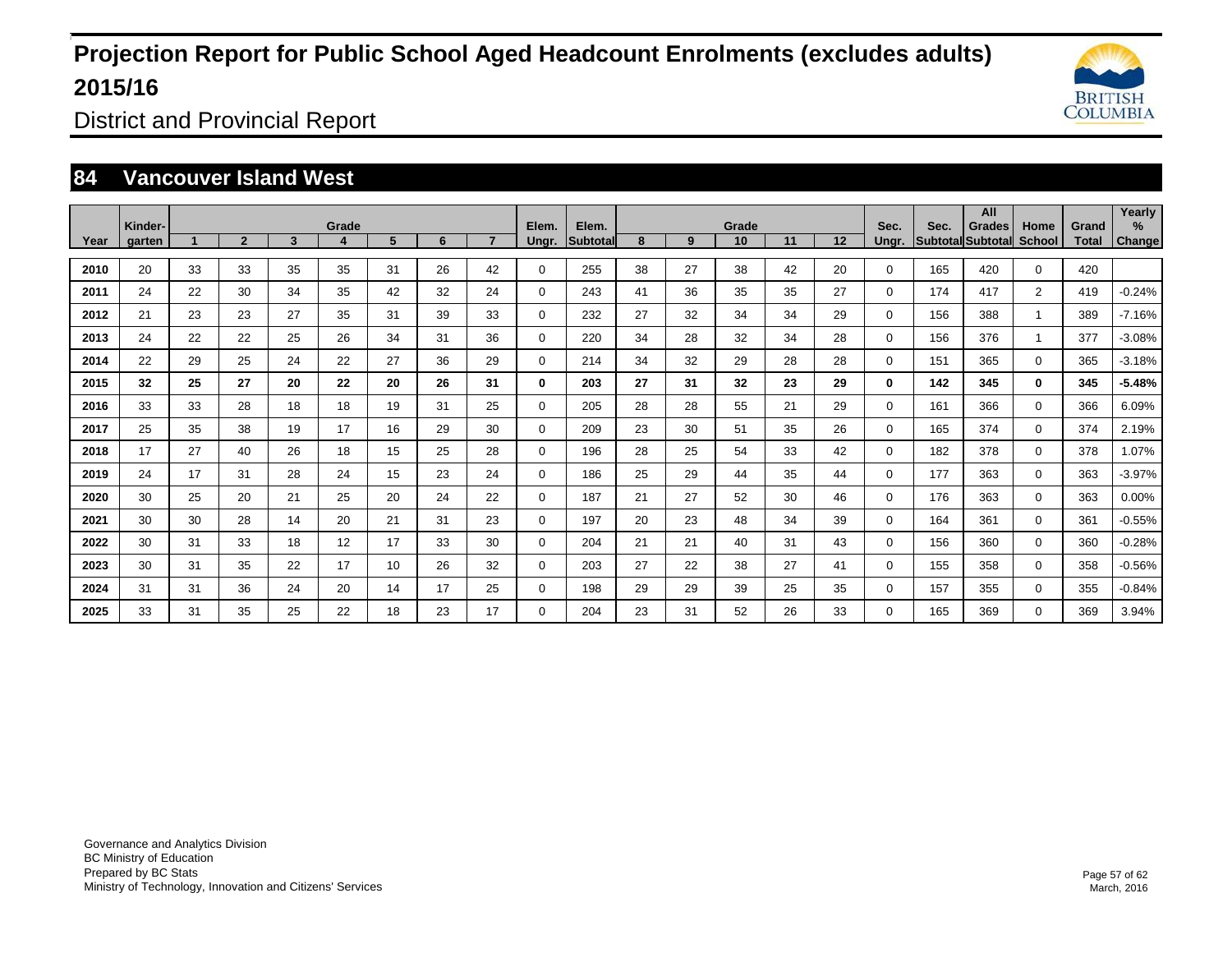

District and Provincial Report

### **85 Vancouver Island North**

|      | Kinder- |     |                |     | Grade |     |     |     | Elem.       | Elem.           |     |     | Grade |     |     | Sec.     | Sec. | All<br>Grades            | Home          | Grand | Yearly<br>% |
|------|---------|-----|----------------|-----|-------|-----|-----|-----|-------------|-----------------|-----|-----|-------|-----|-----|----------|------|--------------------------|---------------|-------|-------------|
| Year | garten  |     | $\overline{2}$ | 3   | 4     | 5   | 6   |     | Ungr.       | <b>Subtotal</b> | 8   | 9   | 10    | 11  | 12  | Unar.    |      | <b>Subtotal Subtotal</b> | <b>School</b> | Total | Change      |
| 2010 | 100     | 89  | 94             | 119 | 113   | 101 | 95  | 103 | 0           | 814             | 139 | 158 | 138   | 123 | 135 | 0        | 693  | 1.507                    | $\mathbf 0$   | 1.507 |             |
| 2011 | 113     | 110 | 91             | 94  | 114   | 107 | 105 | 86  | 0           | 820             | 126 | 132 | 154   | 142 | 95  | 0        | 649  | 1.469                    | $\mathbf 0$   | 1,469 | $-2.52%$    |
| 2012 | 90      | 98  | 95             | 84  | 91    | 107 | 101 | 99  | 0           | 765             | 115 | 118 | 129   | 152 | 94  | 0        | 608  | 1,373                    | $\mathbf 0$   | 1,373 | $-6.54%$    |
| 2013 | 95      | 90  | 99             | 102 | 89    | 93  | 101 | 102 | 0           | 771             | 122 | 125 | 114   | 110 | 119 | 1        | 591  | 1.362                    | $\mathbf 0$   | 1,362 | $-0.80%$    |
| 2014 | 85      | 88  | 94             | 98  | 101   | 93  | 93  | 100 | 0           | 752             | 122 | 121 | 129   | 109 | 91  | 0        | 572  | 1,324                    | $\mathbf 0$   | 1,324 | $-2.79%$    |
| 2015 | 78      | 80  | 96             | 91  | 99    | 94  | 94  | 93  | 0           | 725             | 124 | 139 | 109   | 121 | 96  | 0        | 589  | 1,314                    | $\mathbf 0$   | 1,314 | $-0.76%$    |
| 2016 | 84      | 77  | 97             | 89  | 102   | 93  | 100 | 90  | $\mathbf 0$ | 732             | 123 | 140 | 104   | 126 | 99  | $\Omega$ | 592  | 1,324                    | $\mathbf 0$   | 1,324 | 0.76%       |
| 2017 | 94      | 82  | 93             | 89  | 100   | 96  | 98  | 96  | $\mathbf 0$ | 748             | 120 | 139 | 105   | 120 | 102 | 0        | 586  | 1,334                    | $\Omega$      | 1,334 | 0.76%       |
| 2018 | 79      | 92  | 99             | 85  | 100   | 94  | 102 | 94  | 0           | 745             | 127 | 136 | 103   | 120 | 97  | $\Omega$ | 583  | 1,328                    | $\mathbf 0$   | 1,328 | $-0.45%$    |
| 2019 | 73      | 78  | 111            | 91  | 95    | 94  | 99  | 98  | $\mathbf 0$ | 739             | 125 | 144 | 101   | 118 | 97  | $\Omega$ | 585  | 1,324                    | $\mathbf 0$   | 1,324 | $-0.30%$    |
| 2020 | 74      | 72  | 94             | 102 | 102   | 90  | 100 | 96  | $\mathbf 0$ | 730             | 130 | 141 | 107   | 116 | 95  | 0        | 589  | 1,319                    | $\mathbf 0$   | 1,319 | $-0.38%$    |
| 2021 | 74      | 72  | 86             | 87  | 115   | 96  | 95  | 96  | $\mathbf 0$ | 721             | 127 | 147 | 105   | 122 | 94  | $\Omega$ | 595  | 1,316                    | $\mathbf 0$   | 1,316 | $-0.23%$    |
| 2022 | 75      | 73  | 87             | 80  | 97    | 108 | 101 | 91  | 0           | 712             | 127 | 144 | 109   | 120 | 98  | 0        | 598  | 1,310                    | $\mathbf 0$   | 1,310 | $-0.46%$    |
| 2023 | 77      | 74  | 88             | 80  | 89    | 92  | 114 | 97  | $\mathbf 0$ | 711             | 121 | 144 | 107   | 125 | 97  | $\Omega$ | 594  | 1,305                    | $\mathbf 0$   | 1,305 | $-0.38%$    |
| 2024 | 78      | 75  | 89             | 81  | 90    | 84  | 97  | 109 | 0           | 703             | 129 | 137 | 107   | 123 | 101 | 0        | 597  | 1,300                    | $\mathbf 0$   | 1,300 | $-0.38%$    |
| 2025 | 79      | 76  | 91             | 82  | 90    | 85  | 89  | 93  | 0           | 685             | 144 | 145 | 102   | 123 | 101 | 0        | 615  | 1,300                    | $\Omega$      | 1,300 | 0.00%       |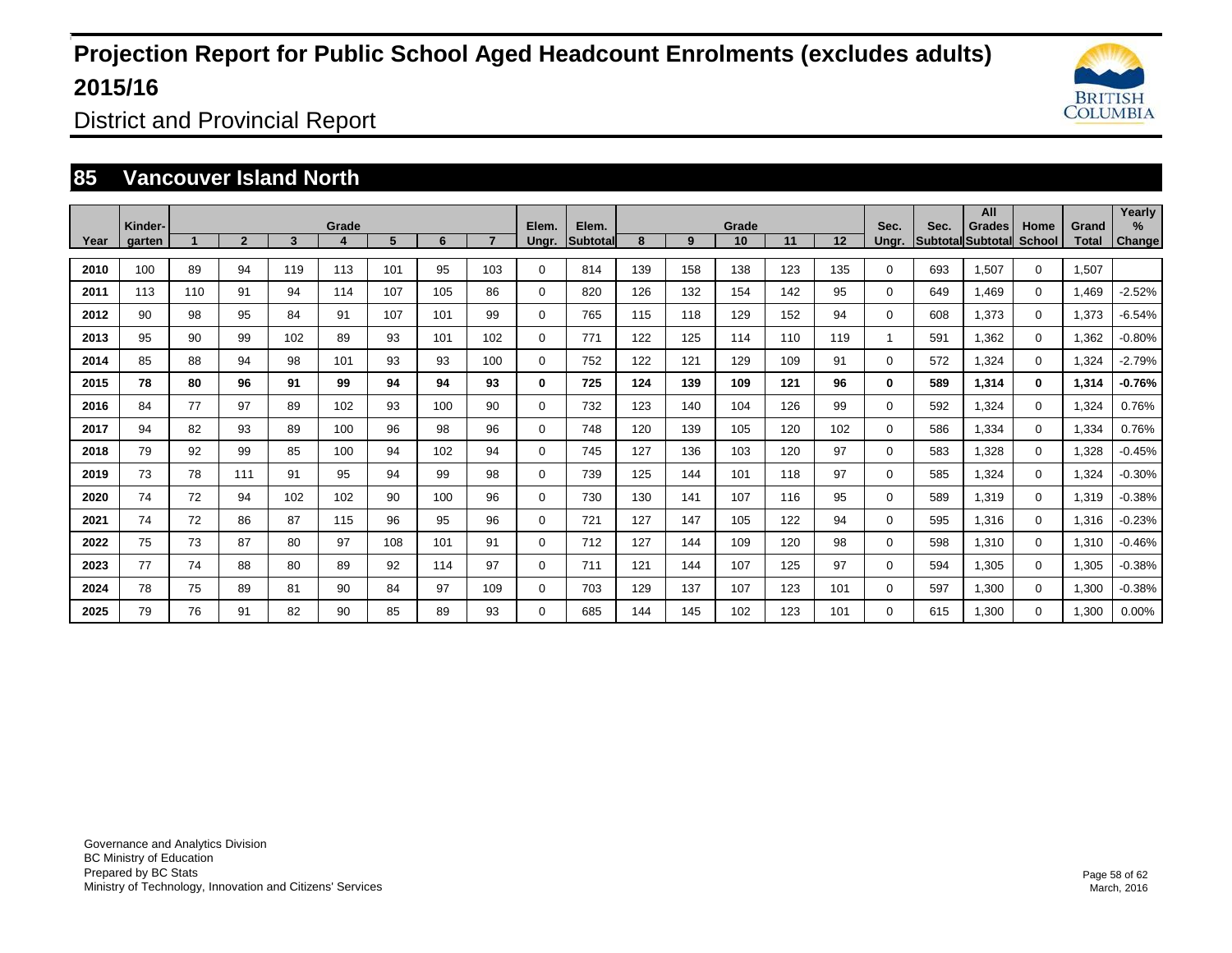

District and Provincial Report

### **87 Stikine**

|      | Kinder- |    |                |    | Grade |    |    |                 | Elem.       | Elem.           |    |    | Grade |    |    | Sec.  | Sec. | All<br><b>Grades</b> | Home        | Grand        | Yearly<br>% |
|------|---------|----|----------------|----|-------|----|----|-----------------|-------------|-----------------|----|----|-------|----|----|-------|------|----------------------|-------------|--------------|-------------|
| Year | garten  |    | $\overline{2}$ | 3  | 4     | 5  | 6  | $\overline{ }$  | Ungr.       | <b>Subtotal</b> | 8  | 9  | 10    | 11 | 12 | Ungr. |      | Subtotal Subtotal    | School      | <b>Total</b> | Change      |
| 2010 | 19      | 9  | 10             | 14 | 24    | 18 | 16 | 11              | 0           | 121             | 16 | 14 | 20    | 11 | 11 | 0     | 72   | 193                  | $\mathbf 0$ | 193          |             |
| 2011 | 12      | 17 | 9              | 10 | 13    | 23 | 19 | 19              | 0           | 122             | 9  | 19 | 10    | 18 | 6  | 0     | 62   | 184                  | 0           | 184          | $-4.66%$    |
| 2012 | 13      | 17 | 11             | 10 | 11    | 14 | 22 | 21              | $\mathbf 0$ | 119             | 20 | 11 | 22    | 13 | 13 | 0     | 79   | 198                  | $\mathbf 0$ | 198          | 7.61%       |
| 2013 | 11      | 9  | 18             | 12 | 13    | 11 | 19 | 20              | 0           | 113             | 19 | 20 | 17    | 16 | 15 | 0     | 87   | 200                  | $\mathbf 0$ | 200          | 1.01%       |
| 2014 | 13      | 13 | 8              | 15 | 14    | 12 | 10 | 15              | 0           | 100             | 24 | 16 | 19    | 8  | 18 | 0     | 85   | 185                  | 0           | 185          | $-7.50%$    |
| 2015 | 14      | 20 | 11             | 11 | 16    | 16 | 12 | 10              | 0           | 110             | 20 | 19 | 15    | 18 | 10 | 0     | 82   | 192                  | $\bf{0}$    | 192          | 3.78%       |
| 2016 | 16      | 19 | 15             | 10 | 17    | 18 | 13 | 10 <sup>°</sup> | 0           | 118             | 30 | 16 | 12    | 20 | 11 | 0     | 89   | 207                  | 0           | 207          | 7.81%       |
| 2017 | 13      | 21 | 14             | 13 | 15    | 18 | 15 | 11              | $\mathbf 0$ | 120             | 30 | 23 | 11    | 16 | 11 | 0     | 91   | 211                  | $\Omega$    | 211          | 1.93%       |
| 2018 | 16      | 18 | 15             | 12 | 20    | 16 | 15 | 12 <sup>2</sup> | 0           | 124             | 33 | 23 | 14    | 14 | 10 | 0     | 94   | 218                  | $\mathbf 0$ | 218          | 3.32%       |
| 2019 | 15      | 21 | 13             | 13 | 18    | 21 | 14 | 12 <sup>2</sup> | 0           | 127             | 36 | 26 | 13    | 17 | 8  | 0     | 100  | 227                  | $\mathbf 0$ | 227          | 4.13%       |
| 2020 | 11      | 20 | 15             | 11 | 20    | 19 | 17 | 11              | $\mathbf 0$ | 124             | 37 | 28 | 15    | 17 | 10 | 0     | 107  | 231                  | $\mathbf 0$ | 231          | 1.76%       |
| 2021 | 11      | 14 | 14             | 13 | 17    | 22 | 16 | 14              | 0           | 121             | 32 | 28 | 16    | 19 | 10 | 0     | 105  | 226                  | $\mathbf 0$ | 226          | $-2.16%$    |
| 2022 | 11      | 14 | 10             | 13 | 20    | 19 | 18 | 13              | $\mathbf 0$ | 118             | 43 | 26 | 17    | 21 | 11 | 0     | 118  | 236                  | $\mathbf 0$ | 236          | 4.42%       |
| 2023 | 10      | 14 | 10             | 9  | 19    | 22 | 16 | 15              | $\mathbf 0$ | 115             | 40 | 33 | 15    | 21 | 12 | 0     | 121  | 236                  | $\mathbf 0$ | 236          | $0.00\%$    |
| 2024 | 9       | 13 | 10             | 9  | 13    | 21 | 18 | 12 <sup>2</sup> | $\mathbf 0$ | 105             | 45 | 31 | 19    | 19 | 13 | 0     | 127  | 232                  | $\mathbf 0$ | 232          | $-1.69%$    |
| 2025 | 8       | 11 | 9              | 9  | 14    | 15 | 17 | 15              | 0           | 98              | 39 | 34 | 18    | 25 | 12 | 0     | 128  | 226                  | $\mathbf 0$ | 226          | $-2.59%$    |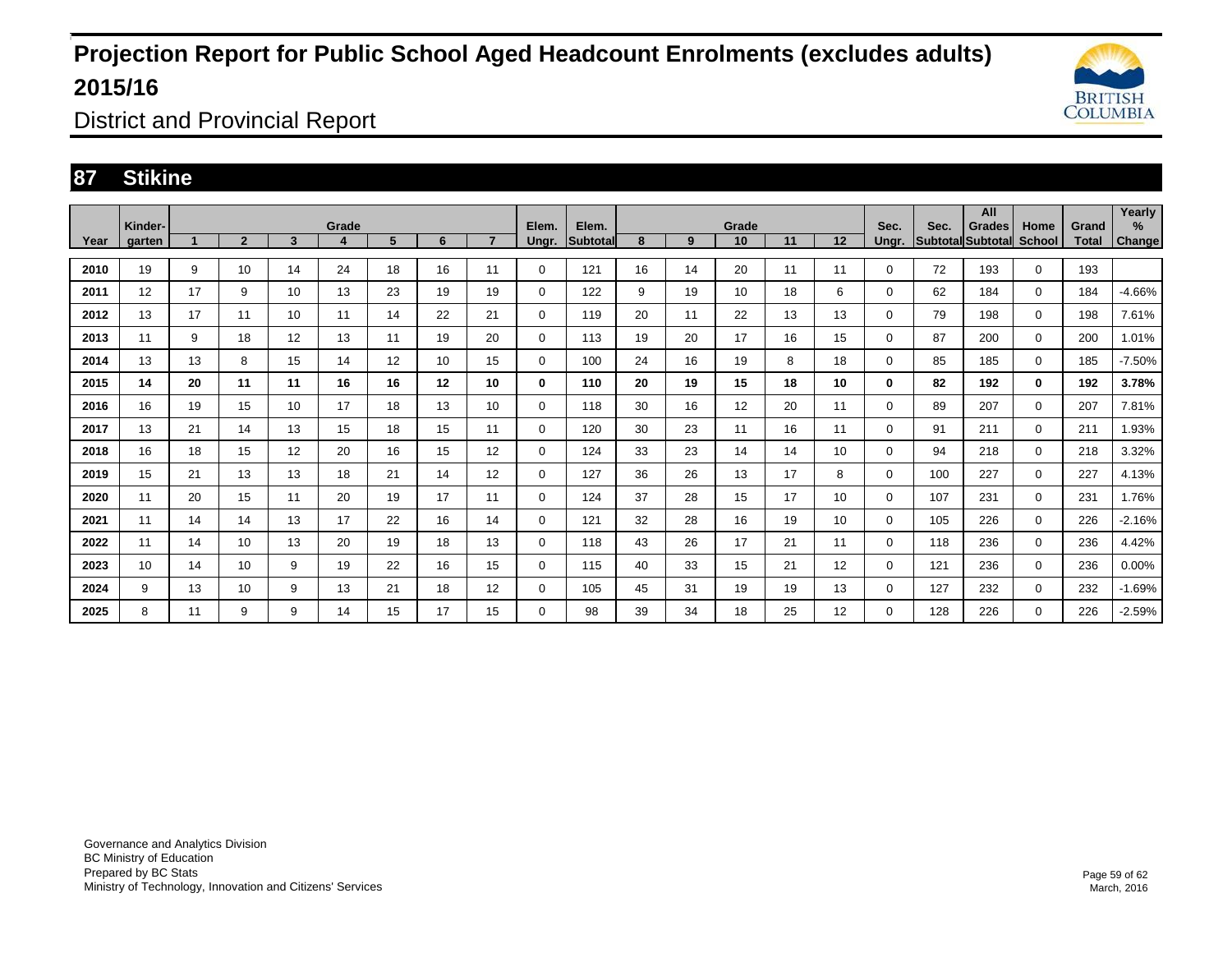

District and Provincial Report

### **91 Nechako Lakes**

|      | Kinder- |     |                |     | Grade |     |     |     | Elem.       | Elem.    | Grade |     |     |     |     |                | Sec.  | All<br>Grades            | Home           | Grand | Yearly<br>$\frac{9}{6}$ |
|------|---------|-----|----------------|-----|-------|-----|-----|-----|-------------|----------|-------|-----|-----|-----|-----|----------------|-------|--------------------------|----------------|-------|-------------------------|
| Year | garten  |     | $\overline{2}$ | 3   | 4     | 5   | 6   |     | Ungr.       | Subtotal | 8     | 9   | 10  | 11  | 12  | Sec.<br>Unar.  |       | <b>Subtotal Subtotal</b> | <b>School</b>  | Total | <b>Change</b>           |
| 2010 | 254     | 285 | 260            | 300 | 297   | 293 | 308 | 364 | $\Omega$    | 2,361    | 386   | 419 | 374 | 433 | 445 | 30             | 2,087 | 4,448                    | 8              | 4.456 |                         |
| 2011 | 235     | 253 | 300            | 267 | 284   | 300 | 299 | 303 | $\Omega$    | 2,241    | 390   | 368 | 436 | 375 | 530 | 19             | 2,118 | 4,359                    | 6              | 4,365 | $-2.04%$                |
| 2012 | 260     | 240 | 239            | 305 | 253   | 290 | 289 | 295 | $\Omega$    | 2,171    | 307   | 380 | 375 | 431 | 491 | 4              | 1,988 | 4,159                    | 9              | 4,168 | $-4.51%$                |
| 2013 | 279     | 279 | 242            | 252 | 294   | 259 | 289 | 278 | 0           | 2.172    | 323   | 326 | 399 | 444 | 650 | $\overline{7}$ | 2,149 | 4,321                    | 10             | 4,331 | 3.91%                   |
| 2014 | 255     | 281 | 284            | 237 | 271   | 275 | 265 | 295 | $\Omega$    | 2,163    | 308   | 337 | 328 | 445 | 623 | 16             | 2,057 | 4,220                    | $\overline{7}$ | 4,227 | $-2.40%$                |
| 2015 | 265     | 244 | 263            | 266 | 226   | 257 | 282 | 264 | 0           | 2,067    | 316   | 322 | 315 | 376 | 545 | 15             | 1,889 | 3,956                    | $\mathbf{1}$   | 3,957 | $-6.39%$                |
| 2016 | 262     | 248 | 260            | 287 | 241   | 235 | 278 | 253 | $\Omega$    | 2,064    | 328   | 323 | 311 | 389 | 501 | 14             | 1,866 | 3,930                    |                | 3,931 | $-0.66%$                |
| 2017 | 278     | 244 | 264            | 282 | 259   | 250 | 254 | 250 | $\Omega$    | 2,081    | 315   | 336 | 310 | 378 | 501 | 14             | 1,854 | 3,935                    | $\mathbf{1}$   | 3,936 | 0.13%                   |
| 2018 | 257     | 259 | 260            | 287 | 256   | 269 | 271 | 230 | $\Omega$    | 2,089    | 314   | 325 | 325 | 380 | 494 | 14             | 1,852 | 3,941                    | $\mathbf{1}$   | 3,942 | 0.15%                   |
| 2019 | 265     | 238 | 274            | 281 | 258   | 264 | 290 | 243 | $\Omega$    | 2,113    | 289   | 325 | 315 | 397 | 495 | 14             | 1,835 | 3,948                    | $\mathbf{1}$   | 3,949 | 0.18%                   |
| 2020 | 267     | 244 | 250            | 294 | 252   | 267 | 285 | 261 | $\mathbf 0$ | 2,120    | 305   | 298 | 315 | 386 | 516 | 14             | 1,834 | 3,954                    |                | 3,955 | 0.15%                   |
| 2021 | 268     | 246 | 257            | 270 | 264   | 260 | 288 | 256 | $\Omega$    | 2.109    | 327   | 316 | 289 | 387 | 508 | 14             | 1,841 | 3,950                    | $\mathbf{1}$   | 3,951 | $-0.10%$                |
| 2022 | 270     | 247 | 258            | 277 | 242   | 273 | 281 | 259 | $\Omega$    | 2,107    | 322   | 339 | 306 | 356 | 505 | 14             | 1,842 | 3,949                    |                | 3,950 | $-0.03%$                |
| 2023 | 270     | 248 | 259            | 279 | 249   | 250 | 294 | 252 | $\Omega$    | 2.101    | 324   | 333 | 329 | 375 | 468 | 14             | 1.843 | 3.944                    |                | 3,945 | $-0.13%$                |
| 2024 | 267     | 248 | 260            | 280 | 250   | 256 | 269 | 265 | 0           | 2,095    | 318   | 336 | 324 | 404 | 488 | 14             | 1,884 | 3,979                    |                | 3,980 | 0.89%                   |
| 2025 | 264     | 245 | 261            | 281 | 251   | 258 | 276 | 243 | $\Omega$    | 2,079    | 332   | 328 | 326 | 397 | 525 | 14             | 1,922 | 4,001                    |                | 4,002 | 0.55%                   |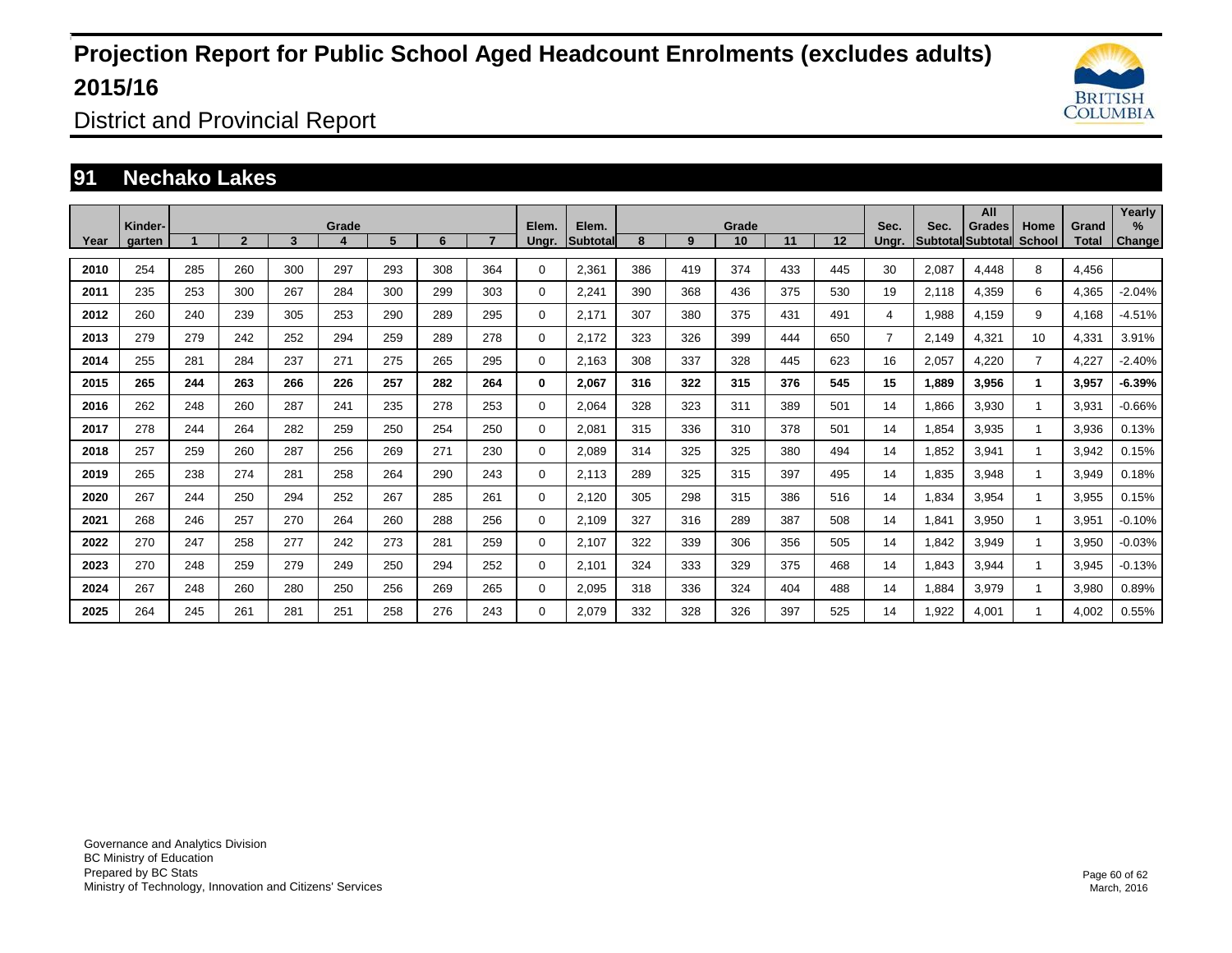

District and Provincial Report

### **92 Nisga'a**

|      | Kinder- |    |                |    |            |    |    |    |                | Elem.           |    |    | Grade |    |    | Sec.           |      | All                                | Home          |                       | Yearly<br>% |
|------|---------|----|----------------|----|------------|----|----|----|----------------|-----------------|----|----|-------|----|----|----------------|------|------------------------------------|---------------|-----------------------|-------------|
| Year | garten  |    | $\overline{2}$ | 3  | Grade<br>4 | 5  | 6  |    | Elem.<br>Ungr. | <b>Subtotal</b> | 8  | 9  | 10    | 11 | 12 | Ungr.          | Sec. | <b>Grades</b><br>Subtotal Subtotal | <b>School</b> | Grand<br><b>Total</b> | Change      |
| 2010 | 29      | 27 | 21             | 37 | 22         | 36 | 20 | 25 | 0              | 217             | 38 | 23 | 35    | 36 | 50 | 0              | 182  | 399                                | $\mathbf 0$   | 399                   |             |
| 2011 | 38      | 29 | 29             | 19 | 39         | 20 | 32 | 18 | 0              | 224             | 23 | 34 | 26    | 34 | 51 | $\overline{2}$ | 170  | 394                                | 0             | 394                   | $-1.25%$    |
| 2012 | 36      | 31 | 30             | 28 | 23         | 35 | 19 | 30 | 0              | 232             | 21 | 19 | 32    | 23 | 42 | 0              | 137  | 369                                | 0             | 369                   | $-6.35%$    |
| 2013 | 39      | 34 | 34             | 33 | 29         | 22 | 36 | 20 | 0              | 247             | 30 | 17 | 23    | 32 | 41 | 0              | 143  | 390                                | 0             | 390                   | 5.69%       |
| 2014 | 40      | 39 | 33             | 30 | 31         | 30 | 22 | 36 | 0              | 261             | 24 | 34 | 25    | 24 | 37 | 0              | 144  | 405                                | 0             | 405                   | 3.85%       |
| 2015 | 34      | 39 | 39             | 34 | 28         | 33 | 24 | 21 | 0              | 252             | 30 | 20 | 34    | 23 | 25 | 0              | 132  | 384                                | $\bf{0}$      | 384                   | $-5.19%$    |
| 2016 | 31      | 35 | 41             | 35 | 32         | 39 | 31 | 19 | 0              | 263             | 19 | 28 | 34    | 38 | 24 | 0              | 143  | 406                                | $\mathbf 0$   | 406                   | 5.73%       |
| 2017 | 23      | 32 | 37             | 37 | 33         | 45 | 37 | 25 | 0              | 269             | 18 | 18 | 47    | 39 | 39 | 0              | 161  | 430                                | $\Omega$      | 430                   | 5.91%       |
| 2018 | 18      | 24 | 34             | 33 | 34         | 46 | 42 | 30 | $\mathbf 0$    | 261             | 23 | 17 | 32    | 54 | 42 | 0              | 168  | 429                                | $\mathbf 0$   | 429                   | $-0.23%$    |
| 2019 | 17      | 19 | 26             | 31 | 31         | 48 | 43 | 34 | $\mathbf 0$    | 249             | 28 | 21 | 29    | 37 | 56 | $\Omega$       | 171  | 420                                | $\Omega$      | 420                   | $-2.10%$    |
| 2020 | 17      | 18 | 20             | 23 | 29         | 44 | 46 | 36 | $\mathbf 0$    | 233             | 32 | 26 | 37    | 34 | 42 | 0              | 171  | 404                                | $\mathbf 0$   | 404                   | $-3.81%$    |
| 2021 | 18      | 18 | 20             | 18 | 22         | 40 | 41 | 37 | 0              | 214             | 33 | 30 | 45    | 43 | 38 | 0              | 189  | 403                                | $\mathbf 0$   | 403                   | $-0.25%$    |
| 2022 | 18      | 18 | 19             | 17 | 17         | 31 | 38 | 33 | $\mathbf 0$    | 191             | 35 | 30 | 52    | 52 | 47 | 0              | 216  | 407                                | $\mathbf 0$   | 407                   | 0.99%       |
| 2023 | 19      | 19 | 19             | 17 | 16         | 24 | 29 | 31 | 0              | 174             | 31 | 32 | 53    | 60 | 56 | 0              | 232  | 406                                | $\mathbf 0$   | 406                   | $-0.25%$    |
| 2024 | 19      | 19 | 20             | 17 | 16         | 23 | 23 | 24 | 0              | 161             | 29 | 29 | 56    | 62 | 66 | 0              | 242  | 403                                | $\mathbf 0$   | 403                   | $-0.74%$    |
| 2025 | 18      | 19 | 20             | 18 | 16         | 22 | 21 | 18 | $\mathbf 0$    | 152             | 22 | 27 | 51    | 65 | 68 | 0              | 233  | 385                                | $\mathbf 0$   | 385                   | $-4.47%$    |